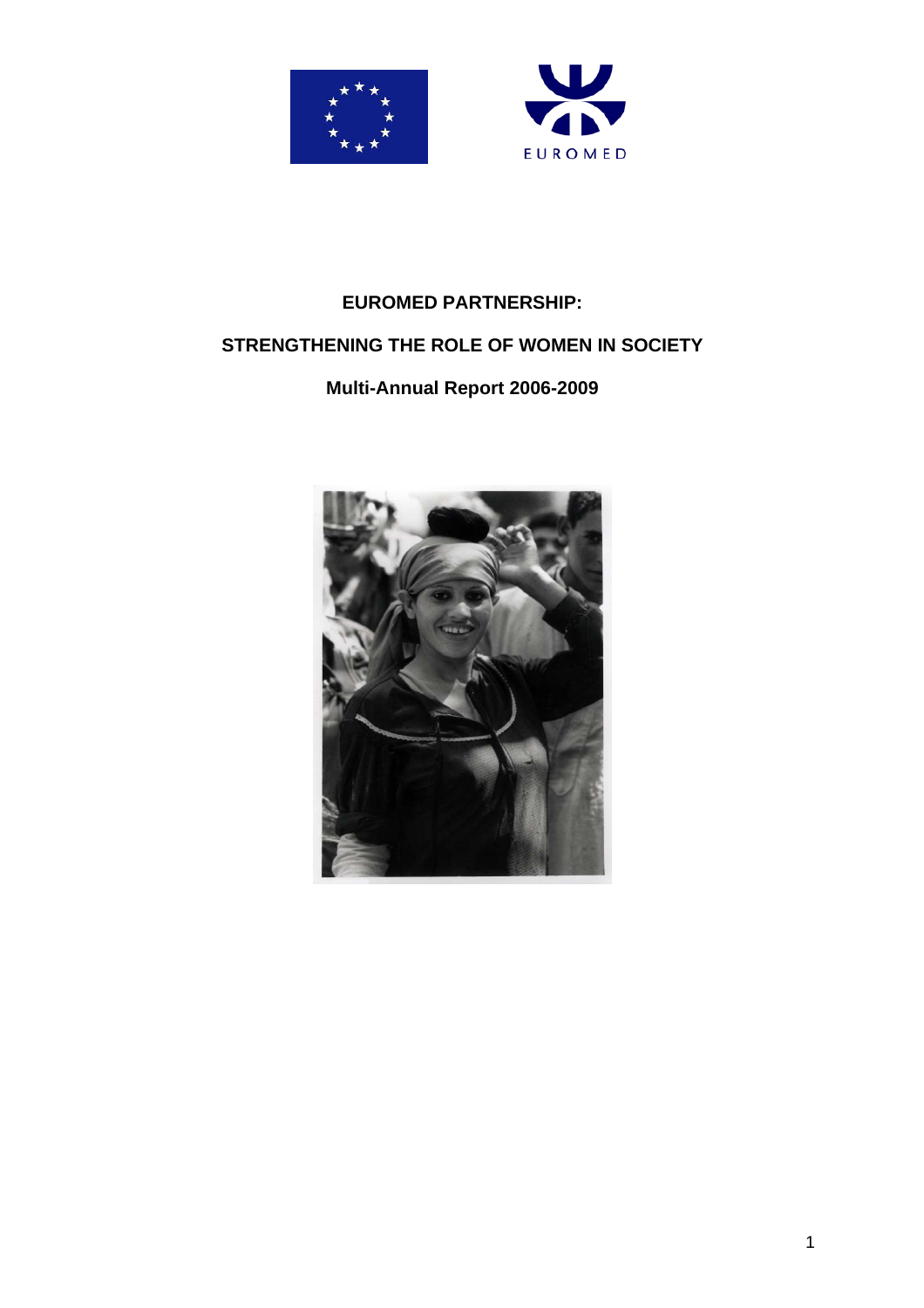**European Commission** 

**Ministerial Conclusions on Strengthening the Role of Women in Society** 

**Implementation Review** 

**Multi-Annual Report 2006-2009** 

This report has been elaborated by the European Commission on the basis of the contributions of Euromed partners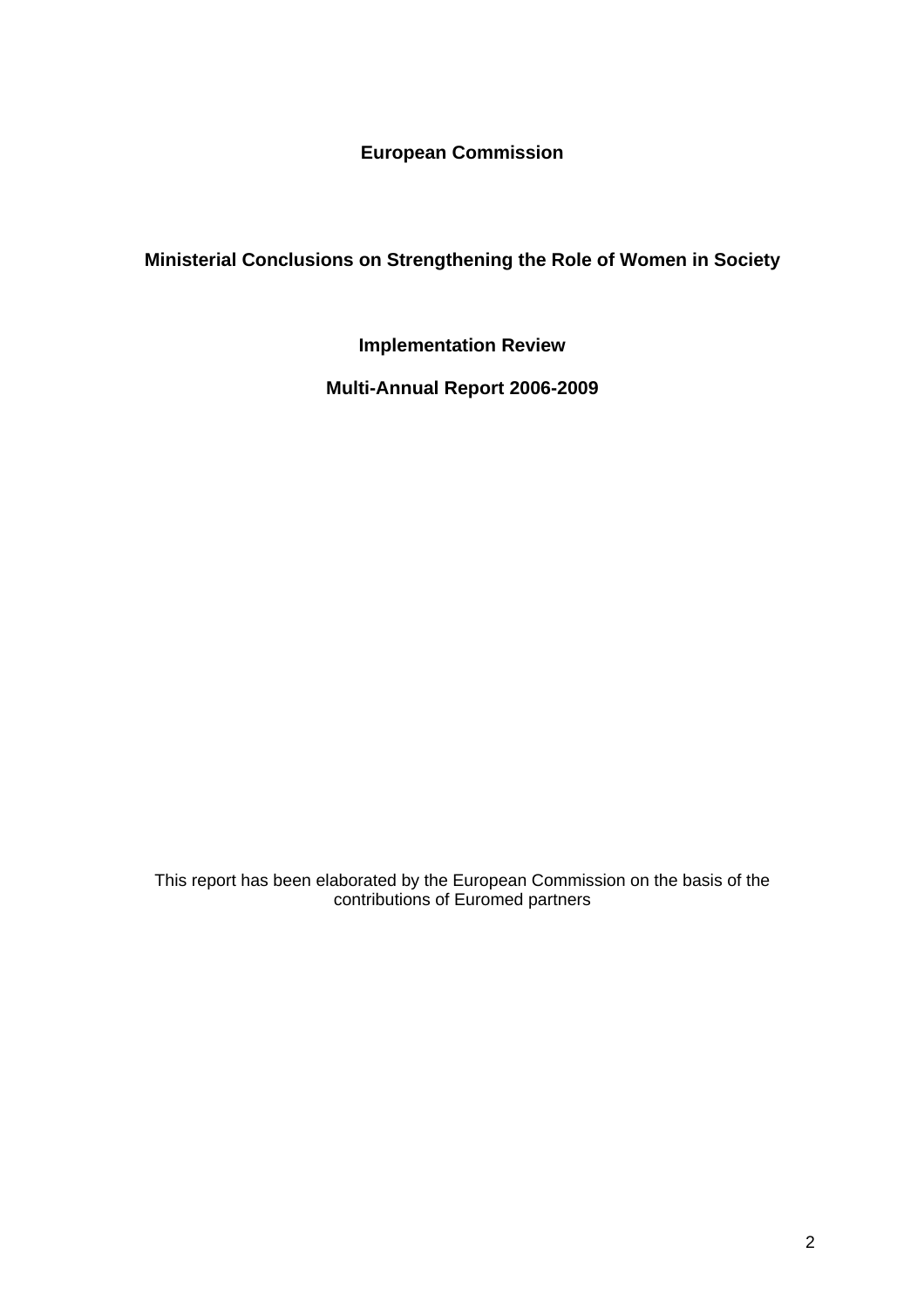<span id="page-2-0"></span>

| <b>BPfA</b>      | Beijing Platform for Action                                                |
|------------------|----------------------------------------------------------------------------|
| <b>CEDAW</b>     | Convention on the Elimination of all forms of Discrimination Against Women |
| <b>DDR</b>       | Demobilisation, Disarmament and Reintegration                              |
| EC               | <b>European Commission</b>                                                 |
| <b>ENP</b>       | European Neighbourhood Policy                                              |
| <b>ERF</b>       | European Refugee Fund                                                      |
| <b>ESF</b>       | <b>European Social Fund</b>                                                |
| EU               | European Union                                                             |
| <b>EESC</b>      | <b>European Economic and Social Committee</b>                              |
| <b>ESF</b>       | <b>European Social Fund</b>                                                |
| <b>EU LFS</b>    | European Labour Force Survey                                               |
| <b>EUROMeSCo</b> | European Mediterranean Partnership                                         |
| <b>EU SILC</b>   | European Survey on Income and Living Conditions                            |
| <b>EUROSTAT</b>  | Statistical Office of the European Communities                             |
| <b>FEMISE</b>    | Euro Mediterranean Network of Economics Institutes                         |
| <b>FMG</b>       | <b>Female Genital Mutilation</b>                                           |
| <b>ICT</b>       | Information and Communication Technologies                                 |
| <b>IDP</b>       | <b>Internally Displaced Person</b>                                         |
| <b>IOM</b>       | International Organization for Migration                                   |
| LLL              | Life Long Learning                                                         |
| <b>MEDA</b>      | EU support programme for southern Mediterranean countries                  |
| <b>NGO</b>       | Non-Governmental Organisation                                              |
| <b>OECD</b>      | Organization for Economic Co-Operation and Development                     |
| <b>OIWAS</b>     | European Network of Asylum Reception Organisations                         |
| <b>OPT</b>       | <b>Occupied Palestinian Territory</b>                                      |
| <b>OSCE</b>      | Organization for Security and Co-operation in Europe                       |
| <b>PHARE</b>     | Poland Hungary Assistance to Economic Reconstruction                       |
| <b>SCR</b>       | <b>Security Council Resolution</b>                                         |
| <b>SME</b>       | <b>Small and Medium Size Enterprises</b>                                   |
| <b>TOT</b>       | <b>Training of Trainers</b>                                                |
| <b>TVWF</b>      | <b>Television without Frontiers</b>                                        |
| UN(O)            | United Nations (Organisation)                                              |
| <b>UNDAF</b>     | United Nations Development Assistance Framework                            |
| <b>UNDP</b>      | United Nations Development Programme                                       |
| <b>UNESCO</b>    | United Nations Education, Science and Culture Organisation                 |
| <b>UNFPA</b>     | <b>United Nations Population Fund</b>                                      |
| <b>UNHCR</b>     | United Nations High Commissioner for Refugees                              |
| <b>UNIFEM</b>    | United Nations Development Fund for Women                                  |
| <b>UNSCR</b>     | <b>United Nations Security Council Resolution</b>                          |
| <b>USAID</b>     | United States Agency for International Development                         |

 1 Note: the list of acronyms includes international, regional, conceptual, normative and institutional acronyms. These are referred in English. To avoid redundancies and to preserve the conciseness and clarity of the list of acronyms, the acronyms and abbreviations of country-specific institutions, programs and projects are mentioned in the different sections of the report.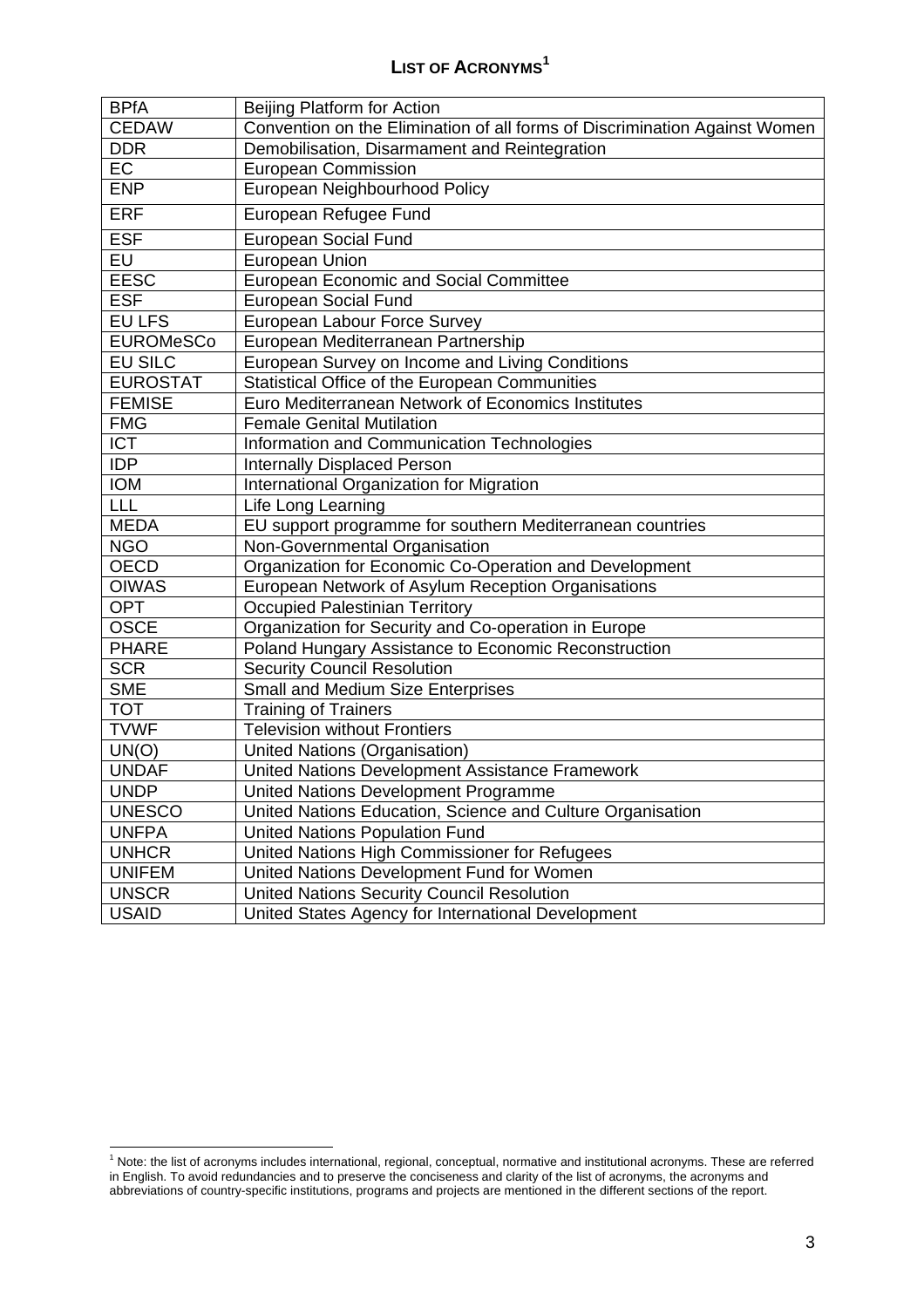| L.    |                                                                                                                               |     |
|-------|-------------------------------------------------------------------------------------------------------------------------------|-----|
| Н.    |                                                                                                                               |     |
| III.  |                                                                                                                               |     |
| IV.   |                                                                                                                               |     |
| V.    |                                                                                                                               |     |
| 1.    | <b>Crosscutting Principles and Actions</b>                                                                                    | 18  |
|       |                                                                                                                               |     |
|       | 1.1                                                                                                                           |     |
|       | 1.2                                                                                                                           |     |
| 2.    | Women's political and civil rights                                                                                            | 22  |
|       | Conventions on women's human rights, law reform and access to justice 22<br>2.1                                               |     |
|       | 2.2                                                                                                                           |     |
|       | 2.3                                                                                                                           |     |
|       | 2.4                                                                                                                           |     |
|       | 3. Women's social and economic rights and sustainable development                                                             | 29  |
|       |                                                                                                                               |     |
|       | 3.1                                                                                                                           |     |
|       | 3.2                                                                                                                           |     |
|       | Labour market, women's economic rights and family friendly policies 30<br>3.3                                                 |     |
|       | 3.4                                                                                                                           |     |
|       | 3.5<br>4. Women's rights in the cultural sphere, role of communication and mass media 34                                      |     |
|       |                                                                                                                               |     |
|       | 4.1                                                                                                                           |     |
|       | 4.2                                                                                                                           |     |
|       | 4.3                                                                                                                           |     |
|       |                                                                                                                               |     |
| VI.   | PART B: PRIORITIES FOR STRENGTHENING THE ROLE OF WOMEN IN SOCIETY37                                                           |     |
| 1.    | <b>Preliminary Comments and Observations</b>                                                                                  | 37  |
| 2.    | <b>Analysis of Trends and Main Priorities</b>                                                                                 | 39  |
|       | 2.1                                                                                                                           |     |
|       | Women's access to the labour market, economic rights and family-friendly policies 40<br>2.2                                   |     |
|       | 2.3                                                                                                                           |     |
|       | 2.4.                                                                                                                          |     |
|       | 2.4.1<br>2.4.2                                                                                                                |     |
|       | 2.4.3                                                                                                                         |     |
|       | Conventions on women's human rights, legal reform and equal access to justice 44<br>2.4.4                                     |     |
|       | 2.4.5                                                                                                                         |     |
|       | 2.4.6<br>2.4.7                                                                                                                |     |
| 3.    |                                                                                                                               | 46  |
| 4.    | <b>Summary of Priorities for the Euromed Region</b><br>Priorities of Euromed Partner countries since the Istanbul Conclusions | 51  |
| VII.  |                                                                                                                               |     |
| 1.    | Conclusions related to the Istanbul reporting process                                                                         | 61  |
| 2.    | Conclusions related to the actions undertaken and the priorities for the future                                               | 61  |
| VIII. |                                                                                                                               | .63 |
| 1.    | Recommendations related to the Istanbul reporting process                                                                     | 63  |
| 2.    | Recommendations related to priorities for the future                                                                          | 63  |
| IX.   |                                                                                                                               | .64 |
|       | <b>Annex 1: Istanbul Ministerial Conclusions</b>                                                                              | 64  |
|       | <b>Annex 2: Istanbul Questionnaire</b>                                                                                        | 69  |
|       | Annex 3: Return rate to the Istanbul questionnaire since 2007                                                                 | 72  |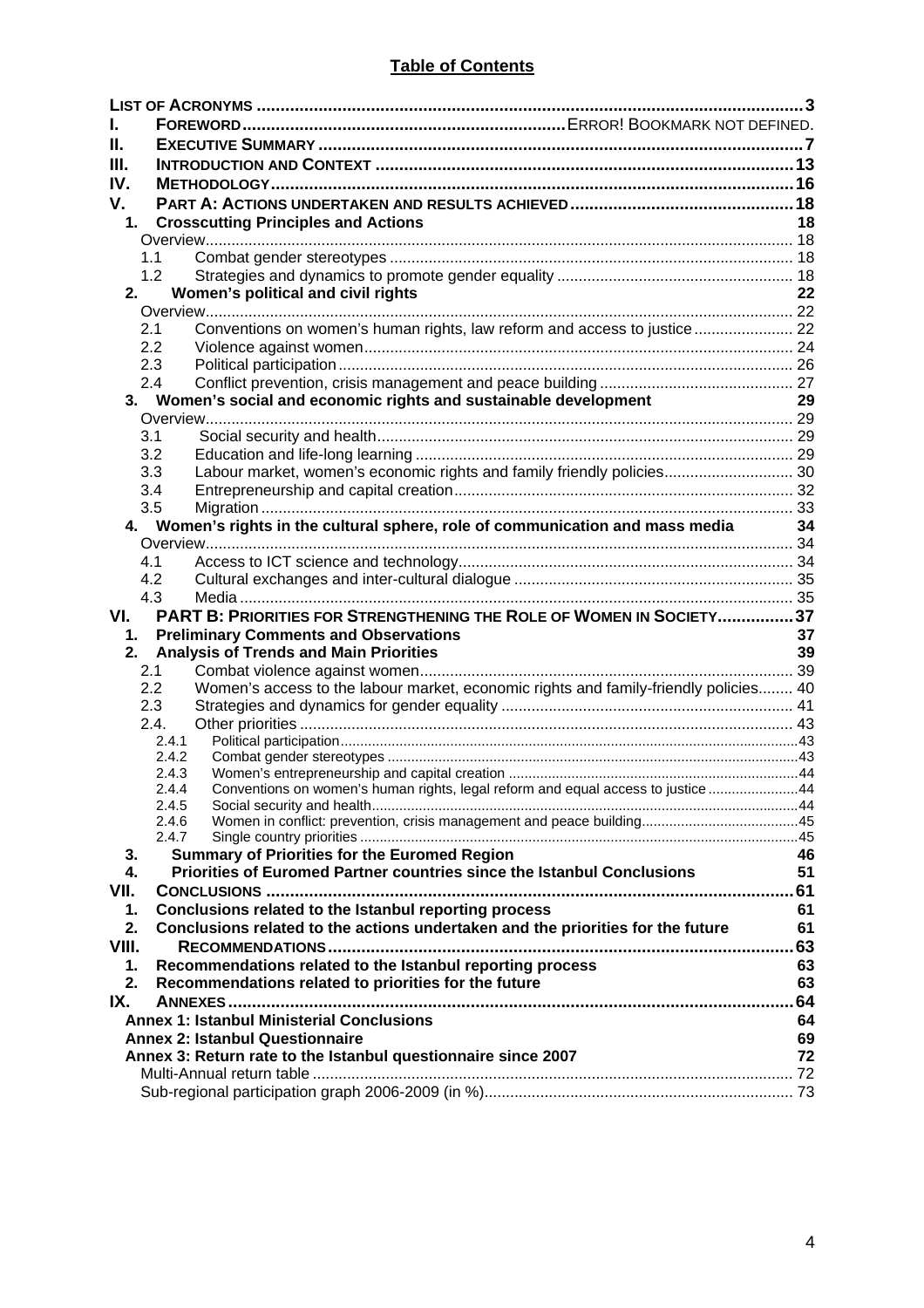## **I. FOREWORD**

This Multi-Annual Report on Strengthening the role of women in society in the Euro-Mediterranean region is the result of a collective effort led by the European Commission aiming at enhancing respect of women's rights and achieving progress as regards their role in the social, economic and cultural sphere.

The European Union has a long standing commitment to equality between women and men which is anchored in the different Treaties of the Community and the European Union. The promotion of gender equality outside the European Union is one of six core objectives of the Commission's *Roadmap for Gender Equality* 

The Barcelona Summit in 2005, held to commemorate the  $10<sup>th</sup>$  anniversary of the Euro-Mediterranean partnership, decided to make equality between men and women one of its objectives.

A year later the first EuroMed Ministerial conference on "Strengthening the role of women in society" took place in Istanbul in November 2006, launching what has become known as the "Istanbul process".

The conference adopted a common Framework of Action for five years, indicating a true commitment to work for universal human rights and specifically the equal access of men and women to full economic, social, cultural, civil and political rights.

This marked a new departure for the Euro-Mediterranean Partnership, creating for the first time a regional intergovernmental consultation and dialogue process on women's issues, to which other main stakeholders and in particular civil society organisations have been associated. This process was also supported by political dialogue and consultations on women's rights between the EU and Mediterranean partner countries as well as by accompanying measures financed by the European Commission.

As foreseen by the Ministers in Istanbul, on 10-12 November 2009 we were again gathered in a follow-up Ministerial conference in Marrakesh to "discuss issues related to the full enjoyment of all human rights by women and the progress made in the implementation of the Istanbul Conclusions".

During these three years, the European Commission has elaborated yearly reports reviewing the implementation of the Istanbul Conclusions in the region. The reports were based on questionnaires sent to all partners and answered on a voluntary basis by the countries. They are factual documents which allow all actors involved to have a clearer idea of the state of play.

This exercise with a very high rate of responses, has allowed us to compile a considerable amount of information which should be a useful tool for all partners for information sharing, exchange of good practices and why not, inspiration for policy-making in this field.

The priorities underlined by partner countries in their inputs for these reports have shown that some challenges are shared on both shores of the Mediterranean and therefore that the Istanbul Framework of Action reveals itself as a relevant regional instrument.

The three areas that emerge as main priorities for the Euromed region are: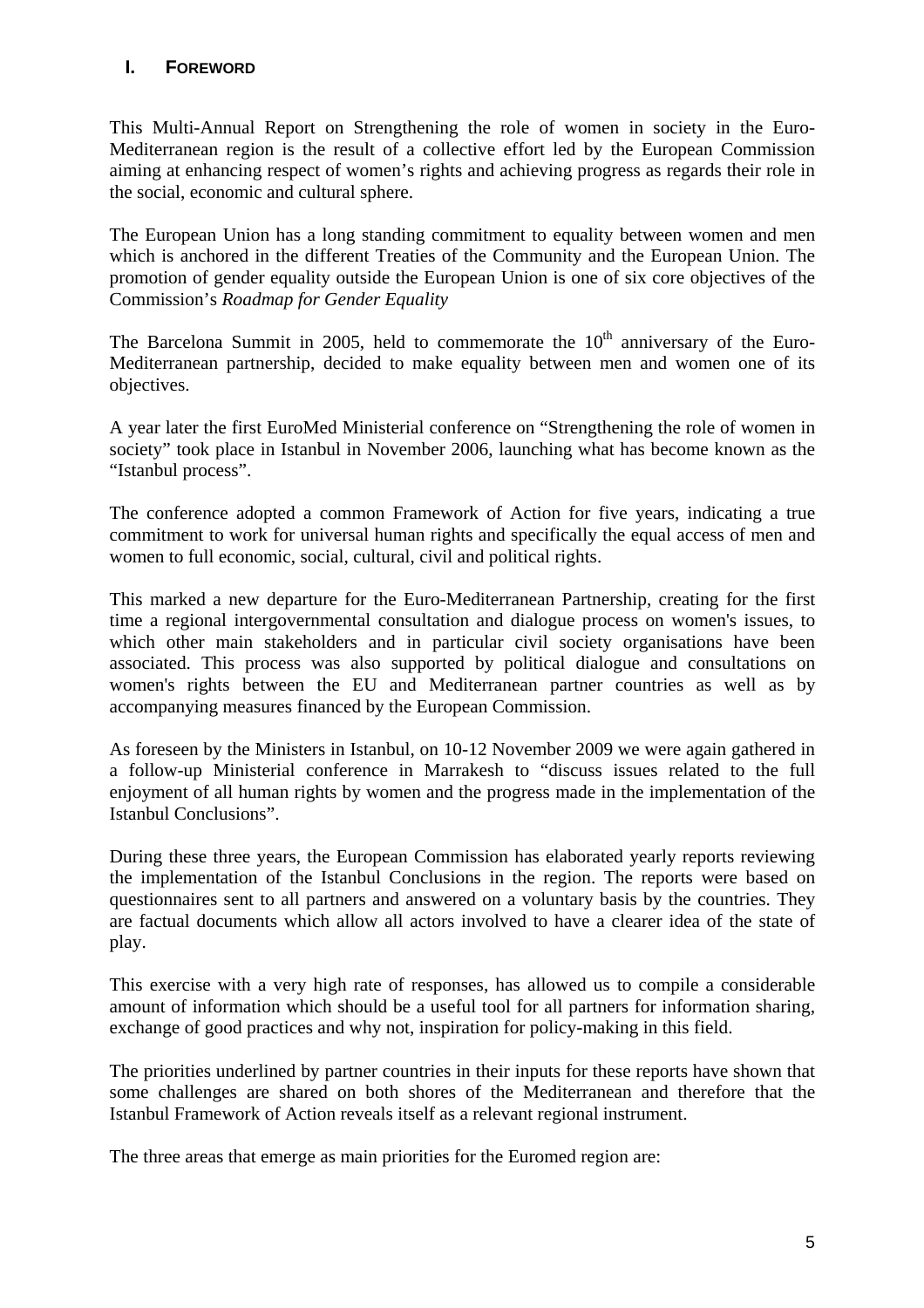- Violence against women.
- Institutional strategies for enhancing gender equality and women's rights.
- Women's access to employment, economic rights and family friendly policies.

The tendency is clear: though partner countries are actively working to improve the situation of women and girls in their countries and progress has been achieved to promote the role of girls and women in society at all levels, we all still have much to do.

We hope this document will be interesting for you all.

European Commission Brussels, 10 March 2010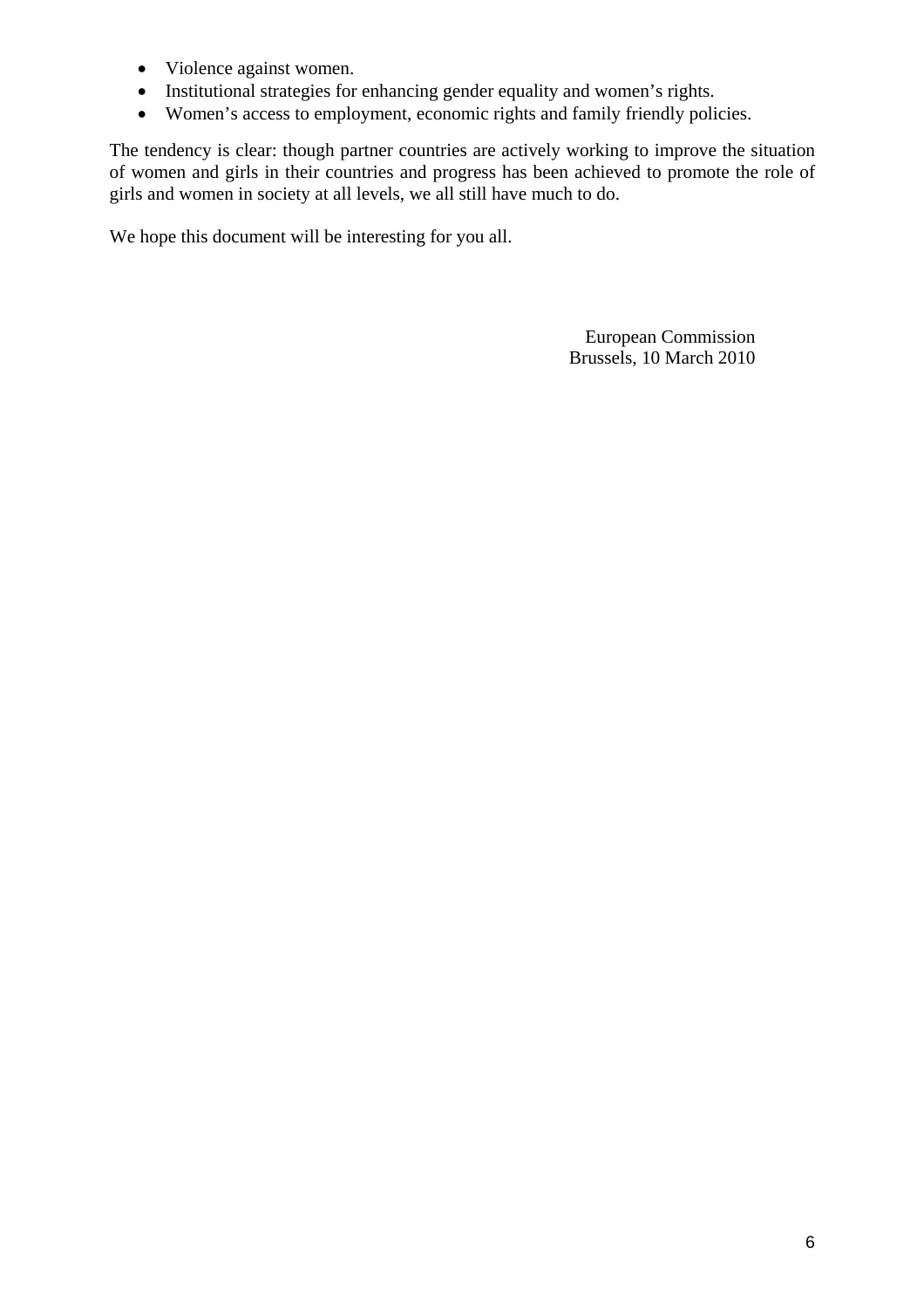## <span id="page-6-0"></span>**II. EXECUTIVE SUMMARY**

#### **Introduction, Context and Method**

In November 2006 at the Euro-Mediterranean Ministerial Conference in Istanbul the 37 partners agreed to strengthen the role of women in society by establishing a framework of action referring to all international conventions as normative guidelines for any regional cooperation. The Istanbul Conference issued Ministerial Conclusions which aim at enhancing:

- Women's political and civil rights
- Women's social and economic rights
- Women's rights in the cultural sphere and the role of communications and the mass media.

In order to help preparing the EuroMed Ad Hoc expert meetings foreseen in the Istanbul Declaration, the European Commission proposed an annual questionnaire which was sent to all Euro-Mediterranean partner countries at the same time and for the same periods of 2006- 2007, 2007-2008 and 2008-2009<sup>2</sup>. The questionnaire for 2007-2008 and 2008-2009 was sent to the new partners that have joined the Euromed partnership through the Union for the Mediterranean. From the responses to each of these three questionnaires, three annual reports have been edited. This Multi Annual Report 2006-2009 is gathering data and information from over 90 questionnaires, from the signature of the Ministerial Conclusions to nowadays, giving therefore more accuracy to the main findings.

The content of the report is directly and exclusively taken from the three annual reports. It enables all of us to point at the principal trends that can be drawn from the many policies, programmes, measures and actions to strengthen the role of women in society reported by the Euro Mediterranean partner countries and from the priorities that each country identified for future action in this area. As for the annual reports, the method developed to review on the implementation of the Ministerial Conclusions is committed to fact-based reporting, standardised and equal treatment of respondents and an exclusive focus on the Ministerial Conclusions. The structure and the clustering which form the framework of analysis for the report are directly based on the Istanbul Ministerial Conclusions and on the questionnaires.

Part A reports on measures and actions undertaken by partner countries over the three years period to strengthen the role of women in society and Part B addresses the priorities for the future identified by countries themselves in their responses.

#### **Part A: Actions undertaken to strengthen the role of women in society**

#### *Crosscutting principles and actions*

The combating and reduction of **gender stereotypes** in relation to the roles of women and men in society has been the subject of specific campaigns. It is acknowledged that changes in attitudes are long term processes.

The strategies and dynamics employed to advance the status of women have several common features. Amongst these, the use of a planned and strategic approach to change in women's role in society is visible in the many **national Action Plans** and Strategic Plans.

 2 The first two years, that is the annual report 2007 which covers the reporting period 2006-2007 and the annual report 2008 which covers the reporting period 2007-2008, the questionnaire was sent to the 37 countries of the Euromed partnership. In 2009 (annual report covering the period 2008-2009), the questionnaire was sent to the 43 countries of the Union for the **Mediterranean**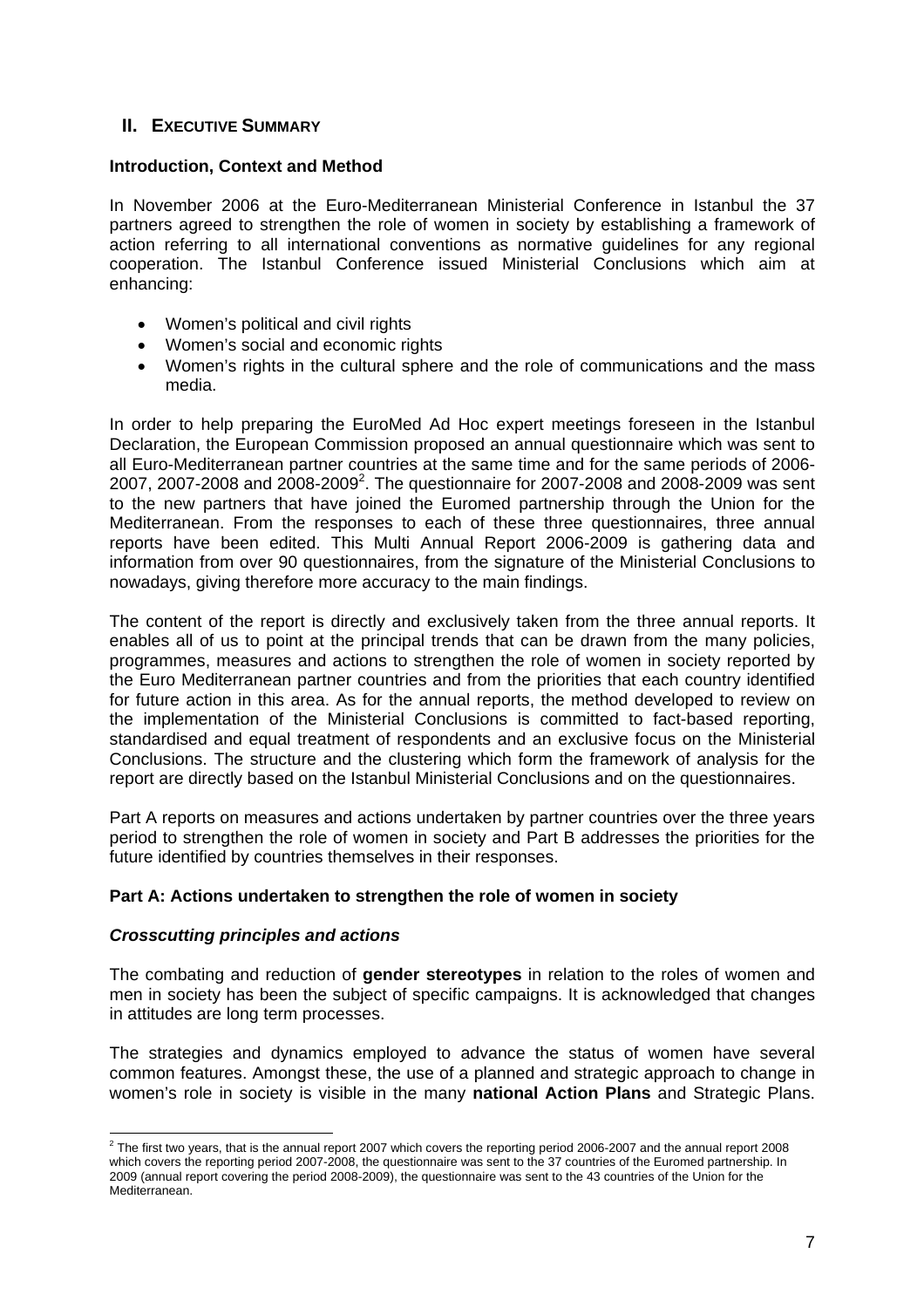These have been developed as overarching co-ordinations for the national gender equality and/or women's rights policy in a vast majority of countries and as drivers for change in particular spheres such as violence against women, employment, anti-trafficking plans or Security Council Resolution 1325 on women, peace and security, in several countries. A second feature is the multiplication of new institutional arrangements. These involve the formation of agencies, equality bodies, focal points, discrimination complaints, advocacy systems, or multi/inter ministerial co-ordinations, protocols and memorandums. This new architecture of gender equality gives legitimacy to campaigns and awareness-raising on women's rights.

**Mainstream strategies** for gender are increasingly incorporating women's role and women's rights into new areas of public life, although specific actions are still proving necessary. Raising the equality agenda at senior decision-making level, in the privatised economy and at local development level are proving challenging.

Civil society organisations have played an important role in awareness-raising of women's rights, human rights and the need for equality and equity in public life. Most partner countries and the European Commission regard capacity-building among women's NGOs and civil society organisations promoting the rights of women as one of the supports to enhancing women's rights in society.

Building a new knowledge base on gender and the role of women in society is involving both longer term research studies and ongoing data gathering on a sex disaggregated basis across all spheres of economy and society. Gender budgeting is showing signs of being a useful mainstreaming tool.

## *Women's political and civil rights*

Actions to promote the political and civil rights of women identified **CEDAW** as reference point for promoting the rights of women in a range of public and private spheres. A significant number of initiatives in the field of law reform have been undertaken, including scrutiny of existing laws, codes and regulations, drafting of laws and their enactment in Parliaments. These reforms include in different countries:

- Bringing formerly private matters such as divorce and child custody into the public domain.

- Amending personal status of women and reforming of family Codes.

The lifting of reservations to parts of CEDAW in relation to personal and family codes are among the thematic of women's human rights. The announcement by the King Mohammed VI in December 2008 that Morocco has retracted its reservations on CEDAW (reflected in Morocco's participation in the UN Universal Periodic Review) illustrates an important step of such dynamics. In addition, the Optional Protocol of CEDAW was adopted per Decree on July 2008 by Tunisia.

Bringing the attention of a wider public to the content of CEDAW through publications and seminars with professional groups reveals the efforts, made by several countries, to provide both women and men with information about rights.

**Violence against women** in the domestic environment or in the more public milieu is an area where substantial investment has been made over the past three years. It is also one of the priority areas for the future that emerges from an overwhelming majority of partner countries. Many countries have adopted new legislation or National Action Plans to fight against violence. Following the adoption of EU Guidelines on violence and discriminations against women, the EU has systematically included women's rights in dialogues and consultations with partner countries. Moreover, the Commission is working closely with its Delegations and Member States missions on the development of priorities for EU action at local level. Public campaigns to reduce tolerance of domestic violence, awareness-raising to break the taboos on disclosure and exploration of tighter legal enforcement or sanctions against violence are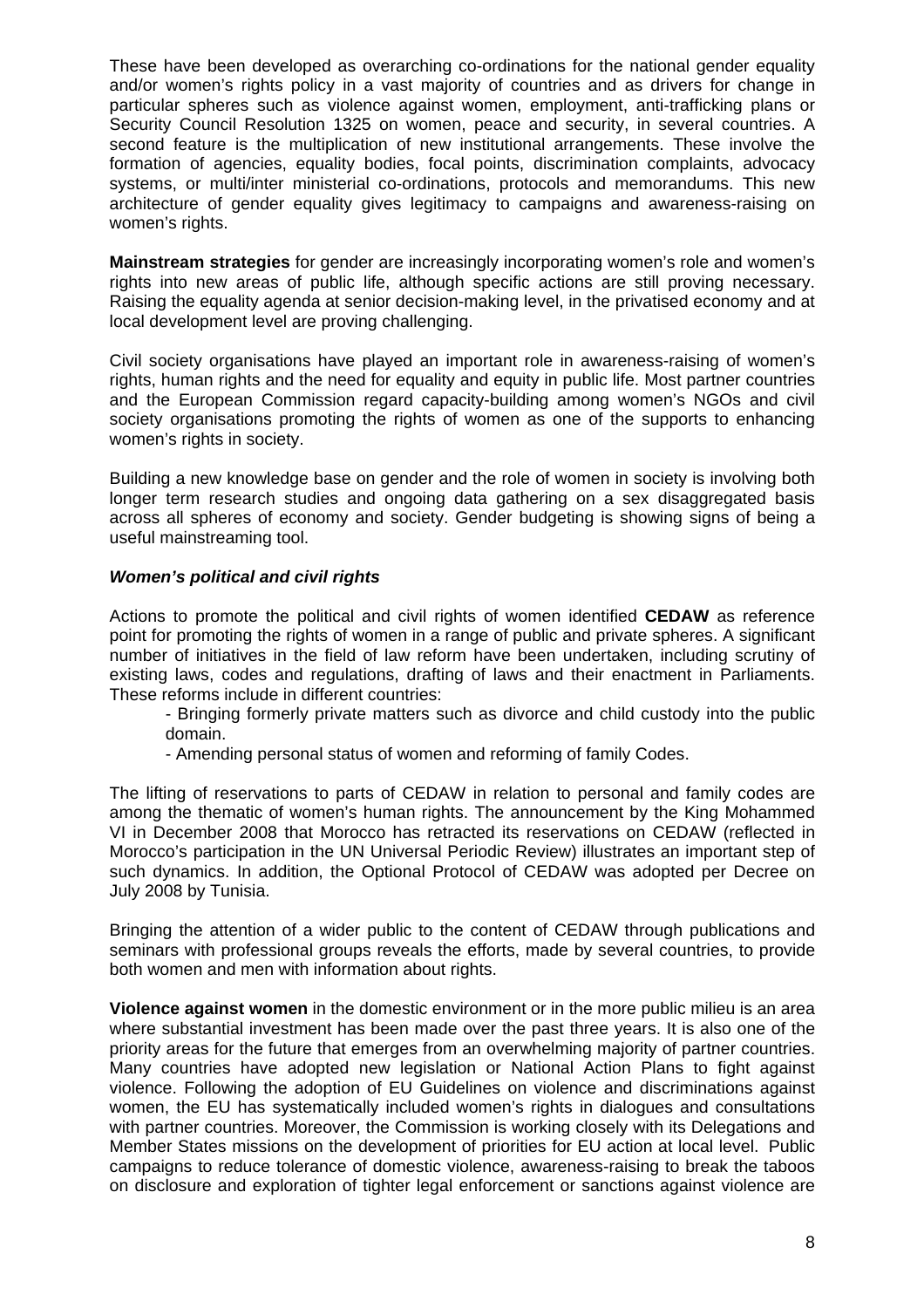among the many areas of action identified. Particular types of violence in the form of forced marriage, Female Genital Mutilation, honour violence or deaf women, and the problem of the sex industry are areas of attention in a number of countries. Increasing legal sanctions for heinous forms of violence such as the rape of a pregnant woman or assault of a child are mentioned as forms of deterrence. Trafficking in women and children is a growing area of concern in European partner countries.

Promoting women's increased **political representation** in local, regional and national parliaments, assemblies, municipalities and other local authorities reveals considerable efforts across a variety of strategies and methods (mainly quotas, awareness-raising measures and trainings for women candidates). However, results are mixed; in countries like Sweden, women represent a critical mass of Parliament members, while in a number of countries, both European and Mediterranean, women's parliamentary representation is ten per cent more or less. An emerging trend appears to be the nomination of women to public posts in executive decision-making, to Cabinets or as Ambassadors.

Some 15 countries have identified **Security Council Resolution 1325** on women, conflict and security as an area of action to promote the rights of women. Eight other countries mentioned conflict and/or peace building action under similar headings. Countries with immediate experience of conflict have developed actions focussing on conflict prevention and highlighting the impact of conflict on women and women heads-of-households. Countries at some remove from conflict have focussed on the value of conflict-related actions for women in their overseas development aid programmes.

#### *Women's social and economic rights*

The rights of women to equal treatment in **social protection systems** such as social security and pensions are receiving attention in new measures and actions. This applies especially to countries which have more recently acceded to the EU and where adaptation of social security systems to EU Directives is a complex process. Addressing women's poverty and the need for expansion in social services, or the reduction of social exclusion area the subject of measures in Mediterranean partner countries. The field of health – particularly maternal health and the reduction of maternal mortality is an ongoing preoccupation of countries in the Mediterranean region.

Special programmes and measures destined for equality of opportunity for schoolchildren are consistent in goal but varied in method. Raising **school enrolment** levels for girls, encouraging parents to send their children to school and promotion of girls' education are among the themes in Mediterranean partner countries. Campaigns to reduce illiteracy among women who did not have the advantage of education earlier in their lives is one of the common approaches to improving women's social rights. Life-long learning is not an area which attracted much attention in policy terms.

Reform of the **labour market and employment** is a central concern of a large proportion of partner countries and is one of the main priorities for the future in many instances. Inequalities in wages and access to jobs are just some of the barriers identified in employment. The European Social Fund is identified as an important source of supports through specific programmes or in funding of labour market reforms. Some of the ongoing studies in macroeconomic policy and women's role are innovative: the study of the care economy, work or studies of the informal economy.

**Family friendly policies** or policies to promote reconciliation of work and family life are extremely popular across most countries. Developments for the most part involve extending leave arrangements to new categories of employees: paternity leave, adoptive leave, incentivised parental leave for fathers or expanding leave duration staying at work, but availing of childcare facilities, increases parental choice.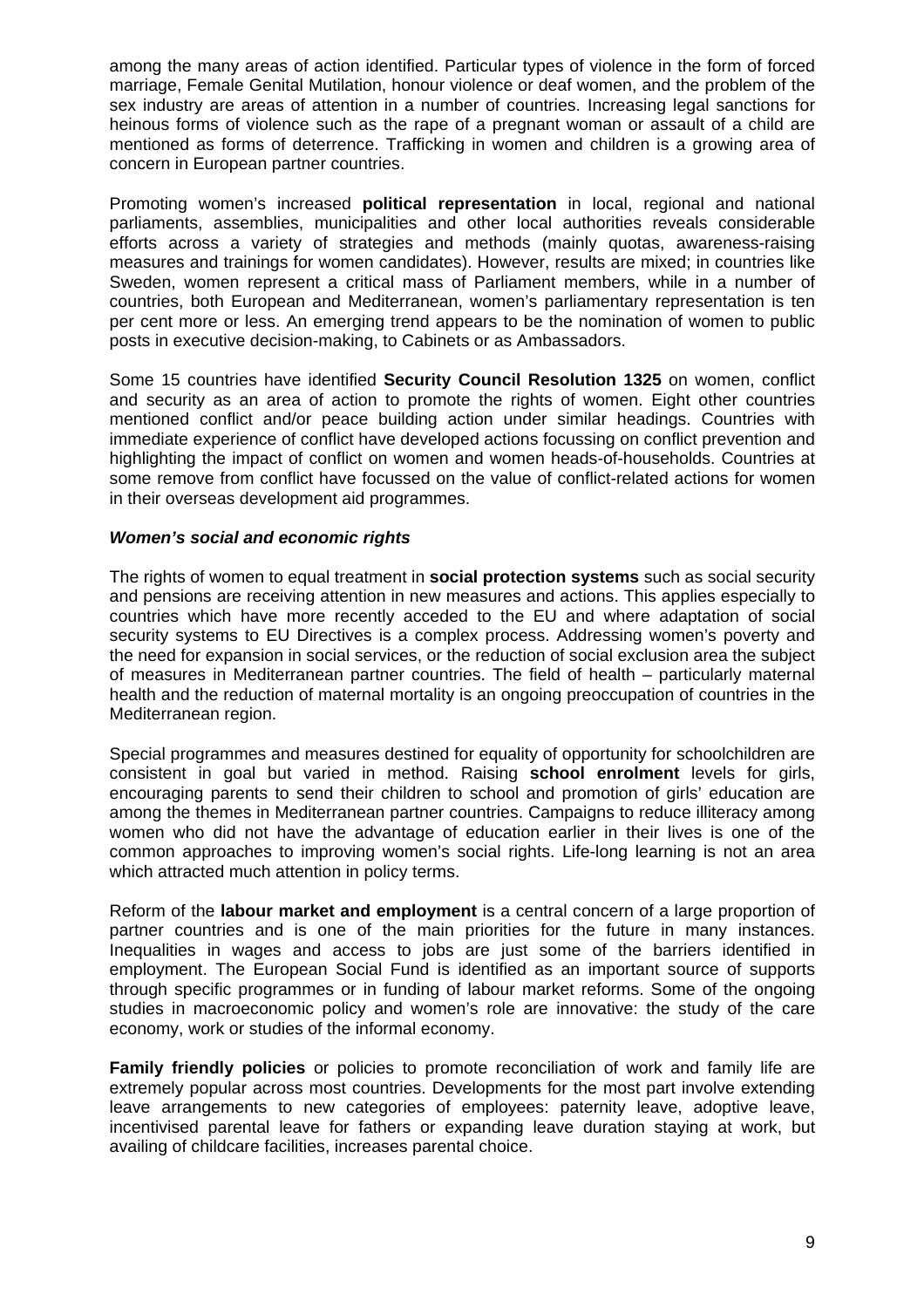Promoting **women's entrepreneurship** and capacity to establish enterprises figure strongly in most European partner countries and in Turkey. Developing microcredit programmes, artisanal or home-based production and self-employment are the trend for Mediterranean partner countries.

In the area of female **migration**, building a knowledge base to inform policy-making appears to be a prerequisite for action. The very different status of groups of migrant women is increasingly recognised as requiring special attention. This is the case for pregnant women asylum seekers, mother or lone mother asylum seekers and migrant domestic workers.

#### *Women's rights in the cultural sphere, role of communication and mass media*

Relative to women's political, civil, social and economic rights, the cultural sphere, ICT technology, communication and mass media have attracted less effort and mobilisation of resources. Nonetheless, cultural attitudes are one of the mainstays of differences in societal roles of women and men.

Programmes of career change and practical interventions to stimulate older girls to orient themselves to scientific careers, is one of several measures to change attitudes towards nontraditional study and employment for women. Promoting digital literacy and combating the growth of a digital divide as well as measures to ensure gender balance on scientific boards, institutions and cultural or artistic bodies are among the actions of countries seeking to have a better representation of women. In the traditional mass media: print, radio and television encouragement of women journalists and broadcasters is happening, but the outcomes are as yet unknown. The regulation of sex biased advertising and the broadcasting of pornographic media remain minority concerns.

## **Part B: Priorities for the future**

Priorities defined by Euro-Mediterranean partner countries remained stable since the Istanbul Conclusions. When weighting the priorities according to their level of importance, the findings remain similar. They point towards a consensus among Euro-Mediterranean partner countries in defining an agenda for future action and collaboration.

The three areas that emerge as main priorities for the Euromed region are:

- Violence against women
- Institutional strategies for enhancing gender equality and women's rights
- Women's access to employment, economic rights and family friendly policies

Combating all forms of **violence against women** is the most frequently selected priority among partner countries. The types of violence cited vary across countries. Some focus on conjugal violence, or trafficking, others on honour-based violence or in same-sex relationships. The strategies and measures foreseen by countries are plural. They include: national action plans, new institutional mechanisms, support to victims, improving the efficiency of the judicial system, awareness-raising and preventive measures, capacitybuilding and training of service providers, enhancing knowledge through research.

While **strategies and dynamics for gender equality** are not an explicit theme in the Istanbul Ministerial Conclusions, they are explicitly expressed as priorities by the different countries and are therefore treated as such in this report. The design, implementation, monitoring and assessment of national strategies and mechanisms is the second most frequently cited priority. It includes gender mainstreaming and gender budgeting.

Women's access to the **labour market, economic rights and family friendly policies**  emerge as the third most frequently selected priority. What is understood by this varies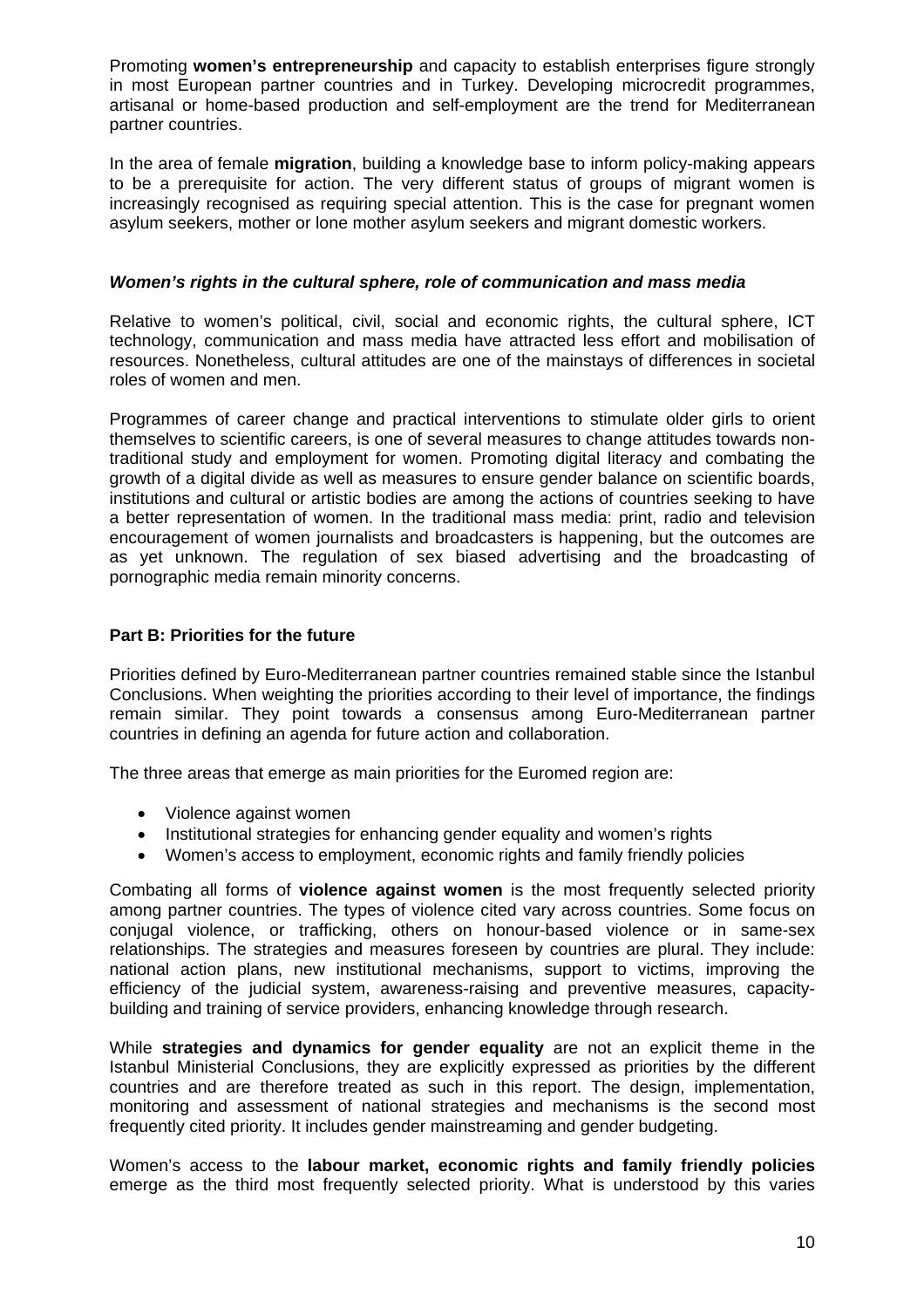according to sub regional specificities and socio-economic realities. For the European partner countries it refers to access and equal participation in the labour market and reconciliation of work and private life. For Mediterranean partner countries, the strategies to address women's economic rights establish clearer linkages with empowerment, poverty reduction strategies and pay more attention to economic role of poor and rural women.

## **Conclusions**

The Annual Reports for the follow up of the Istanbul Ministerial Conclusions provide an important systematic account of the series of human and financial investments made with the aim of strengthening the role of women in society and bringing about change in the Euromed region. From the observation of trends since November 2006, some central conclusions emerge.

#### *Conclusions related to the reporting process*

• The development of ownership over the Istanbul process:

Although not binding like CEDAW, the Istanbul reporting system based on annual questionnaires has proven quite successful. The response rate is quite high overall, even if lower in 2009 due to the lower response rate among Mediterranean partner countries and involvement of new countries of the Union of the Mediterranean. Only three countries never replied to the questionnaire.

• The production of a regional basis of information on women's rights and gender equality:

The reporting process has brought together a significant and unique collection of information and policies on women's rights and gender equality across the Euro-Mediterranean Region in this first decade of the 21st Century with a total of 215 priorities formulated. This emergent data resource is a material contribution to the knowledge base in the region and a very important support for decision making, policy design and advocacy. It is a knowledge-based instrument that provides information on several countries together that normally do not report jointly in other reporting mechanisms, such as CEDAW or Beijing Platform for Action.

• The added value of the Multi Annual Report in assessing trends and identifying a common regional agenda:

The Multi Annual Report gathers data and information over a longer period of time which allows the identification and assessment of trends since the Ministerial Conclusions. It brings out sustained priorities and gives voice to a wider array of countries than the annual reports. The representativity, accuracy and legitimacy of findings are strengthened.

#### *Conclusions related to the actions undertaken and the priorities for the future*

The identification of country priorities and the reporting on measures and actions undertaken since the Istanbul Conclusions allow for an overarching view of regional priorities. There is a strong consensus on the three main priorities for the future as identified by countries themselves. These highlight a shared Euro-Mediterranean agenda for future actions around:

- Actions and policies to combat violence against women as the main priority and the most frequently identified issue across countries in the Euro-Mediterranean region;
- Women's access to employment, their economic rights and the reconciliation of work and private life as a central concern for strengthening the role of women in society;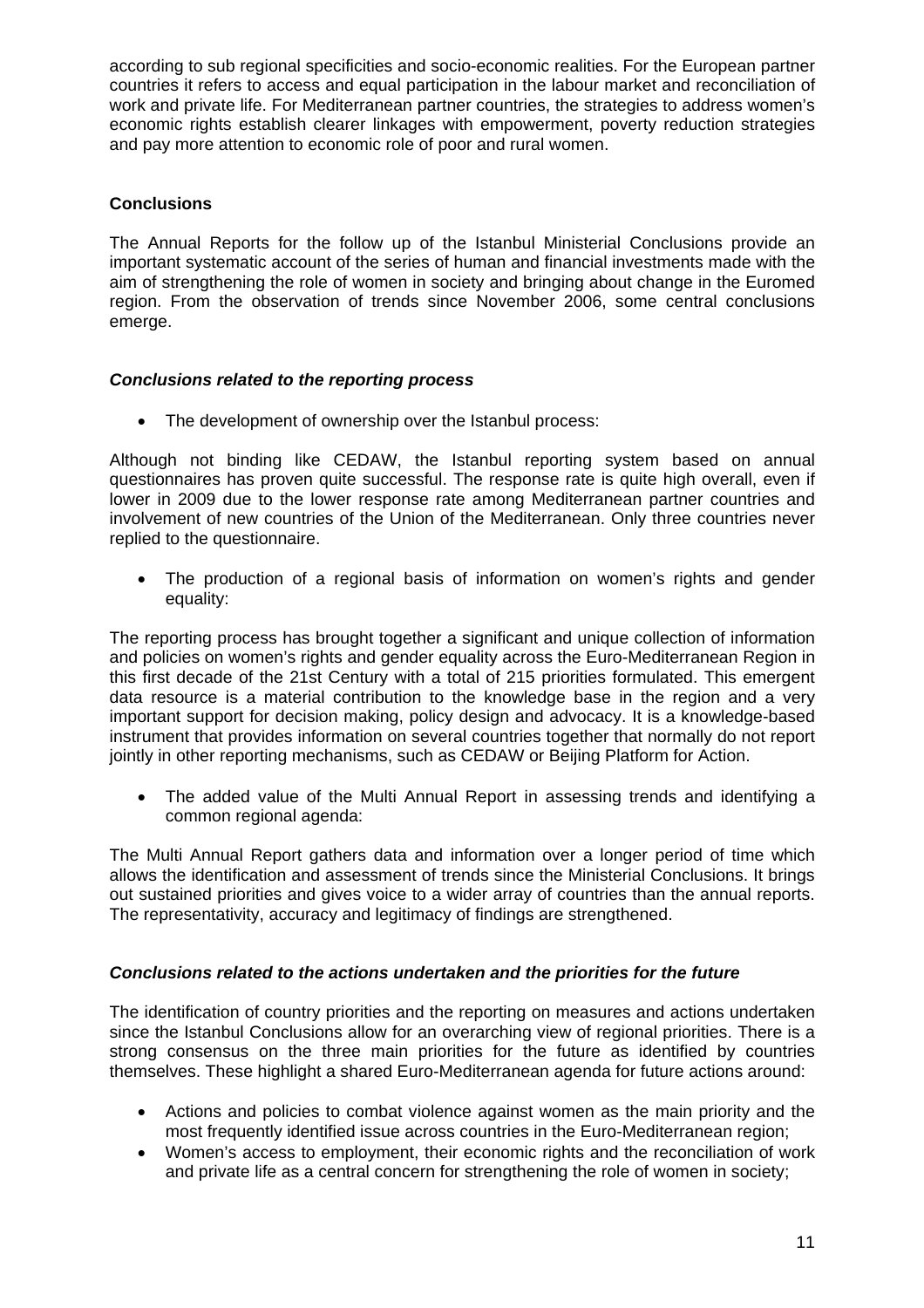• The importance of institutional strategies and mechanisms for enhancing gender equality and women's rights as acknowledged by the vast majority of Euromed partner countries as a priority.

#### **Recommendations**

The recommendations derive directly from trends observed in actions and measures in the Euro-Mediterranean partner countries as well as from the main priorities identified by the partner countries. They are restricted to those areas where there is evidence of a common vision and shared agenda among countries.

#### *Recommendations related to the Istanbul reporting process*

• Strengthen ownership over and visibility of the Istanbul Ministerial Conclusions and of the follow up process in the Euro-Mediterranean region.

To sustain and broaden the development of Euro-Mediterranean partner countries' ownership over the Istanbul process, concrete measures should address the added value of the Istanbul Process and increase visibility as well as intensify dissemination of the Istanbul Ministerial Conclusions and follow up instruments in the region as a whole. Specific efforts should be dedicated to strengthening ownership and participation of the Mediterranean partner countries and the new countries of the Union for the Mediterranean in this process.

## *Recommendations related to priorities for the future*

• Address the issue of **violence against women** at the Euromed level.

It will require dedicated efforts and investment because of the complexity of the factor involved: health, education, justice, finance etc. Any action can rely on shared learning from the strategies and action plans already in place and being rolled out at the levels of prevention, legal measures and support to victims by Euromed partner countries.

• The role on the **labour market**, promoting women's economic rights and the reconciliation of private and working life.

The high priority given to the realm of the economy indicates the merit of a follow-up on the economic terrain. This is particularly important in the light of the global economic crisis.

• Increase efforts and exchanges around **institutional strategies** and dynamics to promote women's rights and gender equality.

The emphasis given by countries to national strategies, action plans and institutional mechanisms justifies more systematic investments, capacity building and exchanges of experiences between Euro-Mediterranean partner countries in this area, based on the lessons learned, good practices and priorities that emerge from the Istanbul questionnaires. Among the tools and instruments raised by partner countries, the design of national action plans for women's rights and gender equality, gender mainstreaming and gender sensitive budgeting emerge as primary areas of concern.

This demand confirms the pertinence of the two implementation tools of the EC for the Istanbul Process: the Programme "Enhancing Equality between Men and Women in the Euro-Mediterranean area" (EGEP) and the programme "Investing in People – Euromed Gender Equality". The sustainability of institutional strategies and frameworks should be reinforced by further investment in institutional building and in gender sensitive budgeting of donors and beneficiaries.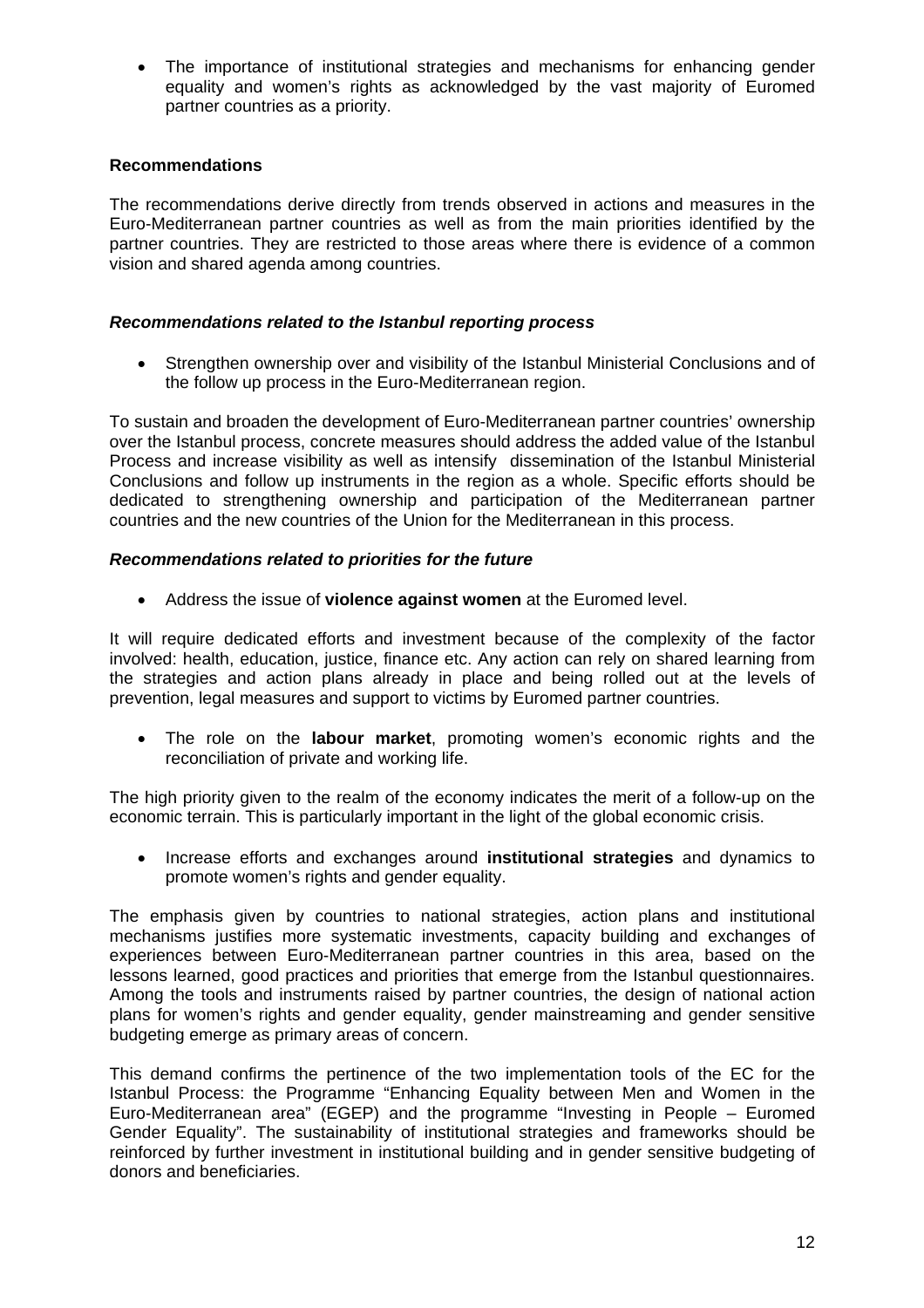#### <span id="page-12-0"></span>**III. INTRODUCTION AND CONTEXT**

The European Union has a long standing commitment to equality between women and men. Equality between men and women is anchored in the different Treaties of the Community and the European Union. Article 2 of the Treaty of Amsterdam insists on the role of the Community to promote among others equality between men and women. $3$  The Commission Communication on the 'Roadmap for Equality between Women and Men (2006-2010)' identifies the "promotion of gender equality outside the European Union" as one of six priorities and identifies its key action commitments for the promotion of gender equality.

The Barcelona Declaration (1995) which established the Euro-Mediterranean Partnership translates the EU's global policy commitments on equality between men and women to the Mediterranean by recognising the key role of women in development and their active participation in economic and social life and in the creation of employment**. 5**

The year 2005 was a landmark year. It marked the  $10<sup>th</sup>$  anniversary of the United Nations Beijing Declaration and Platform for Action and the  $10<sup>th</sup>$  Anniversary of the Euro-Mediterranean Summit and Barcelona Declaration. It was timely, therefore, that the Euromed Women's Conference of 2005 issued Conclusions integrated into a Five Year Work Programme inviting Euro-Mediterranean Partners to take measures to "achieve gender equality, preventing all forms of discrimination, and ensuring the protection of the rights of women<sup>"6</sup>. An outcome of the Conference was a Euromed Ministerial Conference convened in Istanbul, Turkey in November 2006 entitled: 'Strengthening the Role of Women in Society.' The Istanbul Ministerial Conclusions and a Framework for Action agreed by 37 Euromed partner countries within a common framework, is a significant example of an international pledge for co-operation to promote equality between women and men.

At the **Euro-Mediterranean Ministerial Conference** the partners agreed to work within a common framework of action by referring to all international conventions as normative guidelines for any regional cooperation<sup>7</sup>. Among the important shared commitments among the partner countries is that of the 1979 United Nations Convention on the Elimination of All Forms of Discrimination against Women (CEDAW) and the Optional Protocol to CEDAW of 1999. This comprehensive Convention provides for ratifying States to regularly report on progress achieved under the many areas of women's rights embraced by the Convention, to present these to the CEDAW Committee, to engage in discussion with the Committee and to receive recommendations. The Optional Protocol provides for the CEDAW Committee to receive complaints of breaches of rights from individuals and groups. This is all the more important when it is observed that the partner countries to the Istanbul Ministerial Conclusions make up 39% of the signatories to CEDAW.<sup>8</sup>

The Istanbul Conference adopted **Conclusions** aimed at strengthening:

7 Those include inter alias:

The Cairo Declaration issued by the First Arab Women's Summit (2000);

UNSCR 1325 (2000) on women, peace and security;

The European Consensus on Development (2006);

<sup>3</sup> http://www.eurotreaties.com/amsterdamtreaty.pdf

<sup>4</sup> COM (2008) 760 final of 26.11.2008, page 6.

<sup>5</sup> http://ec.europa.eu/external\_relations/euromed/docs/bd\_en.pdf

<sup>&</sup>lt;sup>6</sup> http://ec.europa.eu/external\_relations/euromed/summit1105/five\_years\_en.pdf<br><sup>7</sup> These include inter elise:

The Treaty establishing the European Community (1957);

The Convention on the Elimination of All Forms of Discrimination Against Women (CEDAW), 1979;

The Programme of Action of the United Nations International Conference on Population and Development in Cairo (1994)

The Beijing Declaration and Platform for Action (1995);

The Millennium Declaration and the Millennium Development Goals (2000);

The Arab Women's Organisation Plan of action (2001);

The Tunis Declaration adopted at the 2004 Summit of the Arab League;

The Alger Declaration adopted at the 2005 Summit of the Arab League;

The outcome of the twenty-third special session of the United Nations General Assembly and the Declaration of the Commission<br>on the Status of Women at its 49<sup>th</sup> session (March 2005, Beijing +10)

The Khartoum Declaration adopted at the 2006 Summit of the Arab League;

The National Constitutions of the partner countries, which recognise the principle of non-discrimination against women.<br><sup>8</sup> At 3<sup>rd</sup> September 2009-09-04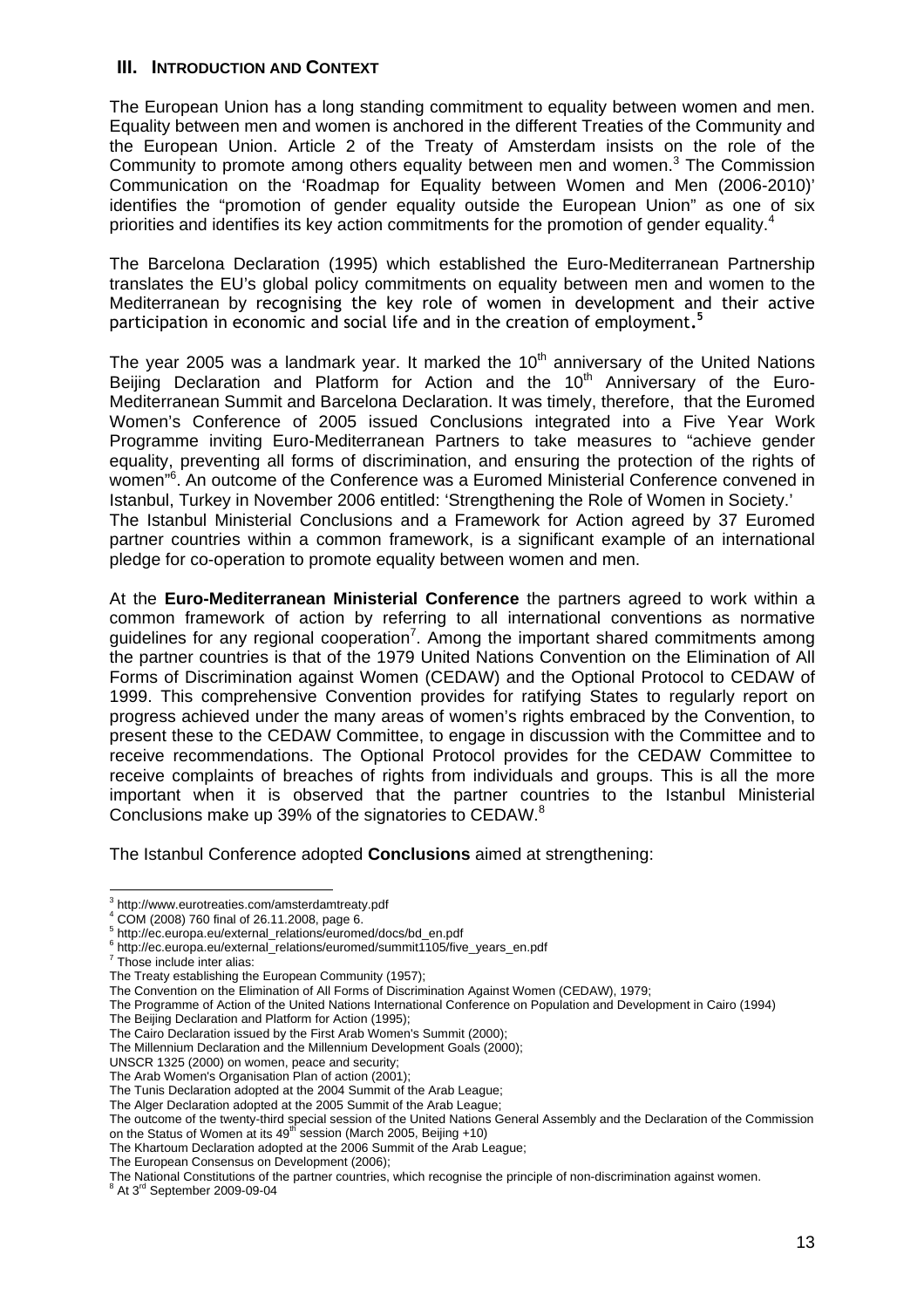- Women's political and civil rights;
- Women's social and economic rights
- Women's rights in the cultural sphere and the role of communications and the mass media.

The Istanbul conclusions already refer to possible **follow up and implementation mechanisms**. In terms of follow up they mention that:

- The Euro-Mediterranean partners committed themselves to working towards the mutually agreed objectives over the five years following the conference.
- A Euromed Committee is invited to convene, at least once a year, a Euromed Ad Hoc meeting at expert senior official level to review the implementation of the measures contained in the Conclusions and to inform the annual Euromed Foreign Affairs Ministers Conference.
- A second Euromed Ministerial Conference to discuss issues related to the full enjoyment of all human rights by women and the progress made in implementing of these measures to take place in 2009.
- Later on, the European Commission proposed an additional follow up instrument in the form of a questionnaire sent to all Euro-Mediterranean partners during the last 3 years (2007, 2008 and 2009).

The Conclusions of the Istanbul conference also call upon the partner countries "to mobilise financial resources to support the implementation of this Framework of Action" in addition to the European Union resources for its implementation at national and regional levels.

Very soon after, the European Commission proposed two complementary tools for the implementation of the Istanbul Framework of Action:

- The **Investing in People (IiP)** Programme aimed at strengthening the capacity of civil society organisations active in the field of promoting women's rights and equality between women and men through the allocation of grants for regional projects;
- The "**Enhancing Equality between men and women in the Euromed region**" Programme (hereafter: EGEP) aimed at supporting and accompanying the intergovernmental process as described below. The Terms of Reference of this programme was composed of two phases: a first phase covering the 2007-2010 period. A second phase covering the period 2011-2013 which will draw lessons from the results obtained during the first phase.

In the context of the Euro-Mediterranean Regional Partnership, the Neighbourhood Policy and the more recent Union for the Mediterranean, the implementation process as established by the Istanbul Conference is an **innovative and pioneering method**. It improves on previous processes and methods applied in the framework of the regional cooperation in the Euro-Mediterranean by proposing accompanying measures (technical and institutional capacity building as training and/or developing guidelines and frameworks of action, establishment of knowledge tools, political review mechanisms) which aim to support a regional intergovernmental consultation process, and it envisaged a complementary scheme to support civil society actions.

The Istanbul Process has set up follow up mechanisms. Four **Ad Hoc Meetings** of high level officials from the Euromed partner countries were convened in Brussels during 2007, 2008 and 2009<sup>9</sup>. Among these, the meeting of 12 June 2008 addressed the theme of 'Women in Political Life in the Euro-Mediterranean Area" and the meeting of 7 October 2009 addressed the preparation of the second Ministerial Conference in Marrakesh (November 2009). These meetings were also an opportunity to discuss, among others, the outcomes of a second important follow-up tool proposed to the partners by the European Commission, namely the Istanbul Questionnaire. In 2007, 2008 the Ad Hoc Committee considered the Istanbul

 9 Meeting of 22 October 2007 reviewed the First Implementation Report. An informal Ad Hoc meeting also took place on October 13 2008.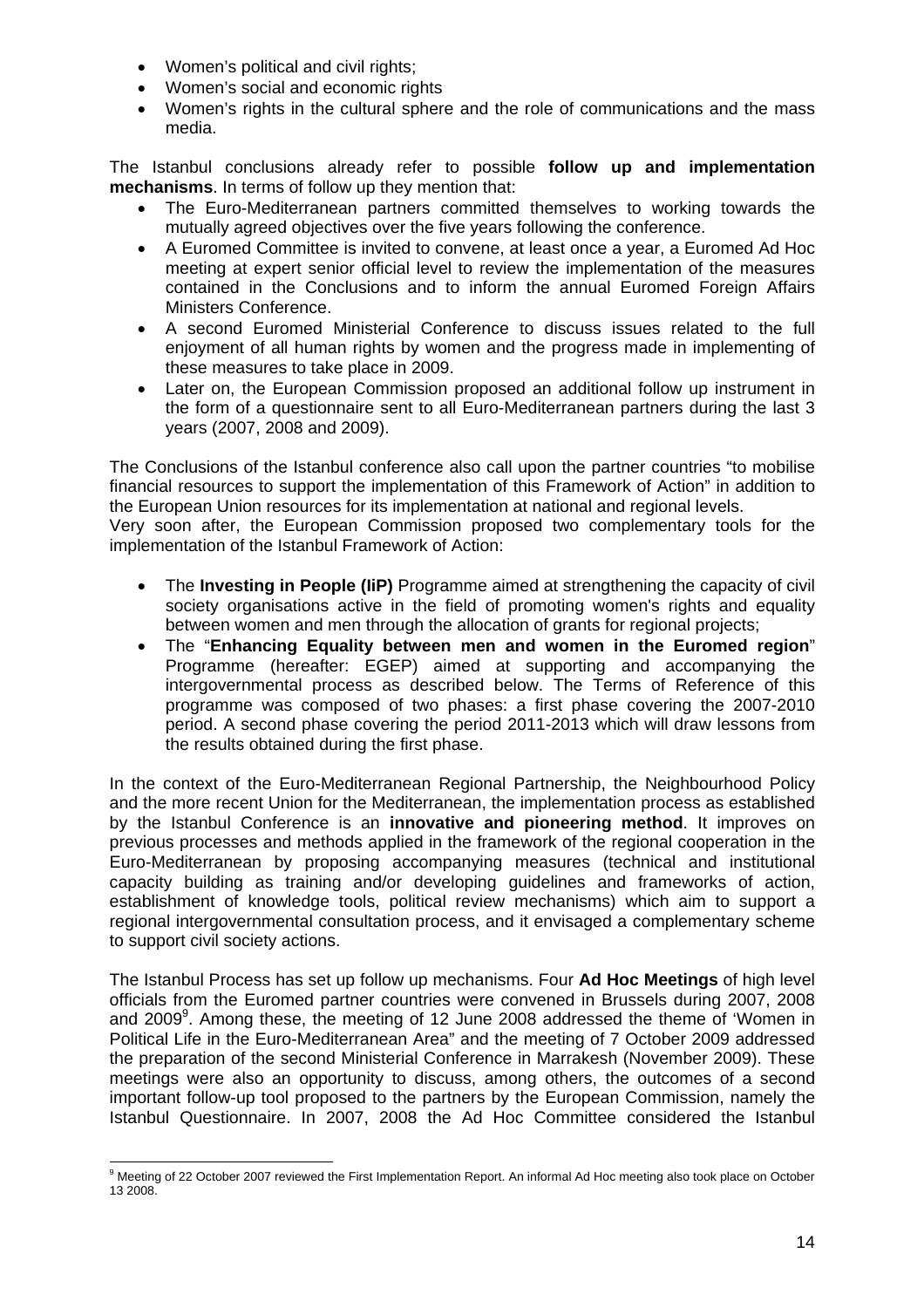Implementation Review Report drafted on the basis of the questionnaires answered by the Euromed partners.

After three periods of reporting, **the added value of the Istanbul Implementation Review Reporting mechanism** can be summarised as follows:

- Reporting on the advancement of equality under the provisions of the Istanbul Conclusions in all 43 partner countries;
- Conducting a review of the measures undertaken at the same time and with the same method in all countries;
- Producing a knowledge-based instrument (the Istanbul regional report) that informs on several countries together that normally do not report jointly;
- Because of the above, it constitutes an added value to other international reporting (CEDAW, Beijing +) that do not compare between national reports nor among Mediterranean countries or among EU and Mediterranean countries;
- Launching of a cross-regional peer learning process and sharing of best practices as well as joint work around common obstacles and interests;
- Identify priorities that nourish the strategic thinking and planning of decision makers (national and regional).

The present Multi Annual Report covers the three year period from 2006-2007 to 2008-2009 of the Istanbul Implementation Review Reporting and includes an outlook for 2010. The reporting system of which it is a part complements a set of actions undertaken as part of the follow up process of the Ministerial Conclusions<sup>10</sup>. However, material contained in this Multi Annual Report is based exclusively on questionnaire responses from partner countries.

 $10$  These include activities under the Programme to enhance Equality between men and women in the Euromed region/EGEP (introductory visits, situation analyses).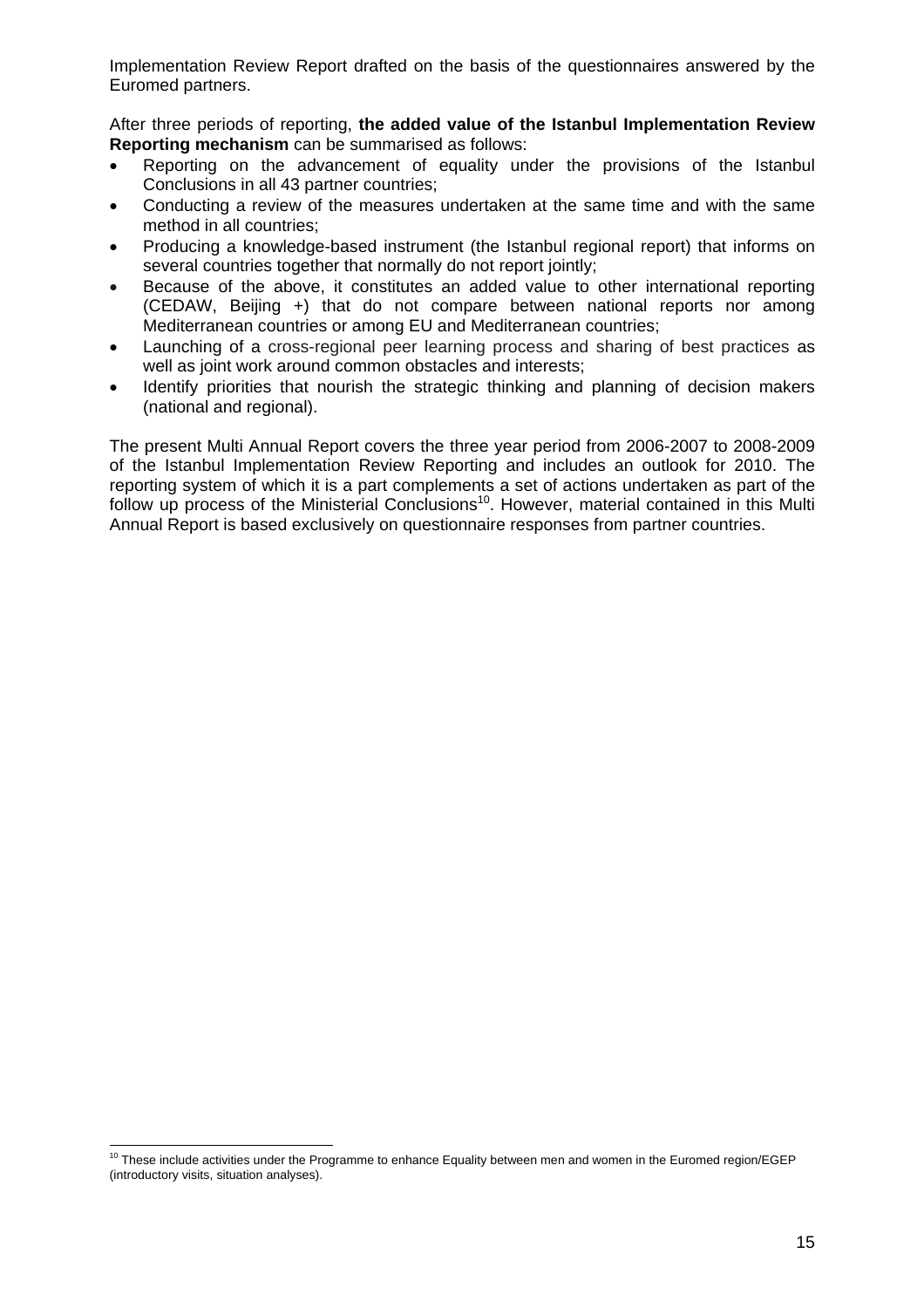## <span id="page-15-0"></span>**IV. METHODOLOGY**

The method developed to review the commitments and actions of the Euro-Mediterranean partner countries 2006-2009 is based on international reporting principles and standards. This implies a commitment to fact-based reporting, standardised and equal treatment of respondents, and an exclusive focus on the 'Ministerial Conclusions on Strengthening the Role of Women in Society'. The report has been compiled to provide the maximum opportunity to partner countries to draw their own interpretations from the conclusions generated by the trends in laws, actions, policies and programmes over the reporting period.

Based on the Ministerial Conclusions agreed at the Istanbul Conference in 2006, the European Commission compiled a questionnaire which follows the three pillars of the Istanbul Conclusions:

- Women's political and civil rights
- Women's social and economic rights and sustainable development
- Women's rights in the cultural sphere and the role of communications and the mass media.

Questionnaires were forwarded to the Euro-Mediterranean partner countries for completion during the three reporting periods: 2006-2007, 2007-2008, and 2008-2009. The responses were compiled into three annual synthesis reports broadly reviewing the priorities in the implementation of the Ministerial Conclusions. This process permitted advances in the role of women to be highlighted. Country priorities were identified which were illuminating in pointing towards progress and future action. The preparation of the Multi-Annual Report is a synthesis report which relies on the three implementation reports which have been completed to date. As such, it is not a research report; rather it is intended to be a neutral document which gives primacy to the partner countries.

The response rate to the review process was satisfactory with returns of 33 questionnaires from Euro-Mediterranean Partner countries in 2006-2007, 31 questionnaires in 2007-2008 and 30 in 2008-2009. It is important to note, however, that while the questionnaire was sent to 43 countries in 2008-2009, only 30 countries replied. The European Commission completed a questionnaire and this brought the total to 95 questionnaires which were considered in the compilation of the Multi Annual Report. A number of updates were supplied by countries during the reporting period, so that their replies to the questionnaire contained the most recent accounts of their actions and plans.

In addition to questionnaires, a number of bodies such as the Anna Lindh Foundation for Dialogue between Countries, FEMISE, the European Economic and Social Committee (EESC) and the Euro-Mediterranean Parliamentary Assembly forwarded documents related to the Istanbul Process. These, along with supplementary reports from some countries, were examined but are not incorporated into the Multi Annual Report. For reasons of brevity, it has not been possible to report on the many comprehensive actions and interventions undertaken by partner countries.

The following five-stage method has been used to identify actions and interventions:

(1) The Annual implementation reports for each of the three reporting periods were reviewed in detail. The types of actions, plans, strategies, laws, campaigns, programmes and investments were noted in relation to the Istanbul Ministerial Guidelines.

(2) The various plans, laws, policies, programmes and other measures were then arranged into three broad clusters which correspond to the Istanbul pillars and the country questionnaires. These are outlined below. An additional and fourth cluster of cross-cutting actions was delineated to bring together measures which were inter-ministerial, crosssectoral and wider ranging in terms of the strategies and dynamics promoting gender equality. Each cluster was subdivided into sub-clusters which provided more specific information on actions and particular measures.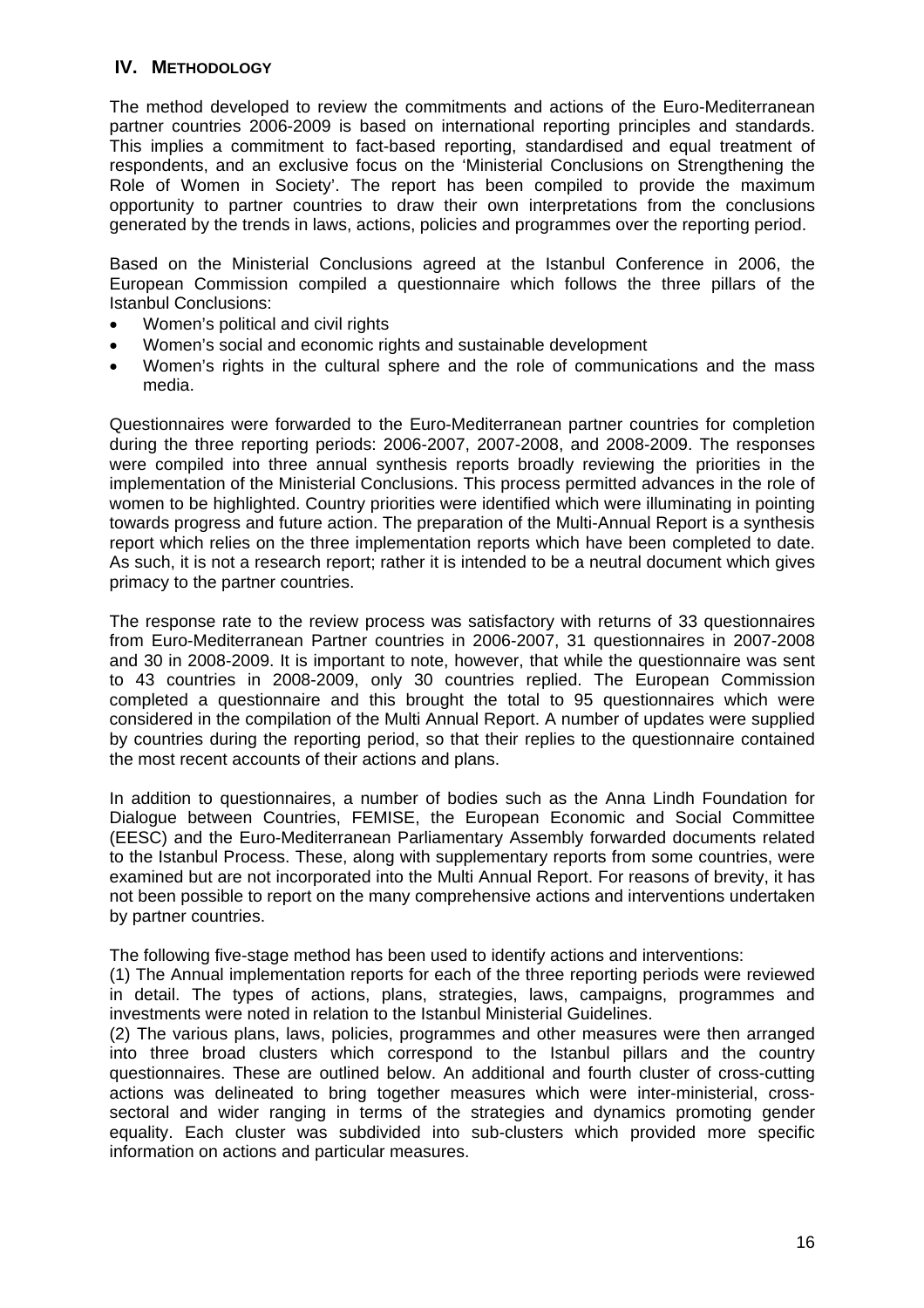(3) The information from the three Annual Reports was converted into a Multi Annual data table of interventions in order to achieve a comprehensive and comparative overview of actions and measures and to note progress and developments. These were arranged according to year, country and cluster/sub cluster. The Multi Annual table of interventions provided the source of the body of text in the Multi-Annual Report.

(4) Based on this overview, trends and areas of progress were identified. The findings in the Multi-Annual Report are illustrated with a range of actions from partner countries.

(5) Particular and detailed attention was given to the gender priorities in the Multi Annual Report. Part B of the Report looks to the future. Identifying and comparing priorities for gender-based action 2008-2010 was undertaken by a systematic examination of the priority themes identified by countries themselves over the reporting period.

The table "Priorities of Euro-Mediterranean partner countries since the Istanbul Conclusions" provides a comprehensive overview of the three main priorities for the future selected by Euromed countries since 2006. These are presented by country for each of the three reporting periods. The priorities were further examined according to the rank of importance attached to them, for example priority one, priority two or priority three. The ranking process provides signposting for future action. The result of the aggregated regional analysis can be found in the table "Summary of priorities for the Euromed region".

Part A of the Multi Annual Report which focuses on actions and Part B which examines identifiable and rank-oriented priorities for gender change, are fused together to generate conclusions. The conclusions take account of the expectations and orientations of the Istanbul Conclusions as interpreted by the partner countries on the one hand, and their priorities on the other hand. Within this process, it was possible to identify a number of spheres of action in the Ministerial Conclusions which attracted significant attention and advances. The same process indicated a number of areas which received little or less recognition on the part of partner countries.

The recommendations of this Multi Annual Report derive from the conclusions. The conclusions stand adjacent to the European Commission's commitment to the *Roadmap for Equality between Women and Men (2006-2010).* The Roadmap affirms the principles of gender equality inside and outside of the European Union and specifically in the Mediterranean region and inside the framework of the Euro-Mediterranean Partnership.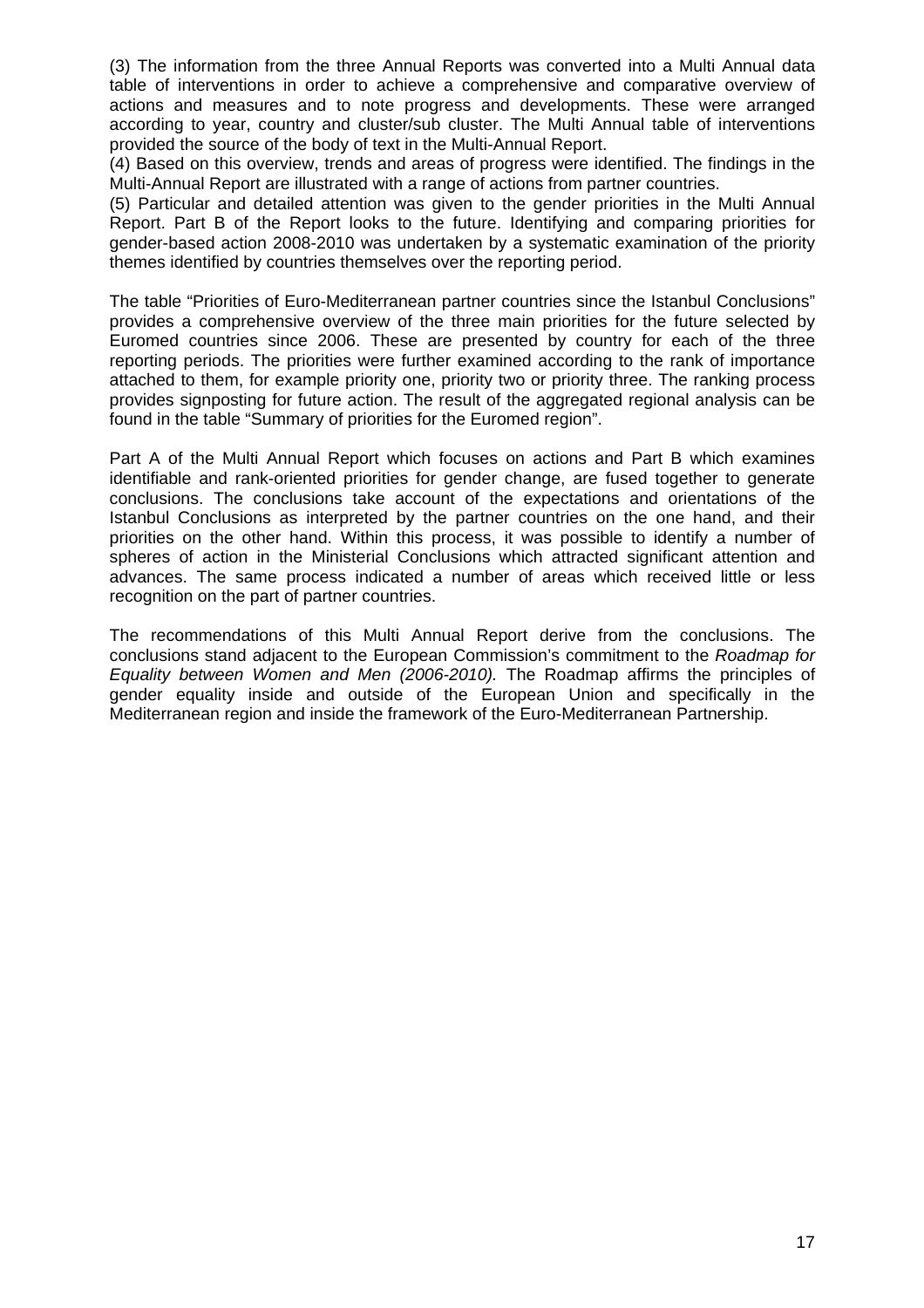#### <span id="page-17-0"></span>**V. PART A: ACTIONS UNDERTAKEN AND RESULTS ACHIEVED**

# <span id="page-17-1"></span>**1. Crosscutting Principles and Actions**

#### <span id="page-17-2"></span>**Overview**

*More strategic thinking about equality in the form of time-limited action plans, targets and priorities is adding a much needed dynamic to gender equality. Awareness-raising and the combating of gender stereotypes combined into campaigns are being undertaken.* 

*The introduction of gender-responsive budgeting, as an element of mainstreaming, can be a complex process. Sex-disaggregated data is a prerequisite to test policy effectiveness. However, the construction of social indicators in relation to gender is moving forward, albeit at a slow pace.* 

*Equality themes which cross over a number of ministries and involve the mobilisation of new human potential have attracted considerable investment in Euromed partner countries. The dynamic is reflected in the design of the 'new architecture' of gender and equality institutions which are emerging for the first time or are being restructured. These developments have yet to be tested over time, in many instances.* 

*Equality themes which cross over a number of ministries and involve the mobilisation of new human potential have attracted considerable investment in Euromed partner countries. The design of the new architecture of gender and equality institutions has yet to be tested over time, in many instances.* 

## <span id="page-17-3"></span>**1.1 Combat gender stereotypes**

Stereotypes are in everyday relationships and are actively transmitted in so many gestures, acts and behaviour. Combating gender stereotypes involves intervening in the apparent normality of day to day experiences. This is one of the reasons that stereotyping is so difficult to address – they cannot be declared or proclaimed out of existence.

Measures to combat gender stereotypes can be found in high level strategies as well as in very practical actions. Combating stereotyping is to be found in European Social Fund actions promoting gender equality, in a reflection or working group on the European Commission's Roadmap for Gender Equality, and in National Action Plans as part of a gender equality strategy (Estonia, Hungary, and Sweden).

Specific campaigns on 'breaking stereotyping' of gender equity, have been developed by public authorities and by or in civil society organisations (Italy, Jordan, OPT). Within overarching frameworks, particular actions are useful for a focus on common stereotypes such as in sport education and jobs. A shift towards actions directed at men and boys, the role of fathers in society or 'new paths for boys' with resource kits for teachers, reveal that gender change is viewed as a two way system.

#### <span id="page-17-4"></span>**1.2 Strategies and dynamics to promote gender equality**

The drafting of national action plans and the establishment or restructuring of equality bodies have attracted substantial investment from the mid-nineties onwards. This is consistent with the Istanbul Ministerial Conclusions, The Roadmap for Gender Equality, The UN Beijing Platform for Action and the implementation of CEDAW. The action plans are generally forward-looking; extending to 2011, 2013 and 2018 (Denmark, Spain, Slovakia, Turkey). Some countries have taken the Beijing Platform for Action, as an inspiration for their plan (Czech Republic, Turkey). Others strategies have new perspectives in gender equality including the use of a "life cycle" approach to implementing equality for women (Germany),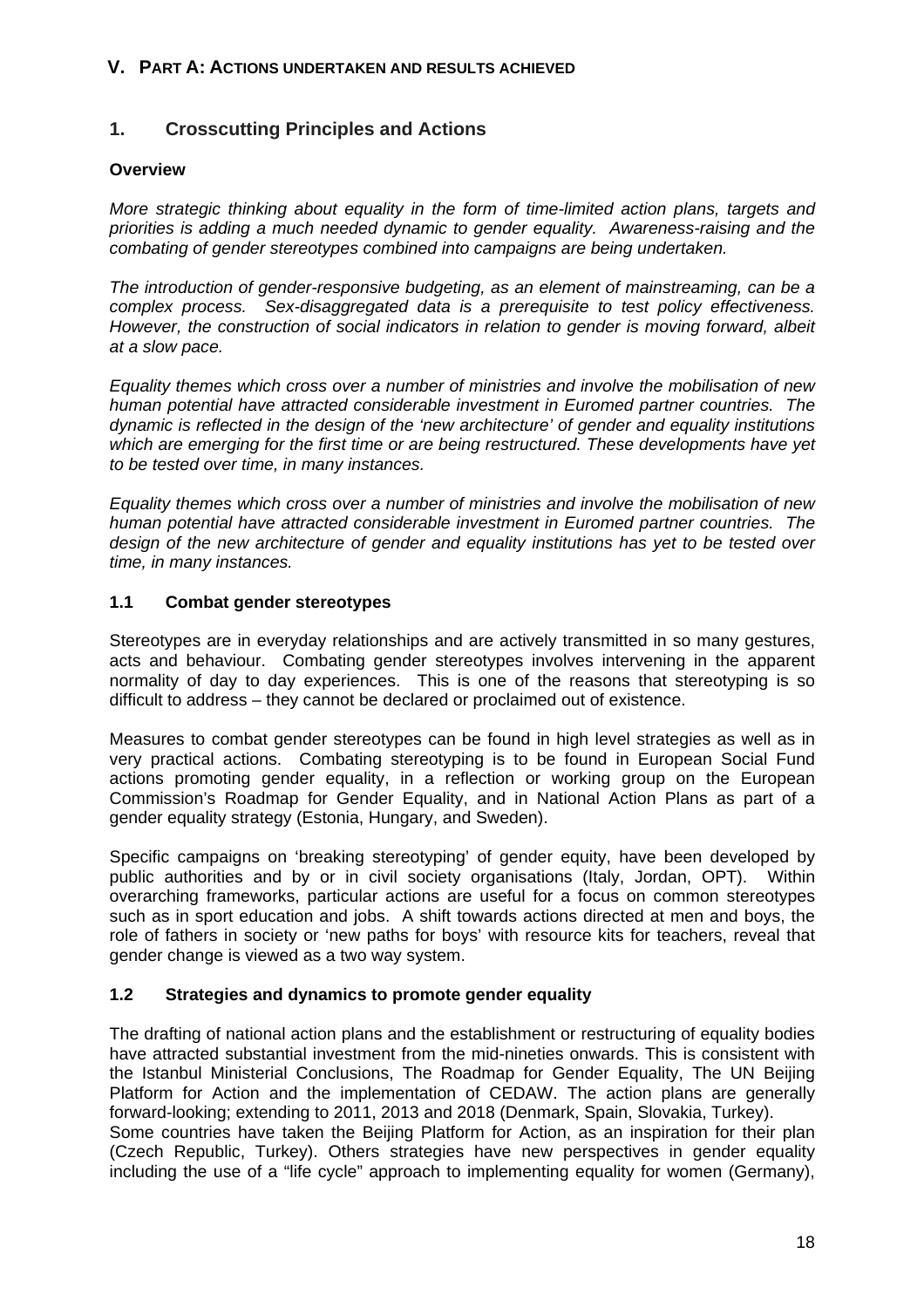adapting a citizen-oriented perspective (Portugal), or supporting gender equality in a new societal cohesion framework (Denmark). Morocco's action plan is based on 'equity and equality' (2007-2009). In some instances legislative changes have been necessary to bring new gender institutions into existence. The social 'architecture' of the new bodies is based on the principle of more effective enforcement or a widening of the gender/equality mission to include new spheres of activity. The new structures include a Directorate for Gender Equality, a Gender Equality and Equal Treatment Commissioner, a Gender Equality Agency, a Commission for Citizenship and Gender Equality or a Commission for Equal Opportunities (Albania, Estonia, Greece, Israel, and Portugal).

The establishment of new bodies or the merger of equality bodies has required the mobilisation of additional resources such as gender advisors, a pool of experts to develop sectoral plans or greater involvement of civil society organisations.

As part of a mainstreaming strategy, gender equality units/strategic gender focal points have been planned or established in key ministries and administrative departments responsible for Structural Funds, Public Bodies or the Civil Service (Israel, Jordan, Portugal, Spain,).

The relative autonomy of gender equality bodies or gender complaints systems vis-à-vis other organs of the state can be an illustration of an achievement of gender equality strategies. The relative independence of such institutions in receiving complaints is a sign of the legitimacy and impartiality attained by such bodies (Jordan, Sweden).

It is now almost fifteen years since the concept of mainstreaming began to inform plans and programmes of national and international bodies concerned with equality for women. At this stage, the incorporation of a gender dimension into programmes, policies and plans is well established in most EU countries. Complimenting gender mainstreaming with specific actions remains a necessity, and is a legitimate form of action to attain the goal of equality of all.

Extending the mainstreaming principle to as yet, "ungendered" zones, prompted measures to promote equality in the private business sector, such as monitoring the presence of women on the boards of private companies, promoting participation in local development level, or among higher and senior decision-making positions (Denmark, Germany, Lebanon, Slovakia).

Capacity building has formed an integral part of strategies to improve the status of women's rights using, in some instances legislative frameworks (Belgium), and in others through seminars and training (Algeria) through the establishment of equality units in Ministries (Spain) or through partnerships with NGOs (Lebanon, Mauritania).

A number of new areas of gender mainstreaming have been implemented in development co-operation and involving European and Mediterranean partner countries, including Morocco and Mauritania. There are some signs that the practice of inserting women's issues as an afterthought into some development programmes, has moved on to a more systematic inclusion of gender in development programmes. An innovatory finding of the Rural Basic Electrification II in Morocco showed a significant increase in school enrolment rates and longer school continuance for girls from households with solar systems, most notably in relation to poor income classes in rural areas.

The majority of countries have engaged with gender-responsive budgeting. This engagement has involved feasibility studies, pilot projects, budgetary impact assessments and the prioritisation of certain budget areas. In some instances UNIFEM has provided training or technical assistance (Jordan, Morocco, Syria), with National Women's Machineries. Training or seminars in gender-responsive budgeting has been a core action and a book is planned on the topic (Turkey). Support to the World Bank and OECD, as well as national guidelines (Austria), has been provided by Sweden to strengthen their work in this field. The examination of resource allocation and the undertaking of gender audits and impact assessments are illustrative of this growing area of expertise and interest.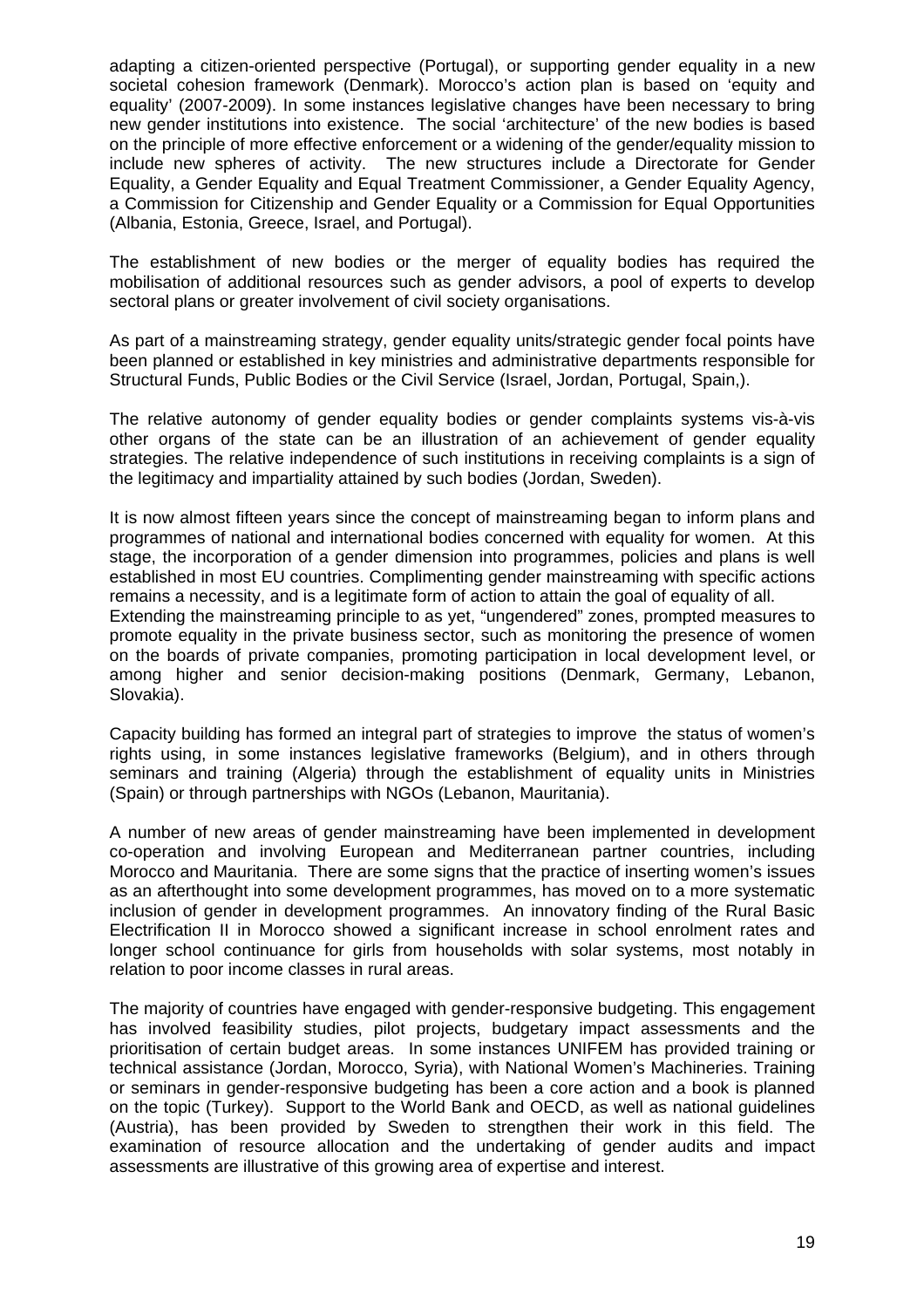The Commission publishes an *Annual Report on Equality between Women and Men* containing monitored information on developments moving towards gender equality in the European Union's policies and identifies the priority fields for political action.

The extent of capacity-building on gender issues within women's bodies and agencies, confirms the many technical and otherwise difficult issues faced by bodies addressing gender plans and strategies, and monitoring outcomes. A number of highly specific areas such as a Ministry of Ecclesiastical Affairs, Family Law Tribunals, Human Resource Managers, training for parliamentary members on CEDAW, training of trainers, and local mayors, have been domains for capacity-building actions.

Women's non-governmental organisations are regarded as important partners to public bodies in delivering training or advice, or as participants at capacity-building events (Belgium, Germany, Finland, France, Portugal, Jordan, Lebanon, Tunisia).Some of the areas in which capacity-building measures are being implemented are child custody, inheritance and becoming a parliamentary election candidate.

The European Commission provides financial support to women's NGOs addressing information on women's rights at a European level. High level training of legal practitioners in Community legislation on equality between women and men is regularly provided. The Community Programme PROGRESS co-finances activities implemented by Member States to mainstream gender equality in their national policies. The EC supports capacity-building in national public institutions and civil society organisations, including women's organisations in its gender equality programmes in the region, such as *Investing in People – Euromed Gender Equality.*

By their nature, national awareness campaigns have a form and character specific to the country in question. A common feature of gender campaigns has been their hope to reach out to large swathes of the population. Whether campaigns are successful in reaching their target, and whether the message and its meaning are actually understood as intended, is not well known.

Some campaigns have focused on a narrowly defined theme such as a new antidiscriminatory law (Syria), or a campaign against violence against women (Hungary). Other awareness-raising actions have promoted the principles of equality and equity, the need for new forms of positive action, or reconciliation of work and private and family life (Algeria, Belgium). Several campaigning strategies include partnerships with TV and mass media in the production and dissemination of spots (Albania).

Campaigns on women's rights have provided helpful opportunities for Ministers and Women's Secretariats or Equality bodies to co-operate with women's NGOs (Cyprus), Women's Studies Associations, Trade Unions and Human Rights bodies (Jordan).

Campaigns with multiple stakeholder involvement have a chance of reaching out and bringing women's rights information to remote or invisible corners of society, such as to women needing refuge from domestic violence, or women needing an easy-to-read guide to a Gender Equality Act (Estonia, Jordan, and Turkey).

The European Year of Equal Opportunities for All (2007) provided a useful framework for training and learning events on women's right in the form of Conferences, booklets and media announcements. The use of intensive learning seminars for public officers and NGOs (Cyprus) resembles Jordan's undertaking of an emergency action plan to promote women's participation in local elections. These more in-depth experiences allow for a fuller exploration of what may be new gender concepts underpinning women's rights.

Considerable advances are being made in the field of gender disaggregated data. This is in many cases due to formal collaboration between women's national equality bodies and national statistical offices. Improvements can be seen in the scope of data broken down by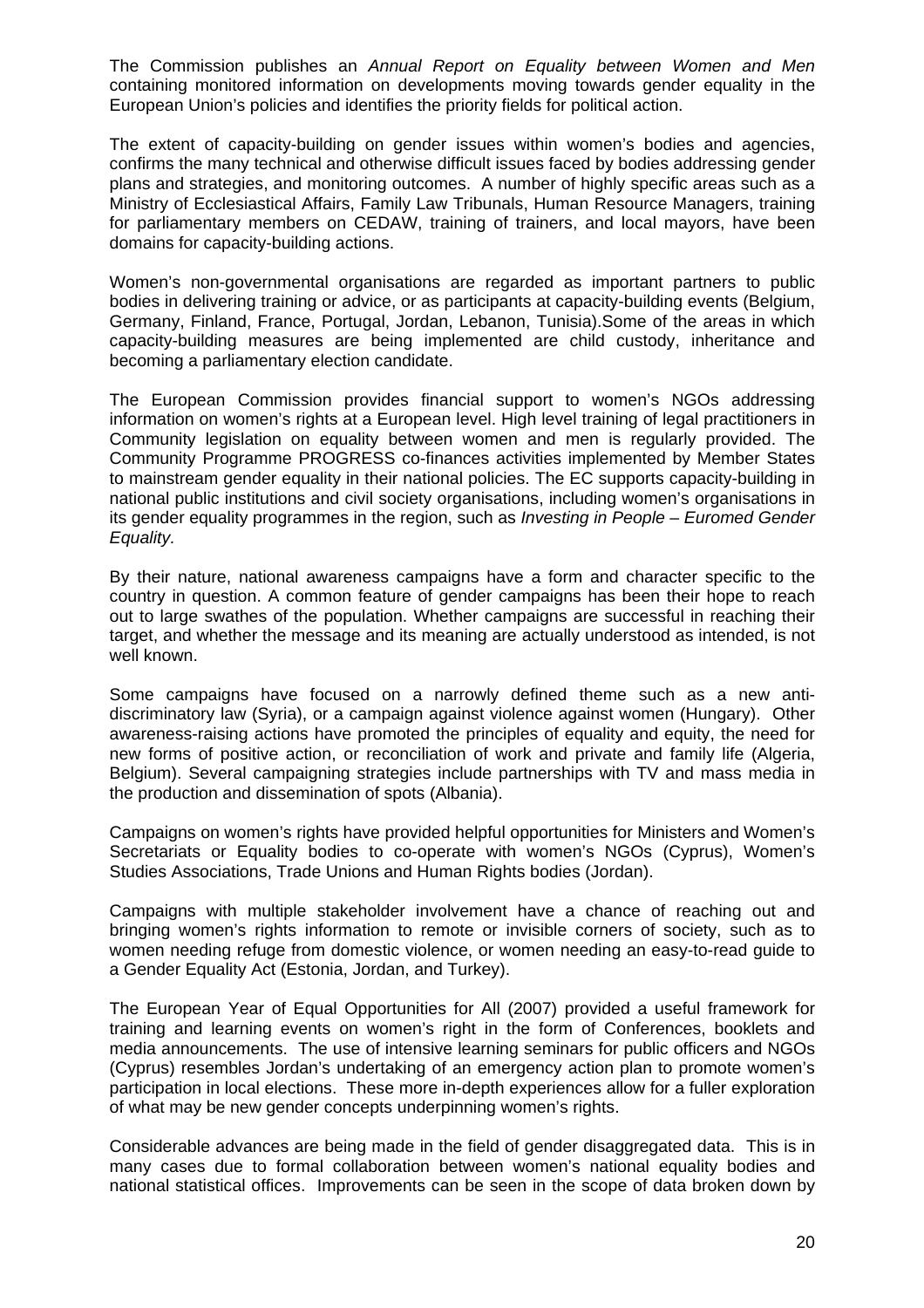sex in areas such as Erasmus students, violence, private companies, the informal economy and entrepreneurs. A second area of advance is the increasing number of publications on gender from national statistical offices. The publications are in addition to web-based data services. A third area of advancement is the development and construction of gender indicators across a range of fields. This complex process is in some instances supported by international organisations such as UNIFEM (Lebanon), and in others by national resources (Greece).

Supplementary activities on data on women and men remain essential. A data base on violence against women, the enhancement of library and archival materials, mapping of women's political participation by region, economic equality between women and men, are some of the fields of data being explored. Knowledge-building calls for data, research, analysis and a public willingness to recognise the need for research.

Research and studies which are explicitly policy oriented are readily appreciated once undertaken. This is the case for studies on the gender pay gap, time use studies, or changes in the gender equality situation over time (Austria, Cyprus, Estonia). Launching studies of an exploratory nature such as gender role transmission in migrant communities, gender perspectives on environment and territory or impacts of economic transformation on women (Germany, Portugal, Syria), are themes which build up a knowledge base on gender which can be of value across borders.

The EC is working with the Member States to develop indicators for the follow- up of the *Beijing Platform for Action* each year. To strengthen the integration of gender equality in budgets, the EC conducted a feasibility study examining the experiences of Member States in integrating equality between women and men in the budgetary process at EU level. Data is being collected on the time use of women and men, the aging of the population and its impact on social protection.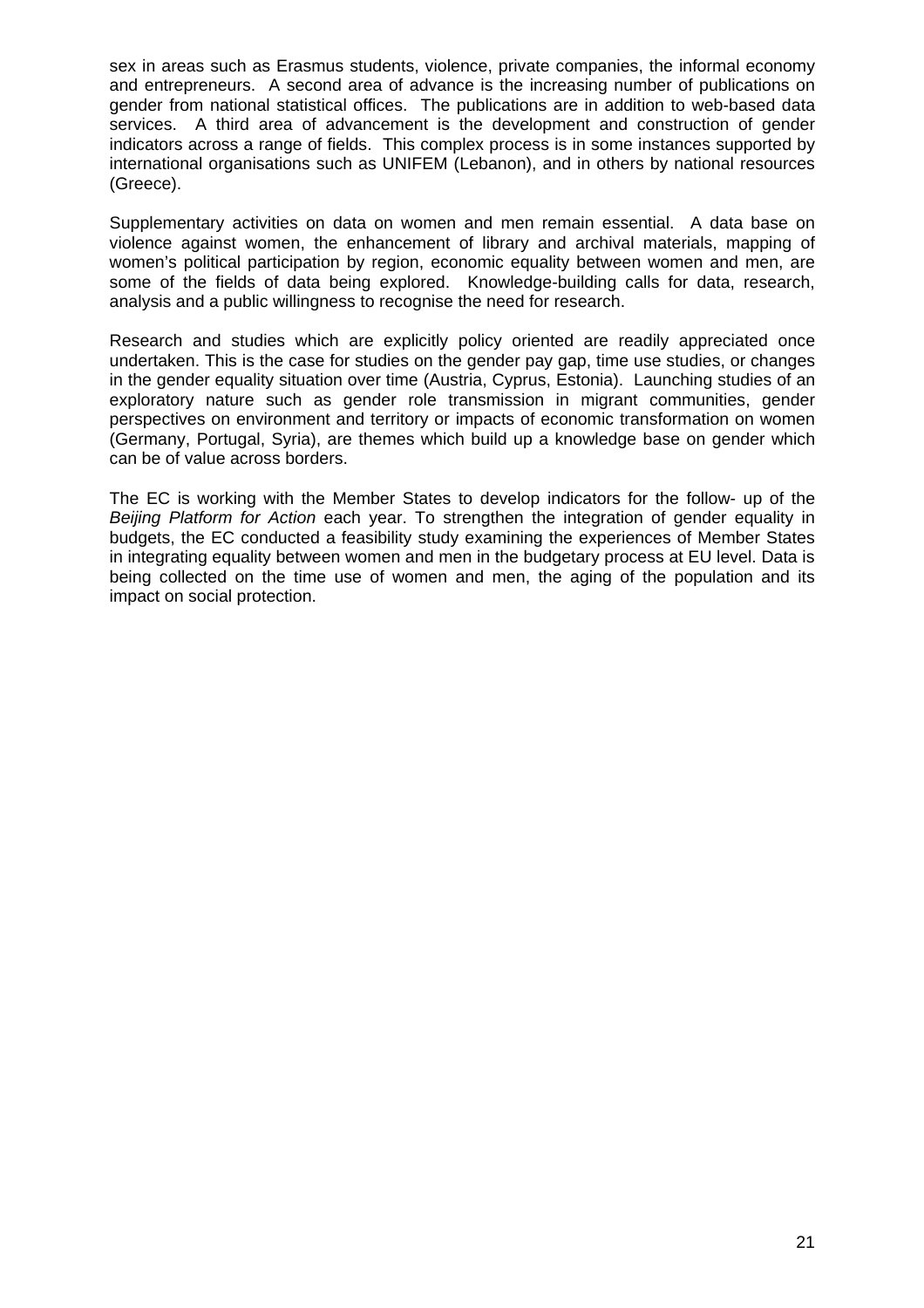# <span id="page-21-0"></span>**2. Women's political and civil rights**

# <span id="page-21-1"></span>**Overview**

*The convention on the Elimination of all Forms of Discrimination against Women is proving to be a useful reference point or guideline on implementing women's human rights.* 

*Other UN or International Conventions on trafficking in human beings, migrant workers and persons with a disability are playing a role in standard setting. The implementation process at national level can be protracted and uneven.* 

*There have been developments in reforming civil and criminal laws to better encompass women's rights and enforce non-discrimination on the grounds of sex. Apart from equal treatment, laws on family Codes and personal status are of special interest for women and girls who wish to contribute to public life with a self-determined status.* 

*Violence against women is at the origin of a wide range of initiatives to combat and reduce it in all its forms. The attribution of violence to other defined acts (FMG, Forced Marriage) and groups (migrant women, same sex couples), is increasing. The development of public measures to combat violence in some countries breaks a long standing taboo in relation to the privacy of the family home and legitimately brings domestic based violence into the public sphere.* 

*The right to vote and be an election candidate is a basic entitlement. Methods to redress the underrepresentation of women are being tested by campaigns, quotas and exhortations to political parties.* 

*The Security Council Resolution 1325 conveniently provides an agenda for action which has been adopted by many counties to include an equality dimension into conflict prevention, crisis management, humanitarian relief, peace-building and conflict-driven population displacement.* 

## <span id="page-21-2"></span>**2.1 Conventions on women's human rights, law reform and access to justice**

All of the countries of the Euromed region are signatories to the Convention on the Elimination of All Forms of Discrimination against Women (CEDAW). Mauritania ratified the CEDAW in 2008. In the case of the Occupied Palestinian Territory, CEDAW has been symbolically ratified. Preparing and submitting national reports to the United Nations Committee monitoring CEDAW is an ongoing process among a large number of countries. Of the 23 countries concerned by CEDAW, 14 Euromed partner countries have been preparing, submitting or discussing CEDAW reports over the last three years. For some this was a relatively new process involving their 3<sup>rd</sup> or 4<sup>th</sup> Report (Lithuania, Malta, Slovakia, and Morocco). For other countries, they were preparing or had submitted their  $6<sup>th</sup>$  or  $7<sup>th</sup>$  Reports (Belgium, France, Italy, Tunisia, and Turkey). The lifting of reservations to CEDAW (Jordan, Mauritania, and Syria) or ratification of its Optional Protocol (Estonia) has given rise to discussions and campaigns. Among others, Monaco is active in the UN Commission on the Status of Women.

Opening up discussion on women's human rights and on CEDAW to a wider public has been addressed using country specific approaches. These include production of a booklet on CEDAW, bringing CEDAW reports before Parliament, publishing the recommendations of the CEDAW Committee, publishing CEDAW in the Official Gazette, or bringing CEDAW into schools or to police officers (Austria, Germany, Hungary, Luxemburg, Jordan, and Lebanon). It also encompasses translation of CEDAW in local languages (Albania). These developments can be described as the extension of legal literacy to new population groups.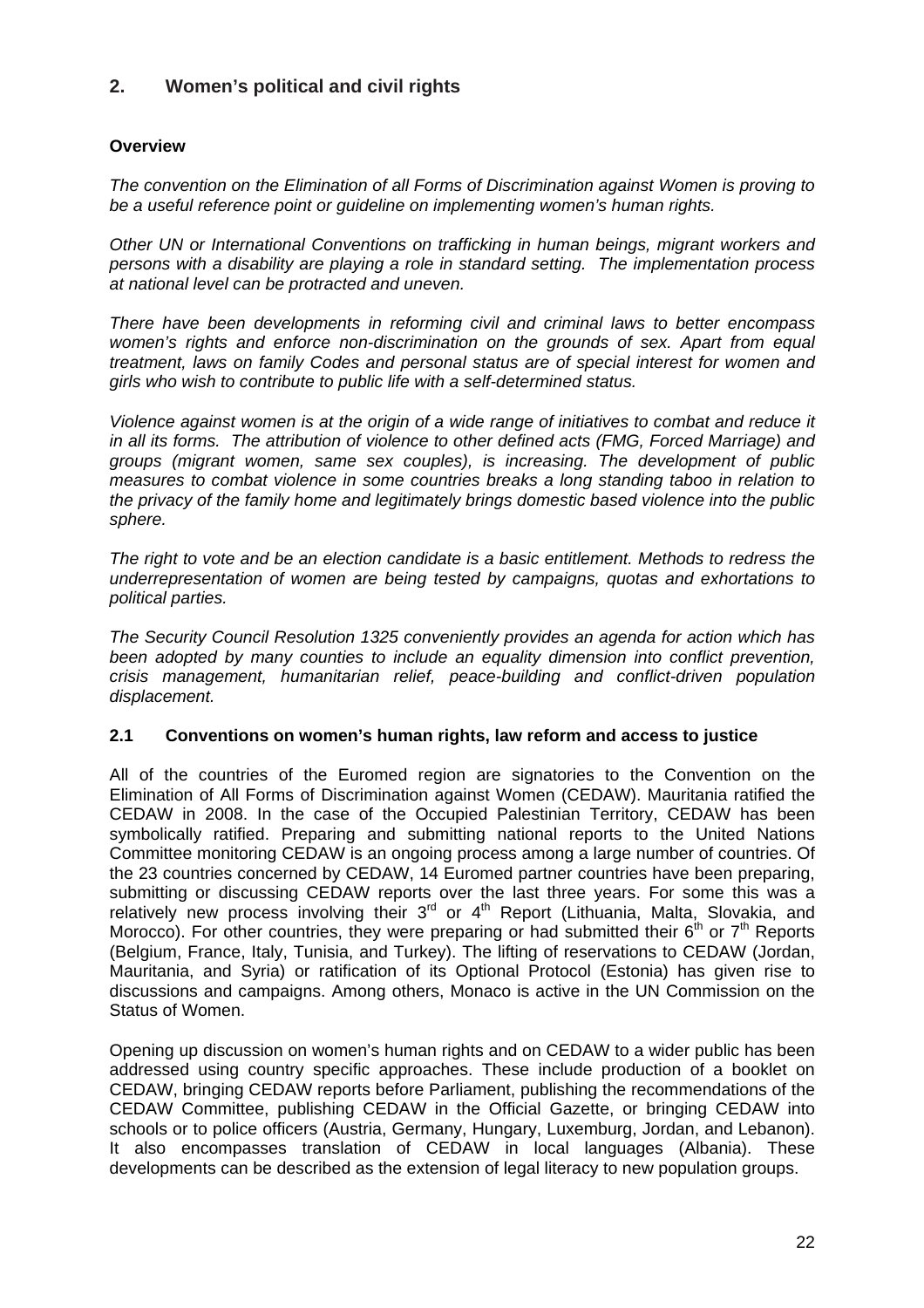Besides CEDAW, women's rights can be viewed and extended through the spectrum of other human rights instruments with positive implications for women. This was the case for the incorporation of the UN Convention on Human Rights into national law, ratification of the UN Convention on the Rights of Migrant Workers and their Families, The Council of Europe Convention on Human Rights (Czech Republic, Spain) the UN Convention on the Rights of Persons with Disabilities, the Council of Europe Convention on Action against Trafficking in Human Beings, as well as the Palermo Protocol to Prevent Suppress and Punish Trafficking as part of the United Nations Convention against Transnational Organised Crime.

Developing a closer relationship with, or human resource and financial investment into the machinery for the advancement of women at the United Nations was noted by some countries (Sweden). Commitments in the field of human rights have been discussed between the EU and the partner countries in the framework of the European Neighbourhood Partnership.

Law reform such as reviewing or discussing existing laws or Codes, the drafting of legal instruments, and consolidation of law took place across the Euro-Mediterranean partners and over the three years. Law reform was directed at a range of arenas of significance to women. These included the family code in relation to issues of betrothal and marriage of a child (Syria), raising the age of marriage (Tunisia), personal status (Mauritania, Morocco, Turkey, Malta) and amending the Personal Status Code for some denominations or replacing the Personal Status Law with Family Law (Syria).

At the most fundamental level, several countries reported that the principle of equality or equal treatment is already embodied in their constitutional or basic law (Finland, Germany, Italy, Syria, and Tunisia).

Studying the need for new legislation and the drafting of new Bills and their presentation to Parliaments reveals a substantial investment on the part of EU countries (Poland). Many legislative proposals concern bills or laws regarding equal treatment in receipt of goods, services or employment or aim to provide a legislative basis for mainstreaming (Belgium-Flanders). New legal developments in the field of non-discrimination and equal treatment are visible in the more recent accession countries as well countries of the Mediterranean such as Albania, Czech Republic, UK, and Occupied Palestine Territory, Syria.).

Consolidation of several legal instruments can increase clarity and transparency for lawmakers and public alike. Sweden consolidated several pieces of anti-discrimination law into a single legislative instrument: The Discrimination Act, 2008. Finland's new Act for Equality between women and men came into force, while Romania planned a consolidation process during 2007-2008.

Engagement with the institutions and professions involved in applying or enforcing new legislation was signalled in the number of awareness raising or training programmes on nondiscrimination and equal treatment for police forces, judges, public prosecutors, trainee lawyers and Family Courts (Austria, Cyprus, Hungary, Portugal, and Morocco).

The development and application of human rights standards and the reform of laws can be distinguished from the process of increasing access to justice. This is a separate, but related field of guaranteeing that individuals have access to an impartial and independent court and the opportunity to receive a fair and just hearing. The opportunity to avail of the services of a competent lawyer is a major element of access to justice. This is a potentially wide field of action.

 A trend can be observed here in the increase in actions to provide individuals with supports to use the existing legal system as well as by creating new fora designed to be more accessible for complainants. This suggests that the opportunities for women to vindicate their rights will increase. Widening the scope of legal aid for victims and recognising the special vulnerability of women (Belgium, UK) is one of the approaches to opening up access to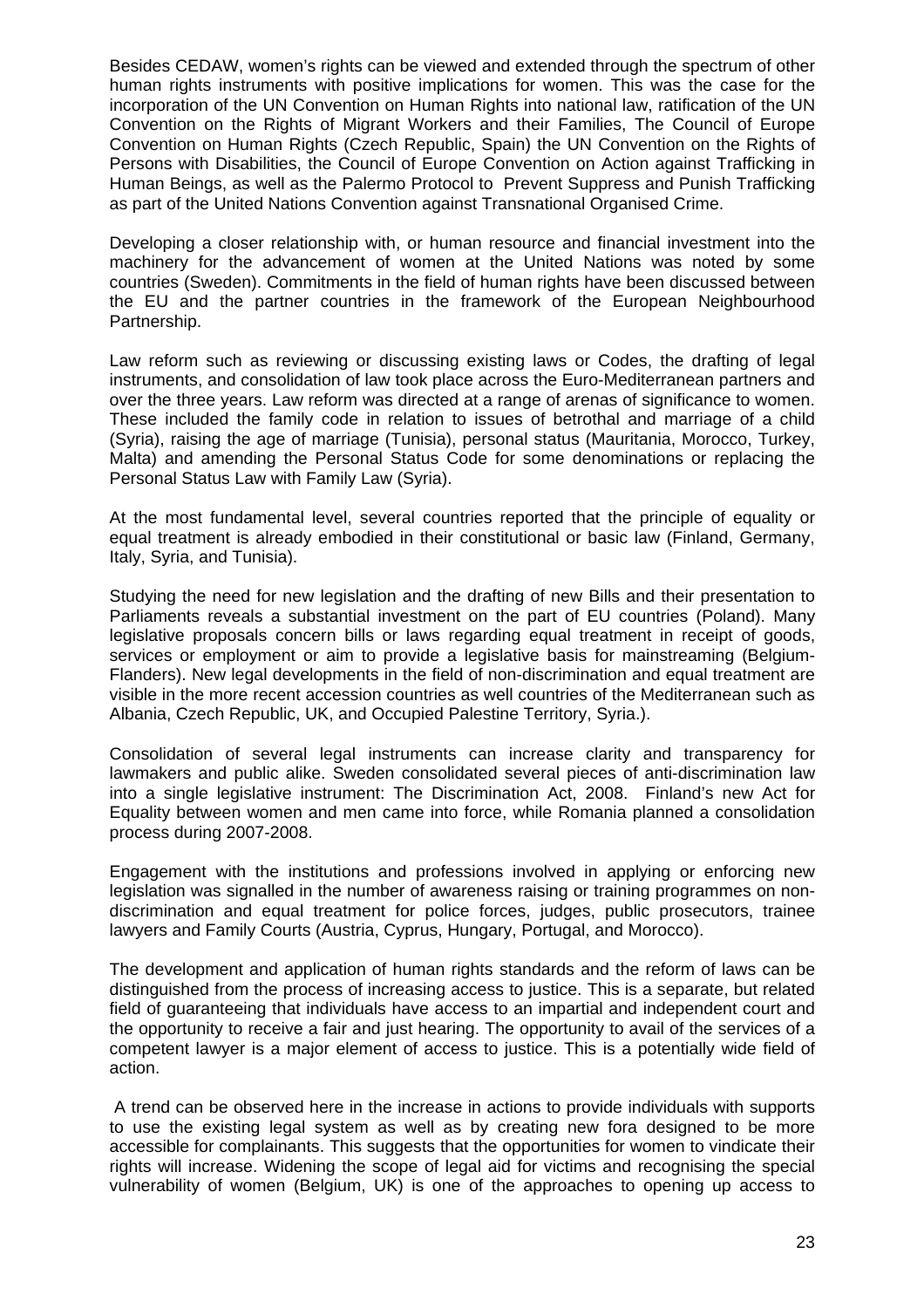justice. Setting up units for mediation in family disputes or allowing existing employment and industrial Tribunals to hear discrimination cases are examples of increasing access (Malta, Mauritania). Existing laws to provide for gender equality received attention in terms of amendments to provide for complaints fora or greater independence for Advocates (Austria, Slovenia).

## <span id="page-23-0"></span>**2.2 Violence against women**

Violence against women, or women and children, in all its forms has risen up the agenda of women's rights at a global level over the last 15 years. This is no less true of international organisations, governments in the Euro-Mediterranean partner countries and among women's NGOs. Violence against women was a subject addressed by 35 Euro Mediterranean partner countries in the 2006-2008 period. On the one hand are actions concerning violence in the private sphere, such as violence in the home and 'honour' killings. On the other hand, there are attempts to address violence in the public sphere such as trafficking of persons, including children, into the sex industry, prostitution, and actions which undermine the bodily integrity or dignity of the person.

It is noteworthy that 29 of the 35 countries which have taken actions against violence against women were doing so in a planned and strategic manner. This is illustrated by the number of formal strategies and short to medium-term action plans agreed, or in preparation, and involving multiple partners, authorities, Ministries or stakeholders. Many countries have undertaken extensive actions: legal actions, awareness-raising and campaign programmes, the majority of which had a national character and exhibited ambition to confront abuses of women's rights. The accounts of these efforts constitute a unique and collective repository of knowledge on this specific topic of women and girls rights in these early years of the  $21<sup>st</sup>$ century.

Some of the Action Plans are of long-duration as in the case of Cyprus (2007-2013) Algeria (2007-2011) or medium term as in Denmark, Slovakia (2009-2012) Syria (2006-2010) and Turkey (2007-2010). These action plans represent in many instances a widening of the forces mobilised against violence against women. The institutional arrangements for the action plans and campaigns took diverse forms. Israel has a special budget for anti-violence actions at the Office of the Prime Minister. In the OPT the Ministry of Women's Affairs has taken the lead with other Ministries and a National Committee to Combat Violence against Women has been established. The trend is for the involvement or engagement of a wide range of institutions, forces and professions to ensure the effectiveness of measures in the fight against violence against women and girls.

The establishment of a sound legal basis for addressing violence against women is confirmed by many reports of the drafting and passage of new laws through national parliaments (Albania, Czech Republic, Italy, Monaco, Morocco, Poland, Spain,). These accounted for almost one third of all countries. The legal developments included amendments to or improvements in criminal codes to better provide for protection against domestic violence. Spain's Comprehensive Law against Gender Violence came into force in 2007. Amendments were sought or implemented to civil law and civil codes often at the same time. Amendments to by-laws on gender based violence were tabled in Parliament (Jordan).

The types of legal amendments involved the creation of new offences such as 'stalking' (Germany, Italy), increasing support to victims (Austria), penalising forced marriage (Denmark) and the creation of an offence of 'grooming' a minor for the purposes of their exploitation' (Sweden). Amendments were made to increase the criminal sanctions against perpetrators of violence by the introduction of 'barring' orders or electronic surveillance of offenders. Sanctions were increased for some acts of violence towards particular categories of persons such as minors or pregnant women, or for particular acts such as violence against a woman by a group, or in relation to Female Genital Mutilation. Protection against violence was extended to new categories of persons such as those in same-sex relationships, in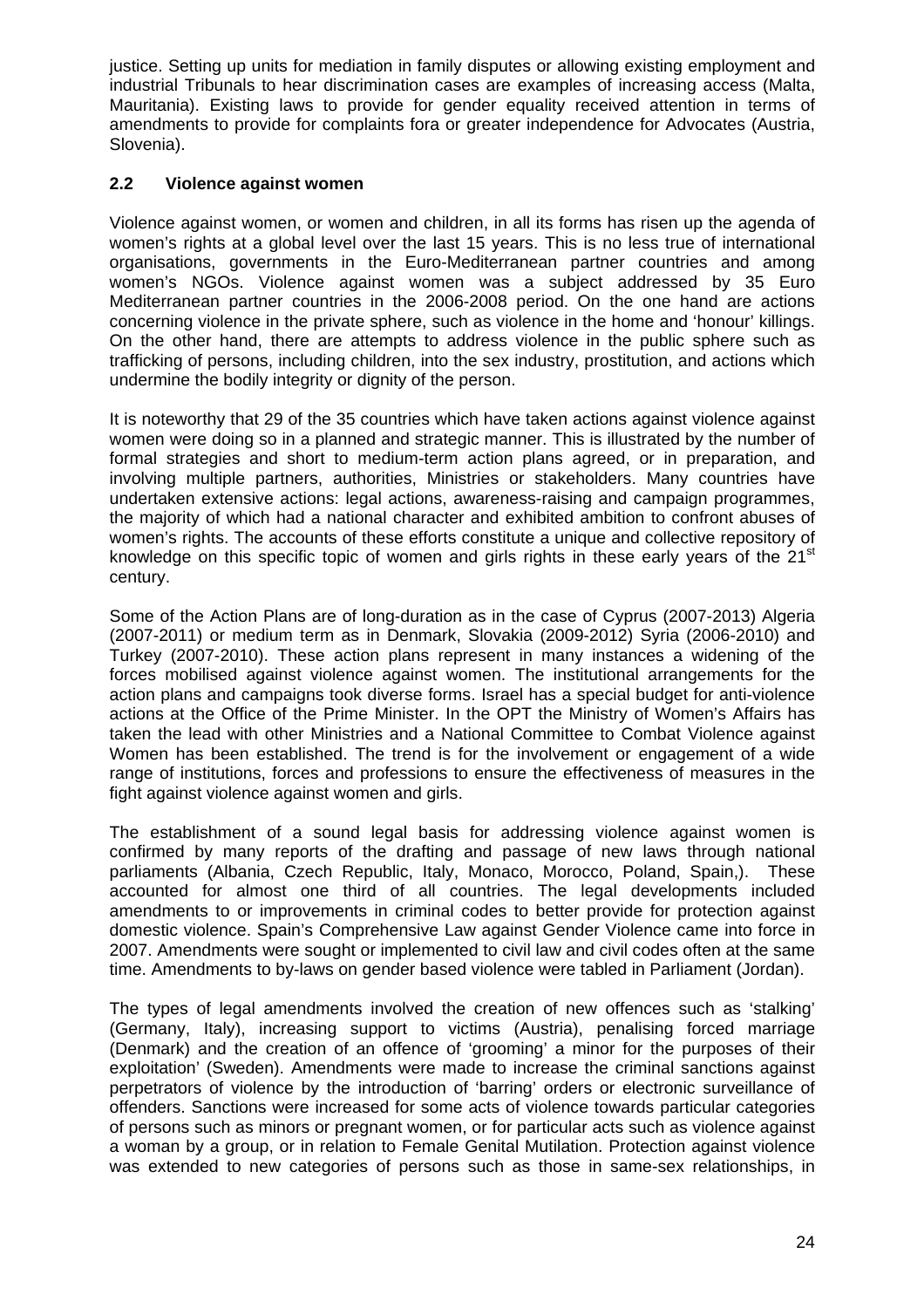intimate partner relationships or in forced marriages. Luxemburg successfully prosecuted repeat offenders.

The right of victims to accompaniment to and during judicial proceedings exemplifies a public understanding of the fear engendered in victims. In some instances, amendments to regulations based on law may contribute to change, as in the case of how honour killings are to be treated in law (Lebanon, Turkey) and in society (Belgium, Sweden).

Knowledge about victims of domestic violence increased. Many actions are based on the assumption that the full extent of domestic violence has not been yet revealed and that many victims are not seeking help. Jordan has held regional workshops and a Parliamentary hearing to widen knowledge of domestic violence. The experience of domestic violence amongst higher income women was noted in Germany and among men in Denmark. Besides action plans, there is evidence of specific campaigns to sensitise populations to the theme of violence against women.

The development of anti-violence actions and awareness-raising to reach out to groups not previously presumed to be included in campaigns is a visible trend. This was the case in training employees in Sign Language so that Deaf women could successfully make complaints in relation to violence (Poland), outreach to immigrant women (Germany), appointing more women to the police force (Algeria) and by bringing the message of breaking the taboo on domestic violence to various locations using a 'caravan,' or into parliament (Jordan, Morocco). Support to Tunisia from Spain to develop a domestic violence strategy or the inclusion of anti-violence measures in development co-operation, signal a wider appreciation of mainstreaming in development co-operation in the field of violence against women.

Change or reform of how services are delivered to victims of domestic violence was noted in several areas such as the need or plans for more shelters for victims fleeing violent situations (Albania, Greece, Jordan, Morocco), temporary accommodation (Malta, Syria), and changes in social security to allow who resign from their jobs to claim social benefits (France). Specific outreach to immigrant women is taking place in Denmark, Germany, Greece and Portugal.

In addition to combating domestic violence, trafficking in human beings, especially women and children, and the related phenomena of the sex industry, was addressed by many countries. The deception and solicitation of young women to move across borders for the purposes of their eventual sexual or labour exploitation is now widely recognised as a breach of human rights. Some countries have already introduced Anti-Trafficking Laws or new laws in relation to prostitution (Cyprus, Estonia, and Sweden) or planned to do so. In the case of Portugal and the UK there are two action plans; one to combat domestic violence and one to combat trafficking in human beings or to operationalise counter trafficking actions. Morocco launched a study on trafficking. In Romania, a new agency has been brought into being: The National Agency for Fighting against Trafficking in Persons.

Programmes to reduce trafficking in women and children frequently involve cross national cooperation. Portugal is co-operating with Ministries in Angola to address some trafficking issues. Joint or cross border actions to reduce forced prostitution on the Czech-German border, and a multi agency programme to remove women from prostitution (Israel) are examples of efforts to systematically reduce violence against women.

As part of the Programme '*Enhancing Equality between Men and Women in the EuroMed Region 2008-2011'* the European Commission is developing a methodological protocol and tools for measuring the incidence of violence against women and girls, pilot surveys in three countries and a regional analytical report summarising the state of play in combating violence against women in Euro Mediterranean Partner countries.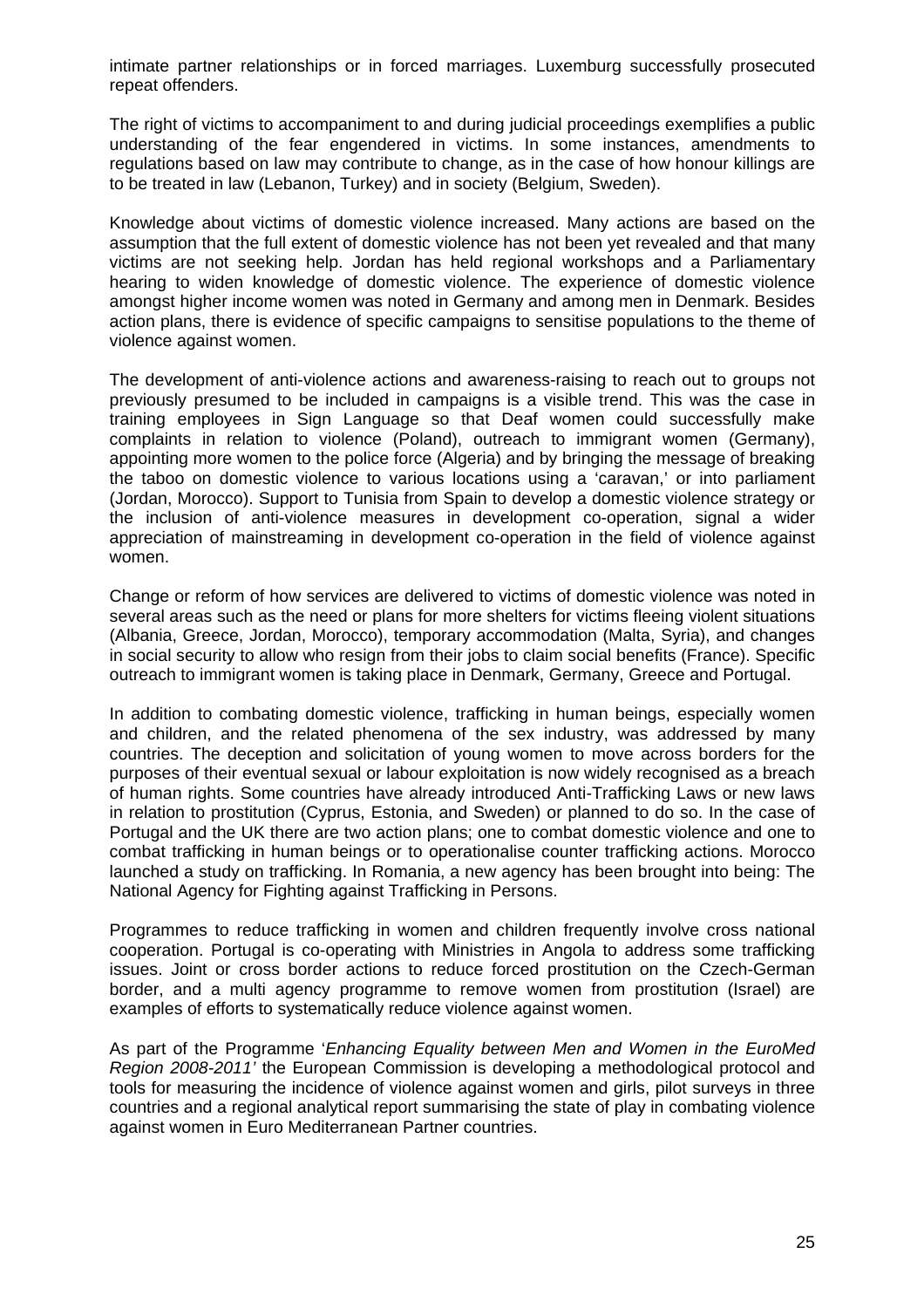#### <span id="page-25-0"></span>**2.3 Political participation**

Women from all walks in life continue to be underrepresented in political decision-making in most of the Euro-Mediterranean partner countries. In national parliaments in the EU less than one in four members is a woman. The proportion of women in single or lower Houses of Parliament ranges from 48% in Sweden, 25% in Monaco, 22% in Tunisia, 9% in Malta and to less than  $2\%$  in Egypt.<sup>11</sup>

While sharing a common goal on increasing women's participation in political life, countries can find themselves diverging as to how to achieve that goal and whether the goal implies a form of parity, such as 50/50 political representation or involves a balance between women and men of, for example 60/40 in either direction.

The use of quotas reserved for women by political parties in elections is a method that has attracted important attention; however, it is often left to strong campaigning and encouragement to persuade political parties to adopt quotas of women candidates on their lists. This is being achieved through information and awareness campaigns at local, regional or national levels. Some political parties have adopted quotas into their statutes, while some have been incentivised by public funding to parties with women candidates, to do so (Jordan, Romania).

Legal instruments, such as a Decree or Law are being deployed to accelerate the increased representation of women in political life or executive decision-making (Albania, Belgium, France, Greece, Israel, Jordan, Portugal and Slovenia). Others have placed a legal obligation on political instances to promote equality for women at local and regional level elections and to report back on the outcomes or plan to do so by combining laws and affirmative action. In some cases, legal measures provide for sanctions to political parties that disregard gender equality quota. This is the case at the local level in Albania under Article 67 of the Electoral Code

As part of the strategy to increase women's political representation, a number of countries report on efforts to achieve greater representation at the higher levels of central government (Finland, Spain), Departmental Administration (France) or Parliament (Syria). Others have focussed their strategic efforts to getting women involved at grass roots level in local government, in localities or in rural areas (Algeria, Cyprus, Estonia, and Morocco). Encouragement to women from ethnic minorities to engage with the political system has been led by an NGO – the Fawcett Society – in the UK, while encouraging girls aged over 16 years to join political parties and go into politics (Austria) is an additional example of the experiments and innovations in the this area of women's rights.

Increasing the representation of women in political decision-making has drawn on considerable investment of effort at local, national and international levels. Campaigns to increase the political representation of women have involved the acquisition of political skills supported by the European Social Fund (Czech Republic), or support from UNIFEM for a plan of action (OPT). As yet there are no signs as to which, if any, of the strategies employed is the most effective to increase women's representation in political or executive decisionmaking in the short or longer term. A doubling or tripling of women's representation in some parliaments would still amount to women remaining in a very minority position vis-à-vis their male counterparts. This may go some way to explain the emerging trend to increase the representation of women to nominated, as opposed to elected, senior positions, such as regional governing positions, ambassadors and advisors (France, Mauritania).

The European Commission maintains an online data base on women and men in decisionmaking since 2004, collects data on women and men in decision-making positions, including

<sup>&</sup>lt;sup>11</sup> Women and men in decision-making Database, European Commission (2009), Interparliamentary Union, Women in Parliaments (2009), UNDP (2008).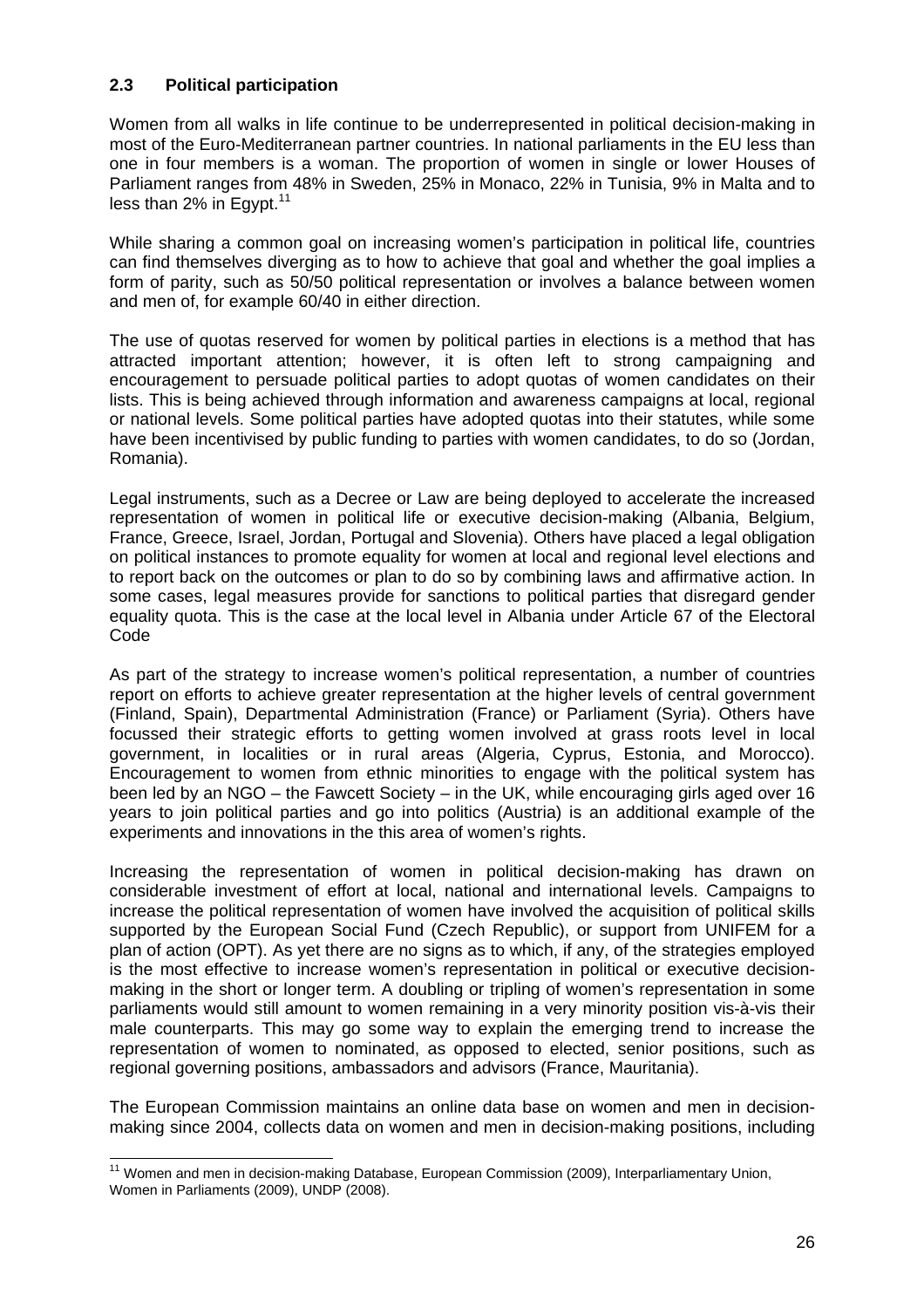across the justice domain. The Commission has a network of experts monitoring decisionmaking in Member States.

## <span id="page-26-0"></span>**2.4 Conflict prevention, crisis management and peace building**

Commitment or Action in relation to United Nations (UN) Security Council Resolution 1325 (SCR) on Women, Peace and Security is part of the agenda for women's rights in 15 of the Euromed partner countries (including Algeria, Cyprus, Jordan, Lebanon, Lithuania, Malta, OPT). Despite this high level of concern and interest in this area, SCR 1325 does not figure in the top priorities of countries for the future, as described in Part B of this Report.

The emphasis in actions (Cyprus, Israel, Jordan, Lebanon, and Syria) is on conflict prevention, recognising the risks to women and children during conflict and promoting women's role in service provision, programmes, and needs assessment, including their reproductive health, in conflict and post-conflict situations. The emphasis in European partner countries is somewhat more on peace building and supporting conflict prevention and women's empowerment through development co-operation and through membership of bodies such as the OSCE.

Besides SCR 1325 a number of countries cited international or continental organisations, bodies and charters with which they had engaged on the subject of women and conflict prevention and peace keeping (Lebanon). Among these were the Arab League (Syria) the Council of Europe (Luxemburg) the African Charter (Algeria) UNESCO (France) the United Nations Population Fund (UNFPA) as well as the Organisation for Security and Co-operation in Europe (OSCE) and the Beijing Declaration and Platform for Action. Membership of 'Friends of 1325' a voluntary ad-hoc group of UN Member Countries who identify as advocates for the implementation of SCR 1325 was reported as an example of action. A different view was that of incorporating a gender dimension on women's role in conflict and peace into action at the level of the UN, EU, OSCE and international development cooperation.

Translating commitment into action generated a variety of responses which to some extent depended on country configuration of their policies on external affairs and development cooperation in addition to a choice of field of action from the 18 point agenda of the Security Council Resolution. In this regard, the relative emphasis on preventive actions, conflict management or peace building reflects diversity. This is illustrated by a focus on developing multicultural understanding, on the formation of a key stakeholders committee, or by direct engagement and empowerment of women experiencing conflict or during conflict displacement.

SCR 1325 contains an 18 point agenda for action which covers a broad field of action into which a gender dimension should be incorporated. This is visible in the many Action Plans which have been designed, often with NGO inputs, or are being implemented (Austria, Belgium, Denmark, Finland, Germany, Italy, Israel, Lebanon, Lithuania, Portugal, Spain, Sweden, UK). Action Plans or co-ordinations include the goals of increased representation of women in decision-making in conflict resolution and peace processes through to genderbased violence in conflict situations. Actions specific to particular environments were highlighted, such as services provided to Iraqi and Palestinian refugees, addressing the needs of women heads-of-households during conflict and knowledge building on the impact of conflict on family life. In Lebanon the WE PASS project, involving Italian and other international supports developed a programme of actions to promote a culture of peace and the sensitisation of community leaders and stakeholders to UNSCR 1325.

Cross national support to projects in favour of expanding the role of women in conflict prevention, conflict management and peace building are described favourably. This is the case too, of increasing the capacity of the African Union and its sub regional organisations to prioritise women's rights and provide supports to assessing women's needs in theatres of conflict and post conflict.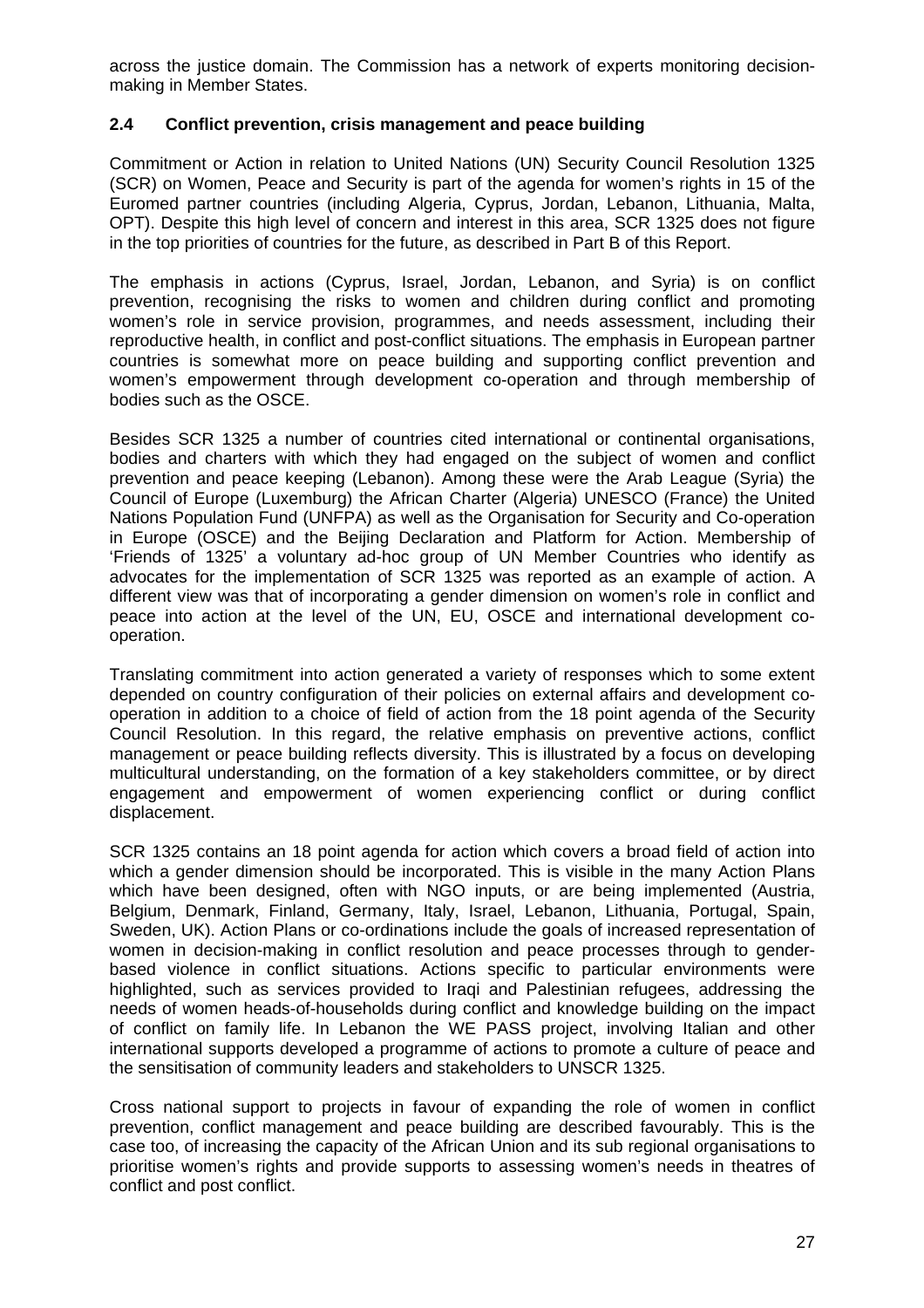The European Commission is fully involved in the implementation of SCR 1325. In this respect the *Commission/Council Joint Concept for a Support to Disarmament, Demobilisation*  and Reintegration (DDR) contains very strong commitments to women's empowerment.<sup>12</sup> In the context of monitoring of the *Beijing Platform for Action*, the Commission supports work to develop indicators in the priority area of 'Women and Armed Conflict.'

  $12$  Approved by Commission 14.12.06, approved by Council of the European Union 11.12.06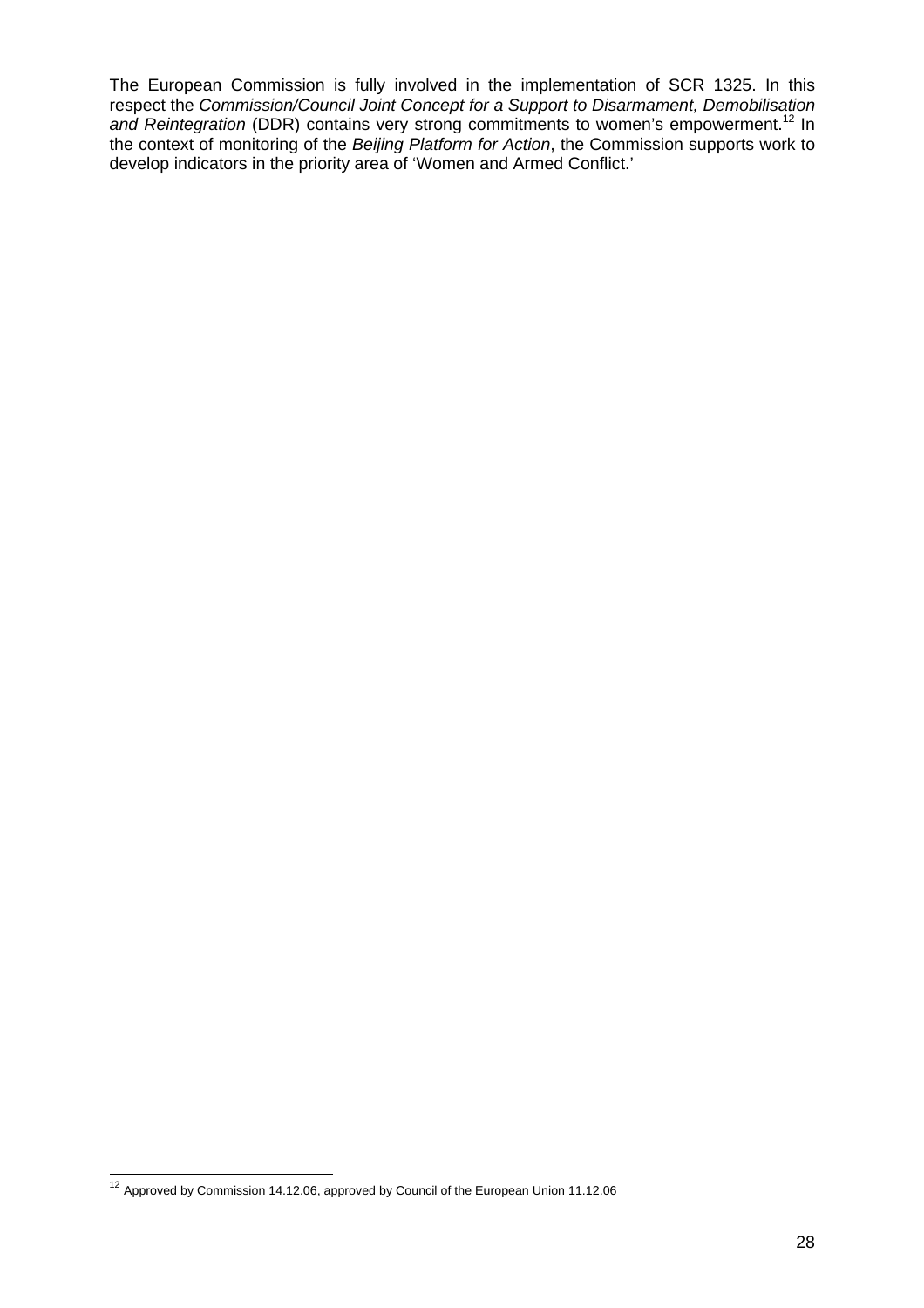# <span id="page-28-0"></span>**3. Women's social and economic rights and sustainable development**

# <span id="page-28-1"></span>**Overview**

*The social and economic rights of women can be strengthened when women are facilitated to avail of existing public and private markets and services. To achieve this, structures and labour markets usually need adjustment or restructuring in law or in practice. This is the case for access to social protection and the labour market. The extension of leave arrangements*  for working parents is intended to equalise the right of women (and men) to remain in *employment despite family care commitments. The European Commission has been to the forefront in initiating proposals for equal treatment in social security and equality of access to labour markets and vocational training. The work of the EU statistical office, EUROSTAT has enabled regular and harmonised reviews to be undertaken as to the efficacy of various measures.* 

*Studies in the field of macroeconomic policies are the principal manifestation of action in favour of women's rights. A wider dissemination of the results of the studies would add to their value.* 

*Education from pre-school to third level is a sphere of which much is expected in terms of changes in women's and men's roles. The training of teachers, images in text books and opening up non-traditional career choices are just a few of the areas of focus in public and not-for-profit educational arenas.* 

*Despite the multiple layers of legal norms and standards which underpin the status of women migrants, there is consensus as to their vulnerability to poverty and to abuse. The perception of migrant women as an economic or social resource in their host countries is an as yet, minority view.* 

## <span id="page-28-2"></span>**3.1 Social security and health**

The provision for a secure income at times of contingency, such as during sickness or after working life is a social right which redistributes rights and resources through mutual solidarity and justice. This has required changes to legislation at national level and the preparation of specific equality Directives in the European Union, some dating back to the 1970s. Among developments in social security, are improvements in occupational social security (Cyprus), sickness insurance and addressing the lower pension coverage of women (Czech Republic, UK).

The development of social services, the needs assessment of women in poverty and planning to combat social exclusion, promoting social inclusion and preparing social action plans, were concerns of Mediterranean partner countries (Lebanon, OPT, Turkey).

New developments in reproductive rights are taking place in the field of maternal health and the availability of contraception and related services. The provision of improved pregnancy counselling, and improvements in maternity services figured among actions in favour of women's health (Belgium, France, Lebanon, Spain, Tunisia). An overall reduction in maternal mortality and addressing regional differences in maternal mortality was one of the goals of the Turkish Reproductive Health Programme 2003-2007.

## <span id="page-28-3"></span>**3.2 Education and life-long learning**

Education is widely regarded as a core factor in improving the status of women, increasing opportunities for income earning and increased labour market participation. It is not surprising therefore, to find a multiplicity of actions directed at schools, teacher training, curricula, career choice, girl enrolment, reforms of technical and vocational education and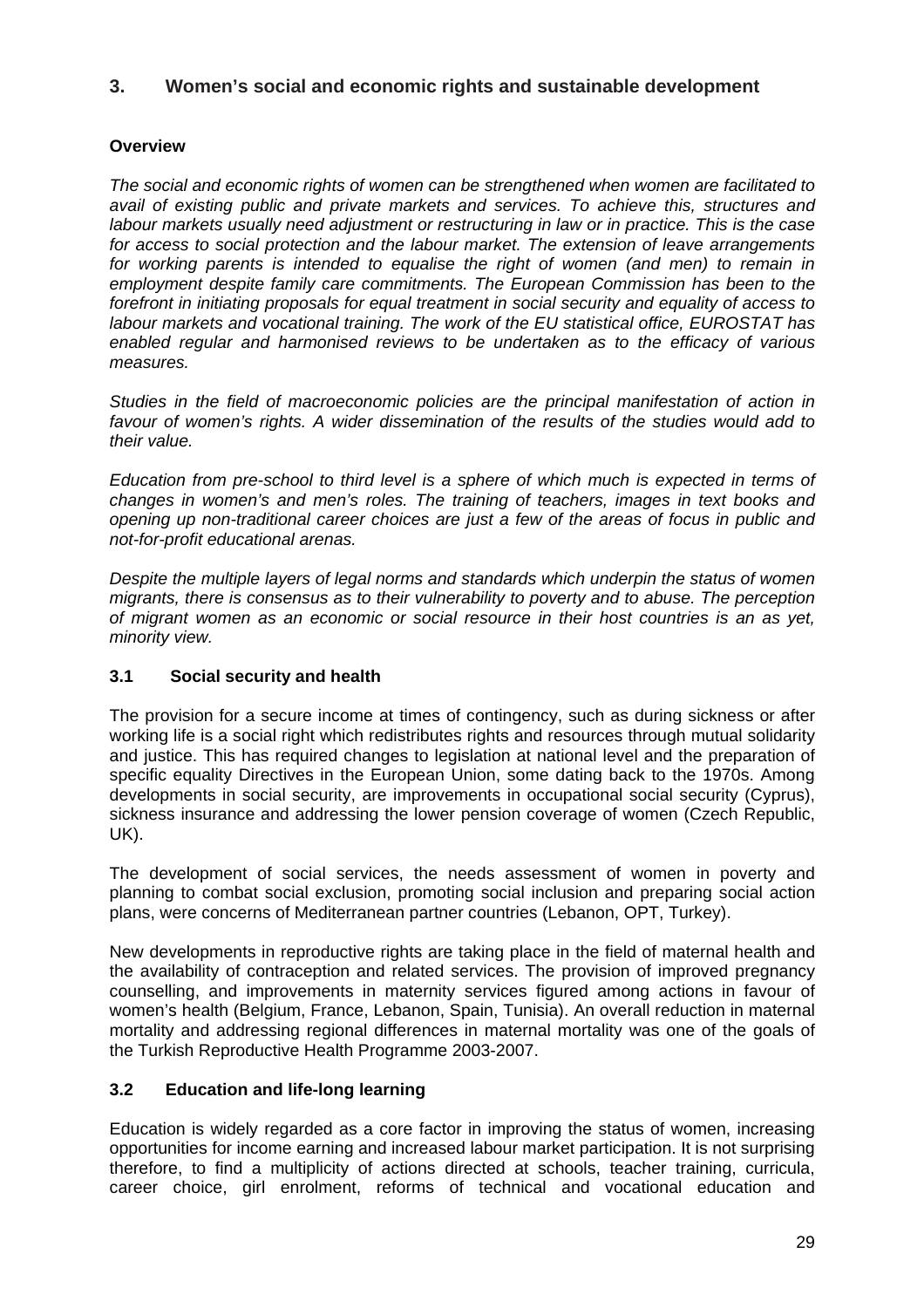apprenticeships. Common across these measures is the belief that stereotypes should be resisted, this is stereotypical messages as to what is a girl's or boy's subject, what is a girl's or boy's occupation or future career. Since public authorities are the principal providers of education and training, education institutions lend themselves to centralised or national initiatives on a relatively wide scale. This is the case in the countries of the Euro-Mediterranean partnership.

Learning initiatives for women who have lost out in education in the past are being rolled out, as are second chance initiatives for women who abandoned their studies (Syria). The establishment of literacy classes at district level and developing new ways of learning for women in rural areas (Lebanon) and a literacy campaign for poor and rural women, as well as Roma women (Czech Republic), offer hope to mothers whose daughters may face a better future. In this regard, the launch of a national literacy campaign (Algeria) with a view to obtaining universal schooling for all (Mauritania) is apt. Enrolling girls into school and maintaining their enrolment is a building block for future equality and a theme of special interest in Turkey.

At the level of schools and curriculum, there are interesting developments from the most general to the particular. At a general level, there is legislation to integrate gender into education policy, to include education in a national equal opportunities plan, or to establish inter-ministerial agreements on education reform. At a more specific level of curriculum, there have been actions to modernise the image of women in textbooks based on CEDAW concepts, or to develop more neutrality in text book images (Syria). Going a step further, a Regulation of a Ministry for Education stipulated that text books must avoid gender, national, cultural or racial stereotypes (Spain). Gender stereotyping in education was a co-funded project by the EU (Malta). Additional curriculum with equality teaching aids have been developed (Albania, Finland). In some instances, it is a case of the cultural ethos of the school and whether it is welcoming to equal treatment and respect for boys and girls alike (OPT).

Teachers, University lecturers, professors and researchers have a major role to play in combating educational discrimination (Denmark, Greece, Lithuania, Luxemburg, Malta, Slovenia, and UK).

Education initiatives in favour of enhancing the role of women in society have engaged with several EU structures (Community Support Framework) and programmes such as the European Year of Equal Opportunities for All, EQUAL, the European Social Fund and Life Long Learning Programme, as well as with international bodies: USAID, UNIFEM and UNDAF.

Non Governmental Organisations play a substantial role in promoting equality for women in education, learning and training and complement national initiatives. Implementing a national equality for women campaign in Morocco, the Institute of Women's Studies in the Arab World (Lebanon), or the *Sindicadas* project outreaching to women in trade union branches (Spain); each illustrates the validity of involving non-governmental organisations in extending equality goals to diverse sections of the population.

The EU programme *Erasmus Mundus Action 2* funds higher education student and staff mobility grants between European Universities and Universities in targeted third countries. From the region, 44 per cent of students benefiting from grants are women.

## <span id="page-29-0"></span>**3.3 Labour market, women's economic rights and family friendly policies**

Taking up paid employment, availing of income generation schemes, starting up as selfemployed or in a family-based enterprise, can be the first step to exit from poverty. This is recognised in both European and Mediterranean partner countries (Algeria, Czech Republic, Finland, Hungary, Lithuania, and Tunisia). The alleviation of poverty is being viewed as a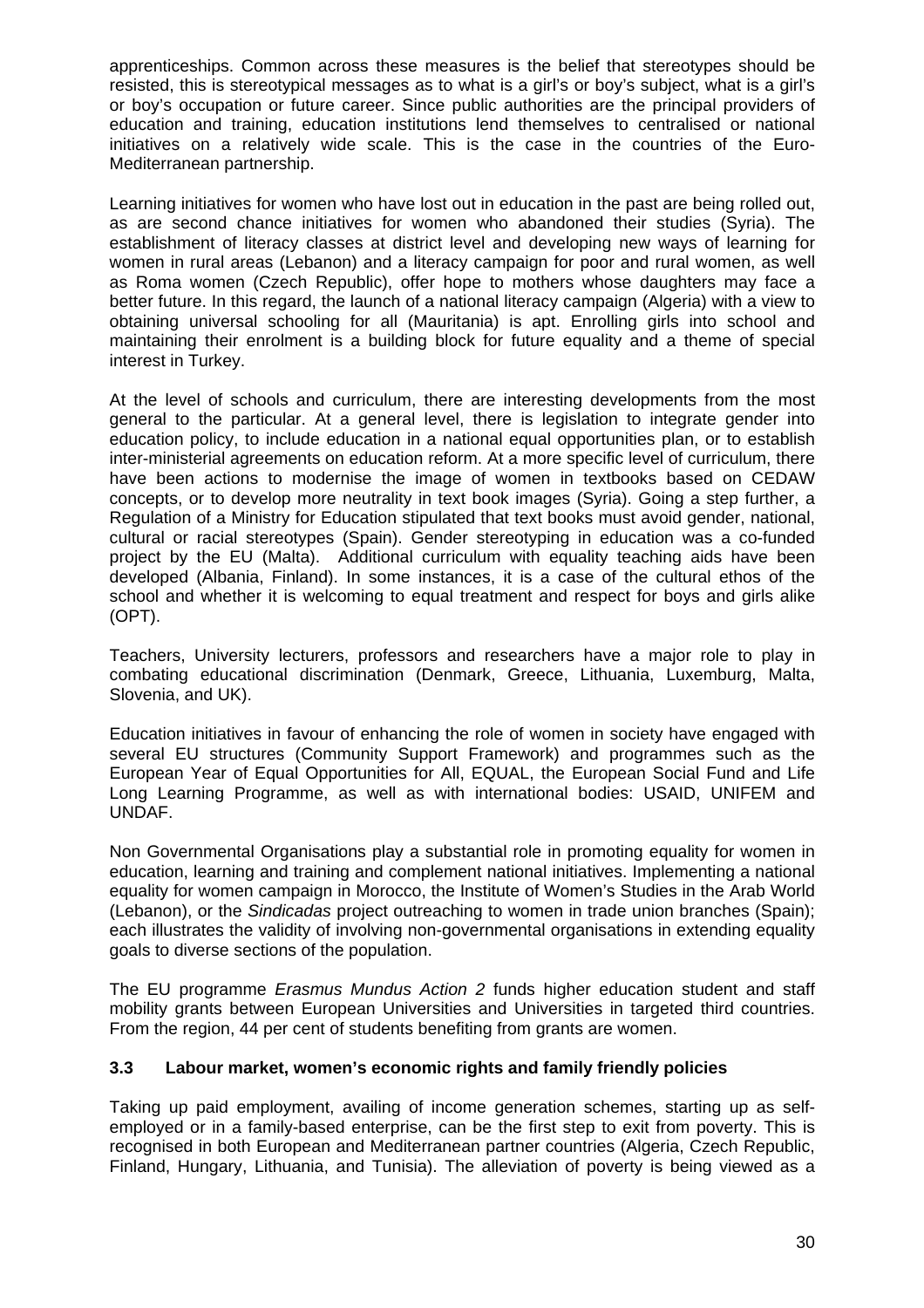measure to increase women's economic empowerment. Efforts are being made to incorporate gender into national inclusion strategies and plans.

On the labour market, the persistence of a gender pay gap is a problem shared by many European partner countries, despite long standing Directives on equal pay dating back to the 1970s (Belgium, Cyprus, Denmark, Finland, France, Italy, Portugal, Slovakia). This shared concern has generated a number of different approaches which are based on the hypothesis that structural inequalities in women's segregated employment, or occupational status or in a gender divided labour market, are underlying factors in the persisting pay gap. Proposals to desegregate the labour market can necessitate stimulating girls to enter non-traditional jobs and careers. This has prompted the inclusion of a gender dimension in, for example, the recruitment and training of armed forces.

Interventions via collective bargaining, minimum wage, disclosure of wages paid broken down by sex, company action plans, intensive seminars and reviews of fixed duration contracts are just some of the measures which illustrate the efforts to reduce and close the pay gap. The success of these measures would be useful to examine.

Family friendly initiatives are a field of action exhibiting many measures aimed at improvements in supports for families where both parents have jobs. Strategies to reconcile work and family life were focussed in general on households with children or young children and less frequently on strategies to address the care of older school going children, elderly persons and dependent care. A considerable number of initiatives have been introduced to extend the length of maternity leave or extend it in the form of adoptive leave, to extend or introduce paternity leave, including incentives to fathers to avail of parental leave. Some reconciliation strategies are targeted at particular categories of parents such as motherheaded households, or families with three or more children (Greece) or fathers.

The multiplication of leave arrangements for men and women parents or carers in paid employment appears to be accompanied by the spread of measures to entice women back into the workforce after a period of leave (Bulgaria, Czech Republic). A large number of Euro Mediterranean partner countries -14 in all - have taken up the challenge of reforming leave arrangements for working parents. It remains unclear whether steps are being taken to evaluate the relative effectiveness of measures for temporary absence from the workforce in achieving the stated goal of reducing labour market inequalities between women and men.

Facilitating parents to stay in the workforce can be assisted by the provision of childcare (Finland, Latvia, and Malta). The extension of childcare services or child payments to households is interconnected with reconciliation of work and family life even where childcare programmes are delivered or supervised by Ministries of Social Affairs, Health or Education. Expansion of childcare for young children has been supported by the European Social Fund to increase the employment rate of women. There are plans in the UK to provide every young child with a place in early childhood services. The extension of payments to some families with young children is viewed as facilitating the take-up of employment by mothers in some countries and is an area under study elsewhere (Germany, Tunisia).

The incorporation of a gender dimension into macroeconomic policies is challenging for policy formation; it requires a reflection on how economies function, how markets operate, the place of human resources on labour markets and how gender equality acts or reacts within these factors. With this in mind, it is worth noting that a considerable number of studies, assessments and reviews have been commissioned on the topic of macroeconomic policy or on adjacent subjects. They fall into five areas of specialisation and the following are some of the study orientations:

- Women and the informal economy: Jordan and Lebanon
- Pay, earnings/ income: Cyprus, Germany, Austria
- Women's employment/participation/ company structures: Hungary, Spain, Turkey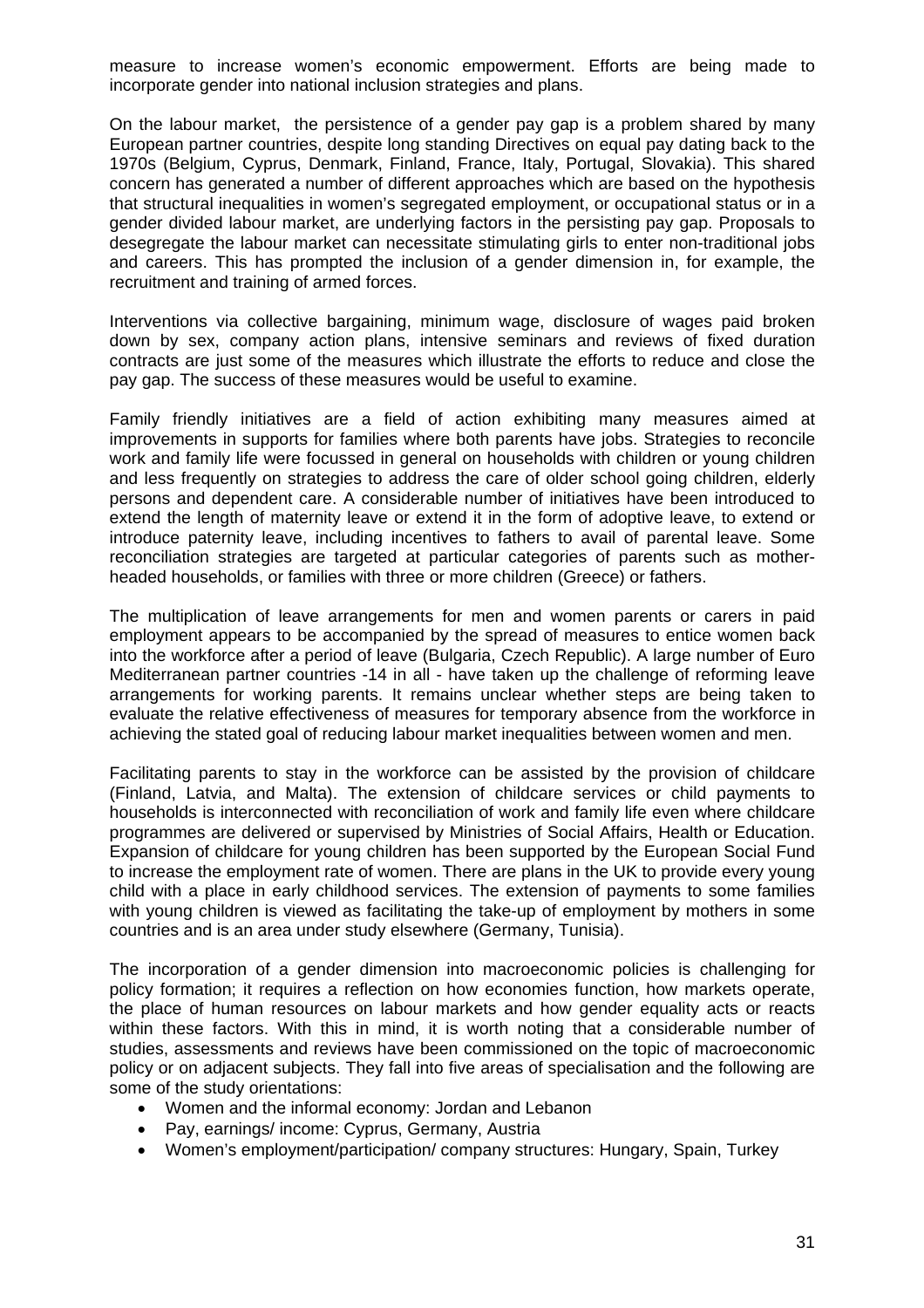- Monitoring the macro economy/gender in the economy / gender mainstreaming of trade and economy: Sweden, Algeria, Syria
- The care economy: Italy

The studies have been launched, commissioned or sponsored by a wide range of Ministries, women's bodies or international funders across countries. At an international level promoters include the European Year of Equal Opportunities for All, the Arab Women Organisation, The World Bank, and the UN (Algeria, Italy, Jordan, and Syria).

Women's economic empowerment through access to finance and resources, or the evaluation of resource allocation is regarded as a macroeconomic approach by some countries, as is the strategy of women's increased representation on the boards of stock exchange-listed private companies.

The European Commission's *Roadmap for Equality between Women and Men* identifies reconciliation between work, private and family life as an objective. The use of Structural Funds to support childcare facilities is being implemented in order to achieve the Barcelona Targets.13

## <span id="page-31-0"></span>**3.4 Entrepreneurship and capital creation**

Women's entrepreneurship is a subject which attracts significant commentary among social and economic policy makers, independent of the level of development of economies. The concept of entrepreneurship embodies programmes of self-employment, micro enterprises and artisanal production on the one hand, and programmes to stimulate women to establish corporate enterprises on the other. It is useful to distinguish between the promotion of entrepreneurship which allows women to participate in the creation of corporate entities, enterprises and programmes, and micro enterprise/artisanal activities which, supported by microcredit, provide an opportunity for women to activate a new income stream for themselves and their families.

Is entrepreneurship a natural talent? The answer is no, judging by the number of measures to introduce women to an entrepreneurial culture. These take the form of promoting entrepreneurship (Poland) women entrepreneur networks (Denmark), entrepreneur mentoring and establishing special women entrepreneur bodies such as Women's Entrepreneurship Board (Turkey), Industrial Innovation Funds (Italy) Foundation for Women Entrepreneurs (Malta), National Agency for Women Start-ups Activities and Services (Germany) and Women's Enterprise Agency (Finland).

There are actions that involve increasing access to credit for women, start-up funds or industrial innovation funds. The great majority of initiatives are destined to start-up situations, leaving open the question of sustainability and the maintenance of enterprises, especially during periods of economic downturn. The rules for state aids in the European Union provide that women entrepreneurs may be supported by financial incentives due to the market failure encountered by potential women entrepreneurs in seeking finance.<sup>14</sup>

In the field of self employment and artisanal production, there are interesting developments. Micro credit has spread in cities and poorer areas of countries (OPT and Turkey), frequently drawing on the support of NGOs to implement the schemes. Jordan has signed an international financial agreement to provide a partial credit guarantee to its Micro Fund for women. Innovations in tax codes can also be observed in favour of small home based microenterprises (Greece) or on income earned from the sale of craft products in registered markets and bazaars (Turkey).

<sup>&</sup>lt;sup>13</sup> Barcelona European Council, March 2002.

 $14$  Regulation (EC) No 800/2008, Article (44)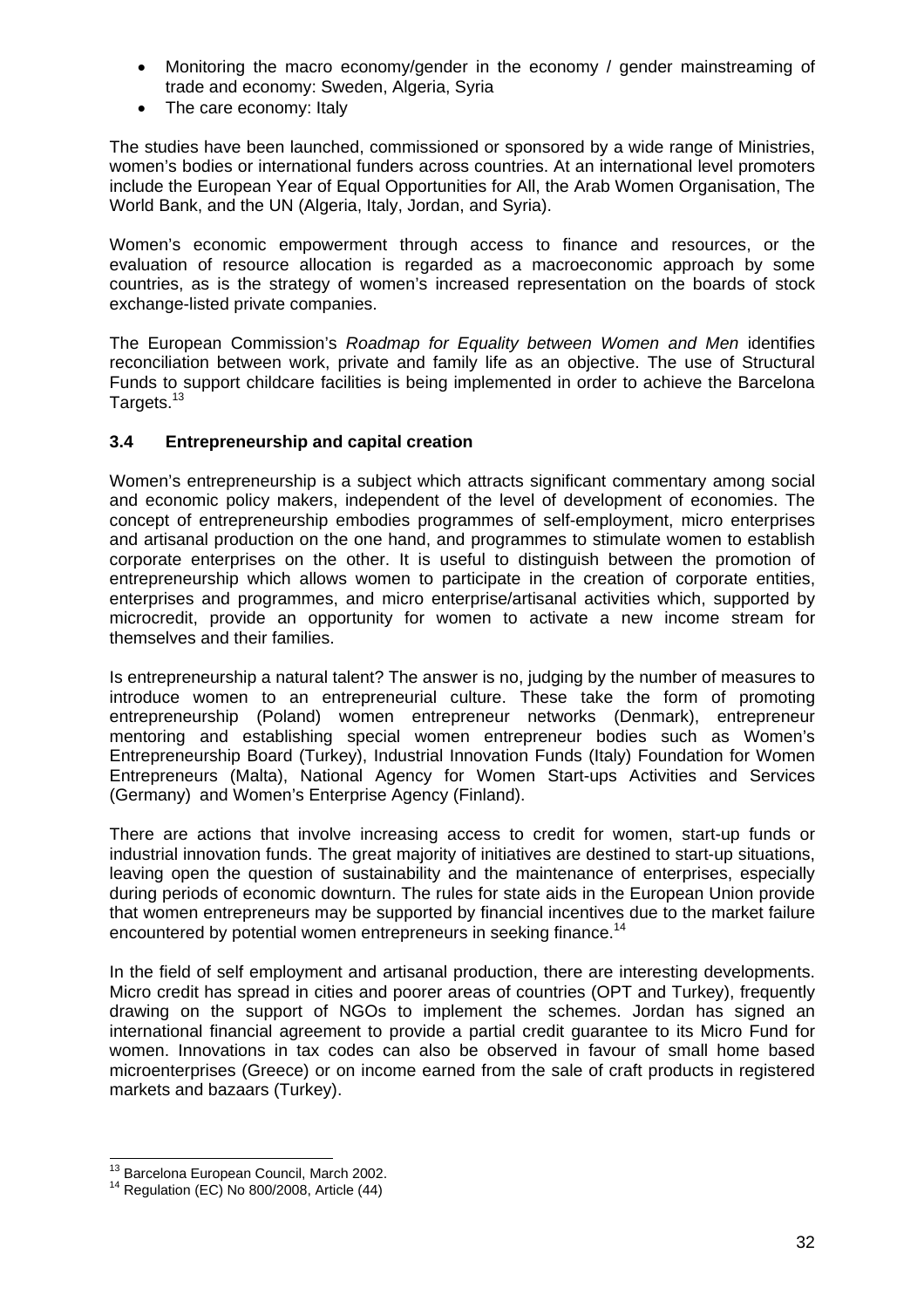The realisation of women's economic rights will take place in boardrooms. The appointment of women to senior positions, to the balancing of management boards of public and private companies, Chambers of Commerce, business associations and Stock Exchanges will provide greater diversity and effectiveness.

Gender equality is part of the Lisbon strategy for growth and jobs in Europe.<sup>15</sup> The ESF programming period 2007-2013 is being implemented by Member States where it can assist women to return to the labour market.

Within the Mediterranean partner countries, the regional programme *Role of Women in Economic Life*, training modules have been developed by the seven consortia of NGOs, women's co-operatives and women entrepreneurs that form part of the programme. Under the *Euro-Mediterranean Charter for Enterprise,* actions relate to education and training for entrepreneurship and skill development.

## <span id="page-32-0"></span>**3.5 Migration**

International Conventions and legal norms in relation to migration, asylum seeking, refugee status and trafficking in human beings, serve as reference points in the Euro-Mediterranean region. Asylum seeking, along with the movement of Internally Displaced Persons, is a form of forced migration.

Flows of migrants can be pushed and pulled by factors outside of the control of governments, making this sometimes a volatile policy arena. Studies of migration play an important role in policy formation and in discussion (Austria, Cyprus, Czech Republic, Finland, Germany and Lebanon). In this regard amendments to laws, for example, by creating an obligation to provide domestic workers with contracts (Lebanon) or Bilateral Conventions in relation to social security (Syria), contribute to providing some certainty and security to the lives of migrant women.

The establishment of minimum standards in reception centres for asylum seekers, including the protection of women, girls and pregnant women from abuse, is a concern of some public authorities. The fleeing of large numbers of Iraqi refugees to neighbouring countries – a great proportion of whom are women and children- confirms the necessity of a strong gender dimension in migration policy. The special vulnerability of single women, single mothers, children and women heading households among asylum seekers presents the need for safety policies to guarantee their protection. In this regard the availability of resources for training, and language classes from the European Refugee Fund, has been availed of by several countries. Stressing the special vulnerability of women and children need not entail a diminution of rights. It can confer obligations to ensure that women and girl asylum seekers, where detained, are guarded by police women.

The integration of migrant women into, for example, European partner countries, is a terrain of mixed perspectives with diverse strategies and frameworks contributing to variations in emphasis in relation to the rights of women and girls. Integration can be local measures to enable migrant women to increase their enjoyment of their human rights. It can equally be information on family law, marriage and divorce in their host country.

 <sup>15</sup> Named after the European Council Presidency meeting held in Lisbon 23-24 March 2000.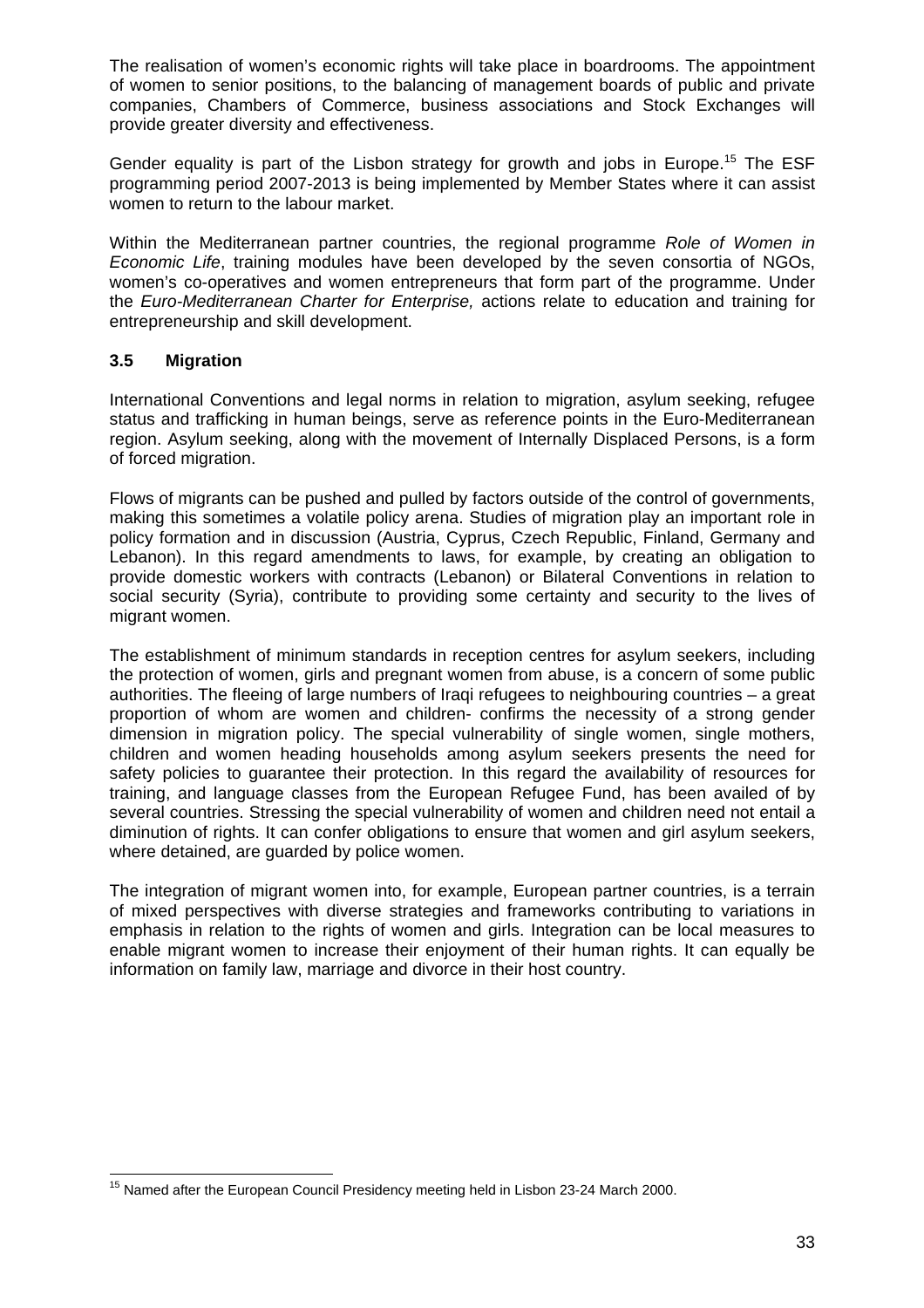#### <span id="page-33-0"></span>**4. Women's rights in the cultural sphere, role of communication and mass media**

## <span id="page-33-1"></span>**Overview**

*New information and communications technology are expanding at a rapid rate. This speed of growth creates a certain urgency to avoid a sex-based digital divide in new electronic communications, which are the vehicle for delivery of significant parts of modern culture. The reorientation of girls and young women to more scientific careers is a well regarded approach to undermining future employment segregation between women and men.* 

*With some notable exceptions, inter-cultural dialogue and the role of women does not carry the veneer of excitement which is to be found in new technologies.* 

*Women's involvement in the media industry as decision-makers, journalists and broadcasters, is an area of substantial action and animation. The neglected role of the woman artist, film-maker and 'producer' of culture requires enhancement.* 

#### <span id="page-33-2"></span>**4.1 Access to ICT science and technology**

In a world of globalised communications, access to information and communication technologies, is an imperative for women's rights. This imperative is close to the thinking of Tunisia's Forum (2008), "Arab Women and the Globalised Space of Communication". Getting school girls to take mathematics and science subjects seriously, and to set their sights on opportunities in science-based careers is a medium term goal to address male dominance in ICT employment. Many initiatives in this arena are led by public-private partnerships to reduce what Spain describes as the "gender digital divide". With the Annual "Girls Day", organised by the Federal Government and the private sector in Germany, girls visit companies and see technology-oriented jobs with their own eyes. "Girl's Day" has now spread to Austria, Luxemburg, Poland, Netherlands and Kosovo. Surveys reveal that "Girl's Days" are effective.

Addressing 'digital illiteracy' or promoting 'digital citizenship' among women through training and ICT exposure opportunities is an approach adopted in many Euromed partner countries. In Portugal, 500,000 computers have been distributed to classes for school children aged six to eleven years old. Training in ICT for women has been supported by international organisations (Jordan - UNIFEM), or implemented by NGOs (Lebanon). Women are a majority in taking up new ICT training (Czech Republic). Algeria is continuing its plan to provide loans to low-income households to obtain computers.

The empowerment of women in ICT demands among others that women obtain third-level qualifications and are represented in senior management or in decision-making in the area. This has prompted many initiatives in EUROMED countries to encourage women into scientific careers, strengthen graduate women's career options, promote mentoring in telecom companies, and enhance women's skills in "E-quality". In addition, fixing standards for women's careers in the ICT sector and regulating or balancing the gender composition of scientific boards, academies and institutes of research have been put in train.

The European Commission has funded a range of initiatives to incorporate gender into scientific decision-making, in its conditions for funding under its Transnational Framework Research Programmes and by establishing gender as a key factor in its Science and Society Action Plan. The 2008 report of Women in Research Decision-making (WIRDEM), confirms the wide gap to be narrowed in relation to women and science with only 15% of senior grade posts in academic institutions in the EU held by women.<sup>16</sup>

 <sup>16</sup> WIRDEM (2008) Mapping the Maze: Getting More Women to the Top in Research, European Commission, European Research Area.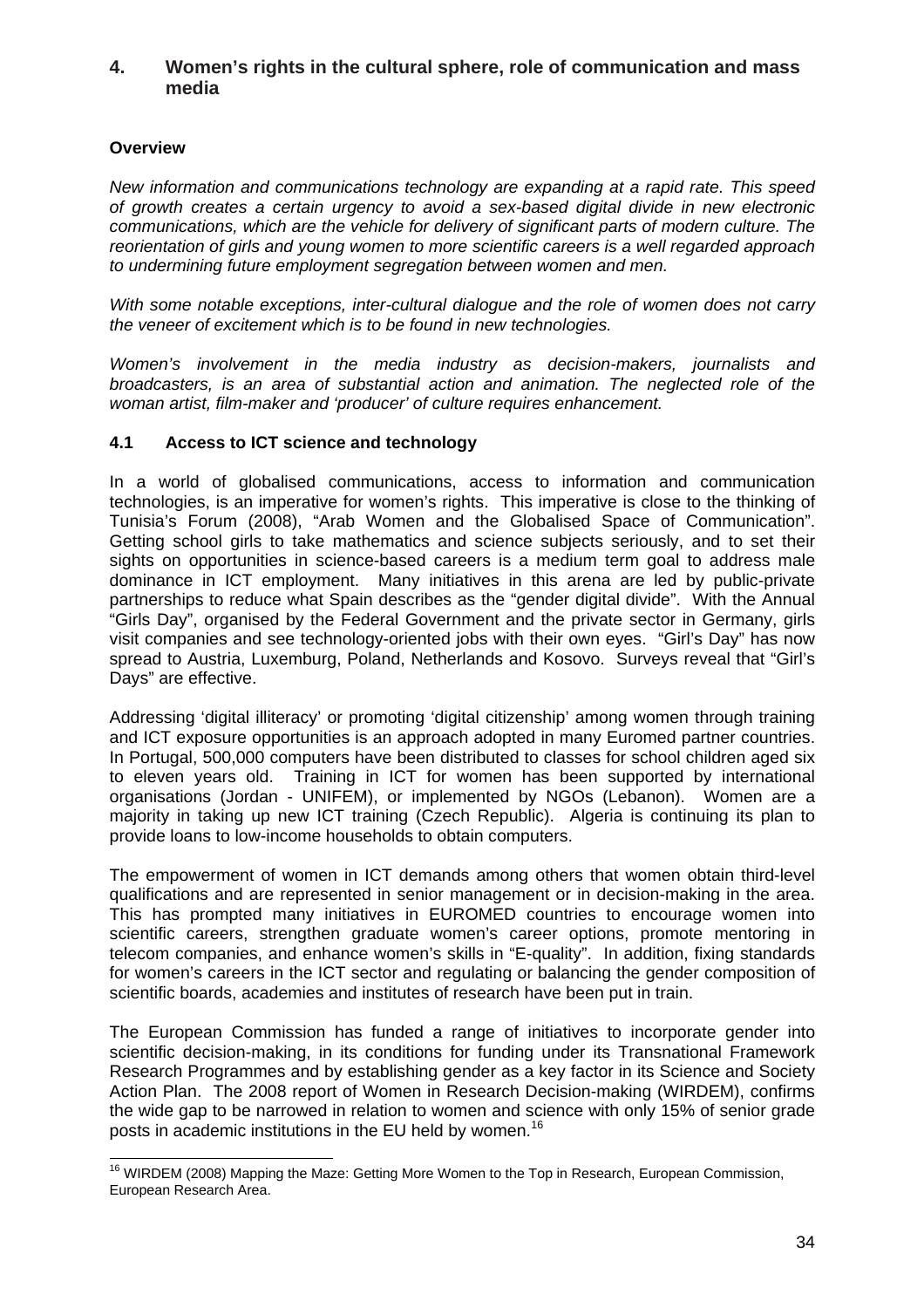## <span id="page-34-0"></span>**4.2 Cultural exchanges and inter-cultural dialogue**

Increasing women's representation on boards responsible for the arts and culture is one of the means by which gender and cultural exchanges can be expanded. Artistic and intellectual creation defines more precisely where a gender dimension might be achieved, including the valuing of written works and cultural production. This has prompted reconsideration of the role of boards which provide State grants to artistic/cultural events and organisations.

Despite efforts to promote dialogue between women from different cultures there are few examples that resemble each other across the region. The examples illustrating inter-cultural dialogue are at very different levels. Some are formal and regular exchanges at a high level such as exchanges with women representatives of various Muslim organisations in Germany. The Euro-Mediterranean Forum of Women Parliamentarians provides one of the intercultural dialogue forums for women representatives (Italy). At the initiative of the National Women's Machinery of Tunisia (MAFFEPA), a meeting was held in Malta in 2007 to debate problems linked to the place of women in intercultural dialogue. The role of NGOs in the formation of multicultural associations and interreligious learning is significant. Overall, this is a sphere that is relatively underdeveloped within the Istanbul reporting system.

## <span id="page-34-1"></span>**4.3 Media**

The importance of mass media and its potential influence on stereotyping of men and women, and on the perceived roles of women and men in visual and print media, is emphasised across the board in Euro-Mediterranean countries. There is a definite variance in the selected level(s) or point(s) at which intervention in favour of gender balance is made in the industry of mass media. The majority of measures appear to be focussed on traditional print media and conventional television.

One of the more complex challenges to a gender dimension in mass media is intervening at the point of design, conception and treatment of programming, broadcasts and editorial planning. This may be why gendered interventions at the point of broadcast licensing systems or at the point of commissioning films and broadcasts, is an interesting approach. While the majority of measures to promote a balanced place for women and the image of women in media have adopted a mainstream perspective, in some instances specific women's broadcasts have been developed in Radio (Belgium). Jordan has used TV and Radio spots in combating stereotypes.

Roundtables to discuss women's place in broadcasting or media in general, gender guidelines for visual broadcasting and incentives in the form of annual awards for best parity or equality programme, all play a part in redressing the cultural balance of media in favour of women (Slovakia). An EU supported project brought together France, Italy, Malta, and Spain to identify traditional stereotypes and develop guidelines for broadcasters and publishers.

The role of journalists, women journalists in particular, have been a popular target as agents of change (Austria). A Gender Council among women journalists and regular awarenessraising among journalists in general are intended to heighten sensitivity to gender stereotyping (Czech Republic, Morocco). Inside media companies, the occupations of script writer, director and producer can be crucial in how the role of women and men are conveyed, according to Sweden.

The theme of discriminatory images in advertising is a problematic issue. Private advertising is an important investment source in media but also an area of regulation. Concerns about advertising content have been expressed in Belgium and Sweden, Greece has produced a Code of Practice, while Portugal has banned discriminatory advertising.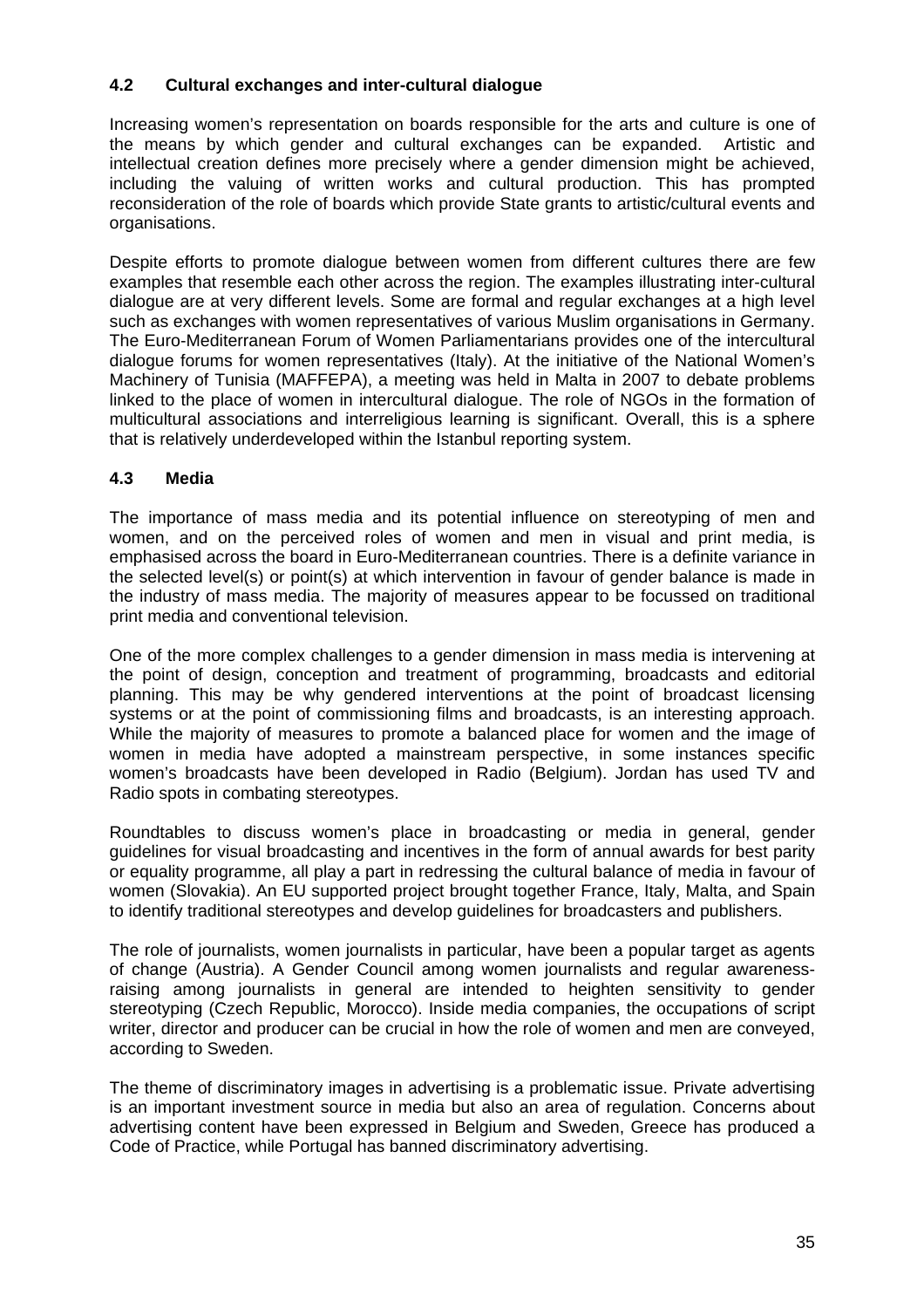In terms of respect for the dignity of the human person, and women in particular, it is of note that in Denmark, the worrying pornographic images of women in the mass media was the focus of work in 2006.

In the European Union, the Television Without Frontiers Directives (TVWF) have been amended by a new Directive which is to be transposed into law by Member States in December 2009.<sup>17</sup> The new Directive will continue to require Member States to ensure that advertising does not include or promote any discrimination based on sex, racial or ethnic origin, nationality, religion or belief, disability, age or sexual orientation.

 <sup>17</sup> Directive 2007/65/EC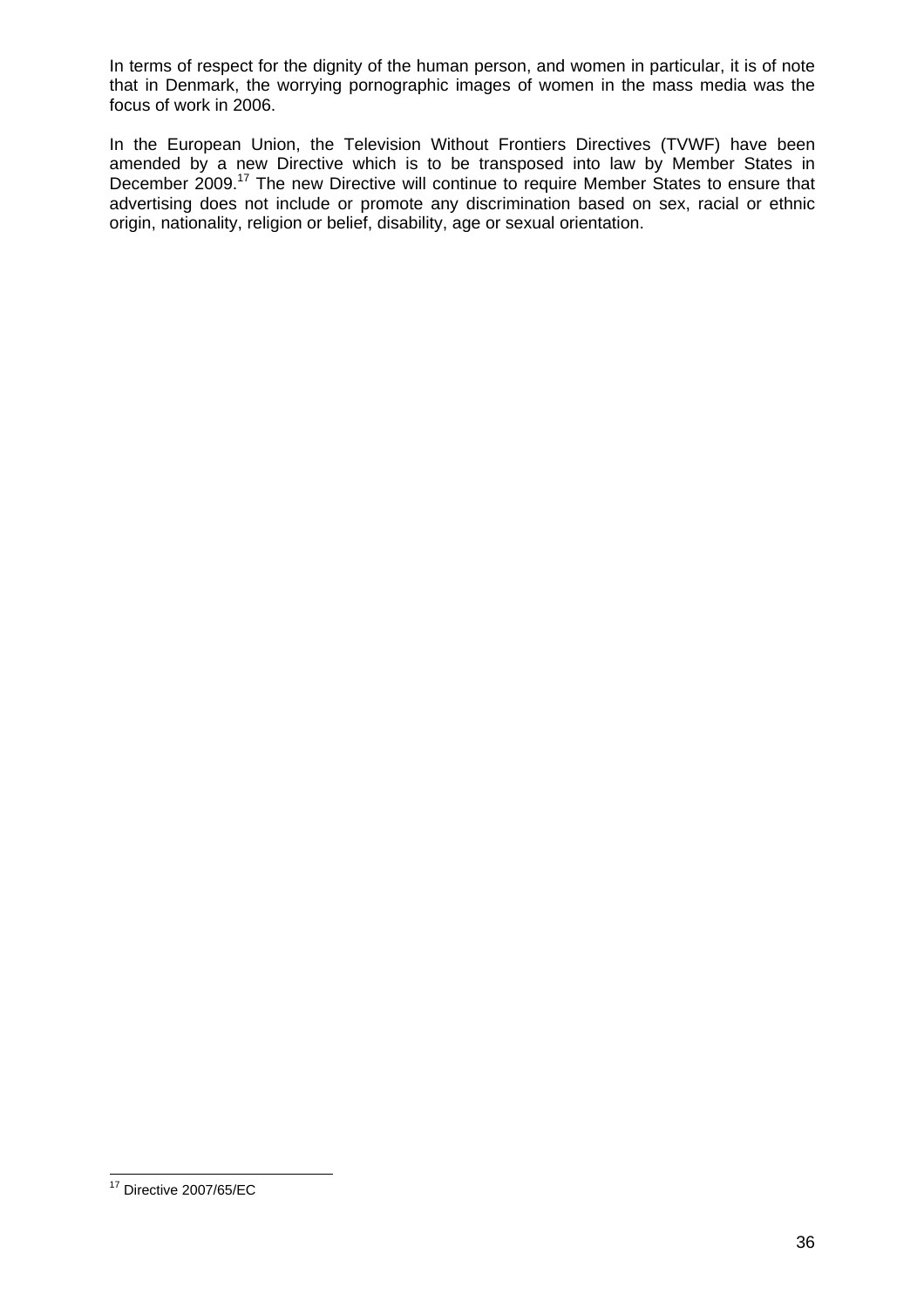### **VI. PART B: PRIORITIES FOR STRENGTHENING THE ROLE OF WOMEN IN SOCIETY**

Part A of the Multi-Annual Report 2006-2009 has presented the main policies, programmes and actions designed to strengthen the role of women in society, based on the responses to questionnaires of Euromed partner countries. Part B, which follows, provides detailed information on the priorities for the future selected by individual countries for each of the three years, and for all countries for the whole period. The results are presented in the form of narrative text as well as in a series of tables. It shall be noted that some issues reported by countries in Part A are absent from the same country's reporting in Part B, and vice-versa. Rather than contradictory, the report apprehends the similarities and differences between the reporting on actions implemented (Part A) and priorities for the future (Part B) as complementary. Part B is a social planning tool which has been designed specifically to provide input for the next Euromed Ministerial Conference.

### **1. Preliminary Comments and Observations**

The table *Priorities of Euromed partner Countries since the Istanbul Conclusions* gives a comprehensive overview of the three main priorities for strengthening the role of women in society selected by Euromed countries since the Istanbul Conclusions and for the future. These are presented by country for each of the three reporting years.

Based on these priorities, the table *Summary of Priorities for the Euromed Region* gives a summary overview of the main priorities for the region, by country, for 2008, 2009 and 2010 and beyond. The table builds on the clusters defined for the report analysis to assess actions undertaken and results achieved (Part A of the report), which are directly drawn from the Istanbul Ministerial Conclusions. In addition, these clusters allow encompassing all areas of interventions selected by Euromed countries to address both, reporting on implementation and future priorities.

The questionnaires and annual report 2006-2007 (abbreviated 2007) refers to priorities for 2008, the questionnaires and annual report 2007-2008 (abbreviated 2008) refers to priorities for 2009 and the questionnaires and annual report 2008-2009 (abbreviated 2009) refers to priorities for 2010. It shall be noted that most priorities cover a longer period of time and can be considered as priorities for 2008-2010 and beyond.

The clustering of priorities into priority areas is based on the country's responses and intends to contribute to the development of a comprehensive regional knowledge tool contributing to a better implementation of the Istanbul Ministerial Conclusions to "Strengthen the Role of Women in Society" in the Euromed region. The comparative advantage of the clustering of priorities is that it does not only reflect individual countries' priorities but that it provides a regional platform for future actions and investments, as well as for monitoring and evaluation. In this sense, it can guide several actors' interventions: donors, governments and NGOs. The priorities, their similarities, differences and complementarities, also provide a basis for the identification of good practices and opportunities for the exchange of experiences and expertises between countries in the Mediterranean and in Europe, emphasising the importance of cross-regional cooperation and dialogue in the spirit of the Euromed partnership.

| Representativity                        | 2006-2007 | 2007-2008 | 2008-2009 |
|-----------------------------------------|-----------|-----------|-----------|
| represented <sup>10</sup><br>Countries∟ | 39%       | 78%       | 70 %      |
| <b>Priorities</b>                       | 76%       | 90%       | 80%       |

Representativity of the Analysis of Priorities:

 <sup>18</sup> Countries represented is the % of countries that replied to the Istanbul questionnaire out of the total number of countries that received the questionnaire for a given year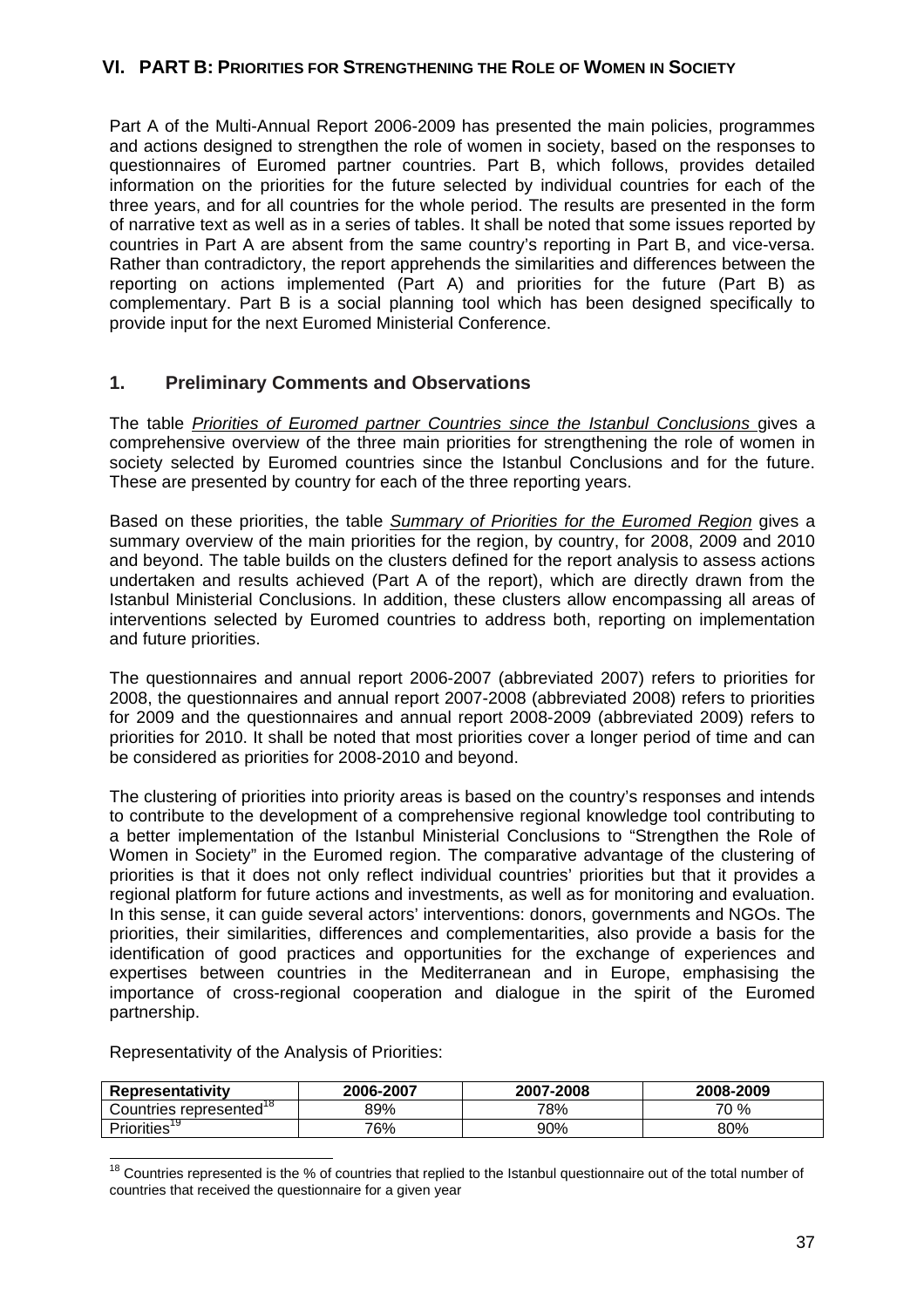Some preliminary comments and observations can be made:

- Since the 2006 Ministerial Conclusions, the Istanbul questionnaires report on a total of **215 priorities** selected by Euromed countries.
- Three areas stand well above the others and are mentioned by a large majority of countries (both European and Mediterranean partner countries). These are: **combat violence against women**, women's access to the **labour market, economic rights and family-friendly policies**, and **national strategies and dynamics for gender equality**.
- The countries that responded at least in one year to the Istanbul questionnaire are included in the analysis. In 2007 and 2008, the questionnaire was sent to the 37 Euromed partner countries. In 2009, the questionnaire was sent to the 43 countries of the Union for the Mediterranean.
- In 2007, out of 37 countries, 33 replied to the questionnaire (89,1%). The regional distribution is: 25 European countries, 8 Mediterranean partner countries. Among the 33 countries that responded, 25 selected priorities (75,7%).
- In 2008, out of 37 countries, 29 replied to the questionnaire (78,3%). The regional representativity is: 20 European countries, 9 Mediterranean partner countries. Among the 29 countries that responded, 26 selected priorities (89,6%). In addition, Mauritania and Monaco replied on a voluntary basis to the questionnaire but did not include priorities.
- In 2009, out of 43 countries, 30 replied to the questionnaire (69,7%). The regional representativity is: 23 EU countries, 7 Mediterranean partner countries. Among the 30 countries that responded, 24 selected priorities (80%).
- Proportionally, the overall response rate is lower in 2009.
- The larger number of European countries and consequently responses gives a stronger weight to European countries partner priorities. Nonetheless, because of the relative similarity and consensus around main priority areas, this does not hamper the representativity and validity of the results.
- Three countries never replied to the questionnaire and are thus not included in the analysis of priorities, these are: Egypt, Ireland and the Netherlands. The following countries of the Union for the Mediterranean did not respond in 2009 and are thus not reflected in the analysis: Bosnia and Herzegovina, Croatia and Montenegro.
- Although they did respond to the questionnaire, two countries never included priorities. These are Belgium and Israel. In the case of the countries of the Union for the Mediterranean, it shall be noted that Mauritania and Monaco replied to the questionnaire on a voluntary basis in 2008 but did not include priorities for 2009. Both responded to the questionnaire in 2009 but only Mauritania included priorities.
- Belgium (2008), the Czech Republic (2008) and Luxemburg (2010) did not include priorities for the years mentioned but indicated that priorities would be defined at later stages, either after the forming of new governments when elections had taken place either after the approval of national action plans when these were still under review.
- The Czech Republic (2009 and 2010), Greece (2010), Hungary (2010), and Tunisia (2008) did not include three main priorities in the format of the Istanbul questionnaire for the given years and rather referred to national action plans and strategies for future priorities and/or included official documents and reports instead. When the country's responses allowed identifying one, two, three or more priorities, these have been included in the analysis.
- Denmark did not point out three single priorities because the government identifies several equally important priorities every year as presented in their action plans.
- Hungary (2010), Italy (2009), Jordan (2009), Malta (2010), Slovakia (2010) and Sweden (2009) selected only one or two priorities for the selected years.

<sup>&</sup>lt;sup>19</sup> Priorities is the % of countries that selected priorities for a given year out of the total of countries that replied to the Istanbul questionnaire for the given year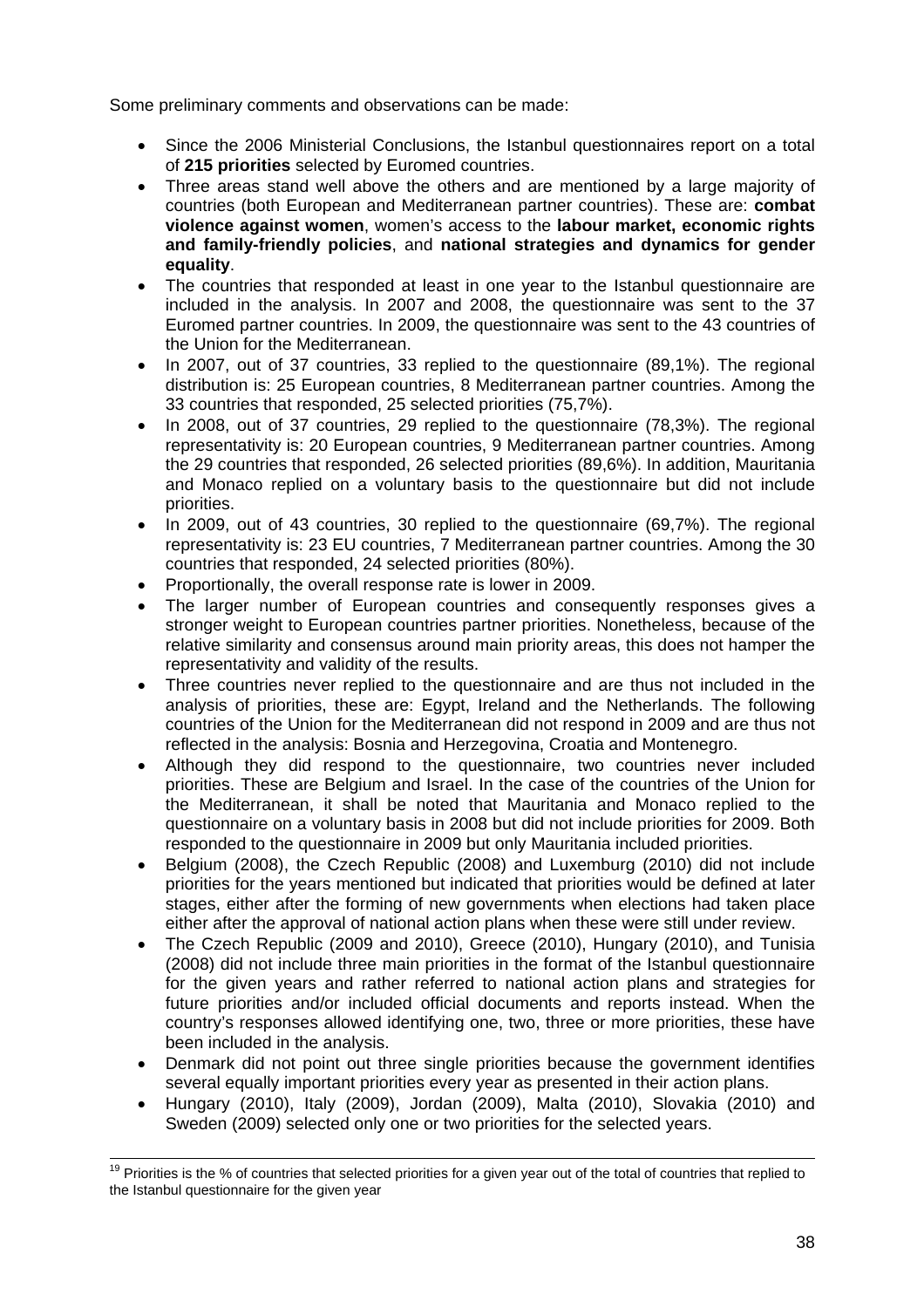- Algeria (2010), Morocco (2009) and Tunisia (2009) selected more than three priorities for the given years.
- While certain priorities have a thematic focus, others relate to the different strategies and dynamics to strengthen women's role in society. Due to the important number of responses that refer to the design, adoption, implementation and/or monitoring of specific tools and instruments to promote gender equality and women's rights as priorities, these were given special attention and a separate cluster was added to those based on the Istanbul Conclusions and questionnaires for the purpose of the analysis of priorities in the report.
- Overall, country priorities remained stable over the years. This implies that when countries selected priorities in two or three of the reporting years, these tend to be the same priorities or priority areas. In some cases, the level of importance given to a specific priority (that is, first, second or third most important priority) did change but not the priority itself.
- In the cases of Lebanon, Malta, Morocco, Syria and Tunisia, priorities reflect a widerrange of priorities. These are less similar over the years.

## **2. Analysis of Trends and Main Priorities**

Based on the priorities selected by the different countries in the Istanbul questionnaires, a series of priority areas for strengthening the role of women in society can be identified. The three areas that emerge as main priorities for the Euromed region are: **combating violence against women** (selected 60 times), **women's access to employment, economic rights and family-friendly policies** (selected 52 times) and **strategies and dynamics for enhancing gender equality and women's rights** (selected 54 times). These priority areas remain valid over the entire reviewed period and for all responding countries (European and Mediterranean partner countries). When weighting the priorities according to the questionnaire guidelines (i.e. ranking the priorities from 1 to 3 in order of importance), the findings remain similar, even if the ranking between priorities slightly shifts: women's access to employment, economic rights and family-friendly policies (23.1), combat violence against women (22.7) and strategies for enhancing gender equality and women's rights  $(21.6)^{20}$ . From the analysis, it is unclear whether countries have applied the ranking of importance when selecting priorities. In this sense, the three main priorities are presented hereunder according to their absolute weight. Further priorities that emerge from a specific sub-region or group of countries as well as priorities mentioned with less frequency by Euromed partner countries are referred to in the section below. Among these, Mediterranean partner countries have put special emphasis on the importance to enhance **women's political participation**.

### **2.1 Combat violence against women**

Combating all forms of violence against women is the most frequently selected priority by all countries since the Istanbul Conclusions of November 2006. It is cited as first, second and/or third most important priority by a majority of countries. Out of the total of 34 countries that selected priorities in one year or another, 26 (76,4%) referred to combating violence against women as one of their priorities (Albania, Algeria, Cyprus, Czech Republic, Denmark, Estonia, Finland, France, Germany, Greece, Hungary, Italy, Lebanon, Lithuania, Luxemburg, Morocco, OPT, Poland, Portugal, Slovakia, Spain, Sweden, Syria, Tunisia, Turkey and the  $UK)^{21}$ . Several countries referred to it more than once as a priority area in a given year and from one year to another. Out of a total of 215 different priorities, combating VAW is the most frequently cited priority (60 times namely 27,9%). When ranking in order of importance, violence against women appears more often as second (25) or third priority (24) than as first priority (11).

  $^{20}$  The method used for ranking the priorities by order of importance makes use of multipliers which are detailed in sub-section 3 below.

<sup>&</sup>lt;sup>21</sup> These encompass the countries that did include priorities in the format of the Istanbul questionnaire and countries that referred to national strategies which contemplate combat violence against women as a priority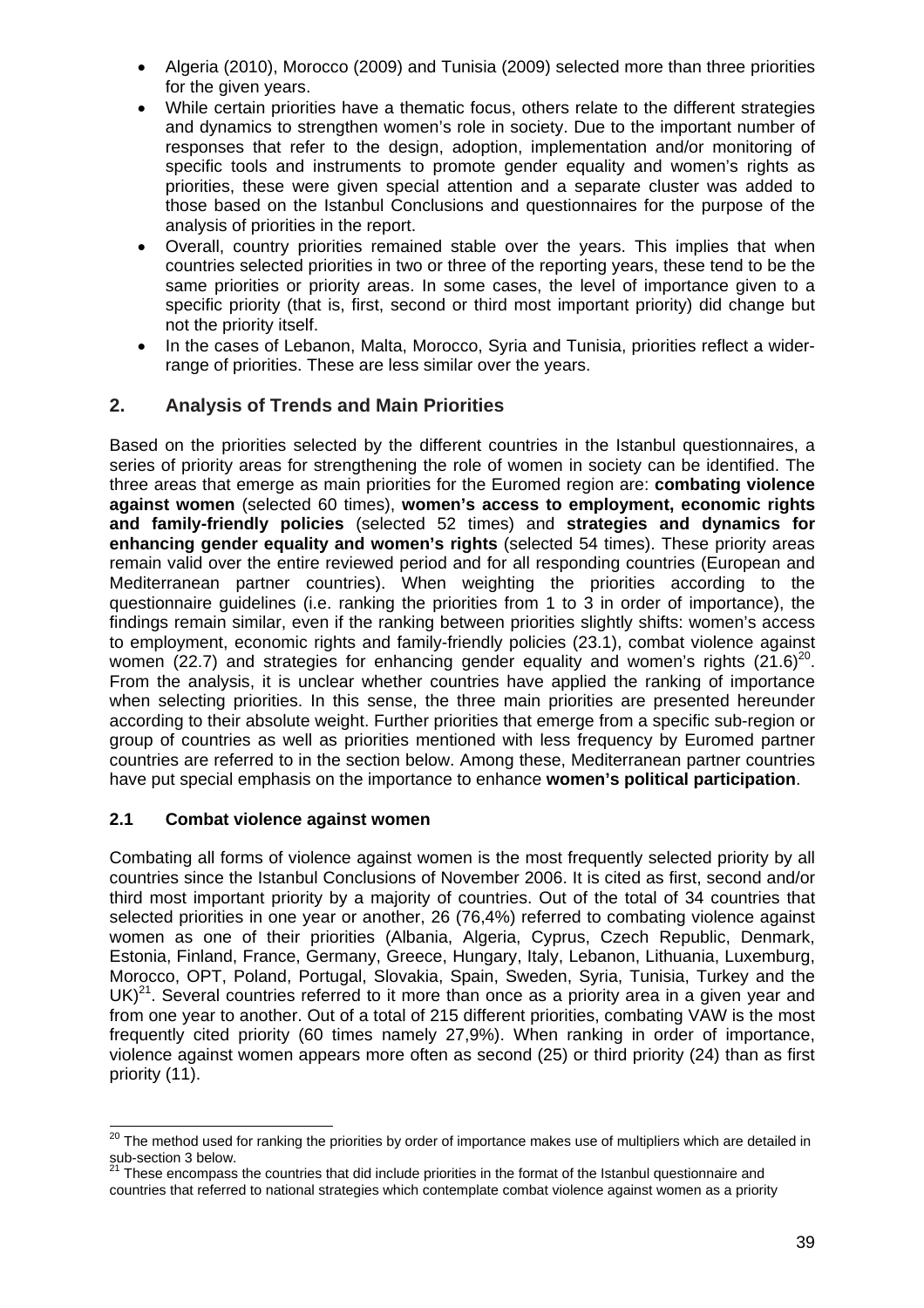The types of violence that are acknowledged and addressed by the Euromed partner countries vary among countries.

- **Violence against women** (Algeria, Cyprus, Denmark, Greece, Germany, Italy, Lithuania, Luxemburg, Morocco, OPT, Portugal, Slovakia, UK )
- **Gender-based violence** (Lebanon, Syria)
- **Domestic violence** (Albania, Estonia, Greece, Hungary, Poland, Portugal, Turkey)
- **Conjugal violence** (France), **violence** in **close relationships** (Estonia)
- Violence in **same-sex relationships** (Sweden)
- **Specific** types of **behaviours**: stalking (Italy)
- Violence and oppression in the **name of honour** (Sweden, Denmark)
- **Trafficking** in human beings and trafficking of women and girls for the purpose of sexual exploitation (Denmark, Estonia, Greece, Lithuania, Portugal, Spain , Sweden)

The strategies and measures that are undertaken and/or foreseen by the Euromed partner countries to respond to this problem are plural. They include:

- Developing, implementing and/or monitoring of **national action plans**, policies and strategies to combat VAW (e.g. Algeria, Estonia, France, Germany, Hungary, Morocco, Poland, Sweden, Turkey)
- Create **new institutional mechanisms**, structures and units to combat violence against women (e.g. the family protection unit in Syria)
- Enhancing **inter-ministerial cooperation** on policies and strategies to combat VAW (e.g. France)
- Strengthening **support mechanisms** to women **victims** of violence, including setting up and/or increasing the number of shelters (e.g. Albania, Algeria, Estonia, Germany, Hungary, Morocco, Turkey)
- Improving efficiency of the **judicial system**, (e.g. training of family court judges in Turkey)
- **Prevention** through awareness-raising, sensitisation, national campaigns and other means (e.g. Albania, Algeria, France, Slovakia)
- **Capacity-building** and training of service providers, social workers, judicial personnel, medical and health personnel (e.g. Estonia, Slovakia, Syria)
- Better **cooperation** among services and service providers (e.g. Sweden) and coordination with local authorities (e.g. Albania)
- Enhance **knowledge** on VAW and/or trafficking through surveys and research (e.g. Syria, Sweden)

#### **2.2 Women's access to the labour market, economic rights and family-friendly policies**

Women's access to the labour market, economic rights and family-friendly policies is the second most frequently selected priority by Euromed partner countries since the Istanbul Conclusions. Out of the 34 countries that selected priorities in one year or another, 24 (70.5%) referred to one form or another of economic rights of women (Algeria, Austria, Cyprus, Czech Republic, Denmark, Estonia, Finland, France, Germany, Greece, Hungary, Italy, Lebanon, Lithuania, Luxemburg, Malta, Occupied Palestine Territory, Poland, Portugal, Romania, Slovakia, Slovenia, Sweden and Tunisia  $)^{22}$ . Several countries referred to it more than once as a priority area in a given year and from one year to another. Out of a total of 215 different priorities, issues related to women's access to the labour market, economic rights and family-friendly policies appear as the second most cited priority (52 times namely 24,1%). It appears more often as first (29) or second priority (17) than as third priority (6).

If women's access to the labour market, economic rights and family-friendly policies emerges as a central priority for all countries, what is understood and encompassed by it varies according to sub-regional specificities and socio-economic realities. In this sense, for

 $\overline{\phantom{a}}$  $22$  These encompass the countries that did include priorities in the format of the Istanbul questionnaire and countries that referred to women's access to the labour market, economic rights and family-friendly policies in the reporting on priorities in a different format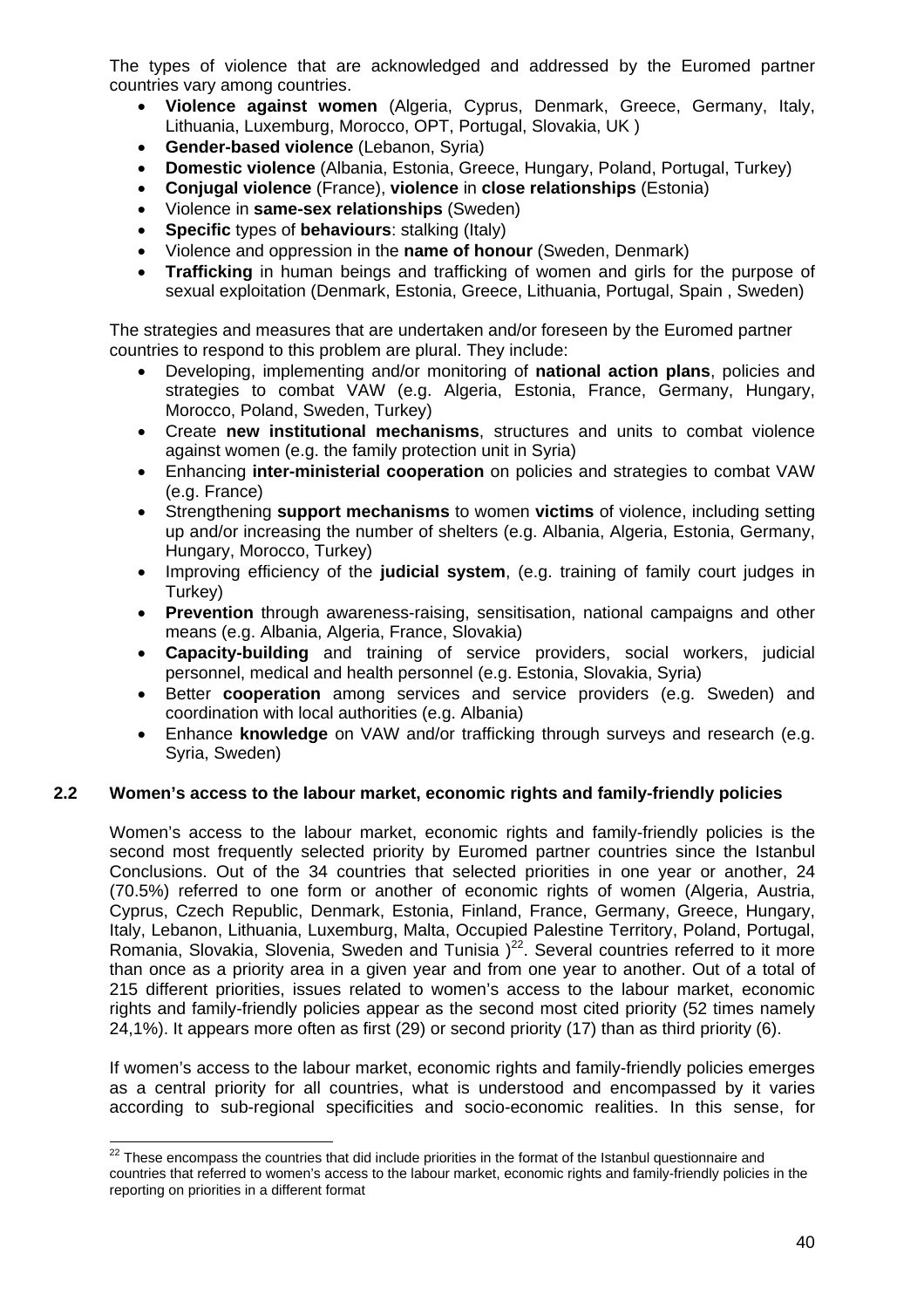European partner countries, it refers rather to access and equal participation to the labour market and reconciliation of professional and private life. For Mediterranean partner countries, the strategies to address women's economic rights establish clearer linkages with empowerment, poverty reduction strategies and pay more attention to the economic role of poor and rural women. Furthermore, this priority is more frequently cited by European partner countries than by Mediterranean partner countries.

Overall, in terms of priorities, countries have reported on the following sub-areas:

- Equal **access** to **employment** and equal participation in the labour market, including promotion schemes, women in higher decision-making positions and fighting the "glass ceiling" phenomenon (e.g. Denmark, Germany, Lithuania, Luxemburg, Malta, Poland, Slovakia)
- Equal opportunities for **vocational training** and building up qualifications and skills (e.g. Cyprus, OPT, Portugal, Slovenia)
- Equal pay and combating **income differences** (e.g. Austria, Cyprus, Finland, France, Germany, Malta)
- Combat **gender segregation and stereotypes** in the labour market (e.g. Estonia, Malta)
- **Reconciliation** of **work and family** responsibilities and the compatibility of work and private life (e.g. Austria, Cyprus, Hungary, Lithuania, Malta, Poland, Portugal, Romania, Sweden)
- Encourage **responsibility-sharing** between women and men through paternal leave (e.g. Denmark, Greece, Sweden)
- **Empowering poor** and **rural** women (e.g. Lebanon, Mauritania, OPT, Tunisia)

To address these priorities, Euromed partner countries have mentioned the following strategies.

- **Awareness-raising** on women's social and economic rights and/or on women's rights in the labour market (e.g. Algeria, Estonia, Malta, Romania) and national **media campaigns** on women's participation in the labour market (e.g. Poland)
- Support **vocational and technical training** for young women and female heads of households (e.g. Cyprus, OPT)
- **Empowering** women in poor villages (e.g. Lebanon)
- Implement a **national plan** for **rural women** (e.g. Mauritania, Tunisia)
- Implement gender equality **legislation** related to the labour market (e.g. Estonia, Poland)
- Collect **sex-disaggregated data** on women in the labour market (e.g. Algeria) and/or on women's entrepreneurship (e.g. Denmark)
- Conduct **studies**, for instance on the effects of equality planning (e.g. Finland)
- Establish special **support programmes** for **unemployed** women (e.g. Greece, Malta)
- Promote **re-entry of women** into gainful employment (e.g. Germany, Malta)
- Promote **positive action** in private sector **enterprises** (e.g. Luxemburg)
- Promote **family-friendly** working places (e.g. Lithuania)
- Provide **training** to employers, businesses and public entities on equality, diversity, gender stereotypes, sexual harassment, non-discrimination at the work place, among others (e.g. Malta) too long
- Reinforce the **network** of social care services and structures, including childcare (e.g. Greece, Sweden, UK)

The EC DG Employment, Social Affairs and Equal Opportunities acknowledges promoting women's access to the labour market as one of its main priorities through the integration of equality between women and men in the "Strategy for growth and employment" after 2010.

## **2.3 Strategies and dynamics for gender equality**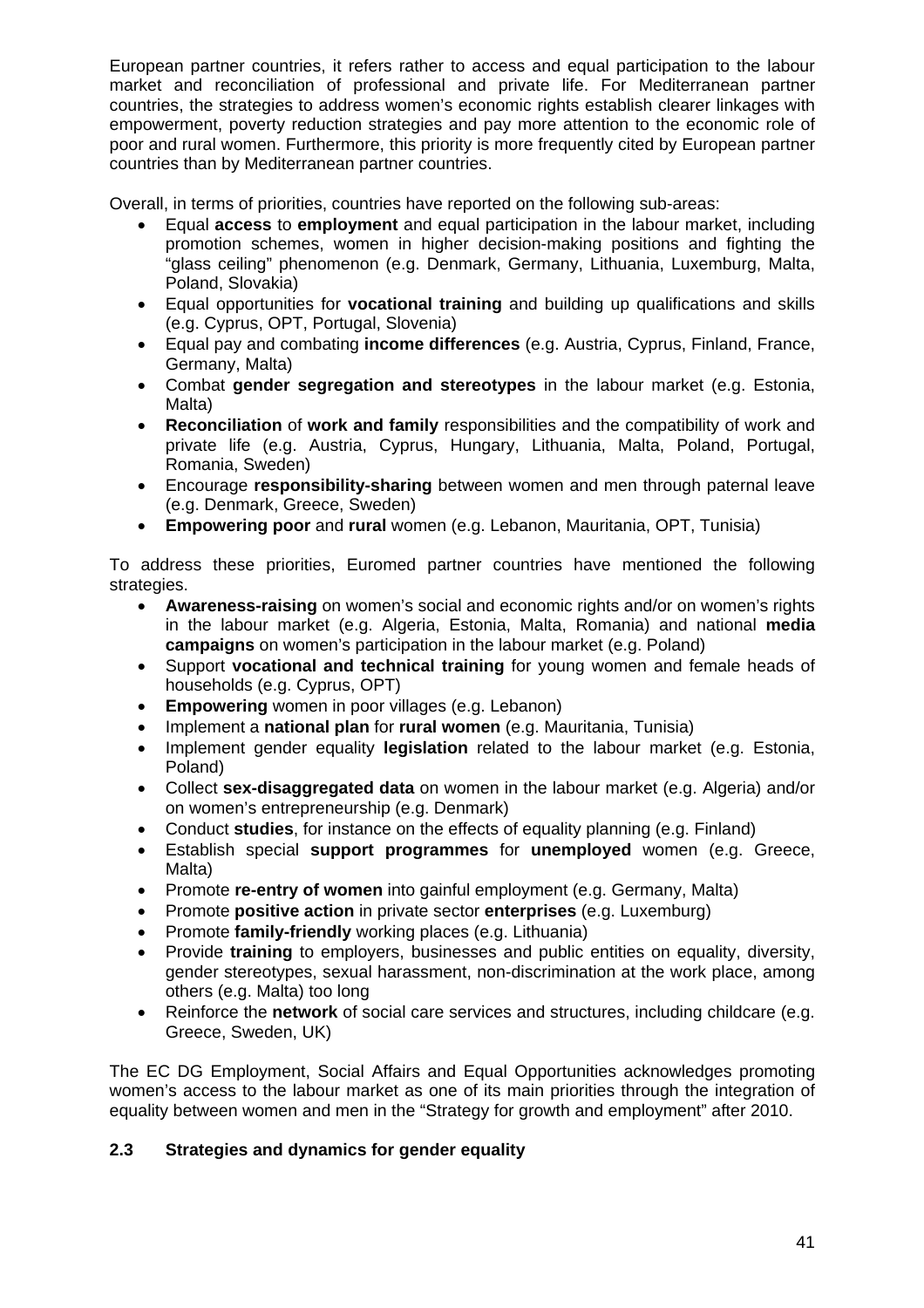The third area that emerges as a key concern of Euromed partner countries gathers a series of legal, institutional and policy instruments and strategies to promote gender equality at the country level. While it is not acknowledged as such by the Istanbul Conclusions and may be considered of a crosscutting nature, almost all the countries that reported on the follow up of the Conclusions have referred to the importance of developing, implementing and/or assessing strategies and, more specifically, national action plans for gender equality and/or women's rights. These are explicitly expressed as priorities by the different countries and are therefore treated as such in this report, even if this priority is of a slightly different nature than other thematic priorities. Out of the 34 countries that ever selected priorities, at least 28 countries (82.3%) referred to strategies and dynamics for gender equality as a key priority area (Albania, Algeria, Austria, Bulgaria, Czech Republic, Denmark, Estonia, Finland, France, Germany, Greece, Hungary, Italy, Jordan, Latvia, Lebanon, Luxemburg, Malta, Mauritania, Morocco, Portugal, Slovakia, Spain, Sweden, Syria, Tunisia, Turkey, the UK)<sup>23</sup>. From these, some relate to more generic national action plans on gender equality while others relate to more thematic or specific action plans. Out of a total of 215 priorities, priorities related to strategies and dynamics for gender equality account for 54 answers, namely 25,1%. As such, it emerges as the second most important priority area for the Euromed partner countries, cited more frequently and by a larger number of countries than women's economic rights. Strategies and dynamics for gender equality appear evenly as first (19), second (16) and third priority (19).

From the different strategies and dynamics reported by countries to promote gender equality and women's rights, the following sub-areas have been identified:

- National action plans and institutional mechanisms for women's rights and/or gender equality
- Gender mainstreaming and gender-responsive budgeting
- Capacity building of civil servants, networking and participation of civil society organisations in policy dialogue, design and implementation
- Awareness-raising, campaigns and trainings on women's rights
- Knowledge building, including gender-disaggregated data

According to the countries, these strategies are diverse, with an emphasis on one, several or all of the above-mentioned strategic elements. They are more or less comprehensive, more or less participatory, short or long term and include different stakeholders. Some examples are:

- **National action plans/strategies and institutional mechanisms** (e.g. Albania, Algeria, Bulgaria, Germany, Hungary, Jordan, Latvia, Lebanon, Luxemburg, Malta, Mauritania, Morocco, Portugal, Slovakia, Syria, Tunisia, Turkey), which include:
	- − Institutional strengthening (e.g. Albania, Algeria)
	- − Coordination mechanisms for gender equality at the institutional level (e.g. Bulgaria, Latvia)
	- − Monitoring and evaluation of programmes and strategies (e.g. Algeria, Jordan, Lebanon, Malta, Turkey)
	- − Government reports on gender equality (e.g. Germany)
	- − Creation of Gender Observatories (e.g. Portugal)
	- National action plans for specific categories of women (e.g. rural women: Mauritania, Tunisia)
- **Gender mainstreaming in state administration** (e.g. Algeria, Czech Republic, Estonia, Finland, Italy, Sweden, Tunisia) and **gender-responsive budgets** (e.g. Austria, France, Jordan, Malta), including:

 $\overline{\phantom{a}}$  $^{23}$  These encompass the countries that did include priorities in the format of the Istanbul questionnaire and countries that referred to national strategies for gender equality and/or women's rights in the reporting on priorities in a different format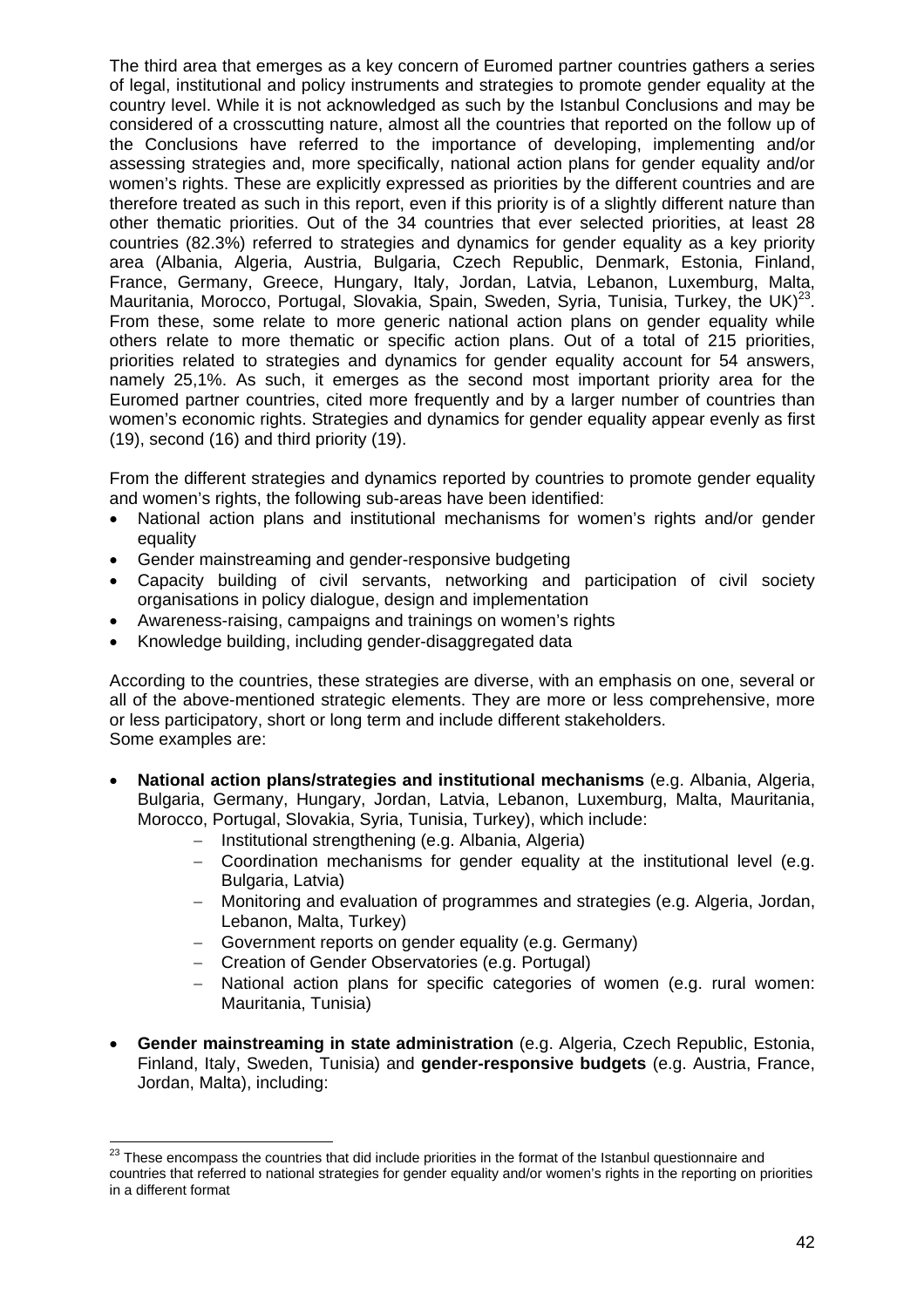- − Training and support of public institutions and authorities on gender mainstreaming (e.g. Finland, Sweden)
- − Allocating increased financial resources for gender equality (e.g. Sweden)
- − Monitoring performance and developing follow up indicators for gender mainstreaming into policies and administration (e.g. Finland)
- **Building the capacity and space for civil society organisations**, especially women's organisations, to engage in policy dialogue, which include:
	- − Creation of women's councils to support dialogue between public administration and women's organisations (e.g. Spain)
	- − Empowering women from minorities and discriminated communities (e.g. UK)
- **Awareness-raising, campaigning and training** on women's human rights and gender equality (e.g. Finland, Latvia, Malta, Tunisia, Turkey), including:
	- − Awareness-raising in schools (e.g. Finland)
	- − Awareness-raising and training for public officers (e.g. Turkey)
- Producing **knowledge and information**, which includes:
	- − Conducting research, studies and surveys on gender equality
	- − Collect gender-disaggregated data, either crosscutting, or on specific issues like migration, entrepreneurship and others, (e.g. Algeria, Denmark, Malta)
	- − Creation of national centres for research, documentation and information on women and/or gender equality (e.g. Algeria)

The EC reported that the preparation and adoption of the new strategy for equality between women and men for 2011-2015 is its first priority and the operationalisation of the recently created Institute for equality between women and men, its third priority.

### **2.4. Other priorities**

#### *2.4.1 Political participation*

Enhancing women's participation in political decision-making positions, at national and/or local levels, is cited by 10 countries as one of their three main priorities (Albania, Algeria, Cyprus, Czech Republic, Lebanon, Morocco, OPT, Slovenia, Tunisia and the UK). Although not in the format of the Istanbul questionnaire priorities, 4 other countries referred to enhancing women's political participation as a priority (Denmark, Greece, Hungary, and Spain). It is cited 12 times as a priority.

What emerges from the country reports is that this priority is particularly important for Mediterranean partner countries which refer to it more frequently. In some cases, such as the UK, the objective is to enhance participation of minority ethnic women.

The measures to address the priority include:

- Legal reform, including drafting laws that broaden women's participation in electoral councils
- Encourage political parties to place women on relevant positions on electoral lists
- Encourage political parties to promote women to high-level party instances

#### *2.4.2 Combat gender stereotypes*

Combating gender stereotypes in the public and private sphere emerges as a priority for 8 partner countries (Cyprus, Denmark, Germany, Greece, Hungary, Lithuania, Romania, and Slovenia). In addition, other countries have referred to non-sexist education, education to equality and on women's human rights as priorities (e.g. Morocco). It has been selected 13 times as a priority area out of the total 212 priorities selected by Euromed partner countries.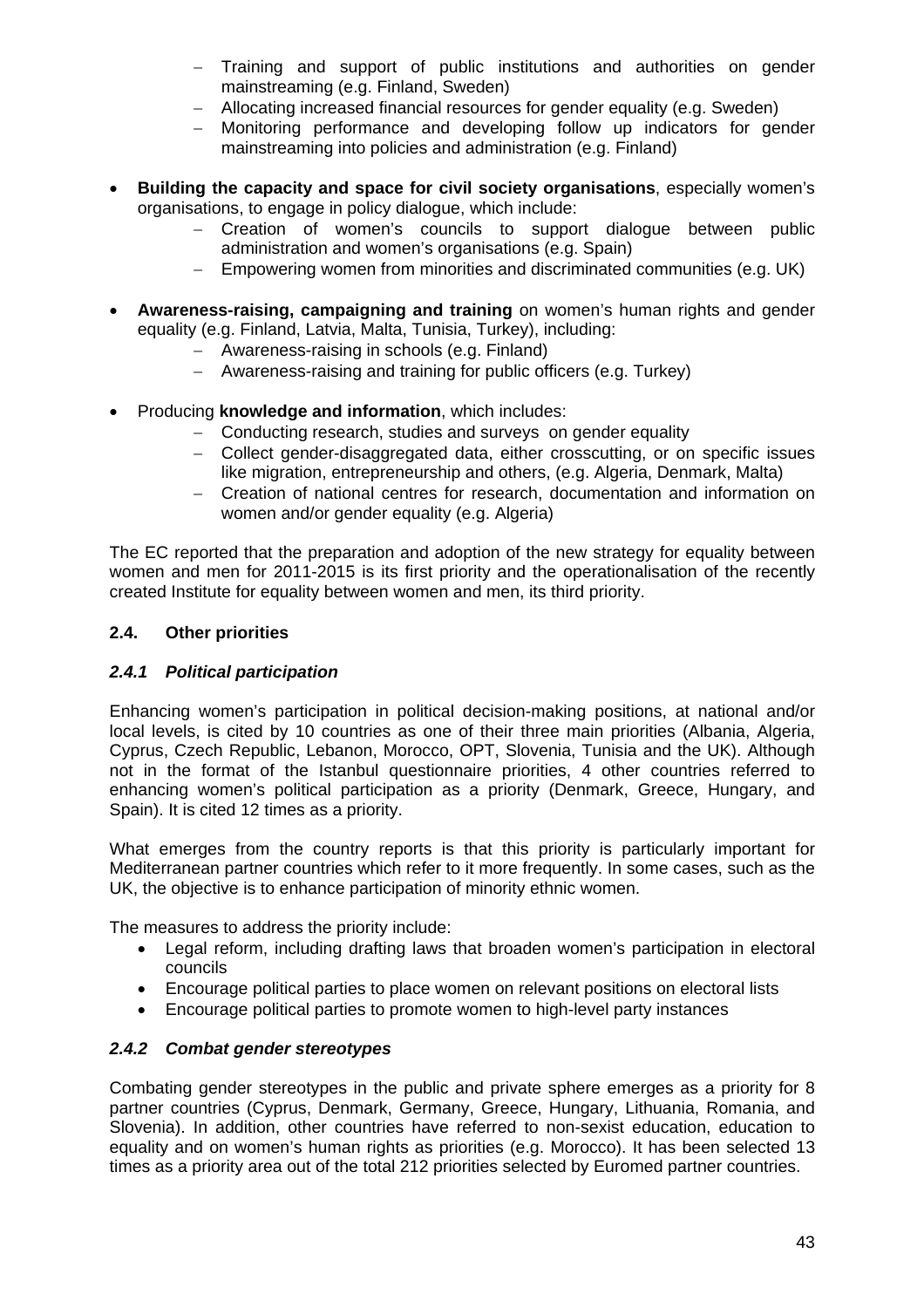According to the country, fighting gender stereotypes is envisioned in different areas. The main focus is on the labour market, the education sector and the media. It often intends to address gender stereotypes and segregation in professional life and parental responsibility sharing. Combating stereotypes is often considered a complementary strategy to address priorities such as equality in the labour market and/or in education (e.g. Estonia, Finland, Malta, and Poland).

The specific measures proposed in this area include:

- Fight gender stereotypes through the media and education
- Provide training to employers, businesses, public entities, teachers, students and other groups

### *2.4.3 Women's entrepreneurship and capital creation*

Since the adoption of the Istanbul Conclusions, 7 countries reported on the promotion of female entrepreneurship and entrepreneurial skills (Denmark, Greece, Italy, Poland, Portugal, Slovakia, and Tunisia) as a priority<sup>24</sup>. It is cited 6 times as a priority. Nonetheless, little information is provided by countries on strategies and measures to implement the priority. Denmark plans to hold a conference on women's entrepreneurship.

#### *2.4.4 Conventions on women's human rights, legal reform and equal access to justice*

Since 2006, 5 countries have reported on measures related to international conventions and legal frameworks for women's rights, including through the promotion of equal access to justice (Bulgaria, Lebanon, Mauritania, Romania, Spain and Syria). These account for 8 of the 212 priorities selected. Among these:

- Two countries reported on CEDAW implementation as a key priority (Lebanon, Syria). The strategies to address the priority include the implementation of an action plan to implement the CEDAW Committee recommendations (Syria) and the use of CEDAW tools.
- One country reported on the revision of the reservation to CEDAW as a priority (Mauritania).
- Two counties reported on equal access to justice as a priority area (Bulgaria, Romania). The measures include the enactment of legislation on equal opportunities (Bulgaria) and the study of current legislation from a gender equality perspective (Romania).
- One country reported on new legislation on sexual and reproductive health and rights, namely voluntary interruption of pregnancy as a priority (Spain).

## *2.4.5 Social security and health*

Four countries have reported on issues related to improving gender equality in social security and health systems (Spain, Sweden, Tunisia, and United Kingdom).

To this end, the measures being planned and/or implemented by countries include:

- Develop a strategy on sexual and reproductive health within the national health system (Spain)
- Reform the family policy to support childcare and parental-responsibility sharing (Sweden)
- Enhance support services for psychological and social care of women with specific needs (Tunisia)
- Support child upbringing and care services to families (UK)

 <sup>24</sup> These include the countries that reported on priorities under the Istanbul questionnaire and countries that mentioned entrepreneurship as a priority area under national policies (Greece and Tunisia)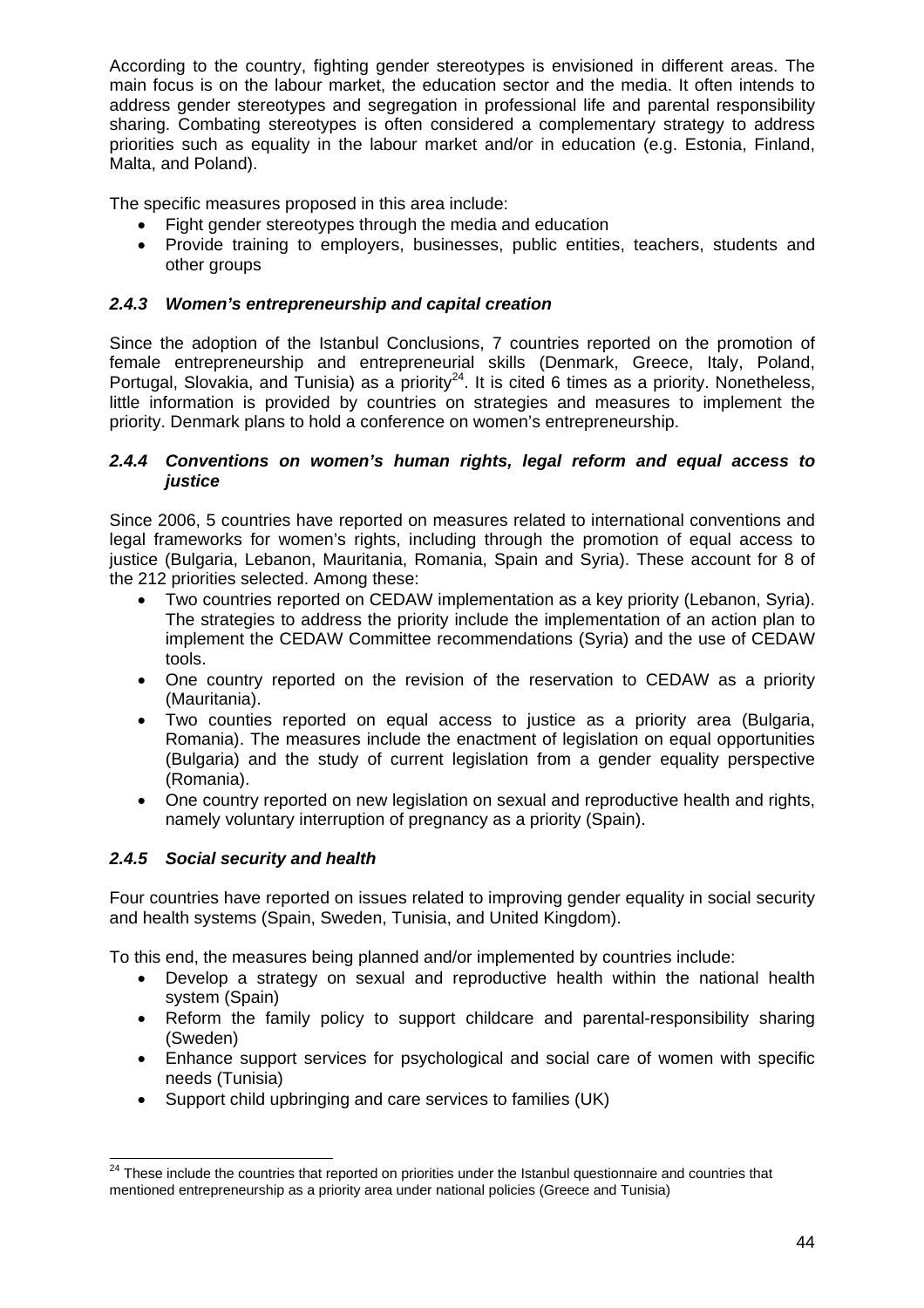### *2.4.6 Women in conflict: prevention, crisis management and peace building*

Three countries report on the rights of women in conflict as a key priority (Finland, Germany, and Lebanon). The measures to address the priority include the adoption of a National Action Plan on SC Resolution 1325 on Women, Peace and Security (Finland). In addition, a couple of countries report on gender mainstreaming into development cooperation policies at bi and multi-lateral levels (e.g. Sweden, UK).

#### *2.4.7 Single country priorities*

- **Migrant women**: One country reports on the rights of migrant women as a priority (Malta). The strategies envisioned include enhancing knowledge through integrating a gender approach in statistics related to migration.
- **Media**: One country reports explicitly on the development of a "Charter to improve the image of women in the media" as a priority (Morocco).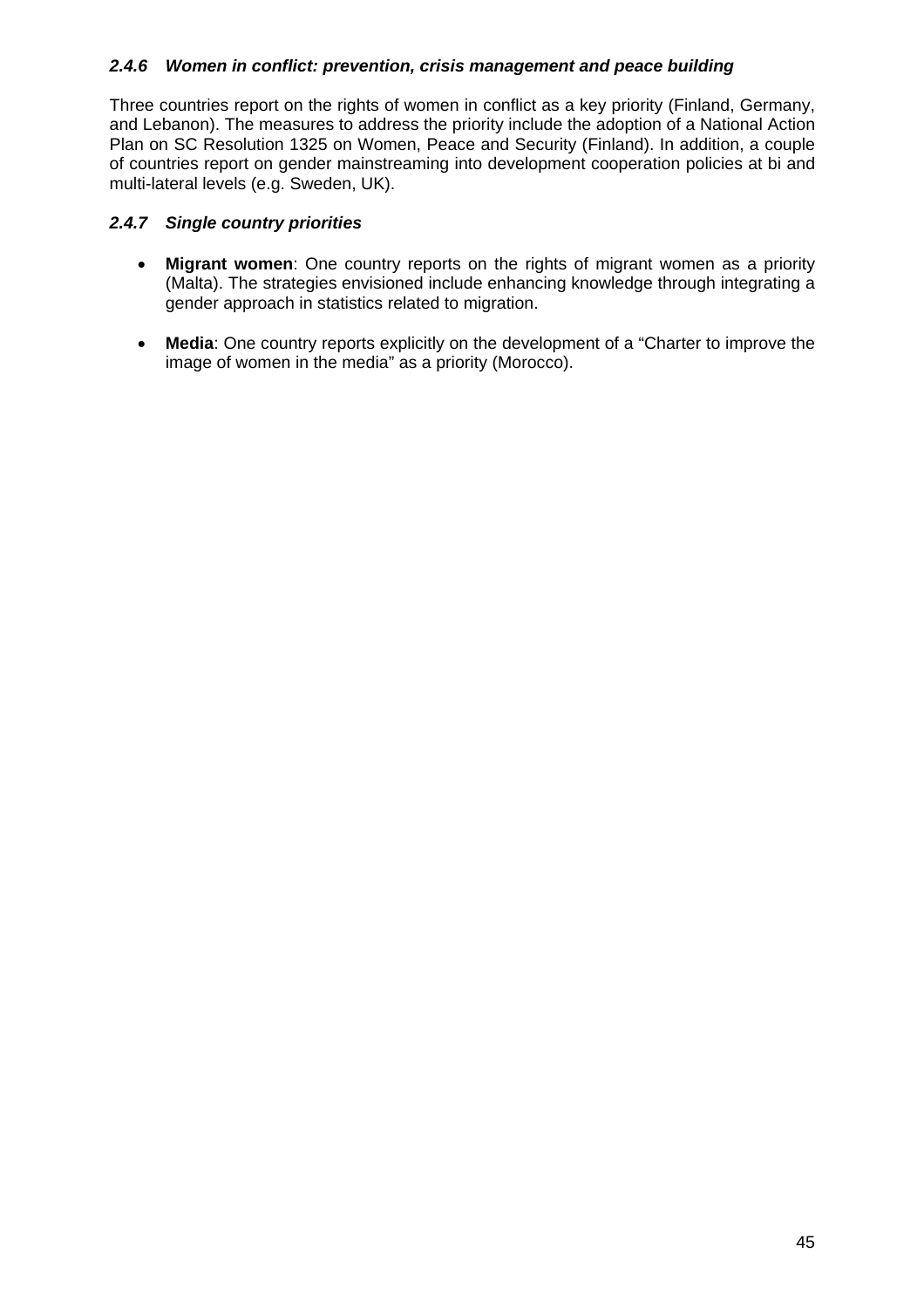# **3. Summary of Priorities for the Euromed Region**

|                 |              |                                                                 | <b>Women's Political and Civil Rights</b> |                         |                                              |                          |                                   | <b>Women's Social and Economic Rights</b><br>and Sustainable Development |                                |           |               | <b>Women's rights in the</b><br>cultural sphere, role<br>of communication<br>and mass media |       |                      | <b>Crosscutting principles and actions</b>        |                             |                                                |                   |                              |                       |
|-----------------|--------------|-----------------------------------------------------------------|-------------------------------------------|-------------------------|----------------------------------------------|--------------------------|-----------------------------------|--------------------------------------------------------------------------|--------------------------------|-----------|---------------|---------------------------------------------------------------------------------------------|-------|----------------------|---------------------------------------------------|-----------------------------|------------------------------------------------|-------------------|------------------------------|-----------------------|
|                 |              | $\mathbf{S}$                                                    |                                           |                         | ೲ                                            |                          |                                   |                                                                          | Capital                        |           |               |                                                                                             |       |                      |                                                   |                             | Strategies and dynamics for gender<br>equality |                   |                              |                       |
| <b>Country</b>  | Year         | access<br>legal<br>ೲ<br>Conventions,<br>frameworks &<br>justice | Violence against women                    | Political Participation | <b>Conflict prevention</b><br>peace building | Social security & health | Education & life-long<br>learning | Labour market , economic<br>rights & family-friendly<br>policies         | Entrepreneurship &<br>creation | Migration | Access to ICT | inter-cultural dialogue<br>exchanges &<br>Cultural                                          | Media | Gender stereotypes   | ಯ<br>mechanisms<br>Action plan &<br>Institutional | ఱ<br>Mainstreaming &<br>GRB | Capacity-building<br>& policy dialogue         | Awareness-raising | Knowledge<br>building & data | <b>Comments</b>       |
|                 | 2008         |                                                                 |                                           |                         |                                              |                          |                                   |                                                                          |                                |           |               |                                                                                             |       |                      |                                                   |                             |                                                |                   |                              | no questionnaire      |
| Albania         | 2009         |                                                                 |                                           |                         |                                              |                          |                                   |                                                                          |                                |           |               |                                                                                             |       |                      |                                                   |                             |                                                |                   |                              | no questionnaire      |
|                 | 2010         |                                                                 | P3                                        | P <sub>2</sub>          |                                              |                          |                                   |                                                                          |                                |           |               |                                                                                             |       |                      | P <sub>1</sub>                                    |                             |                                                |                   |                              |                       |
|                 | 2008         |                                                                 |                                           |                         |                                              |                          |                                   |                                                                          |                                |           |               |                                                                                             |       |                      |                                                   |                             |                                                |                   |                              | none selected         |
| Algeria         | 2009         |                                                                 | P <sub>3</sub>                            |                         |                                              |                          |                                   | P <sub>1</sub>                                                           |                                |           |               |                                                                                             |       |                      |                                                   | P <sub>2</sub>              |                                                |                   |                              |                       |
|                 | 2010         |                                                                 | P3                                        | P <sub>2</sub> a        |                                              |                          |                                   | P <sub>2</sub> b                                                         |                                |           |               |                                                                                             |       |                      | <b>P1</b>                                         |                             |                                                |                   |                              | scenario (a)          |
|                 | 2008         |                                                                 |                                           |                         |                                              |                          |                                   |                                                                          |                                |           |               |                                                                                             |       |                      |                                                   |                             |                                                |                   |                              | none selected         |
| Austria         | 2009         |                                                                 |                                           |                         |                                              |                          |                                   | P1/P2                                                                    |                                |           |               |                                                                                             |       |                      |                                                   | P <sub>3</sub>              |                                                |                   |                              |                       |
|                 | 2010         |                                                                 |                                           |                         |                                              |                          |                                   |                                                                          |                                |           |               |                                                                                             |       |                      |                                                   |                             |                                                |                   |                              | none selected         |
|                 | 2008         |                                                                 |                                           |                         |                                              |                          |                                   |                                                                          |                                |           |               |                                                                                             |       |                      |                                                   |                             |                                                |                   |                              | none selected         |
| <b>Belgium</b>  | 2009         |                                                                 |                                           |                         |                                              |                          |                                   |                                                                          |                                |           |               |                                                                                             |       |                      |                                                   |                             |                                                |                   |                              | none selected         |
|                 | 2010         |                                                                 |                                           |                         |                                              |                          |                                   |                                                                          |                                |           |               |                                                                                             |       |                      |                                                   |                             |                                                |                   |                              | none selected         |
|                 | 2008         | <b>P1</b>                                                       |                                           |                         |                                              |                          |                                   |                                                                          |                                |           |               |                                                                                             |       |                      | P2/P3                                             |                             |                                                |                   |                              |                       |
| <b>Bulgaria</b> | 2009         |                                                                 |                                           |                         |                                              |                          |                                   |                                                                          |                                |           |               |                                                                                             |       |                      |                                                   |                             |                                                |                   |                              | no questionnaire      |
|                 | 2010         |                                                                 |                                           |                         |                                              |                          |                                   |                                                                          |                                |           |               |                                                                                             |       |                      |                                                   |                             |                                                |                   |                              | no questionnaire      |
|                 | 2008         |                                                                 | P3<br>P <sub>2</sub>                      | P <sub>2</sub>          |                                              |                          |                                   | P1<br>P <sub>1</sub>                                                     |                                |           |               |                                                                                             |       |                      |                                                   |                             |                                                |                   |                              |                       |
| <b>Cyprus</b>   | 2009<br>2010 |                                                                 | P <sub>2</sub>                            |                         |                                              |                          |                                   | <b>P1</b>                                                                |                                |           |               |                                                                                             |       | P <sub>3</sub><br>P3 |                                                   |                             |                                                |                   |                              |                       |
|                 | 2008         |                                                                 |                                           |                         |                                              |                          |                                   |                                                                          |                                |           |               |                                                                                             |       |                      |                                                   |                             |                                                |                   |                              |                       |
| Czech           | 2009         |                                                                 |                                           |                         |                                              |                          |                                   |                                                                          |                                |           |               |                                                                                             |       |                      |                                                   |                             |                                                |                   |                              | none selected         |
| <b>Republic</b> | 2010         |                                                                 |                                           | P1/P2                   |                                              |                          |                                   |                                                                          |                                |           |               |                                                                                             |       |                      |                                                   | P <sub>3</sub>              |                                                |                   |                              |                       |
|                 | 2008         |                                                                 | P <sub>3</sub>                            |                         |                                              |                          |                                   | P <sub>2</sub>                                                           |                                |           |               |                                                                                             |       | P <sub>1</sub>       |                                                   |                             |                                                |                   |                              |                       |
| <b>Denmark</b>  | 2009         |                                                                 |                                           |                         |                                              |                          |                                   |                                                                          |                                |           |               |                                                                                             |       |                      |                                                   |                             |                                                |                   |                              | none selected         |
|                 | 2010         |                                                                 |                                           |                         |                                              |                          |                                   |                                                                          | <b>P1</b>                      |           |               |                                                                                             |       |                      |                                                   |                             |                                                |                   |                              | one priority selected |
|                 | 2008         |                                                                 | P2/P3                                     |                         |                                              |                          |                                   |                                                                          |                                |           |               |                                                                                             |       |                      |                                                   | P <sub>1</sub>              |                                                |                   |                              |                       |
| <b>Estonia</b>  | 2009         |                                                                 | P2/P3                                     |                         |                                              |                          |                                   | P <sub>1</sub>                                                           |                                |           |               |                                                                                             |       |                      |                                                   |                             |                                                |                   |                              |                       |
|                 | 2010         |                                                                 | P2/P3                                     |                         |                                              |                          |                                   | P <sub>1</sub>                                                           |                                |           |               |                                                                                             |       |                      |                                                   |                             |                                                |                   |                              |                       |
|                 | 2008         |                                                                 |                                           |                         | P <sub>3</sub>                               |                          |                                   | P <sub>1</sub>                                                           |                                |           |               |                                                                                             |       |                      |                                                   | P <sub>2</sub>              |                                                |                   |                              |                       |
| <b>Finland</b>  | 2009         |                                                                 |                                           |                         |                                              |                          |                                   | P1                                                                       |                                |           |               |                                                                                             |       |                      |                                                   | P <sub>2</sub>              |                                                | P <sub>3</sub>    |                              |                       |
|                 | 2010         |                                                                 |                                           |                         |                                              |                          |                                   | P <sub>1</sub>                                                           |                                |           |               |                                                                                             |       |                      |                                                   | P <sub>2</sub>              |                                                | P <sub>3</sub>    |                              |                       |
|                 | 2008         |                                                                 | P <sub>2</sub>                            |                         |                                              |                          |                                   | P1                                                                       |                                |           |               |                                                                                             |       |                      |                                                   | P3                          |                                                |                   |                              |                       |
| France          | 2009         |                                                                 | P <sub>1</sub>                            |                         |                                              |                          |                                   | P2/P3                                                                    |                                |           |               |                                                                                             |       |                      |                                                   |                             |                                                |                   |                              |                       |
|                 | 2010         |                                                                 | P3                                        |                         |                                              |                          |                                   | P <sub>2</sub>                                                           |                                |           |               |                                                                                             |       |                      | P <sub>1</sub>                                    |                             |                                                |                   |                              |                       |
| Germany         | 2008         |                                                                 |                                           |                         | P <sub>3</sub>                               |                          |                                   | P <sub>1</sub>                                                           |                                |           |               |                                                                                             |       | P <sub>2</sub>       |                                                   |                             |                                                |                   |                              |                       |
|                 |              |                                                                 |                                           |                         |                                              |                          |                                   |                                                                          |                                |           |               |                                                                                             |       |                      |                                                   |                             |                                                |                   |                              |                       |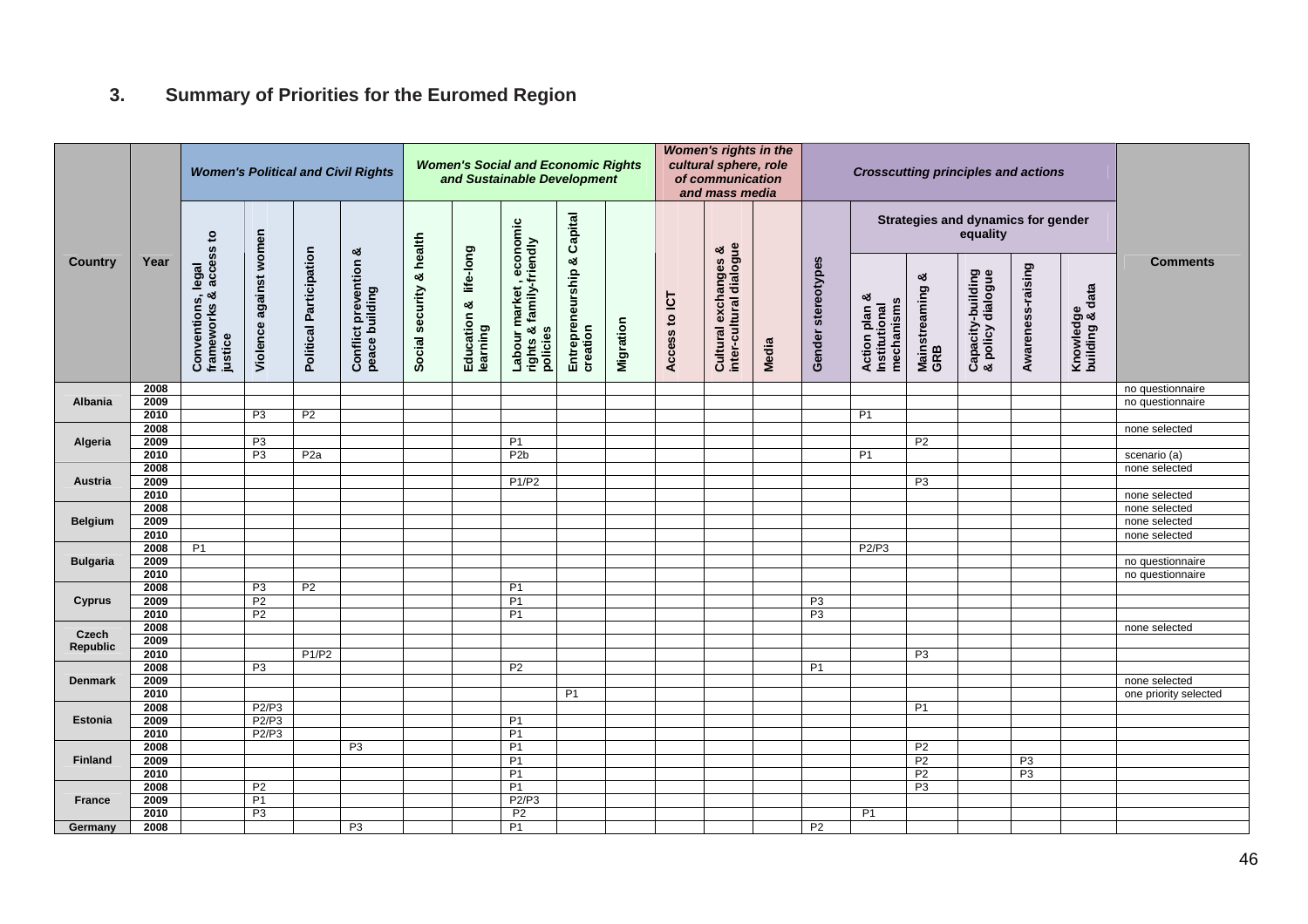|                   | <b>Women's Political and Civil Rights</b> |                                                         |                                  |                                |                                       |                          |                                   | <b>Women's Social and Economic Rights</b><br>and Sustainable Development |                                        |                |               | <b>Women's rights in the</b><br>cultural sphere, role<br>of communication<br>and mass media |       |                    |                                              |                             | <b>Crosscutting principles and actions</b>     |                   |                              |                       |
|-------------------|-------------------------------------------|---------------------------------------------------------|----------------------------------|--------------------------------|---------------------------------------|--------------------------|-----------------------------------|--------------------------------------------------------------------------|----------------------------------------|----------------|---------------|---------------------------------------------------------------------------------------------|-------|--------------------|----------------------------------------------|-----------------------------|------------------------------------------------|-------------------|------------------------------|-----------------------|
|                   |                                           |                                                         |                                  |                                | ఱ                                     |                          |                                   |                                                                          |                                        |                |               |                                                                                             |       |                    |                                              |                             | Strategies and dynamics for gender<br>equality |                   |                              |                       |
| Country           | Year                                      | Conventions, legal<br>frameworks & access to<br>justice | Violence against women           | <b>Political Participation</b> | Conflict prevention<br>peace building | Social security & health | Education & life-long<br>learning | rights & family-friendly<br>  rights & family-friendly<br>  policies     | Entrepreneurship & Capital<br>creation | Migration      | Access to ICT | Cultural exchanges &<br>inter-cultural dialogue                                             | Media | Gender stereotypes | Action plan &<br>Institutional<br>mechanisms | ಯ<br>Mainstreaming &<br>GRB | Capacity-building<br>& policy dialogue         | Awareness-raising | Knowledge<br>building & data | <b>Comments</b>       |
|                   | 2009                                      |                                                         |                                  |                                |                                       |                          |                                   | P1/P3                                                                    |                                        |                |               |                                                                                             |       | P <sub>2</sub>     |                                              |                             |                                                |                   |                              |                       |
|                   | 2010                                      |                                                         | P <sub>3</sub>                   |                                |                                       |                          |                                   | P <sub>2</sub>                                                           |                                        |                |               |                                                                                             |       |                    | P <sub>1</sub>                               |                             |                                                |                   |                              |                       |
| Greece            | 2008<br>2009                              |                                                         | P <sub>2</sub><br>P <sub>2</sub> |                                |                                       |                          |                                   | P <sub>1</sub><br>P <sub>1</sub>                                         |                                        |                |               |                                                                                             |       | P3<br>P3           |                                              |                             |                                                |                   |                              |                       |
|                   | 2010                                      |                                                         | P3                               |                                |                                       |                          |                                   | P1                                                                       |                                        |                |               |                                                                                             |       | P <sub>2</sub>     |                                              |                             |                                                |                   |                              | multiple priorities   |
|                   | 2008                                      |                                                         | P <sub>2</sub>                   |                                |                                       |                          |                                   | P <sub>1</sub>                                                           |                                        |                |               |                                                                                             |       | P <sub>3</sub>     |                                              |                             |                                                |                   |                              |                       |
| Hungary           | 2009                                      |                                                         | P <sub>2</sub>                   |                                |                                       |                          |                                   | <b>P1</b>                                                                |                                        |                |               |                                                                                             |       | P <sub>3</sub>     |                                              |                             |                                                |                   |                              |                       |
|                   | 2010                                      |                                                         | P <sub>2</sub>                   |                                |                                       |                          |                                   |                                                                          |                                        |                |               |                                                                                             |       |                    | P <sub>1</sub>                               |                             |                                                |                   |                              | 2 priorities selected |
|                   | 2008                                      |                                                         |                                  |                                |                                       |                          |                                   |                                                                          |                                        |                |               |                                                                                             |       |                    |                                              |                             |                                                |                   |                              | none selected         |
| Israel            | 2009                                      |                                                         |                                  |                                |                                       |                          |                                   |                                                                          |                                        |                |               |                                                                                             |       |                    |                                              |                             |                                                |                   |                              | none selected         |
|                   | 2010                                      |                                                         |                                  |                                |                                       |                          |                                   |                                                                          |                                        |                |               |                                                                                             |       |                    |                                              |                             |                                                |                   |                              | none selected         |
|                   | 2008                                      |                                                         | P3                               |                                |                                       |                          |                                   | P <sub>1</sub>                                                           | P <sub>2</sub>                         |                |               |                                                                                             |       |                    |                                              |                             |                                                |                   |                              |                       |
| <b>Italy</b>      | 2009                                      |                                                         | P1                               |                                |                                       |                          |                                   |                                                                          |                                        |                |               |                                                                                             |       |                    |                                              | P <sub>2</sub>              |                                                |                   |                              | 2 priorities selected |
|                   | 2010                                      |                                                         | P1/P3                            |                                |                                       |                          |                                   | <b>P2</b>                                                                |                                        |                |               |                                                                                             |       |                    |                                              |                             |                                                |                   |                              |                       |
|                   | 2008                                      |                                                         |                                  |                                |                                       |                          |                                   |                                                                          |                                        |                |               |                                                                                             |       |                    |                                              |                             |                                                |                   |                              | none selected         |
| Jordan            | 2009                                      |                                                         |                                  |                                |                                       |                          |                                   |                                                                          |                                        |                |               |                                                                                             |       |                    | <b>P1</b>                                    | P <sub>2</sub>              |                                                |                   |                              | 2 priorities selected |
|                   | 2010                                      |                                                         |                                  |                                |                                       |                          |                                   |                                                                          |                                        |                |               |                                                                                             |       |                    |                                              |                             |                                                |                   |                              | no questionnaire      |
|                   | 2008                                      |                                                         |                                  |                                |                                       |                          |                                   |                                                                          |                                        |                |               |                                                                                             |       |                    | P <sub>3</sub>                               |                             | P <sub>2</sub>                                 | P <sub>1</sub>    |                              |                       |
| Latvia            | 2009                                      |                                                         |                                  |                                |                                       |                          |                                   |                                                                          |                                        |                |               |                                                                                             |       |                    | P <sub>3</sub>                               |                             | P <sub>2</sub>                                 | P <sub>1</sub>    |                              |                       |
|                   | 2010                                      |                                                         |                                  |                                |                                       |                          |                                   |                                                                          |                                        |                |               |                                                                                             |       |                    |                                              |                             |                                                |                   |                              | no questionnaire      |
|                   | 2008                                      |                                                         | P <sub>1</sub>                   |                                | P <sub>2</sub>                        |                          |                                   |                                                                          |                                        |                |               |                                                                                             |       |                    | P3                                           |                             |                                                |                   |                              |                       |
| Lebanon           | 2009<br>2010                              | P1                                                      | P <sub>3</sub>                   | P <sub>2</sub>                 |                                       |                          |                                   | P <sub>2</sub>                                                           |                                        |                |               |                                                                                             |       |                    | P3                                           |                             |                                                |                   |                              |                       |
|                   | 2008                                      |                                                         | P3                               |                                |                                       |                          |                                   | P1                                                                       |                                        |                |               |                                                                                             |       | P <sub>2</sub>     |                                              | P <sub>1</sub>              |                                                |                   |                              | no questionnaire      |
| Lithuania         | 2009                                      |                                                         | P3                               |                                |                                       |                          |                                   | P1/P2                                                                    |                                        |                |               |                                                                                             |       |                    |                                              |                             |                                                |                   |                              |                       |
|                   | 2010                                      |                                                         | P3                               |                                |                                       |                          |                                   | P1/P2                                                                    |                                        |                |               |                                                                                             |       |                    |                                              |                             |                                                |                   |                              |                       |
|                   | 2008                                      |                                                         | P <sub>2</sub>                   |                                |                                       |                          |                                   | P <sub>3</sub>                                                           |                                        |                |               |                                                                                             |       |                    | P <sub>1</sub>                               |                             |                                                |                   |                              |                       |
| Luxemburg         | 2009                                      |                                                         |                                  |                                |                                       |                          |                                   |                                                                          |                                        |                |               |                                                                                             |       |                    |                                              |                             |                                                |                   |                              | no questionnaire      |
|                   | 2010                                      |                                                         |                                  |                                |                                       |                          |                                   |                                                                          |                                        |                |               |                                                                                             |       |                    |                                              |                             |                                                |                   |                              | none selected         |
|                   | 2008                                      |                                                         |                                  |                                |                                       |                          |                                   |                                                                          |                                        | P <sub>3</sub> |               |                                                                                             |       |                    |                                              |                             |                                                | P1/P2             |                              |                       |
| <b>Malta</b>      | 2009                                      |                                                         |                                  |                                |                                       |                          |                                   | P1/P2                                                                    |                                        |                |               |                                                                                             |       |                    |                                              | P <sub>3</sub>              |                                                |                   |                              |                       |
|                   | 2010                                      |                                                         |                                  |                                |                                       |                          |                                   | P1/P2                                                                    |                                        |                |               |                                                                                             |       |                    |                                              |                             |                                                |                   |                              | 2 priorities selected |
|                   | 2008                                      |                                                         |                                  |                                |                                       |                          |                                   |                                                                          |                                        |                |               |                                                                                             |       |                    |                                              |                             |                                                |                   |                              | no questionnaire      |
| <b>Mauritania</b> | 2009                                      |                                                         |                                  |                                |                                       |                          |                                   |                                                                          |                                        |                |               |                                                                                             |       |                    |                                              |                             |                                                |                   |                              | none selected         |
|                   | 2010                                      | P <sub>3</sub>                                          |                                  |                                |                                       |                          |                                   |                                                                          |                                        |                |               |                                                                                             |       |                    | P1/P2                                        |                             |                                                |                   |                              |                       |
|                   | 2008                                      |                                                         |                                  |                                |                                       |                          |                                   |                                                                          |                                        |                |               |                                                                                             |       |                    |                                              |                             |                                                |                   |                              | no questionnaire      |
| <b>Monaco</b>     | 2009                                      |                                                         |                                  |                                |                                       |                          |                                   |                                                                          |                                        |                |               |                                                                                             |       |                    |                                              |                             |                                                |                   |                              | none selected         |
|                   | 2010                                      |                                                         |                                  |                                |                                       |                          |                                   |                                                                          |                                        |                |               |                                                                                             |       |                    |                                              |                             |                                                |                   |                              | none selected         |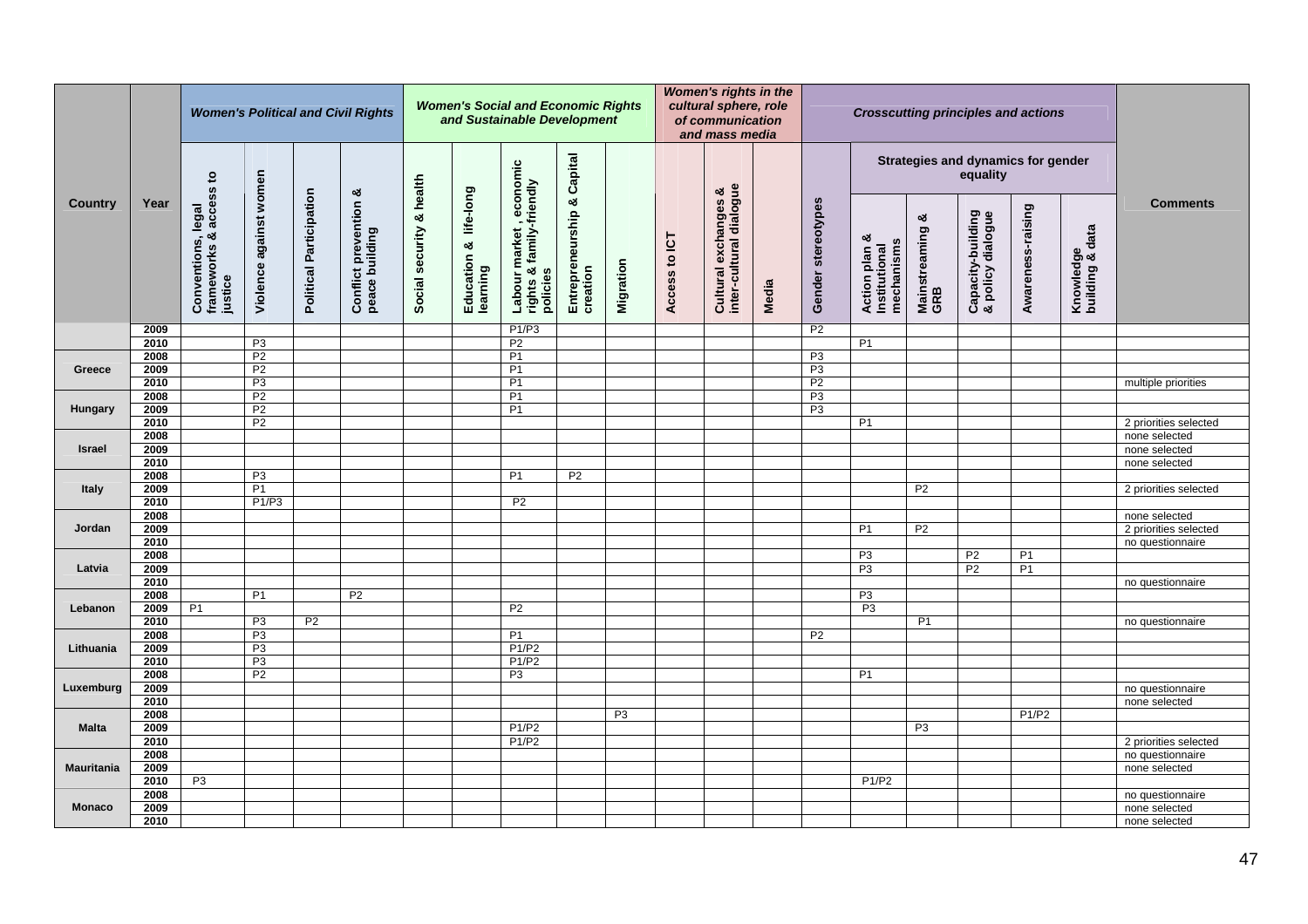| <b>Women's Political and Civil Rights</b> |              |                                                         |                        |                                |                                                    | <b>Women's Social and Economic Rights</b><br>and Sustainable Development |                                   |                                                                      |                                        |           |               | <b>Women's rights in the</b><br>cultural sphere, role<br>of communication<br>and mass media |                  |                    |                                                   |                             |                                        | <b>Crosscutting principles and actions</b><br>Strategies and dynamics for gender |                              |                 |  |
|-------------------------------------------|--------------|---------------------------------------------------------|------------------------|--------------------------------|----------------------------------------------------|--------------------------------------------------------------------------|-----------------------------------|----------------------------------------------------------------------|----------------------------------------|-----------|---------------|---------------------------------------------------------------------------------------------|------------------|--------------------|---------------------------------------------------|-----------------------------|----------------------------------------|----------------------------------------------------------------------------------|------------------------------|-----------------|--|
|                                           |              |                                                         |                        |                                |                                                    |                                                                          |                                   |                                                                      |                                        |           |               |                                                                                             |                  |                    |                                                   |                             | equality                               |                                                                                  |                              |                 |  |
| Country                                   | Year         | Conventions, legal<br>frameworks & access to<br>justice | Violence against women | <b>Political Participation</b> | <b>Conflict prevention &amp;</b><br>peace building | Social security & health                                                 | Education & life-long<br>learning | rights & family-friendly<br>  rights & family-friendly<br>  policies | Entrepreneurship & Capital<br>creation | Migration | Access to ICT | Cultural exchanges &<br>inter-cultural dialogue                                             | Media            | Gender stereotypes | ಯ<br>mechanisms<br>Action plan &<br>Institutional | ಯ<br>Mainstreaming &<br>GRB | Capacity-building<br>& policy dialogue | Awareness-raising                                                                | Knowledge<br>building & data | <b>Comments</b> |  |
|                                           | 2008         |                                                         | P2/P3                  |                                |                                                    |                                                                          |                                   |                                                                      |                                        |           |               |                                                                                             |                  |                    | <b>P1</b>                                         |                             |                                        |                                                                                  |                              |                 |  |
| <b>Morocco</b>                            | 2009         |                                                         | P <sub>2</sub>         | P <sub>1</sub>                 |                                                    |                                                                          |                                   |                                                                      |                                        |           |               |                                                                                             | P <sub>3</sub> a |                    |                                                   |                             |                                        | P <sub>3</sub> b                                                                 |                              | scenario (a)    |  |
| Occupied                                  | 2010<br>2008 |                                                         |                        |                                |                                                    |                                                                          |                                   |                                                                      |                                        |           |               |                                                                                             |                  |                    |                                                   |                             |                                        |                                                                                  |                              | none selected   |  |
| <b>Palestine</b>                          | 2009         |                                                         | P3                     | P1                             |                                                    |                                                                          |                                   | P2                                                                   |                                        |           |               |                                                                                             |                  |                    |                                                   |                             |                                        |                                                                                  |                              |                 |  |
| <b>Territory</b>                          | 2010         |                                                         |                        |                                |                                                    |                                                                          |                                   |                                                                      |                                        |           |               |                                                                                             |                  |                    |                                                   |                             |                                        |                                                                                  |                              |                 |  |
|                                           | 2008         |                                                         |                        |                                |                                                    |                                                                          |                                   | P1/P2                                                                | P3                                     |           |               |                                                                                             |                  |                    |                                                   |                             |                                        |                                                                                  |                              |                 |  |
| Poland                                    | 2009         |                                                         | P3                     |                                |                                                    |                                                                          |                                   | P1/P2                                                                |                                        |           |               |                                                                                             |                  |                    |                                                   |                             |                                        |                                                                                  |                              |                 |  |
|                                           | 2010         |                                                         | P3                     |                                |                                                    |                                                                          |                                   | P1/P2                                                                |                                        |           |               |                                                                                             |                  |                    |                                                   |                             |                                        |                                                                                  |                              |                 |  |
|                                           | 2008         |                                                         | P1/P3                  |                                |                                                    |                                                                          |                                   | P <sub>2</sub>                                                       |                                        |           |               |                                                                                             |                  |                    |                                                   |                             |                                        |                                                                                  |                              |                 |  |
| Portugal                                  | 2009         |                                                         | P <sub>2</sub>         |                                |                                                    |                                                                          |                                   |                                                                      | P1                                     |           |               |                                                                                             |                  |                    | P3                                                |                             |                                        |                                                                                  |                              |                 |  |
|                                           | 2010         |                                                         | P <sub>2</sub>         |                                |                                                    |                                                                          |                                   |                                                                      | P <sub>1</sub>                         |           |               |                                                                                             |                  |                    | P3                                                |                             |                                        |                                                                                  |                              |                 |  |
|                                           | 2008         | P <sub>2</sub>                                          |                        |                                |                                                    |                                                                          |                                   | P <sub>3</sub>                                                       |                                        |           |               |                                                                                             |                  | P <sub>1</sub>     |                                                   |                             |                                        |                                                                                  |                              |                 |  |
| Romania                                   | 2009         |                                                         |                        |                                |                                                    |                                                                          |                                   |                                                                      |                                        |           |               |                                                                                             |                  |                    |                                                   |                             |                                        |                                                                                  |                              |                 |  |
|                                           | 2010         |                                                         |                        |                                |                                                    |                                                                          |                                   |                                                                      |                                        |           |               |                                                                                             |                  |                    |                                                   |                             |                                        |                                                                                  |                              |                 |  |
|                                           | 2008         |                                                         | P1                     |                                |                                                    |                                                                          |                                   |                                                                      | P <sub>2</sub>                         |           |               |                                                                                             |                  |                    | P3                                                |                             |                                        |                                                                                  |                              |                 |  |
| Slovakia                                  | 2009         |                                                         | P <sub>2</sub>         |                                |                                                    |                                                                          |                                   | P <sub>3</sub>                                                       |                                        |           |               |                                                                                             |                  |                    | P1                                                |                             |                                        |                                                                                  |                              |                 |  |
|                                           | 2010         |                                                         | P <sub>2</sub>         |                                |                                                    |                                                                          |                                   |                                                                      |                                        |           |               |                                                                                             |                  |                    | P1                                                |                             |                                        |                                                                                  |                              |                 |  |
|                                           | 2008         |                                                         |                        | P <sub>3</sub>                 |                                                    |                                                                          |                                   | P <sub>2</sub>                                                       |                                        |           |               |                                                                                             |                  | P <sub>1</sub>     |                                                   |                             |                                        |                                                                                  |                              |                 |  |
| Slovenia                                  | 2009         |                                                         |                        |                                |                                                    |                                                                          |                                   |                                                                      |                                        |           |               |                                                                                             |                  |                    |                                                   |                             |                                        |                                                                                  |                              |                 |  |
|                                           | 2010         |                                                         |                        |                                |                                                    |                                                                          |                                   |                                                                      |                                        |           |               |                                                                                             |                  |                    |                                                   |                             |                                        |                                                                                  |                              |                 |  |
|                                           | 2008         |                                                         |                        |                                |                                                    |                                                                          |                                   |                                                                      |                                        |           |               |                                                                                             |                  |                    |                                                   |                             |                                        |                                                                                  |                              |                 |  |
| Spain                                     | 2009<br>2010 | P <sub>1</sub><br>P <sub>1</sub>                        | P <sub>2</sub>         |                                |                                                    | P <sub>3</sub>                                                           |                                   |                                                                      |                                        |           |               |                                                                                             |                  |                    | P <sub>3</sub><br>P <sub>2</sub>                  |                             |                                        |                                                                                  |                              |                 |  |
|                                           | 2010         |                                                         |                        |                                |                                                    |                                                                          |                                   |                                                                      |                                        |           |               |                                                                                             |                  |                    |                                                   |                             |                                        |                                                                                  |                              |                 |  |
|                                           |              |                                                         | P1/P2                  |                                |                                                    |                                                                          |                                   |                                                                      |                                        |           |               |                                                                                             |                  |                    |                                                   |                             |                                        |                                                                                  |                              |                 |  |
|                                           | 2008         |                                                         | h                      |                                |                                                    | P <sub>3</sub>                                                           |                                   |                                                                      |                                        |           |               |                                                                                             |                  |                    |                                                   | P <sub>2</sub> a            |                                        |                                                                                  |                              |                 |  |
| Sweden                                    |              |                                                         | P1b/P                  |                                |                                                    |                                                                          |                                   |                                                                      |                                        |           |               |                                                                                             |                  |                    |                                                   |                             |                                        |                                                                                  |                              |                 |  |
|                                           | 2009         |                                                         | 2a                     |                                |                                                    |                                                                          |                                   | P <sub>1a</sub>                                                      |                                        |           |               |                                                                                             |                  |                    | P <sub>2</sub> b                                  |                             |                                        |                                                                                  |                              |                 |  |
|                                           | 2010         |                                                         | P <sub>2</sub>         |                                |                                                    |                                                                          |                                   | P <sub>1</sub>                                                       |                                        |           |               |                                                                                             |                  |                    |                                                   | P <sub>3</sub>              |                                        |                                                                                  |                              |                 |  |
|                                           | 2008         | P2/P3                                                   |                        |                                |                                                    |                                                                          |                                   |                                                                      |                                        |           |               |                                                                                             |                  |                    | P <sub>1</sub>                                    |                             |                                        |                                                                                  |                              |                 |  |
|                                           | 2009         |                                                         | P1/P2                  |                                |                                                    |                                                                          |                                   |                                                                      |                                        |           |               |                                                                                             |                  |                    |                                                   |                             |                                        |                                                                                  |                              |                 |  |
| <b>Syria</b>                              |              |                                                         | /P3                    |                                |                                                    |                                                                          |                                   |                                                                      |                                        |           |               |                                                                                             |                  |                    |                                                   |                             |                                        |                                                                                  |                              |                 |  |
|                                           | 2010         |                                                         |                        |                                |                                                    |                                                                          |                                   |                                                                      |                                        |           |               |                                                                                             |                  |                    |                                                   |                             |                                        |                                                                                  |                              |                 |  |
|                                           |              |                                                         |                        |                                |                                                    |                                                                          |                                   |                                                                      |                                        |           |               |                                                                                             |                  |                    |                                                   |                             |                                        |                                                                                  |                              |                 |  |
|                                           | 2008         |                                                         |                        |                                |                                                    |                                                                          |                                   |                                                                      |                                        |           |               |                                                                                             |                  |                    |                                                   | P <sub>1</sub>              |                                        |                                                                                  |                              |                 |  |
| Tunisia                                   | 2009         |                                                         |                        | P <sub>1</sub> a               |                                                    | P3                                                                       |                                   |                                                                      |                                        |           |               |                                                                                             |                  |                    |                                                   | P1b                         |                                        | P2                                                                               |                              |                 |  |
|                                           | 2010         |                                                         |                        | P <sub>2</sub>                 |                                                    |                                                                          |                                   | P <sub>3</sub>                                                       |                                        |           |               |                                                                                             |                  |                    |                                                   | P <sub>1</sub>              |                                        |                                                                                  |                              |                 |  |
| <b>Turkey</b>                             | 2008         |                                                         | P1/P2                  |                                |                                                    |                                                                          |                                   |                                                                      |                                        |           |               |                                                                                             |                  |                    |                                                   |                             |                                        |                                                                                  |                              |                 |  |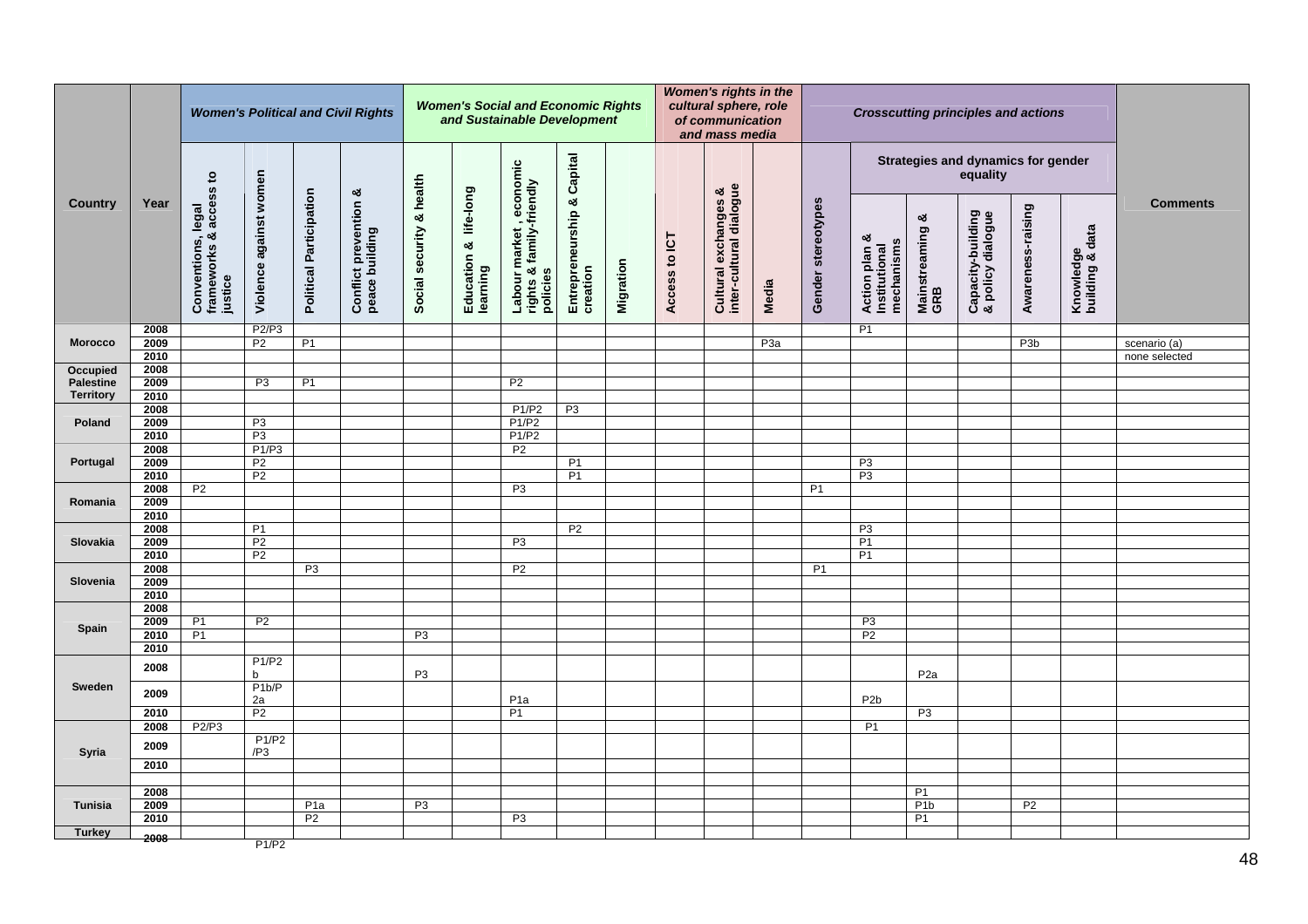|                                        |      |                                                               | <b>Women's Political and Civil Rights</b> |                                |                                              | <b>Women's Social and Economic Rights</b><br>and Sustainable Development |                                   |                                                             |                                   | Women's rights in the<br>cultural sphere, role<br>of communication<br>and mass media |                  |                                                 |                |                     | <b>Crosscutting principles and actions</b>      |                                  |                                                |                     |                                   |                 |
|----------------------------------------|------|---------------------------------------------------------------|-------------------------------------------|--------------------------------|----------------------------------------------|--------------------------------------------------------------------------|-----------------------------------|-------------------------------------------------------------|-----------------------------------|--------------------------------------------------------------------------------------|------------------|-------------------------------------------------|----------------|---------------------|-------------------------------------------------|----------------------------------|------------------------------------------------|---------------------|-----------------------------------|-----------------|
|                                        |      | $\mathbf{e}$                                                  |                                           |                                | ೲ                                            | health                                                                   |                                   | economic                                                    | Capital                           |                                                                                      |                  |                                                 |                |                     |                                                 |                                  | Strategies and dynamics for gender<br>equality |                     |                                   |                 |
| Country                                | Year | access<br>legal<br>න්<br>Conventions<br>frameworks<br>justice | against women<br>Violence                 | <b>Political Participation</b> | <b>Conflict prevention</b><br>peace building | න්<br>Social security                                                    | Education & life-long<br>learning | & family-friendly<br>market<br>policies<br>Labour<br>rights | ಯ<br>Entrepreneurship<br>creation | Migration                                                                            | to ICT<br>Access | Cultural exchanges &<br>inter-cultural dialogue | Media          | Gender stereotypes  | ಳ<br>mechanisms<br>Action plan<br>Institutional | య<br>Mainstreaming<br>GRB        | Capacity-building<br>& policy dialogue         | Awareness-raising   | data<br>Knowledge<br>building & d | <b>Comments</b> |
|                                        | 2009 |                                                               | /P3<br>P <sub>1</sub>                     |                                |                                              |                                                                          |                                   |                                                             |                                   |                                                                                      |                  |                                                 |                |                     | P <sub>2</sub>                                  |                                  | P <sub>3</sub>                                 |                     |                                   |                 |
|                                        | 2010 |                                                               | P <sub>1</sub>                            |                                |                                              |                                                                          |                                   |                                                             |                                   |                                                                                      |                  |                                                 |                |                     | P <sub>2</sub>                                  |                                  | P <sub>3</sub>                                 |                     |                                   |                 |
| <b>United</b>                          | 2008 |                                                               | P <sub>2</sub>                            |                                |                                              | P <sub>1</sub>                                                           |                                   |                                                             |                                   |                                                                                      |                  |                                                 |                |                     |                                                 |                                  | P <sub>3</sub>                                 |                     |                                   |                 |
| Kingdom                                | 2009 |                                                               |                                           |                                |                                              |                                                                          |                                   |                                                             |                                   |                                                                                      |                  |                                                 |                |                     |                                                 |                                  |                                                |                     |                                   |                 |
|                                        | 2010 |                                                               | P <sub>2</sub>                            | P <sub>3</sub>                 |                                              | P <sub>1</sub>                                                           |                                   |                                                             |                                   |                                                                                      |                  |                                                 |                |                     |                                                 |                                  |                                                |                     |                                   |                 |
| <b>Regional aggregated Priorities</b>  |      |                                                               |                                           |                                |                                              |                                                                          |                                   |                                                             |                                   |                                                                                      |                  |                                                 |                |                     |                                                 |                                  |                                                |                     |                                   |                 |
| <b>Priority 1</b>                      |      | 4                                                             | 11                                        | $\overline{4}$                 | $\mathbf 1$                                  | 2                                                                        |                                   | 29                                                          | 3                                 |                                                                                      |                  |                                                 |                | 3<br>$\overline{4}$ | 12<br>5                                         | $\overline{4}$<br>$\overline{7}$ |                                                | 3                   |                                   |                 |
| <b>Priority 2</b><br><b>Priority 3</b> |      | 2<br>$\overline{2}$                                           | 25<br>$\overline{24}$                     | 6<br>$\overline{2}$            | $\overline{2}$                               | 3                                                                        |                                   | 17<br>6                                                     | 2<br>$\overline{1}$               | $\overline{1}$                                                                       |                  |                                                 |                | 6                   | $\overline{9}$                                  | 5                                | 2<br>3                                         | 2<br>$\overline{2}$ |                                   |                 |
| Subtotal<br>clusters                   |      |                                                               |                                           |                                |                                              |                                                                          |                                   |                                                             |                                   |                                                                                      |                  |                                                 |                |                     | 25                                              | 16                               | $\overline{4}$                                 | $\overline{7}$      |                                   |                 |
| <b>Absolute</b><br><b>Total</b>        |      | 8                                                             | 60                                        | 12                             | 3                                            | $5\overline{)}$                                                          |                                   | 52                                                          | 6                                 | $\overline{1}$                                                                       |                  |                                                 | $\overline{1}$ | 13                  |                                                 |                                  | 54                                             |                     |                                   |                 |
| Subtotal                               |      |                                                               |                                           |                                |                                              |                                                                          |                                   |                                                             |                                   |                                                                                      |                  |                                                 |                |                     | 10.7                                            | 6.3                              | 1.7                                            | 2.9                 |                                   |                 |
| <b>TOTAL</b>                           |      | 3.4                                                           | 22.7                                      | 5                              | $\mathbf{1}$                                 | 1.9                                                                      |                                   | 23.1                                                        | 2.6                               | 0.3                                                                                  |                  |                                                 | 0.3            | 4.9                 |                                                 |                                  | 21.6                                           |                     |                                   |                 |
| EC                                     | 2008 |                                                               |                                           |                                |                                              |                                                                          |                                   |                                                             |                                   |                                                                                      |                  |                                                 |                |                     |                                                 |                                  | P1/P2/P3                                       |                     |                                   |                 |
|                                        | 2009 |                                                               |                                           |                                |                                              |                                                                          |                                   |                                                             |                                   |                                                                                      |                  |                                                 |                |                     |                                                 |                                  |                                                |                     |                                   | none selected   |
|                                        | 2010 |                                                               |                                           |                                |                                              |                                                                          |                                   |                                                             | P <sub>2</sub>                    |                                                                                      |                  |                                                 |                |                     | P1/P3                                           |                                  |                                                |                     |                                   |                 |

**Note:** Countries that did never respond to the Istanbul questionnaire have not been included

Legend: P1 = first priority, P2 = second priority, P3 = third priority, none selected = country either did not select priorities, either not in a manner that allows to identify one, two or three main priority areas **Scenario (a) =** working scenario based on other information provided by the country when several priorities are selected

did not reply to questionnaire = country did not reply to the Istanbul questionnaire in year x, either because it did not receive the questionnaire (this is, in 2007 and 2008, for the new countries that joined the Union for the Mediterranean although some of those countries replied on a voluntary basis in 2007 and 2008; these are included into the table), either because the country did not respond to the questionnaire 1 priority selected = country selected only one priority, 2 priorities selected = country selected only two priorities, multiple priorities = country selected more than 3 priorities but in a manner that allows identifying one, two or three main priority areas

Absolute Total is the total frequency of a priority area in absolute terms for all Euromed countries. It represents the total number of times that the priority area is selected by Euromed countries since the Istanbul Conclusions, regardless of its importance  $(1<sup>st</sup> priority, 2<sup>nd</sup> priority and 3<sup>rd</sup> priority)$ .

**TOTAL** is the ranking of priority areas for the Euromed region. It represents the number of times that the priority is cited by Euromed countries as one of their 3 main priorities since the Istanbul Conclusions, weighted by the importance attributed to the priority. Weighting was conducted on the basis of the following multipliers: 0.5 for the first priority, 0.4 for the second priority and 0.3 for the third priority.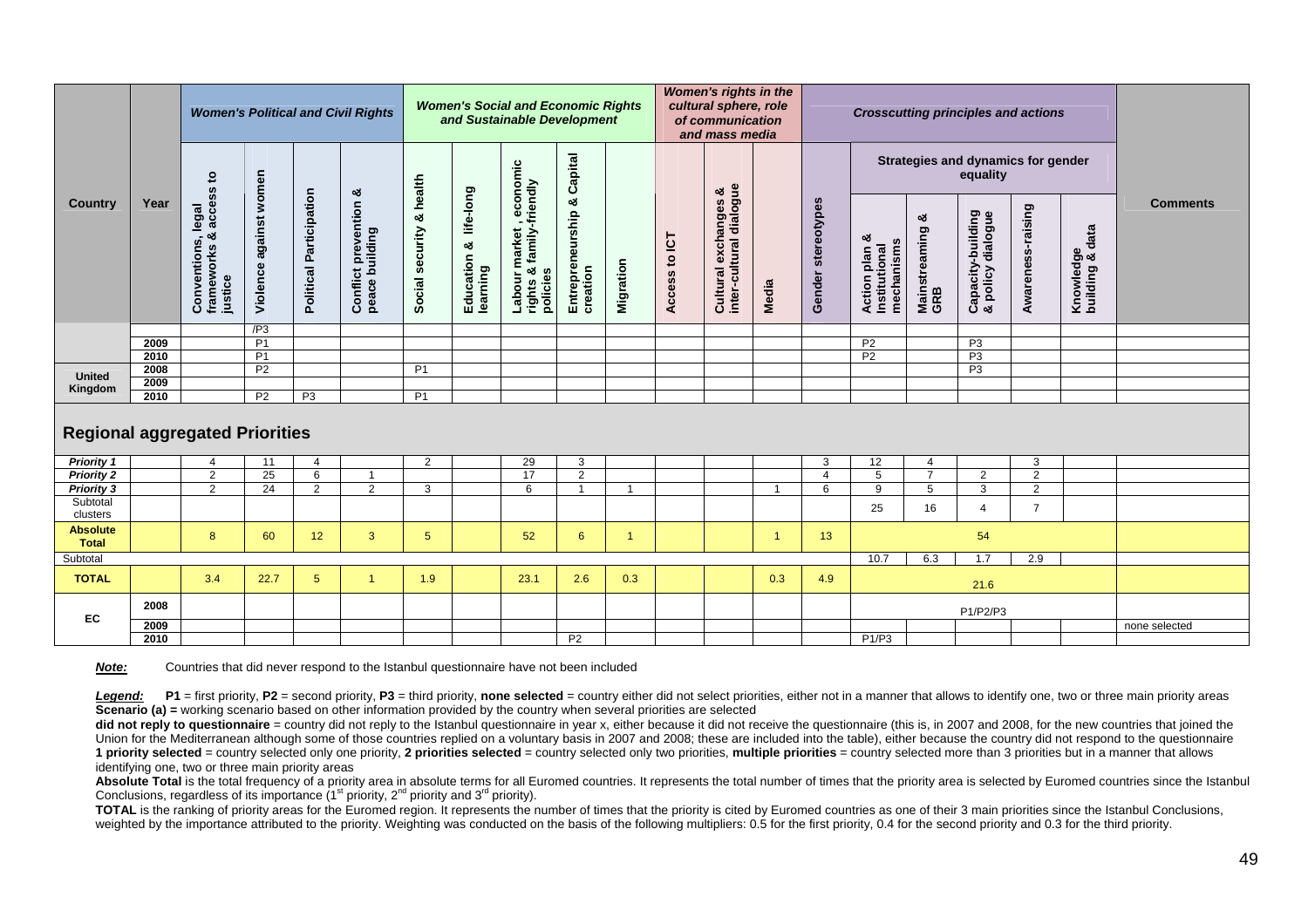#### *Method:*

**Response rate:** the countries in the table are the countries that responded at least in one year to the Istanbul questionnaire.

In 2007 and 2008, the questionnaire was sent to the 37 countries of the Euromed partnership. In 2009, the questionnaire was sent to the 43 countries of the Union for the Mediterranean.

In 2007, out of 37 countries, 33 replied to the questionnaire. The regional representativity is: 25 EU countries, 8 Mediterranean countries. Among the 33 countries that responded, 25 selected priorities. In 2008, out of 37 countries, 29 replied to the questionnaire. The regional representativity is: 20 EU countries, 9 Mediterranean countries. Among the 29 countries that responded, 26 selected priorities. In addition, Mauritania and Monaco replied on a voluntary basis to the questionnaire but did not include priorities.

In 2009, out of 43 countries, 30 replied to the questionnaire. The regional representativity is: 23 EU countries, 7 Mediterranean countries. Among the 30 countries that responded, 24 selected priorities.

**The validity and representativity of the priorities** for the Euromed region is linked to the response rate. The lager number of countries and consequently responses by European partner countries does not seem to alter the overall validity of the results/priorities.

The clustering of priority areas is based on the Istanbul Conclusions, on the Istanbul questionnaire and on the Euromed countries responses. It intends to identify priority areas for future actions in the context of the Euromed partnership. Based on the countries' priorities, a specific cluster was added to address strategies and dynamics for gender equality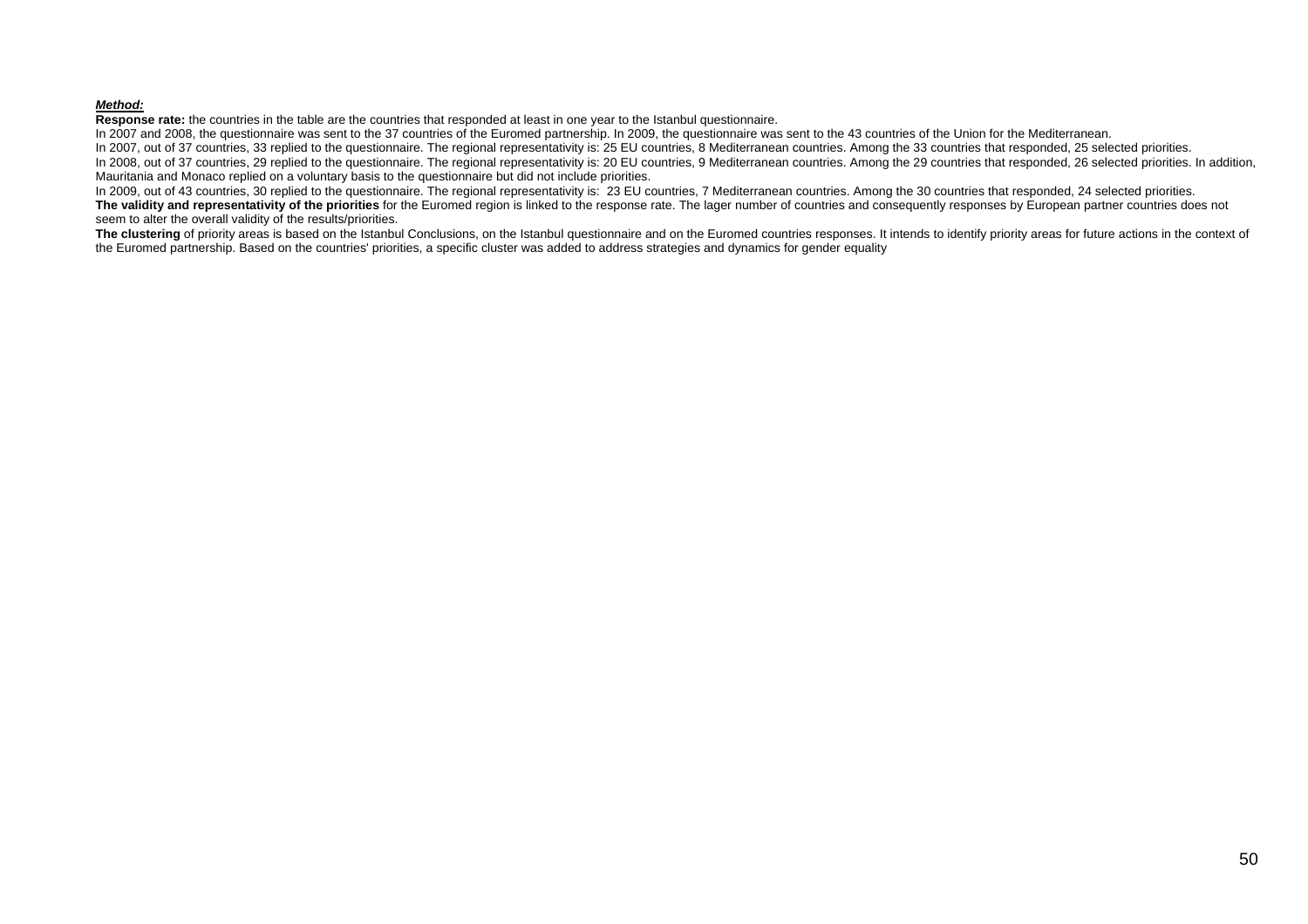### **4. Priorities of Euromed Partner countries since the Istanbul Conclusions**

| <b>Country</b>  |      | <b>First Priority</b>                                                                                                        | <b>Second Priority</b>                                                                                               | <b>Third Priority</b>                                                                                            | <b>Comments</b>                                                     |
|-----------------|------|------------------------------------------------------------------------------------------------------------------------------|----------------------------------------------------------------------------------------------------------------------|------------------------------------------------------------------------------------------------------------------|---------------------------------------------------------------------|
|                 | 2008 |                                                                                                                              |                                                                                                                      |                                                                                                                  | no questionnaire                                                    |
|                 | 2009 |                                                                                                                              |                                                                                                                      |                                                                                                                  | no questionnaire                                                    |
| <b>Albania</b>  | 2010 | Legal and institutional<br>mechanisms for gender equality<br>and to combat domestic violence                                 | Women's empowerment and political<br>participation                                                                   | Combat domestic violence                                                                                         |                                                                     |
|                 | 2008 |                                                                                                                              |                                                                                                                      |                                                                                                                  | no priorities selected                                              |
| <b>Algeria</b>  | 2009 | Gender equality and women<br>empowerment                                                                                     | Set up and launching of the project<br>"Institutional support"<br>(mainstreaming and institutional<br>strengthening) | Operationalisation of the "National<br>strategy on fighting VAW"                                                 |                                                                     |
|                 | 2010 | Follow up and evaluation of the<br>implementation of plans and<br>programmes to measure changes<br>in the situation of women | Broaden women's participation in<br>decision-making posts and in<br>economic life                                    | Continue the implementation of the<br>"National strategy to combat<br>violence against women"                    |                                                                     |
|                 | 2008 |                                                                                                                              |                                                                                                                      |                                                                                                                  | none selected                                                       |
| <b>Austria</b>  | 2009 | Combating gender related<br>income differences                                                                               | Measures for improved compatibility<br>of work and private life                                                      | Gender-responsive budgeting                                                                                      |                                                                     |
|                 | 2010 |                                                                                                                              |                                                                                                                      |                                                                                                                  | none selected                                                       |
| <b>Belgium</b>  | 2008 |                                                                                                                              |                                                                                                                      |                                                                                                                  | none selected; priorities to<br>be defined by the new<br>government |
|                 | 2009 |                                                                                                                              |                                                                                                                      |                                                                                                                  | none selected                                                       |
|                 | 2010 |                                                                                                                              |                                                                                                                      |                                                                                                                  | none selected                                                       |
| <b>Bulgaria</b> | 2008 | Enactment of law governing<br>equal opportunities for women<br>and men                                                       | "National strategy on gender<br>equality"                                                                            | National structure for gender<br>equality and coordination<br>mechanism                                          |                                                                     |
|                 | 2009 |                                                                                                                              |                                                                                                                      |                                                                                                                  | no questionnaire                                                    |
|                 | 2010 |                                                                                                                              |                                                                                                                      |                                                                                                                  | no questionnaire                                                    |
| <b>Cyprus</b>   | 2008 | Reconciliation of family and work<br>responsibilities                                                                        | Enhancement of the role of women<br>in social, economic and political life,<br>and in decision - making positions    | Combat violence against women                                                                                    |                                                                     |
|                 | 2009 | Promote equality in the labour<br>market and in vocational training                                                          | Combat all forms of VAW including<br>trafficking                                                                     | Promote a non-stereotyped<br>portrayal of women, particularly<br>through the mass media and<br>through education |                                                                     |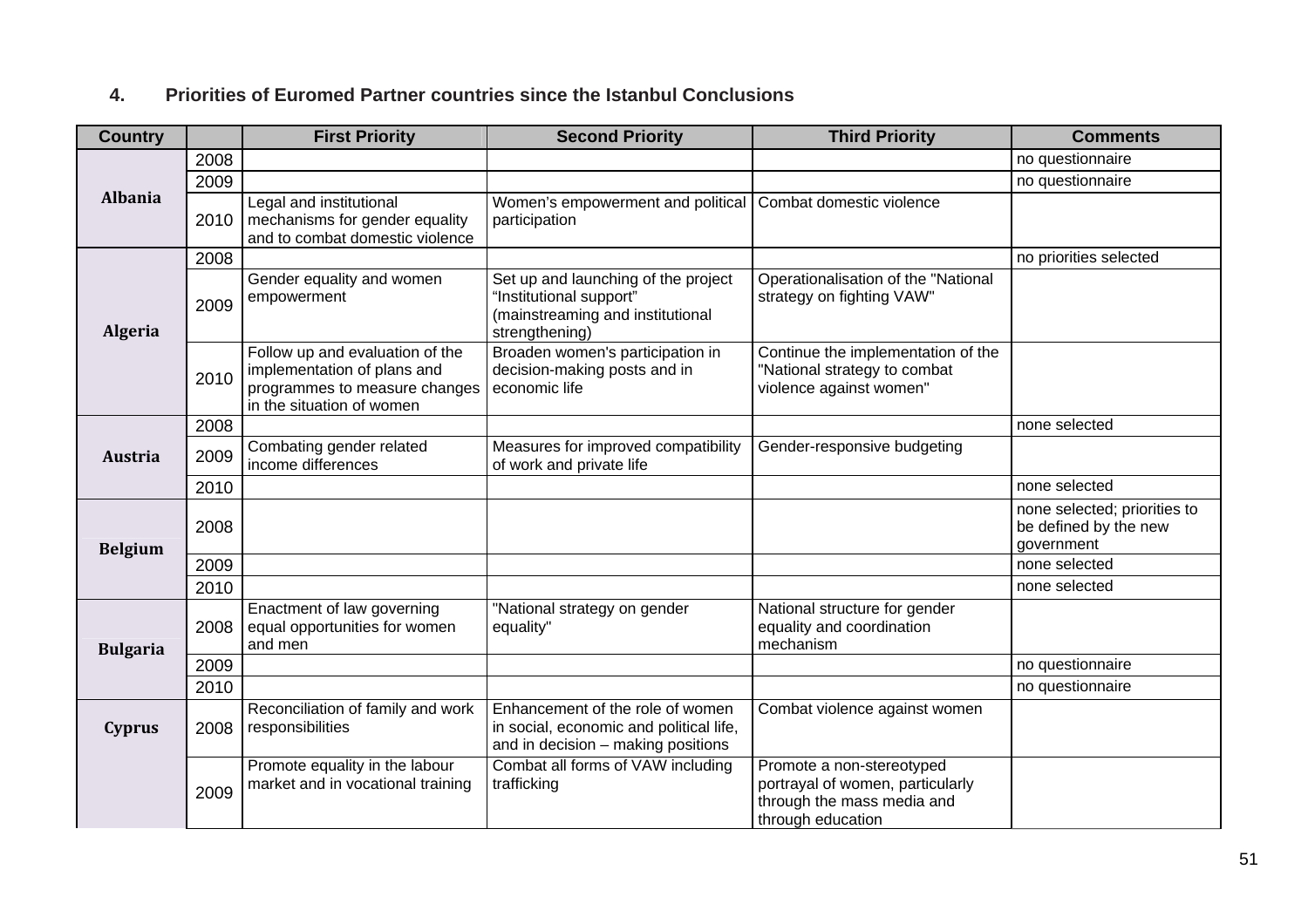| <b>Country</b>           |      | <b>First Priority</b>                                                                                           | <b>Second Priority</b>                                                                   | <b>Third Priority</b>                                            | <b>Comments</b>                                                                                                                                                                                                                                                                                                                                                                                                                     |
|--------------------------|------|-----------------------------------------------------------------------------------------------------------------|------------------------------------------------------------------------------------------|------------------------------------------------------------------|-------------------------------------------------------------------------------------------------------------------------------------------------------------------------------------------------------------------------------------------------------------------------------------------------------------------------------------------------------------------------------------------------------------------------------------|
|                          | 2010 | Reconciliation of working and<br>family life;<br>Pay gap                                                        | Combating all forms of violence<br>against women                                         | Combating stereotypes through<br>education and the media         |                                                                                                                                                                                                                                                                                                                                                                                                                                     |
|                          | 2008 |                                                                                                                 |                                                                                          |                                                                  | The "Government Priorities<br>and Procedures for the<br><b>Enforcement of the Equality</b><br>of Men and Women" (2008)<br>includes a set of priorities to<br>be approved by government<br>during the first half of 2008.                                                                                                                                                                                                            |
| <b>Czech</b><br>Republic | 2009 |                                                                                                                 |                                                                                          |                                                                  | The government resolution<br>adopted in 2008 includes:<br>equal access to justice,<br>violence against women,<br>political participation, social<br>and health services, family<br>friendly policies, equality in<br>employment, migration,<br>education and training,<br>national policies and<br>monitoring, capacity building<br>and policy dialogue,<br>awareness-raising, gender<br>budgets and gender-<br>disaggregated data. |
|                          | 2010 | Enhance women's political<br>participation                                                                      | Equal opportunities for men and<br>women at regional and local<br>decision-making levels | Mainstreaming of equal<br>opportunities between men and<br>women | "Priorities and the Procedure<br>of the Government in<br><b>Promoting Equal</b><br>Opportunities for Women<br>and Men" adopted through<br>governmental resolution No.<br>964 of July 20, 2009                                                                                                                                                                                                                                       |
| <b>Denmark</b>           | 2008 | Equal and free choice throughout<br>life (combat gender stereotypes<br>and parental responsibility-<br>sharing) | Employment, participation and equal<br>opportunities for all                             | Violence and trafficking in human<br>beings                      |                                                                                                                                                                                                                                                                                                                                                                                                                                     |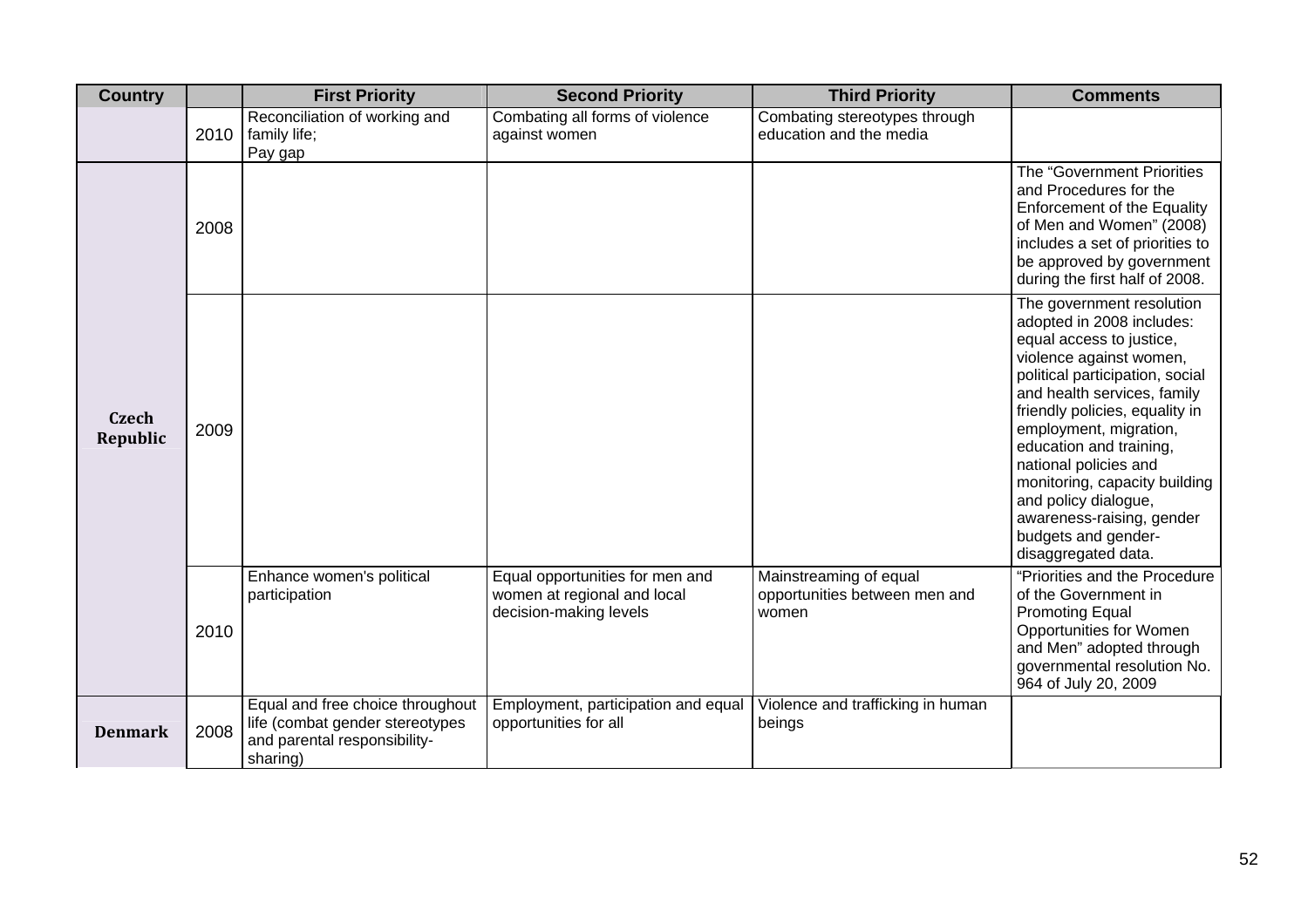| <b>Country</b> |      | <b>First Priority</b>                                                                           | <b>Second Priority</b>                                                     | <b>Third Priority</b>                                                                                            | <b>Comments</b>                                                                                                                                                                                                                         |
|----------------|------|-------------------------------------------------------------------------------------------------|----------------------------------------------------------------------------|------------------------------------------------------------------------------------------------------------------|-----------------------------------------------------------------------------------------------------------------------------------------------------------------------------------------------------------------------------------------|
|                | 2009 |                                                                                                 |                                                                            |                                                                                                                  | The Minister for Gender<br>Equality will, in cooperation<br>with all other ministries as<br>well as in dialogue with the<br>Parliament, present a new<br>action plan on March 1st<br>2009                                               |
|                | 2010 | Finalize and implement the<br>"Action plan with initiatives to<br>promote female entrepreneurs" |                                                                            |                                                                                                                  | Denmark selected 1 priority<br>in the format of Istanbul<br>questionnaire but included a<br>15-goals list to be met<br>before 2015 which include<br>combating VAW, labour<br>market and enhancing<br>women's political<br>participation |
|                | 2008 | Promoting gender equality and<br>coordinating gender<br>mainstreaming                           | Fighting violence against women in<br>close relationships                  | Fighting human trafficking                                                                                       |                                                                                                                                                                                                                                         |
| <b>Estonia</b> | 2009 | Promoting gender equality in<br>working life                                                    | Fighting violence in close<br>relationships                                | Fighting trafficking in human beings                                                                             |                                                                                                                                                                                                                                         |
|                | 2010 | Promoting gender equality in<br>working life                                                    | Fighting violence against women                                            | Fighting trafficking in human beings                                                                             |                                                                                                                                                                                                                                         |
|                | 2008 | Equal pay                                                                                       | Gender mainstreaming in the state<br>administration                        | "National action plan on the<br>Security Council decision 1325:<br>Women, Peace and Security"                    |                                                                                                                                                                                                                                         |
| <b>Finland</b> | 2009 | Equal pay                                                                                       | Gender mainstreaming in the state<br>administration                        | Gender equality in schools and<br>reduction of gender segregation in<br>education                                |                                                                                                                                                                                                                                         |
|                | 2010 | Equal pay                                                                                       | Gender mainstreaming in the state<br>administration                        | Awareness-raising of gender<br>equality issues in schools and<br>reduction of gender segregation in<br>education |                                                                                                                                                                                                                                         |
| <b>France</b>  | 2008 | Equal pay                                                                                       | Reinforcement of the prevention and<br>the fight against conjugal violence | Elaboration of a crosscutting policy<br>document, annexed to Finance Law                                         |                                                                                                                                                                                                                                         |
|                | 2009 | The inter-ministerial "Action plan<br>on prevention and fighting VAW"                           | Professional equality between men<br>and women                             | Equal pay                                                                                                        |                                                                                                                                                                                                                                         |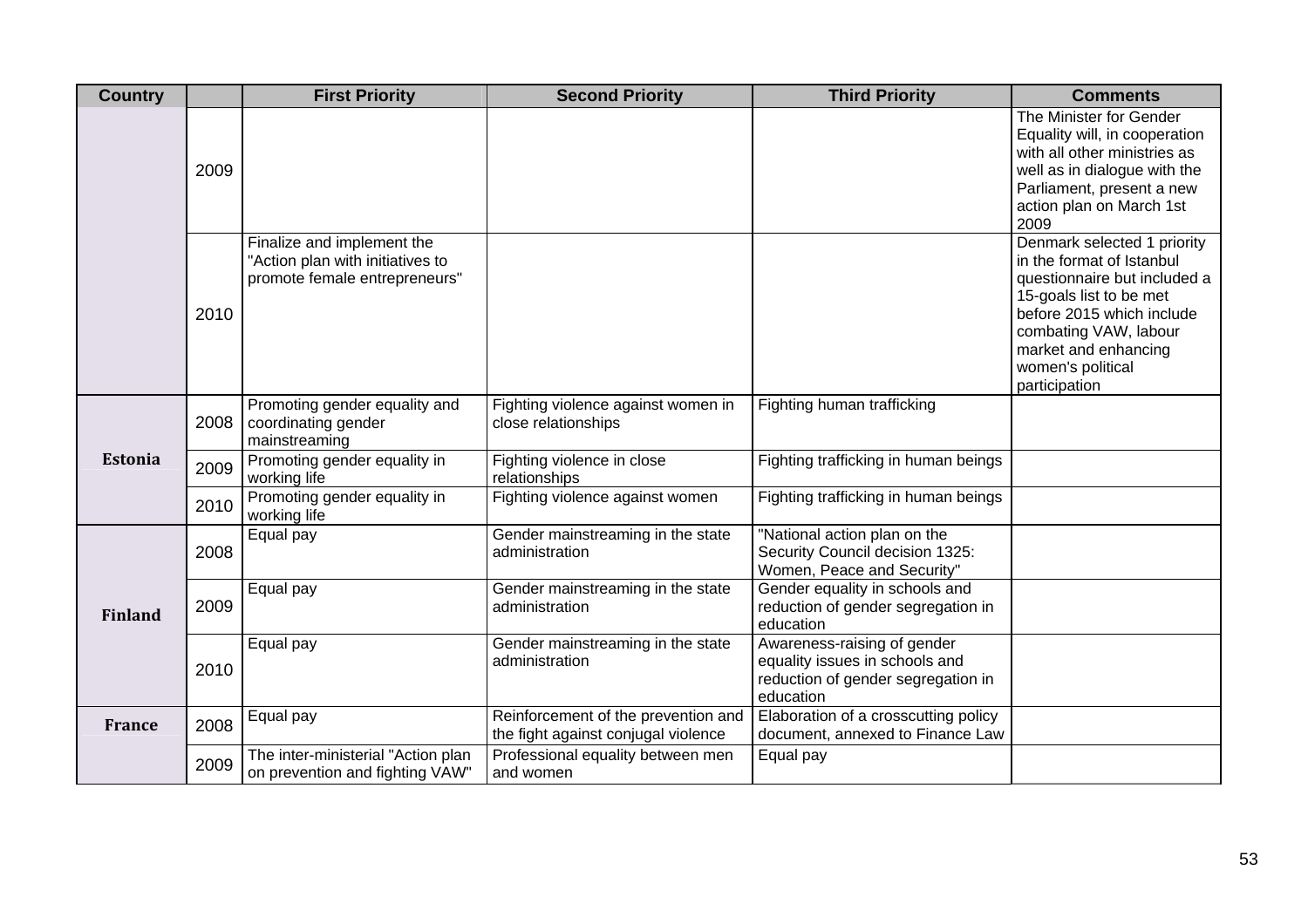| <b>Country</b> |      | <b>First Priority</b>                                                                                                  | <b>Second Priority</b>                                                            | <b>Third Priority</b>                                                                               | <b>Comments</b>                                                                                                                                                                              |
|----------------|------|------------------------------------------------------------------------------------------------------------------------|-----------------------------------------------------------------------------------|-----------------------------------------------------------------------------------------------------|----------------------------------------------------------------------------------------------------------------------------------------------------------------------------------------------|
|                | 2010 | Reinforce the interministerial<br>dimension of the national<br>women's rights policy and<br>mechanism                  | Professional equality between<br>women and men                                    | Prevent and combat violence<br>against women                                                        |                                                                                                                                                                                              |
|                | 2008 | Equal participation of women in<br>the working world                                                                   | Overcoming role stereotypes (men<br>as partners)                                  | Reduction of gender-specific risks<br>and support to women in gender-<br>specific crisis situations |                                                                                                                                                                                              |
| Germany        | 2009 | Promoting the re-entry of women<br>into gainful employment                                                             | Combating gender stereotypes                                                      | Eliminating the gender pay gap                                                                      |                                                                                                                                                                                              |
|                | 2010 | First "Equality report" of the<br>federal government                                                                   | Eliminating the gender pay gap                                                    | Protection and support for women<br>who are victims of violence                                     |                                                                                                                                                                                              |
|                | 2008 | Participation of women in the<br>labour market                                                                         | Social integration of vulnerable<br>groups of women                               | Promotion of gender equality in the<br>educational process and combating<br>stereotypes             |                                                                                                                                                                                              |
| Greece         | 2009 | Promotion of employment and<br>entrepreneurial skills of women                                                         | Prevention and combating of<br>domestic violence and trafficking<br>against women | Combating gender stereotypes<br>through education                                                   |                                                                                                                                                                                              |
|                | 2010 | Equality in the labour market                                                                                          | Stereotypic perceptions and<br>educational procedures                             | Preventing and combating VAW                                                                        | 4-year "Action plan on<br>gender equality" also<br>includes women's<br>participation in decision-<br>making                                                                                  |
|                | 2008 | Work-life balance                                                                                                      | Combating domestic violence                                                       | Combating gender-based<br>stereotypes                                                               |                                                                                                                                                                                              |
|                | 2009 | Work-life balance                                                                                                      | Combating domestic violence                                                       | Combating stereotypes                                                                               |                                                                                                                                                                                              |
| <b>Hungary</b> | 2010 | Adaptation and implementation of<br>the "National strategic plan for the<br>promotion of gender equality<br>2009-2020" | Combating domestic violence                                                       |                                                                                                     | The "National plan"<br>encompasses: equality in<br>the labour market,<br>combating VAW, fighting<br>stereotypes, gender<br>mainstreaming and<br>enhancing women's political<br>participation |
|                | 2008 |                                                                                                                        |                                                                                   |                                                                                                     | none selected                                                                                                                                                                                |
| <b>Israel</b>  | 2009 |                                                                                                                        |                                                                                   |                                                                                                     | none selected                                                                                                                                                                                |
|                | 2010 |                                                                                                                        |                                                                                   |                                                                                                     | none selected                                                                                                                                                                                |
| <b>Italy</b>   |      | 2008   Fight against illegal work                                                                                      | Women's entrepreneurship                                                          | Fight violence against women                                                                        |                                                                                                                                                                                              |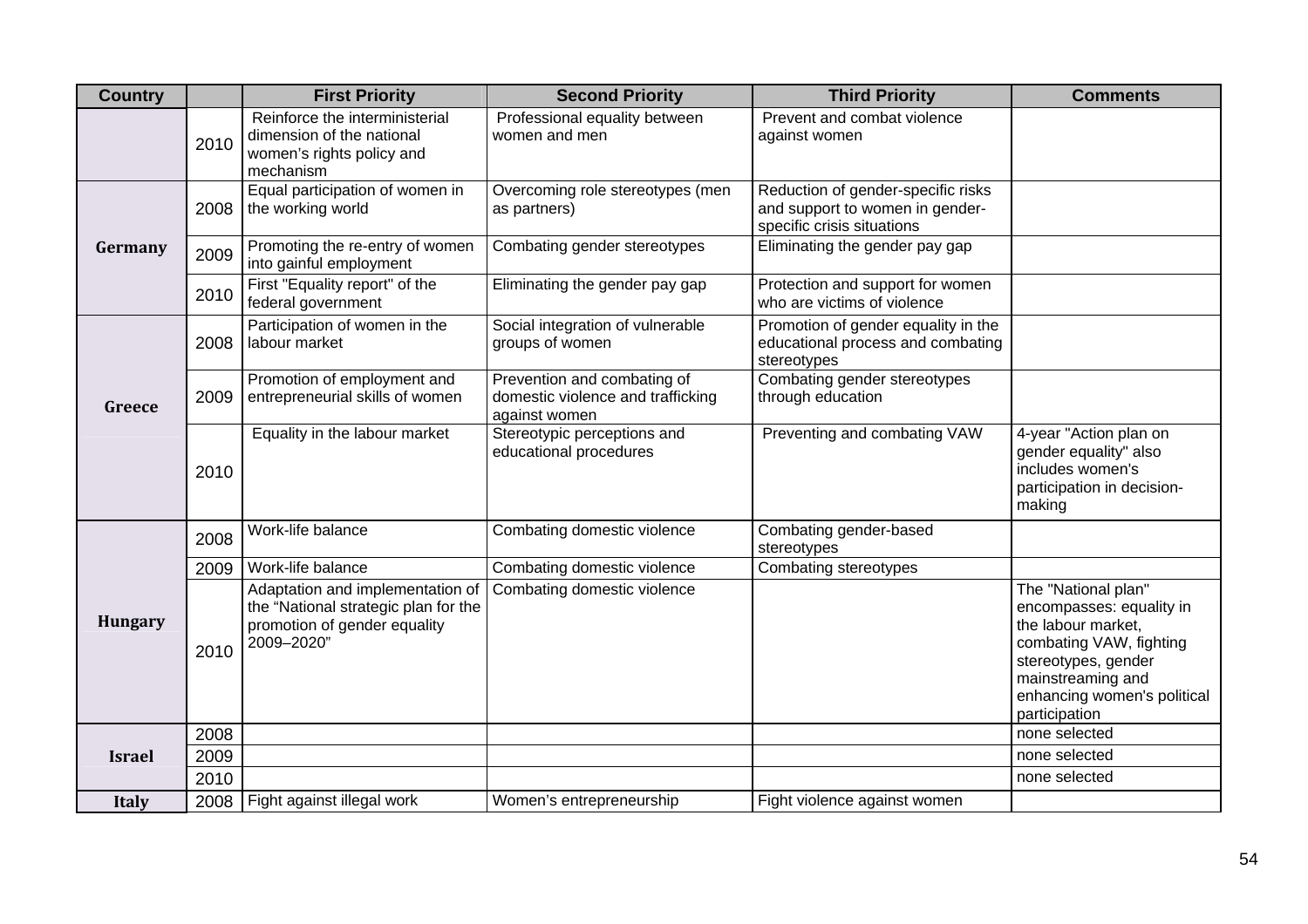| <b>Country</b> |      | <b>First Priority</b>                                                                                                | <b>Second Priority</b>                                                                                                      | <b>Third Priority</b>                                                                         | <b>Comments</b>  |
|----------------|------|----------------------------------------------------------------------------------------------------------------------|-----------------------------------------------------------------------------------------------------------------------------|-----------------------------------------------------------------------------------------------|------------------|
|                | 2009 | Fighting VAW with particular<br>attention to stalking phenomenon                                                     | Promoting the principles of gender<br>mainstreaming in all the national<br>activities                                       |                                                                                               |                  |
|                | 2010 | Prevent and combat violence<br>against women                                                                         | Reconciliation between private and<br>work life of women                                                                    | Prevent and fight trafficking in<br>human beings                                              |                  |
|                | 2008 |                                                                                                                      |                                                                                                                             |                                                                                               | none selected    |
| Jordan         | 2009 | Measuring the impact of national<br>policies and strategies on gender<br>equality                                    | Capacity building for gender-<br>responsive budgeting                                                                       |                                                                                               |                  |
|                | 2010 |                                                                                                                      |                                                                                                                             |                                                                                               | no questionnaire |
|                | 2008 | Awareness-raising on gender<br>equality                                                                              | Training of civil servants in gender<br>equality                                                                            | Improvement of gender equality<br>policy implementation and policy<br>coordination            |                  |
| Latvia         | 2009 | Raising society's awareness<br>about gender equality                                                                 | Training of civil servants about<br>gender equality                                                                         | Improvement of gender equality<br>policy implementation and policy<br>coordination            |                  |
|                | 2010 |                                                                                                                      |                                                                                                                             |                                                                                               | no questionnaire |
|                | 2008 | Actions against gender-based<br>violence                                                                             | Peace action for security and<br>stability                                                                                  | Implementation of "National social<br>action plan"                                            |                  |
| <b>Lebanon</b> | 2009 | Follow up of the promotion and<br>the application on international<br>conventions on women including<br><b>CEDAW</b> | Empowering women especially in<br>poor villages                                                                             | Achieving the preliminary process<br>aiming at monitoring the evolution<br>of gender equality |                  |
|                | 2010 | Gender mainstreaming in<br>policies and programmes of the<br>Ministry of Social Affairs                              | Women's political participation                                                                                             | National Plan of Action on Gender-<br>based violence                                          |                  |
|                | 2008 | Full participation of women in the<br>labour market                                                                  | Combating gender stereotypes in the<br>framework of the national<br>programme on "Equal opportunities<br>for women and men" | Combating violence against women                                                              |                  |
| Lithuania      | 2009 | Full participation of women in the<br>labour market                                                                  | Combating gender stereotypes and<br>segregation in the labour market                                                        | <b>Combating VAW</b>                                                                          |                  |
|                | 2010 | Non-discrimination on the<br>grounds of sex in employment<br>and the labour market                                   | Opportunities to reconcile work and<br>family responsibilities, including<br>promotion of family friendly working<br>places | Combating of all forms of violence<br>against women and trafficking in<br>women               |                  |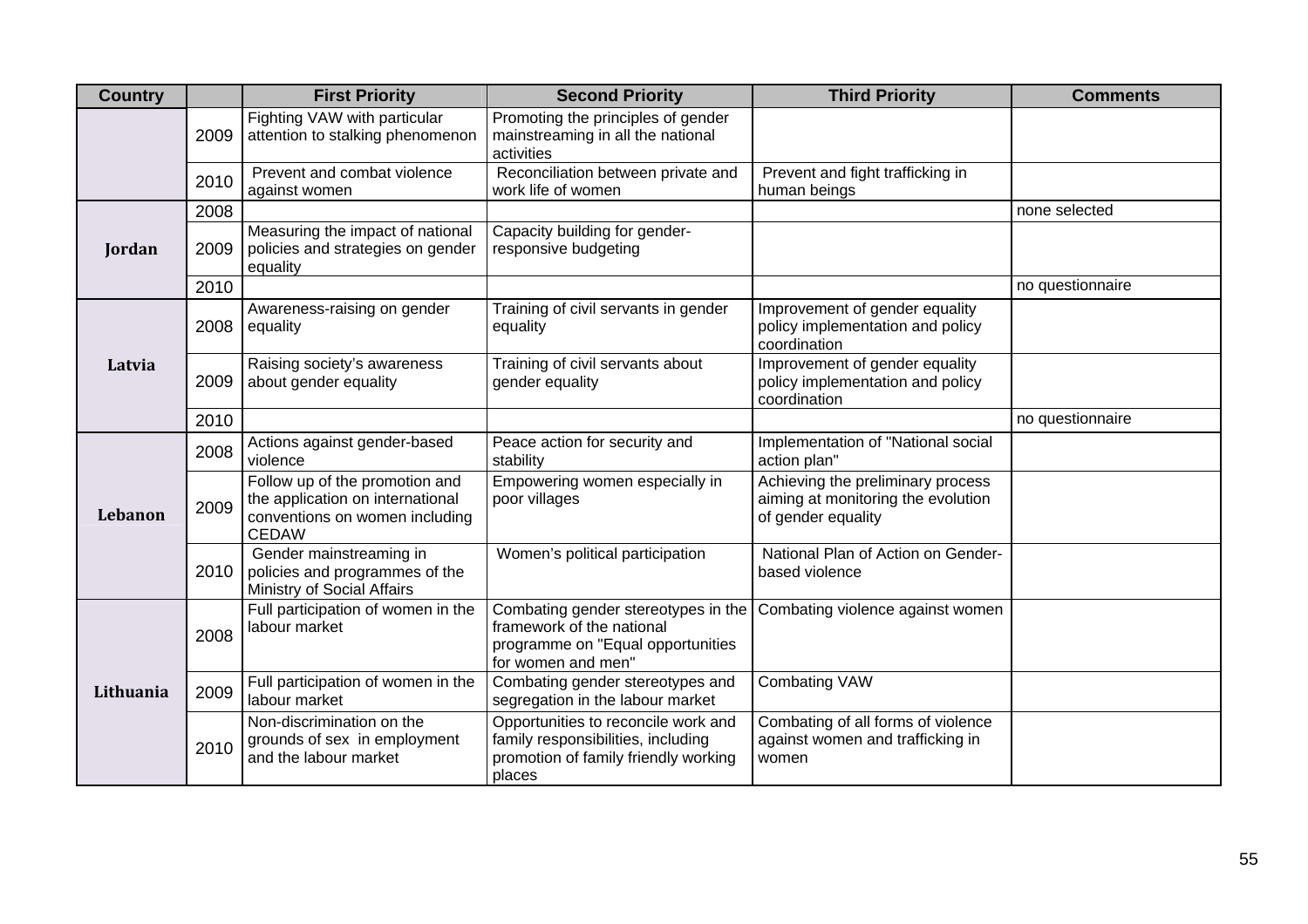| <b>Country</b>    |      | <b>First Priority</b>                                                                                    | <b>Second Priority</b>                                                                                                                           | <b>Third Priority</b>                                                                                                                                                 | <b>Comments</b>                                                                                         |
|-------------------|------|----------------------------------------------------------------------------------------------------------|--------------------------------------------------------------------------------------------------------------------------------------------------|-----------------------------------------------------------------------------------------------------------------------------------------------------------------------|---------------------------------------------------------------------------------------------------------|
|                   | 2008 | for equality between men and<br>women"                                                                   | Execution of "National action plan   Fight against violence, chapter 4 of<br>the "National plan of action for<br>equality between men and women" | Programme of positive action in<br>private sector enterprises                                                                                                         |                                                                                                         |
| Luxemburg         | 2009 |                                                                                                          |                                                                                                                                                  |                                                                                                                                                                       | no questionnaire                                                                                        |
|                   | 2010 |                                                                                                          |                                                                                                                                                  |                                                                                                                                                                       | Priorities will be defined by<br>the new government after<br>the legislative elections of<br>17.06.2009 |
|                   | 2008 | Awareness-raising campaign                                                                               | Gender building discussion with<br>policy makers                                                                                                 | Gender approach in statistics<br>related to migration                                                                                                                 |                                                                                                         |
| <b>Malta</b>      | 2009 | Improving the support structures<br>particularly for the inactive labour<br>market population            | Tackling gender pay gap and<br>occupational segregation                                                                                          | Gender mainstreaming through the<br>project "Living equality" (policy<br>monitoring, gender-responsive<br>budget, training)                                           |                                                                                                         |
|                   | 2010 | Stepping up efforts to attract<br>more women into the labour<br>market                                   | Promoting equal opportunities and<br>challenging gender stereotypes in<br>the labour market                                                      |                                                                                                                                                                       |                                                                                                         |
|                   | 2008 |                                                                                                          |                                                                                                                                                  |                                                                                                                                                                       | no questionnaire                                                                                        |
| <b>Mauritania</b> | 2009 |                                                                                                          |                                                                                                                                                  |                                                                                                                                                                       | no priorities selected                                                                                  |
|                   | 2010 | National action plan for rural<br>women                                                                  | Implementation of the gender<br>strategy                                                                                                         | Revision of the reservation to<br><b>CEDAW</b>                                                                                                                        |                                                                                                         |
|                   | 2008 |                                                                                                          |                                                                                                                                                  |                                                                                                                                                                       | no questionnaire                                                                                        |
| <b>Monaco</b>     | 2009 |                                                                                                          |                                                                                                                                                  |                                                                                                                                                                       | none selected                                                                                           |
|                   | 2010 |                                                                                                          |                                                                                                                                                  |                                                                                                                                                                       | none selected                                                                                           |
|                   | 2008 | Implementation of the "National<br>strategy for equity and equality"                                     | "National strategy for the fight<br>against violence directed at women"                                                                          | Development of support network for<br>women in precarious situations and<br>female victims of violence                                                                |                                                                                                         |
| <b>Morocco</b>    | 2009 | Operationalisation of an<br>integrated programme to support<br>women participation to local<br>elections | Operationalisation of the<br>multisectoral programme to fight<br>gender-based violence                                                           | Development of the plan of action<br>for the "Charter to improve the<br>image of women in media";<br>Conduct a study on dissemination<br>of the education to equality |                                                                                                         |
|                   | 2010 |                                                                                                          |                                                                                                                                                  |                                                                                                                                                                       | none selected                                                                                           |
| <b>Occupied</b>   | 2008 |                                                                                                          |                                                                                                                                                  |                                                                                                                                                                       | no questionnaire                                                                                        |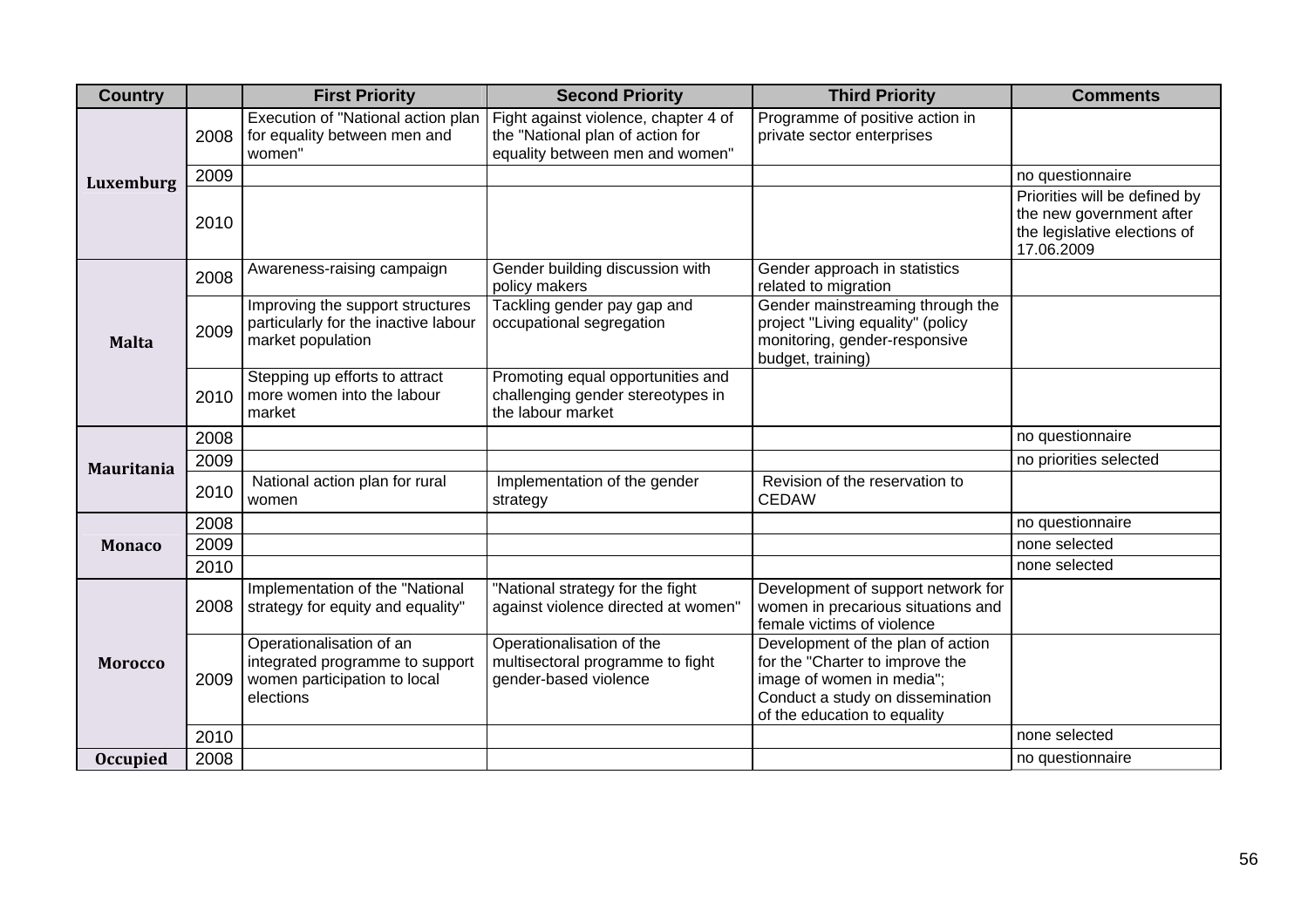| <b>Country</b>                |      | <b>First Priority</b>                                                                                              | <b>Second Priority</b>                                                                                                                                                         | <b>Third Priority</b>                                                                                                           | <b>Comments</b>  |
|-------------------------------|------|--------------------------------------------------------------------------------------------------------------------|--------------------------------------------------------------------------------------------------------------------------------------------------------------------------------|---------------------------------------------------------------------------------------------------------------------------------|------------------|
| Palestine<br><b>Territory</b> | 2009 | Empowering Palestinian women<br>in policy and decision-making                                                      | Addressing poverty of young women<br>and female heads of households<br>through improving vocational and<br>technical training opportunities and<br>entry into formal workforce | <b>Tackling VAW</b>                                                                                                             |                  |
|                               | 2010 |                                                                                                                    |                                                                                                                                                                                |                                                                                                                                 | no questionnaire |
|                               | 2008 | Promoting full participation of<br>women on the labour market                                                      | Promoting work/life balance in<br>reconciliation of family and<br>professional life                                                                                            | Assisting women in establishing<br>their own businesses                                                                         |                  |
| Poland                        | 2009 | Reconciliation between work and<br>private (family) life of men and<br>women                                       | Women's economic empowerment in<br>local, regional and national level                                                                                                          | Continuation efforts on<br>counteracting domestic violence<br>and VAW                                                           |                  |
|                               | 2010 | Discrimination on the labour<br>market (e.g. low employment rate<br>among women, gender pay gap,<br>glass ceiling) | Reconciliation of professional and<br>family roles of men and women                                                                                                            | Violence against women, domestic<br>violence and violence within family                                                         |                  |
|                               | 2008 | Combat human trafficking and<br>specifically the trafficking of<br>women for the purpose of sexual<br>exploitation | Promote employability and<br>entrepreneurship of women and<br>support reconciliation of work and<br>family life                                                                | Combat violence against women,<br>including domestic violence                                                                   |                  |
| Portugal                      | 2009 | Promotion of women's<br>entrepreneurship                                                                           | Violence against women                                                                                                                                                         | Creation of a Gender Observatory                                                                                                |                  |
|                               | 2010 | Promotion of women's<br>entrepreneurship                                                                           | Fight against domestic violence and<br>against trafficking in human beings                                                                                                     | Creation of a Gender Observatory                                                                                                |                  |
| Romania                       | 2008 | Promoting equal participation of<br>women and men jointly assume<br>family responsibilities                        | Analysis of the current legislation in<br>the field of gender equality                                                                                                         | Raising awareness on measures<br>that permit a flexible labour market                                                           |                  |
|                               | 2009 |                                                                                                                    |                                                                                                                                                                                |                                                                                                                                 | no questionnaire |
|                               | 2010 |                                                                                                                    |                                                                                                                                                                                |                                                                                                                                 | no questionnaire |
| Slovakia                      | 2008 | National "Campaign against<br>violence against women"                                                              | Increase of participation of women in<br>decision making positions and in<br>entrepreneurship                                                                                  | Support of project aiming at<br>implementation of gender equality                                                               |                  |
|                               | 2009 | Adoption of "National strategy for<br>equality of women and men"                                                   | Violence against women                                                                                                                                                         | Preparation of a new questionnaire<br>for the competition "Family-friendly<br>employer" and his pilot approval in<br>the praxes |                  |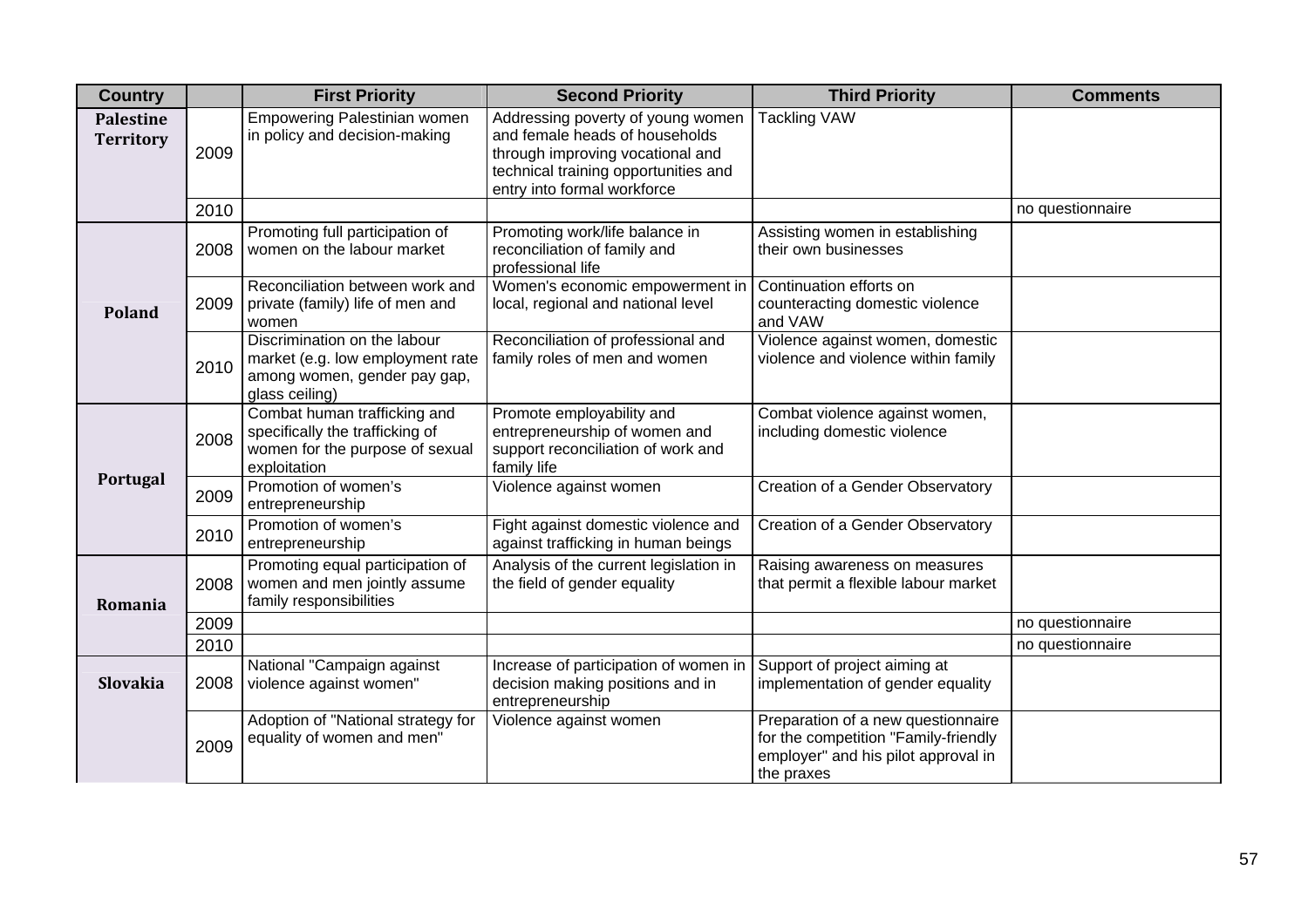| <b>Country</b> |      | <b>First Priority</b>                                                                                                                                                                                              | <b>Second Priority</b>                                                                                                                                                            | <b>Third Priority</b>                                                                  | <b>Comments</b>  |
|----------------|------|--------------------------------------------------------------------------------------------------------------------------------------------------------------------------------------------------------------------|-----------------------------------------------------------------------------------------------------------------------------------------------------------------------------------|----------------------------------------------------------------------------------------|------------------|
|                | 2010 | Elaboration and finalisation of<br>"National action plan for gender<br>equality" for the period 2010 -<br>2013                                                                                                     | Elaboration, finalisation and<br>publication of the document dealing<br>with standards of activities for<br>providing help for victims of violence<br>against women               |                                                                                        |                  |
| Slovenia       | 2008 | Elimination of gender stereotypes<br>within the Slovenian EU<br>Presidency                                                                                                                                         | Participation and empowerment of<br>girls and women in Slovenian EU<br>presidency                                                                                                 | Equal participation in decision-<br>making                                             |                  |
|                | 2009 |                                                                                                                                                                                                                    |                                                                                                                                                                                   |                                                                                        | no questionnaire |
|                | 2010 |                                                                                                                                                                                                                    |                                                                                                                                                                                   |                                                                                        | no questionnaire |
|                | 2008 |                                                                                                                                                                                                                    |                                                                                                                                                                                   |                                                                                        | none selected    |
| Spain          | 2009 | Launching of a new law on<br>voluntary interruption of<br>pregnancy                                                                                                                                                | Launching of a new "Integral plan<br>against trafficking in human beings<br>for sexual exploitation"                                                                              | Creation of the Women's<br><b>Participation Council</b>                                |                  |
|                | 2010 | Launching of a new law on sexual<br>and reproductive health and<br>voluntary interruption of<br>pregnancy                                                                                                          | Creation of the Women's<br><b>Participation Council</b>                                                                                                                           | 'Sexual and reproductive health<br>strategy" of the national health<br>system          |                  |
| <b>Sweden</b>  | 2008 | "National action plan to combat<br>violence of men against women"                                                                                                                                                  | "National action plan to combat<br>prostitution and trafficking in<br>women";<br>Gender equality in development co-<br>operation                                                  | Reform of family policy to support<br>childcare and parental<br>responsibility-sharing |                  |
|                | 2009 | Development of a coherent<br>strategy for gender equality in the<br>labour market;<br>Implementing the "National action<br>plan against prostitution and<br>trafficking for the purpose of<br>sexual exploitation" | Implementing the "Action plan for<br>gender mainstreaming";<br>Continue the implementation of the<br>"National action plan to combat<br>violence against women"                   |                                                                                        |                  |
|                | 2010 | Implementation of a coherent<br>strategy for gender equality in the<br>labour market                                                                                                                               | The "National action plan to combat<br>violence against women";<br>The "National action plan to combat<br>prostitution and trafficking for the<br>purpose of sexual exploitation" | The "Action plan for gender<br>mainstreaming"                                          |                  |
| <b>Syria</b>   | 2008 | "National strategy for women"<br>being prepared                                                                                                                                                                    | Use of CEDAW tools                                                                                                                                                                | Action plan to implement the<br><b>CEDAW Committee</b><br>recommendations              |                  |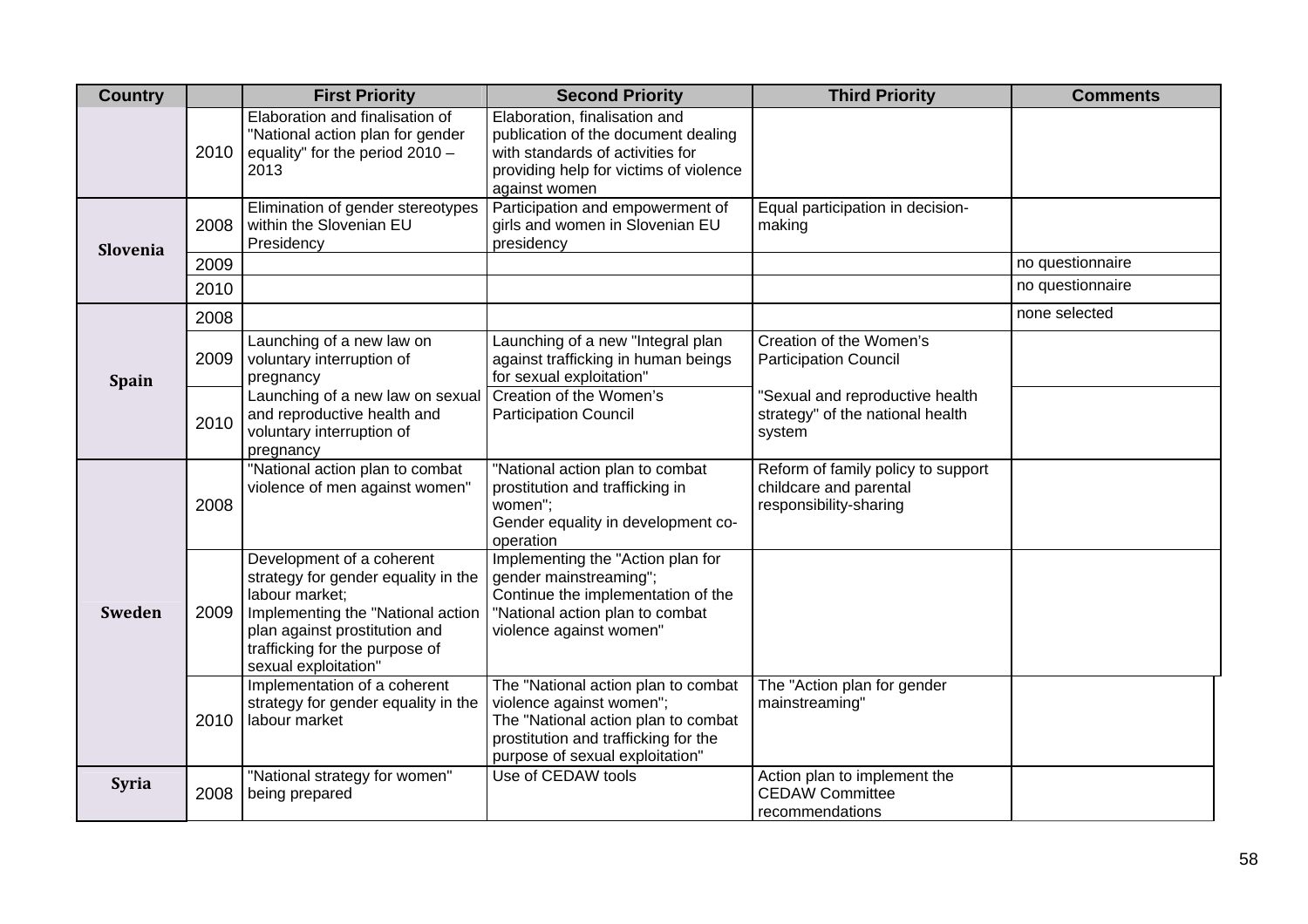| <b>Country</b> |      | <b>First Priority</b>                                                                                                                                                                      | <b>Second Priority</b>                                                                                                                                       | <b>Third Priority</b>                                                                                                                                                                             | <b>Comments</b>                                                                                                                                                                                                                                                                                                                                                                                  |
|----------------|------|--------------------------------------------------------------------------------------------------------------------------------------------------------------------------------------------|--------------------------------------------------------------------------------------------------------------------------------------------------------------|---------------------------------------------------------------------------------------------------------------------------------------------------------------------------------------------------|--------------------------------------------------------------------------------------------------------------------------------------------------------------------------------------------------------------------------------------------------------------------------------------------------------------------------------------------------------------------------------------------------|
|                | 2009 | The family protection unit will be<br>established as a core unit to deal<br>with all reports cases of GBV and<br>violence against children                                                 | Capacity-building for the social<br>workers in the mentioned unit to lead<br>with GBV reported cases                                                         | Implementing a national survey on<br><b>GBV</b>                                                                                                                                                   |                                                                                                                                                                                                                                                                                                                                                                                                  |
|                | 2010 |                                                                                                                                                                                            |                                                                                                                                                              |                                                                                                                                                                                                   | no questionnaire                                                                                                                                                                                                                                                                                                                                                                                 |
| <b>Tunisia</b> | 2008 |                                                                                                                                                                                            |                                                                                                                                                              |                                                                                                                                                                                                   | The "Strategy for women in<br>the 11th development plan<br>(2007-2011)", the "National<br>plan for rural women",<br>improving women's<br>economic participation and<br>especially female<br>entrepreneurs, the<br>"National plan for the fight<br>against violence", women<br>in decision making<br>positions and the "National<br>gender strategy", including<br>gender-responsive<br>budgeting |
|                | 2009 | Strengthening women<br>participation in decision-making in   human rights of women<br>public and political life;<br>Gender mainstreaming in<br>development at regional and local<br>levels | Dissemination of the culture of the                                                                                                                          | Reinforcement of prevention,<br>sensitisation and psychological and<br>social care of women with specific<br>needs                                                                                |                                                                                                                                                                                                                                                                                                                                                                                                  |
|                | 2010 | Integrate gender into sectoral<br>plans and gender responsive<br>budgets                                                                                                                   | Women's participation to public life<br>and decision making                                                                                                  | Equal opportunities and combat<br>discrimination                                                                                                                                                  |                                                                                                                                                                                                                                                                                                                                                                                                  |
| <b>Turkey</b>  | 2008 | Gender equality and fight against<br>violence against women                                                                                                                                | To enhance protection capacity and<br>services, increase number of<br>shelters for violence victims                                                          | Combat domestic violence against<br>women                                                                                                                                                         |                                                                                                                                                                                                                                                                                                                                                                                                  |
|                | 2009 | Conducting awareness raising<br>trainings for the public officers on<br>gender equality and combating<br>violence against women                                                            | Monitoring the implementations of<br>the "Gender equality national action<br>plan and "Combating domestic<br>violence against women national<br>action plan" | Conducting trainings for family<br>courts' judges and prosecutors and<br>health personnel in order to<br>reinforce the implementation of the<br>legislation on domestic violence<br>against women |                                                                                                                                                                                                                                                                                                                                                                                                  |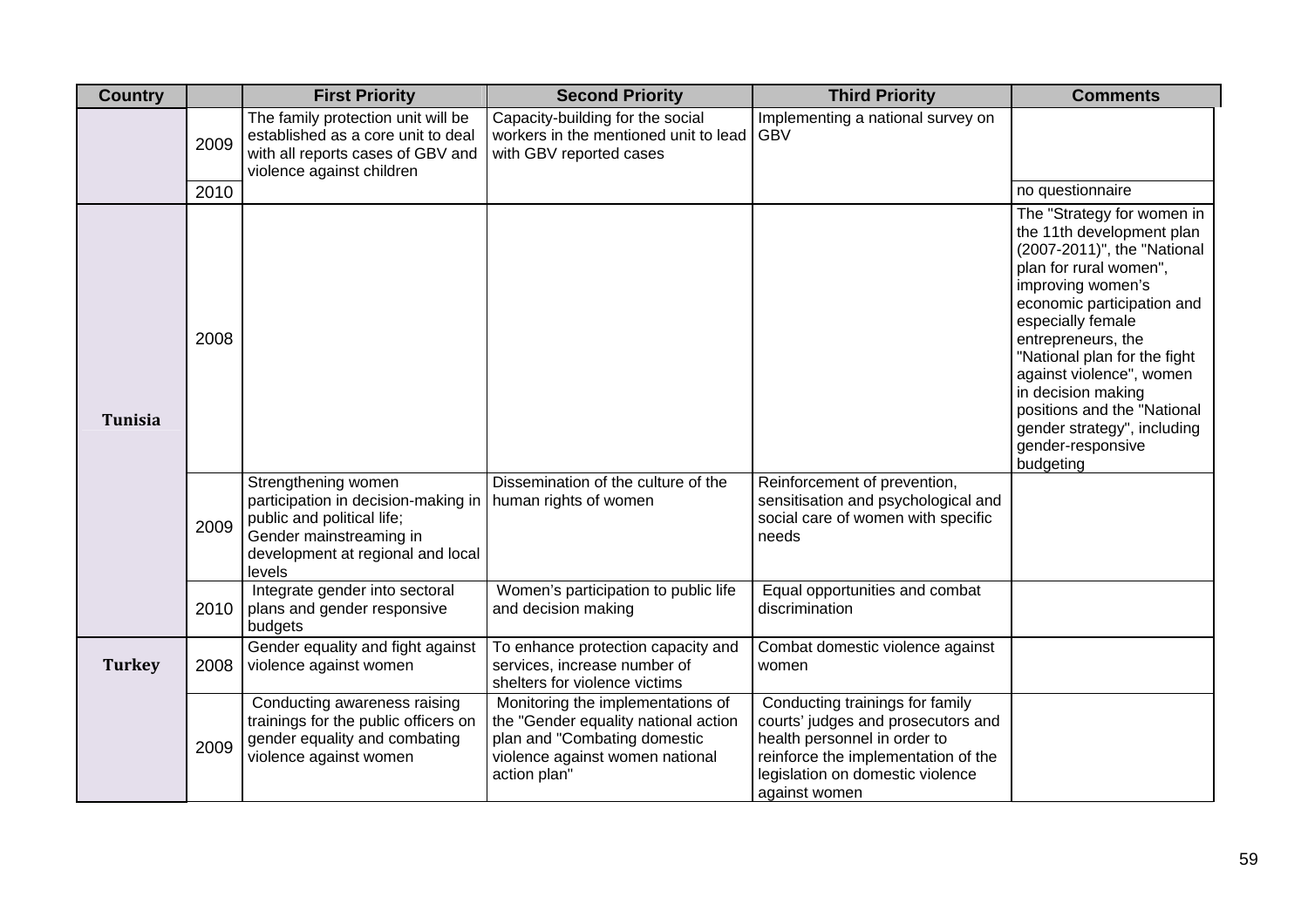| <b>Country</b> |      | <b>First Priority</b>                                                                                                           | <b>Second Priority</b>                                                                                                                                       | <b>Third Priority</b>                                                                                                                                                                             | <b>Comments</b>  |
|----------------|------|---------------------------------------------------------------------------------------------------------------------------------|--------------------------------------------------------------------------------------------------------------------------------------------------------------|---------------------------------------------------------------------------------------------------------------------------------------------------------------------------------------------------|------------------|
|                | 2010 | Conducting awareness raising<br>trainings for the public officers on<br>gender equality and combating<br>violence against women | Monitoring the implementations of<br>the "Gender equality national action<br>plan and "Combating domestic<br>violence against women national<br>action plan" | Conducting trainings for family<br>courts' judges and prosecutors and<br>health personnel in order to<br>reinforce the implementation of the<br>legislation on domestic violence<br>against women |                  |
| <b>United</b>  | 2008 | Support to families, particularly<br>for child upbringing and care                                                              | Tackling violence against women<br>and improving the way to deal with<br>women committing crimes                                                             | Empowering black and minority<br>ethnic women to build cohesion<br>within their communities and as a<br>bridge between communities                                                                |                  |
| Kingdom        | 2009 |                                                                                                                                 |                                                                                                                                                              |                                                                                                                                                                                                   | no questionnaire |
|                | 2010 | Support to families (children and<br>care for elderly and disabled<br>relatives)                                                | Tackle violence against women                                                                                                                                | Increase representation of Black,<br>Asian and Minority Ethnic Women                                                                                                                              |                  |
| EC             | 2008 | Implementation of the new<br>regional programme on gender<br>equality in the ENPI-south region                                  | Calls for proposal at country and<br>headquarters' level in the framework<br>of the "European Instrument for<br>Democracy and Human Rights"<br>(EIDHR)       | Call for proposal to be launched<br>under the new thematic programme<br>"Investing in People"                                                                                                     | none selected    |
|                | 2009 |                                                                                                                                 |                                                                                                                                                              |                                                                                                                                                                                                   | none selected    |
|                | 2010 | Preparation and adoption by the<br>EC of a new "Strategy for equality<br>between women and men for<br>2011-2015"                | Integration of equality between<br>women and men in the "Strategy for<br>growth and employment" after 2010                                                   | Institute for Equality between<br>Women and Men                                                                                                                                                   |                  |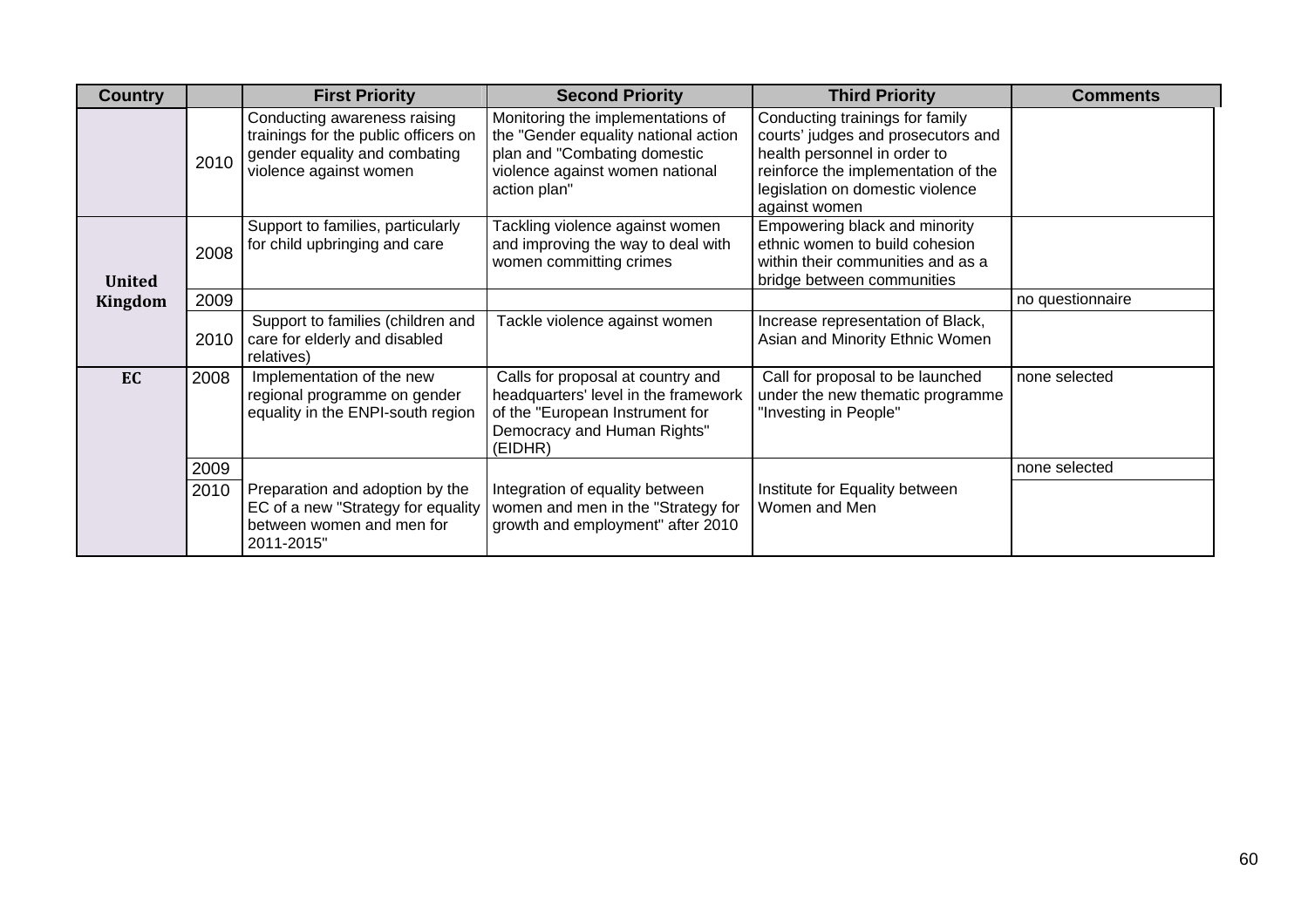## **VII. CONCLUSIONS**

The Annual Reports for the follow up of the Istanbul Ministerial Conclusions provide an important systematic account of the series of human and financial investments made with the aim of strengthening the role of women in society and bringing about change in the Euromed region. From the observation of trends since November 2006, some central conclusions emerge.

### **1. Conclusions related to the Istanbul reporting process**

• The development of **ownership** over the Istanbul process.

Although not binding like CEDAW, the Istanbul reporting system based on annual questionnaires has proven quite successful. The response rate for the two fist years ranges between 89% (2007) and 78.3% (2008). In 2009, although slightly lower, it still reaches 69.7%. Only three countries never replied to the questionnaire.

The data points towards the commitment of partner countries towards the Istanbul process.

• The production of a **regional database of information** on women's rights and gender equality.

The reporting process has brought together a significant and unique collection of information and policies on women's rights and gender equality across the Euro-Mediterranean Region in this first decade of the 21<sup>st</sup> Century with an average of 35 countries responding and a total of 212 priorities formulated. This emergent data resource is a material contribution to the knowledge base in the region and a very important support for decision making, policy design and advocacy.

It is a knowledge-based instrument that provides information on several countries together that normally do not report jointly in other reporting mechanisms, such as CEDAW or Beijing Platform for Action.

• The added value of the Multi Annual Report in **assessing trends and identifying a common regional agenda**.

Reporting is not limited to vertical national monographs but it goes further and compares the respective national situations with the aim to enable a cross-regional peer learning process and sharing of best practices as well as a joint work around common obstacles and interests.

The added value of the Multi Annual Report is that it gathers data and information over a longer period of time which allows the identification and assessment of trends since the Ministerial Conclusions. It brings out sustained priorities and gives voice to a wider array of countries than the annual reports. The representativity, accuracy and legitimacy of findings are strengthened.

## **2. Conclusions related to the actions undertaken and the priorities for the future**

The identification of country priorities and the reporting on measures and actions undertaken since the Istanbul Conclusions allow for an overarching view of regional priorities. There is a strong consensus on the three main priorities for the future as identified by countries themselves. These highlight a shared regional agenda for future actions.

• Actions and policies to **combat violence against women** is the main priority and the most frequently identified issue across countries in the Euro-Mediterranean region.

Combating violence against women has been consistently identified as a major thematic being addressed by a large majority of partner countries, encompassing as it does, many diverse forms of violence, experienced in both the private and public domain, and being tackled through a wide range of strategies and measures.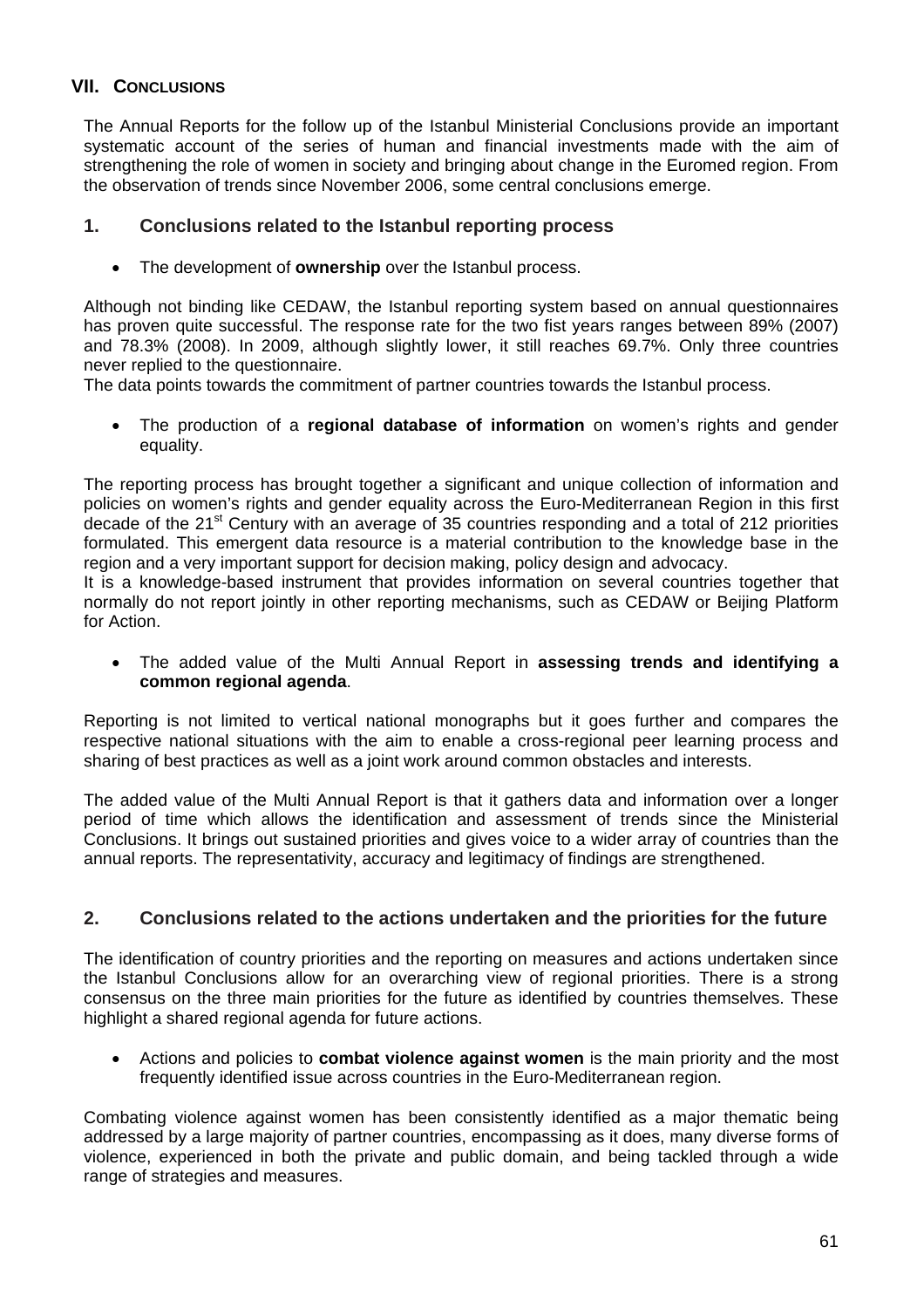• Women's access to **employment**, their **economic rights** and the **reconciliation of work and private life** appears a central concern for strengthening the role of women in society in the Euromed region.

Women's rights in the field of labour market, employment, economy and the reconciliation of work and family/private life was distinctly prioritised by countries in the region as an area for future action. While a consensus has emerged with regard to the broad subject, the content varies according to context. Poverty reduction and developing new income earning streams are necessities for poor and rural women. The enforcement of non-discrimination, equal treatment, representation in economic decision-making and desegregated labour markets is the major concerns for others. Promotion of women's entrepreneurship in micro-enterprises and corporate enterprises is a shared interest across the Euromed region.

• The importance of **institutional strategies and mechanisms for enhancing gender equality and women's rights** is acknowledged by the vast majority of Euromed partner countries as a priority.

The findings of the Multi-Annual Report add to the Istanbul process by revealing specific strands of the regional consensus on how women's rights can be strengthened within a shared framework. Although not referred to explicitly by the Istanbul Ministerial Conclusions, institutional strategies and mechanisms emerge as a main priority for partner countries. Euromed partners have designed, implemented and assessed national action plans, set up and upgraded institutional mechanisms, and adopted mainstreaming and gender-responsive budgeting approaches, among others, to promote women's rights. These highlight the increased legitimacy of the issue of women's rights as a policy area for European and Mediterranean partner countries. Policy efforts encompass capacity building of institutional actors and women's organisations, awareness-raising and training on women's human rights for a wide array of stakeholders and knowledge building through research and the collection of gender-disaggregated data.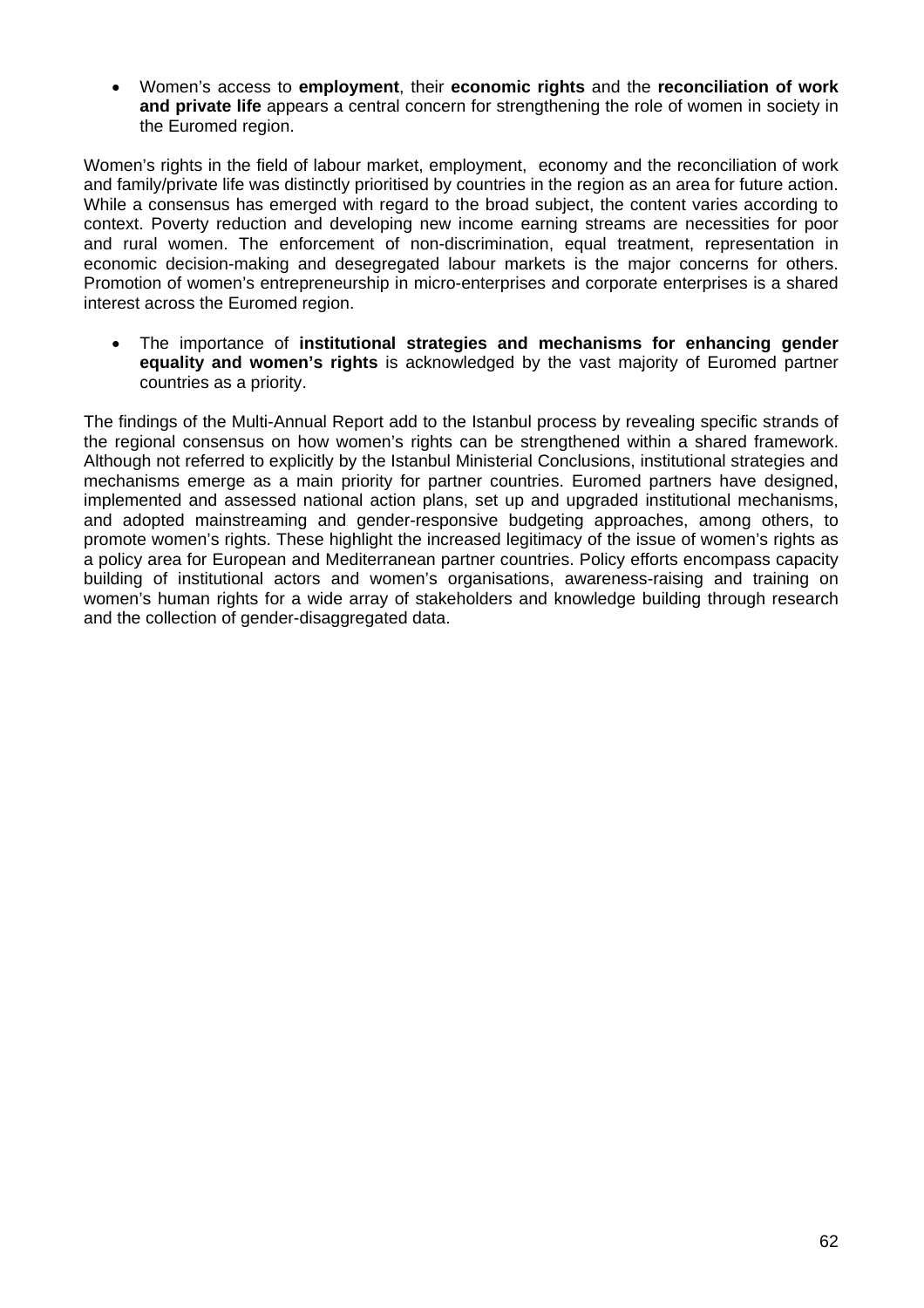### **VIII. RECOMMENDATIONS**

The conclusions of the Multi-Annual Report 2006-2009 generate a number of recommendations. These derive directly from trends observed in actions and measures in the Euro-Mediterranean partner countries as well as from the main priorities identified by the partner countries. The recommendations are restricted to those areas where there is evidence of a common vision and shared agenda among countries.

### **1. Recommendations related to the Istanbul reporting process**

• Strengthen **ownership over and visibility** of the Istanbul Ministerial Conclusions and of the follow up process in the Euro-Mediterranean region.

To sustain and broaden the development of Euro-Mediterranean partner countries' ownership over the Istanbul process, concrete measures should address the visibility and dissemination of the Istanbul Ministerial Conclusions in the region as a whole. Specific efforts should be dedicated to strengthening ownership and participation of the Mediterranean partner countries and the new countries of the Union for the Mediterranean in this process.

### **2. Recommendations related to priorities for the future**

• Address the issue of **violence against women** at the Euromed level.

A follow-up to the high priority given to the theme of violence against women offers an opportunity for the development of a thematic programme at the Euromed level. It will require dedicated efforts and investment because of the complexity of the factor involved: health, education, justice, finance etc. It can rely on shared learning from the strategies and action plans already in place and being rolled out at the levels of prevention, prosecution and support to victims by Euromed partner countries.

• Women's role on the **labour market,** promoting women's **economic rights** and the **reconciliation of private and working life**.

The high priority given to the realm of the economy indicates the merit of a follow-up on the economic terrain. This is particularly important in the light of the global economic crisis.

• Increase efforts and exchanges around **institutional strategies and dynamics to promote women's rights and gender equality**.

The scale of response to the questionnaires provides a unique body of knowledge on policies, measures, actions and plans across the region and offer substantial opportunity for the sharing of experiences between countries. The emphasis given by countries to national strategies, action plans and institutional mechanisms justifies more systematic investments and exchanges of experiences between Euro-Mediterranean partner countries in this area, based on the lessons learned, good practices and priorities that emerge from the Istanbul questionnaires. Among the tools and instruments raised by partner countries, the design of national action plans for women's rights and gender equality, gender mainstreaming and gender-responsive budgeting emerge as primary areas of concern. The sustainability of institutional strategies and frameworks would be reinforced by further investment in gender-responsive budgeting. This demand confirms the pertinence of the two implementation tools of the EC for the Istanbul Process: the Programme "Enhancing Equality between Men and Women in the Euro-Mediterranean area" (EGEP) and the programme "Investing in People – Euromed Gender Equality". The sustainability of institutional strategies and frameworks would be reinforced by further investment in institutional building and in gender-responsive budgeting of donors and beneficiaries.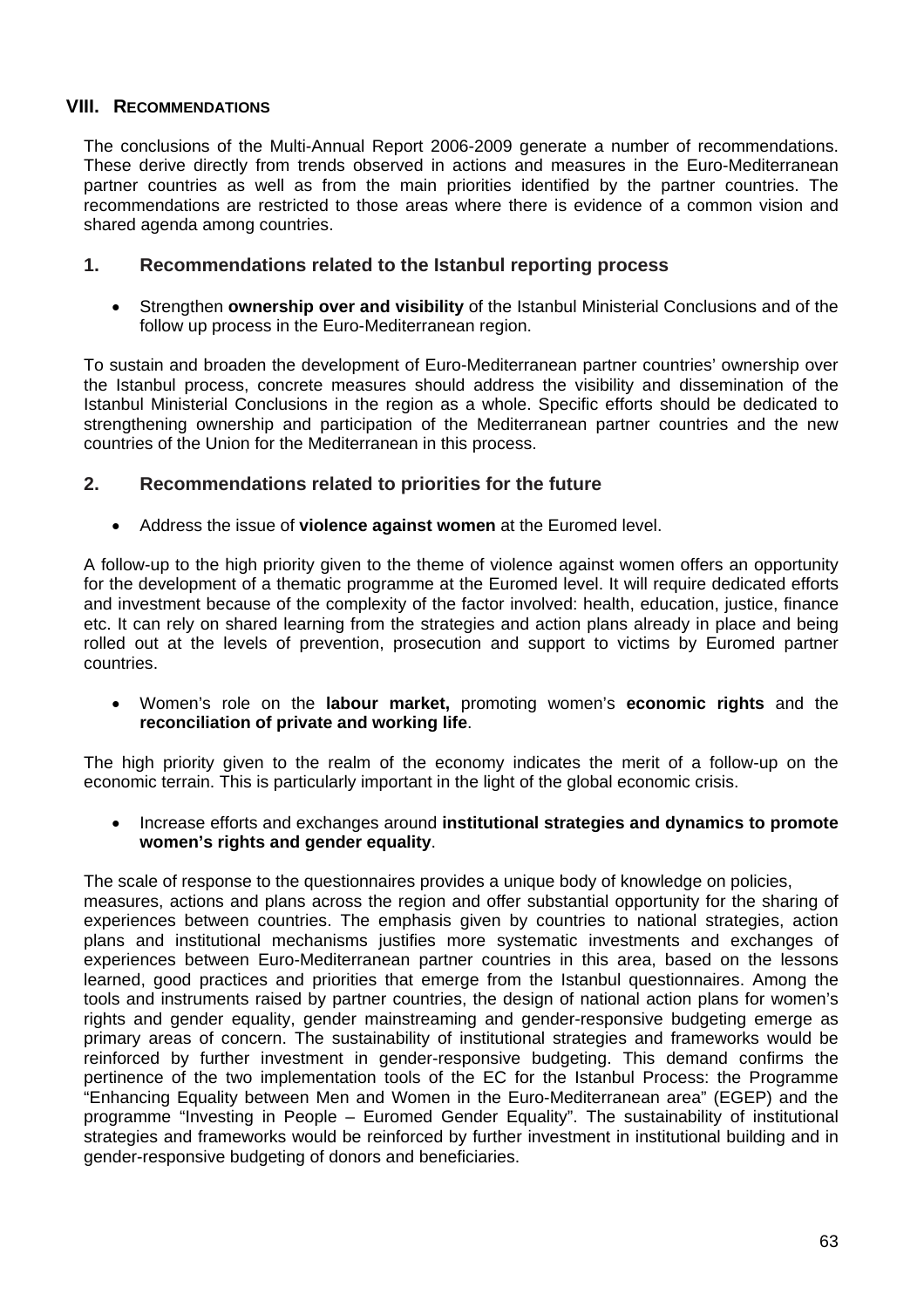### **IX. ANNEXES**

### **Annex 1: Istanbul Ministerial Conclusions**

### *"MINISTERIAL CONCLUSIONS ON STRENGTHENING THE ROLE OF WOMEN IN SOCIETY"*

1. The partners at the Euro-Mediterranean Ministerial Conference on "Strengthening the Role of Women in Society", held on 14-15 November 2006 in Istanbul under the auspices of Finland's EU Presidency, based on their shared international, regional and national commitments<sup>25</sup>, agreed to work within the following common Framework of Action to strengthen women's role in political, civil, social, economic and cultural spheres, as well as to fight against discrimination.

2. The Conference was held in accordance with the Barcelona Declaration of 1995 and the Five Year Work Programme agreed upon during the 10th Anniversary Euro-Mediterranean Summit in Barcelona 2005. It was then stated that partners would adopt "measures to achieve gender equality, preventing all forms of discrimination and ensuring the protection of the rights of women". while taking stock of the Rabat Preparatory Conference that was held on 14-16 June 2006.

3. Euro-Mediterranean Ministers stress that equal participation of women and men in all spheres of life is a crucial element of democracy and confirm that only by the inclusion of all people and determined action will the region's women be able to fulfil their ambitions and aspirations and, by extension, contribute towards the realization of the underlying objectives of the Barcelona Declaration: the attainment of a common area of peace, stability and shared prosperity in the Mediterranean region. This goal, based inter alia on democracy, respect for human rights and sustainable development, can only be achieved by guaranteeing all women full enjoyment of rights.

4. The Euro-Mediterranean partners will include women's political, civil, social, economic and cultural rights in their dialogues including in the framework of the Association Agreements, the European Neighbourhood Policy action plans and in the EU programs and projects.

5. In this framework, the Ministers recognize that a strengthened dialogue and cooperation between governmental and non-governmental actors across the Euro-Mediterranean region is necessary. This will include the promotion of dialogue between parliamentarians within the Euro-Mediterranean Parliamentary Assembly, as well as with civil society organisations, women's associations, youth, trade unions, business and professional associations, in accordance with national legislation as appropriate and cooperation between national, regional and local administrations.

6. All Euro-Mediterranean partners commit themselves to mobilize financial resources to support the implementation of this Framework of Action. In addition to national funding, the European Union will provide adequate resources for its implementation at national and regional levels through technical and financial assistance provided through the European Neighbourhood Partnership Instrument (ENPI), bilateral contributions from EU Member States, FEMIP and other relevant financial instruments.

7. Recognizing that the International Covenants on Human Rights include the obligation to ensure the equal rights of men and women to enjoy all economic, social, cultural, civil and political rights,

<sup>&</sup>lt;sup>25</sup> Those include inter alia: The Treaty establishing the European Community (1957); The Convention on the Elimination of All Forms of Discrimination Against Women (CEDAW), 1979; The Programme of Action of the United Nations International Conference on Population & Development in Cairo (1994) The Beijing Declaration and Platform for Action (1995); The Cairo Declaration issued by the First Arab Women's Summit (2000); The Millennium Declaration and the Millennium Development Goals (2000); UNSCR 1325 (2000) on women, peace and security; The Arab Women's Organization Plan of action (2001); The Tunis Declaration adopted at the 2004 Summit of the Arab League; The Alger Declaration adopted at the 2005 Summit of the Arab League; The outcome of the twenty-third special session of the United Nations General Assembly and the Declaration of the Commission on the Status of Women at its 49th session (March 2005, Beijing +10) The Khartoum Declaration adopted at the 2006 Summit of the Arab League; The European Consensus on Development (2006); The National Constitutions of the partner countries that recognize the principle of non-discrimination against women.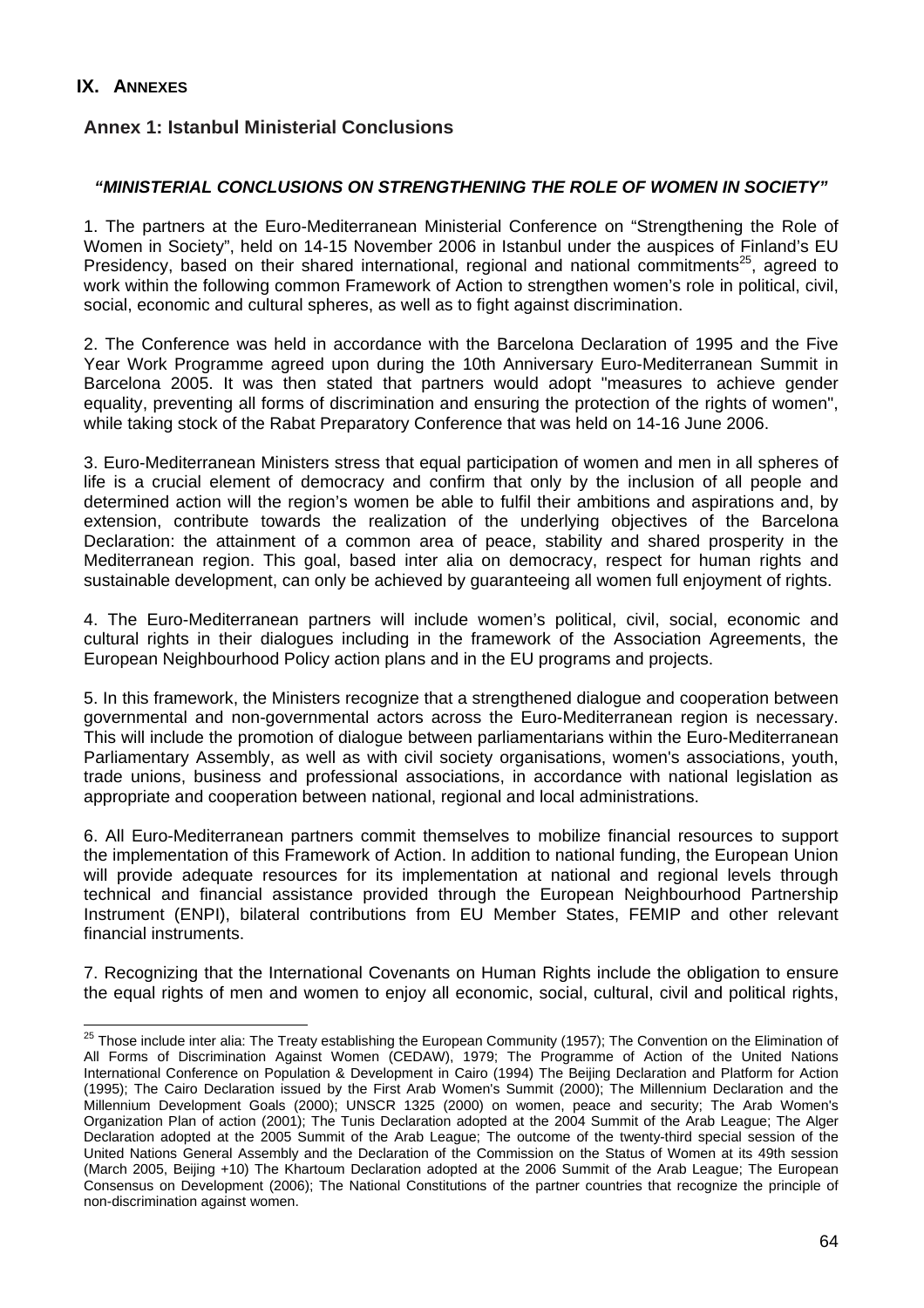the Euro-Mediterranean partners will embrace this holistic approach based on the following interdependent and interlinked priorities:

- Women's political and civil rights;
- Women's social and economic rights and sustainable development;

• Women's rights in the cultural sphere and the role of communications and the mass media.

8. The Euro-Mediterranean partners, according to the shared internationally agreed commitments, will pursue the objective of strengthening the role of women through mainstreaming of full enjoyment of human rights by women and needs into all plans, projects and other relevant activities of the Euro-Mediterranean Partnership and supporting specific measures in favour of women.

9. Euro-Mediterranean Ministers call on the Euro-Mediterranean Ministerial Conference in Tampere (Barcelona VIII) to welcome these commitments and to agree on regularly review of progress. The Euro-Mediterranean Ministers agreed upon the following Framework of Action:

#### **Women's Political and Civil Rights**

10. In accordance with the spirit and the letter of the Barcelona Declaration and the Five-Year Work Program, the Euro-Mediterranean partners will work towards taking measures that:

a) Enable the full and effective implementation and translation into legislative and policy reform of UN conventions related to human rights of women to which they are party, in particular the Convention on the Elimination of All Forms of Discrimination Against Women (CEDAW) and its Optional Protocol.

b) Provide equal access for women and men to justice at all levels.

c) Combat all forms of violence against women, guarantee women protection and redress in case of violation of their rights; protect the fundamental rights of women victims of all forms of violence, especially domestic violence, trafficking in human beings, harmful traditional practices and violence against migrant women.

d) Enhance women's full and equal participation in conflict prevention, crisis management and peace-building, inter alia through implementing United Nations resolutions including Security Council Resolution 1325 on Women, Peace and Security.

e) Develop a better knowledge of women in conflict areas and increase protection and awareness of women and their rights in any war, foreign occupation or violent conflict; alleviate the negative effects of armed conflicts on the status of women in the region, promote their legal rights and prevent incitement and recruitment for terrorist acts.

f) Ensure that law enforcement authorities are aware of and implement human rights of women. Promote exchange of views and experiences on issues related to the fight against discrimination against women.

g) Foster the role of civil society organisations, particularly women's organisations, in accordance with national legislation as appropriate, as well as Parliaments and local authorities, in the defence and promotion of women's rights. Contribute to strengthening the capacity of and networking among civil society organisations active in the protection and the promotion of full enjoyment of all human rights by women.

h) Promote women's active participation in political decision-making positions in the executive and judicial powers at all levels, inter alia through enhancing women's full and equal participation in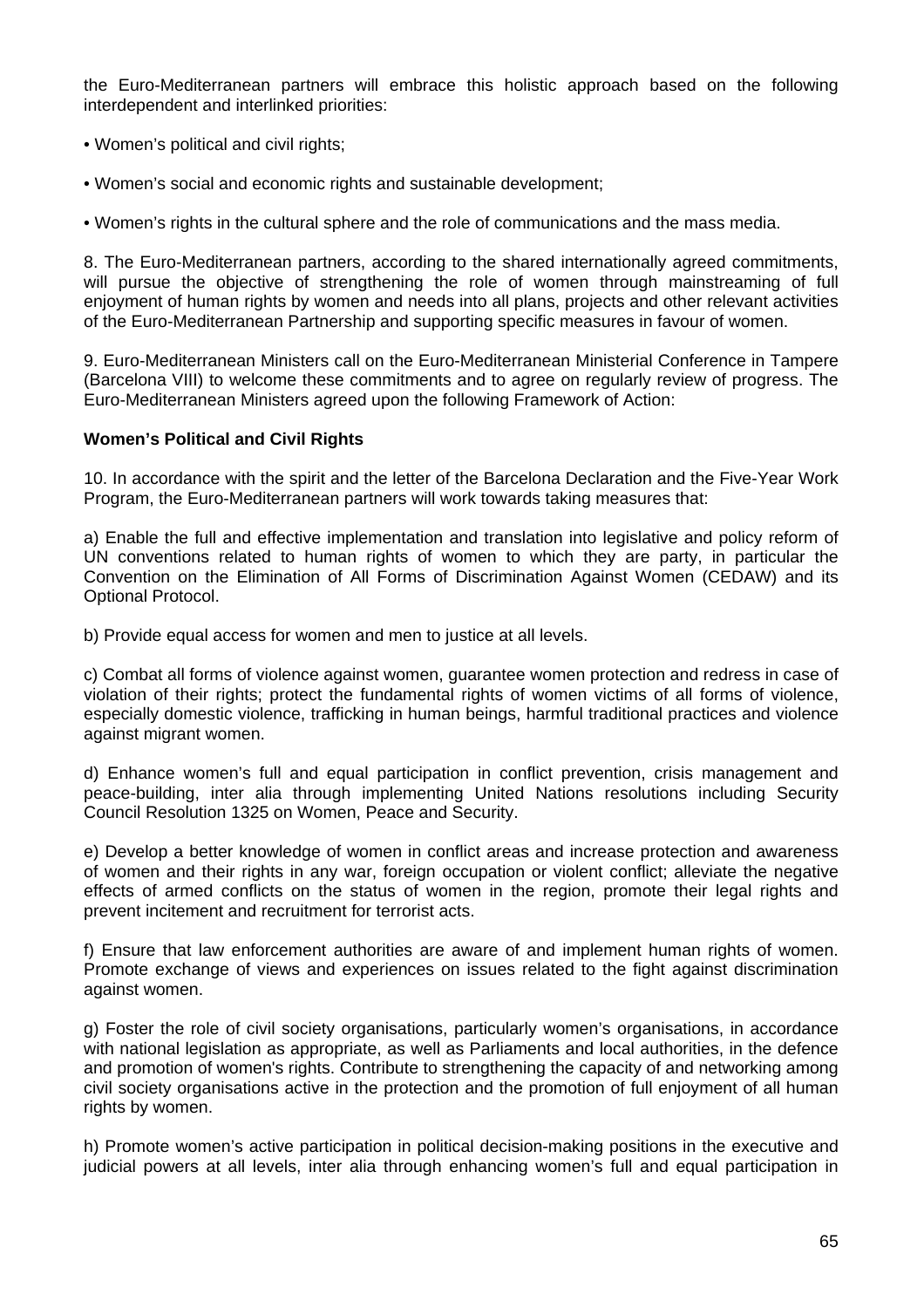elections (as candidates and voters), including through temporary special measures at both national and local levels. Contribute to the building up of gender capacity in public administration.

i) Promote public education on human rights and civic responsibilities.

j) Ensure that adequate policies, legislation and infrastructure to combat all forms of violence against women are in place.

k) Pursue the establishment of national Ombudsman Offices or other institutional mechanisms as a means to fight against discrimination.

l) Promote awareness-raising campaigns and training on the full enjoyment of all human rights by women.

#### **Women's Social and Economic Rights and Sustainable Development**

11. To work towards achieving an increase and improvement in women's employment, stronger social inclusion, a reduction of disparities between rural and urban women and a better knowledge of women's contribution to the overall economy, the Euro-Mediterranean partners will undertake measures that:

a) Create equal opportunities and remove obstacles for women to work or to be recruited/ employed or to stay employed.

b) Ensure equal treatment and promote the rights of women, in particular of vulnerable women, in social security systems.

c) Ensure that men and women benefit equally from adequate health services.

d) Promote family friendly policies, aiming at reconciliation between professional and family life, in particular affordable care services for children, elderly and other dependents and ensure a professional environment that is suited to women in terms of transport and safety and nondiscrimination at the workplace.

e) Promote and strengthen national capacities to regularly collect and analyze gender disaggregated data, including on the informal sector and on the impact of macroeconomic reforms on women and men.

f) Strengthen knowledge of the impact of macro-economic policies on women's and men's employment and develop research focused on gender to enable the elaboration of efficient strategies aiming at strengthening the role of women in the economy.

g) Pursue the establishment of gender responsive budget initiatives and ensure more effective antipoverty strategies at both national and local levels.

h) Promote women's representation and participation in economic decision-making positions, in particular in employers' association, workers' unions and other socioeconomic structures.

i) Promote women's entrepreneurship by improving inter alia women's access to land, finance, markets, information, training and networking and encourage financial institutions to tailor products to women's needs, in particular by providing microcredit.

j) Ensure empowerment of women including through greater access to education at all levels and to vocational and technical training. In this regard: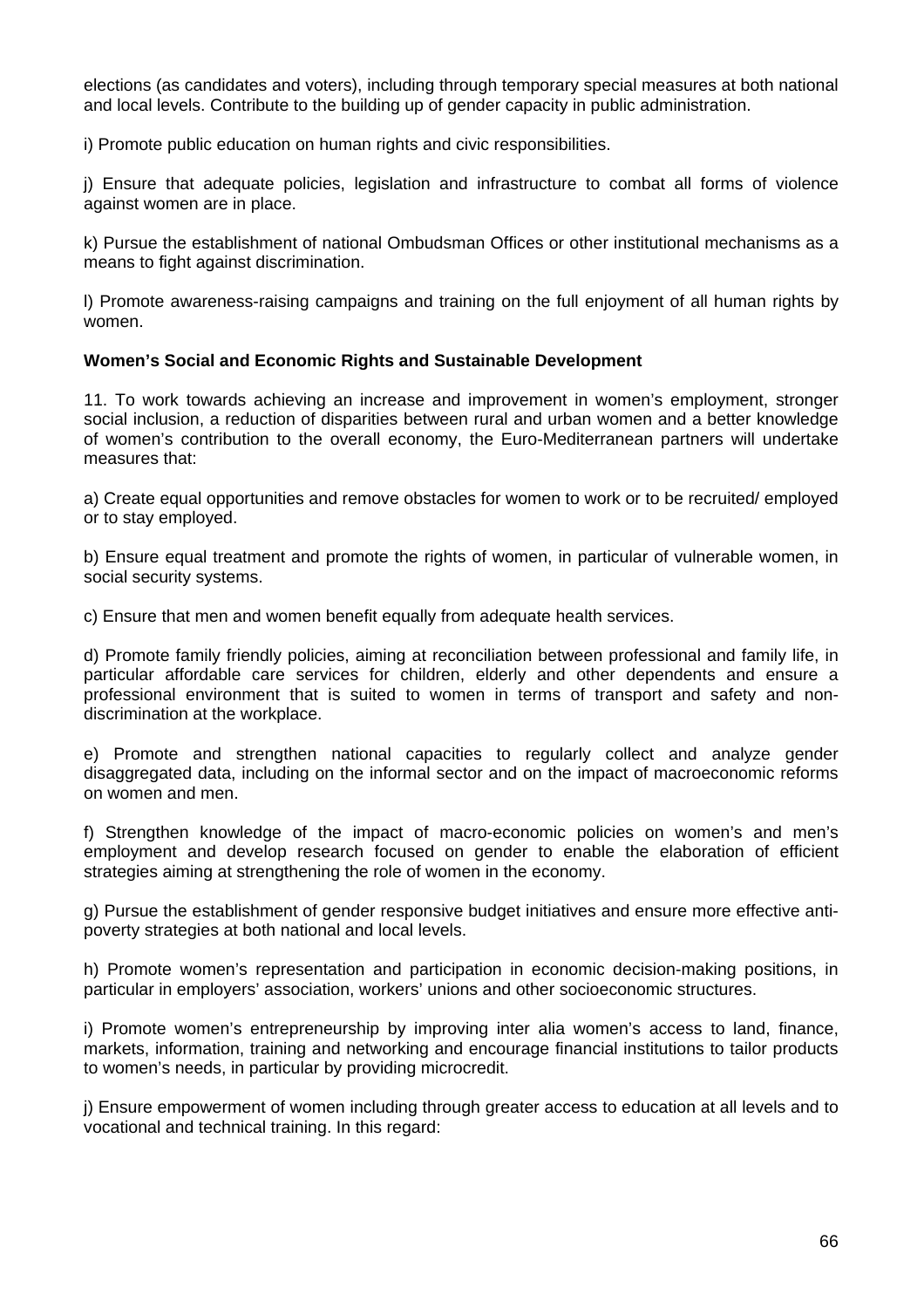• With the objective of halving female illiteracy by 2010, launch literacy campaigns targeting especially rural and poor women and provide more incentives to encourage women to demand literacy;

• Put in place incentives for families, especially in rural and poor areas, for sending girls to school;

• Promote specific vocational and technical training courses for women in diversified job sectors;

• Ensure an increased number of women trainers (including at decision-making levels) and take into account the full enjoyment of all human rights by women in the training of trainers;

• Promote post-training support through appropriate linkages between relevant partners such as training institutions and governmental employment agencies and, in case of self employed women, micro finance institutions and business support services;

• Promote modules to improve economic and financial management skills for women entrepreneurs, women's cooperatives, grass-roots associations, etc.;

• Ensure women's participation in the newly established scholarships scheme for university students from Euro-Mediterranean partner countries and in the mobility grants for Higher Education staff;

• Ensure greater access to life-long learning to provide women with skills responsive to the rapidly changing labour market;

• Provide guiding programs to help women return to the labour market after an absence or to direct them to new sectors.

k) Develop a better knowledge and increase research of women in migration (causes, processes, enjoyment of their full human rights and impact on women in countries of origin and in the host countries) and mainstream a gender approach in studies and statistics related to migration. Increase protection and integration of migrant women and ensure the effective enjoyment of their human rights.

l) Raise awareness of migrant women on their rights and duties in the host country and improve their role as actors of development in the host country and the country of origin.

#### **Women's Rights in the Cultural Sphere and the Role of Communications and the Mass Media**

12. The Euro-Mediterranean partners will work towards taking measures that:

a) Promote equality and fight against discrimination between girls and boys in education and culture so as to convey a positive and non-stereotyped image of girls and women, and where appropriate identify new pedagogical materials. Train teachers at all levels on equality values and nondiscrimination and involve parents in activities applying gender–responsive educational methods;

b) Support women's effective access to ICT science and technology, activities aiming at providing women with computer literacy, training and education in ICT science and technology;

c) Promote a balanced and non-stereotyped portrayal of women and men in the media;

d) Combat gender-based violence in all its manifestations, including through research, awarenessraising campaigns involving men and boys, education, media campaigns, toll free and emergency numbers, institutional networks, exchange of experiences, views and good practices in the Euro-Mediterranean region;

e) Enhance women's participation in cultural exchanges and intercultural dialogue;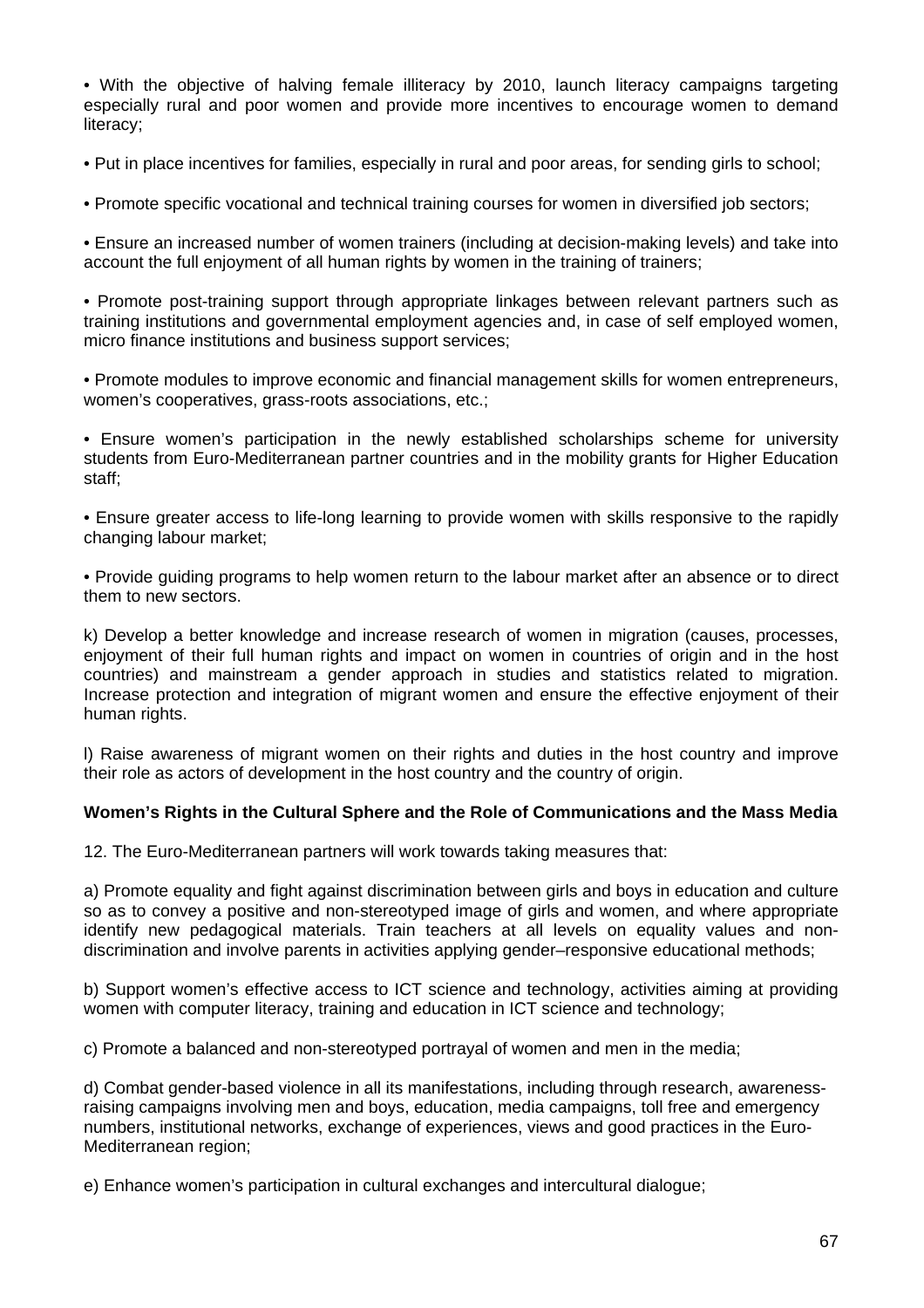f) Promote research on gender equality in mass media products and institutions to reduce negative gender stereotyping. Support media regulatory bodies to monitor gender issues as part of their mandates;

g) Promote training of media professionals on the full enjoyment of all human rights by women and increase the number of women professional in the media sector. Support the promotion of women to leading positions in media. Develop the capacity of national women's institutions and NGOs on engaging with media;

h) Combat stereotypical representation of women in artistic products, increase the number of women in art professions and ensure a greater recognition of their contribution to art and culture through history and in present times;

i) Encourage civil society organisations, particularly women's organisations, in accordance with national legislation as appropriate, to advocate for and carry out programmes aiming to promote the full enjoyment of all human rights by women and gender equality.

#### **Review mechanism**

13. The Euro-Mediterranean partners commit to work towards the objectives contained in this document over the next five years. In this respect they invite the Euromed Committee to convene, at least once a year, a Euromed Ad Hoc meeting at expert senior official level to review the implementation of the present measures contained in these Conclusions and to inform the annual Euromed Foreign Affairs Ministers Conference. A follow-up Euromed Ministerial Conference to discuss issues related to the full enjoyment of all human rights by women and the progress made in the implementation of these measures will take place in 2009.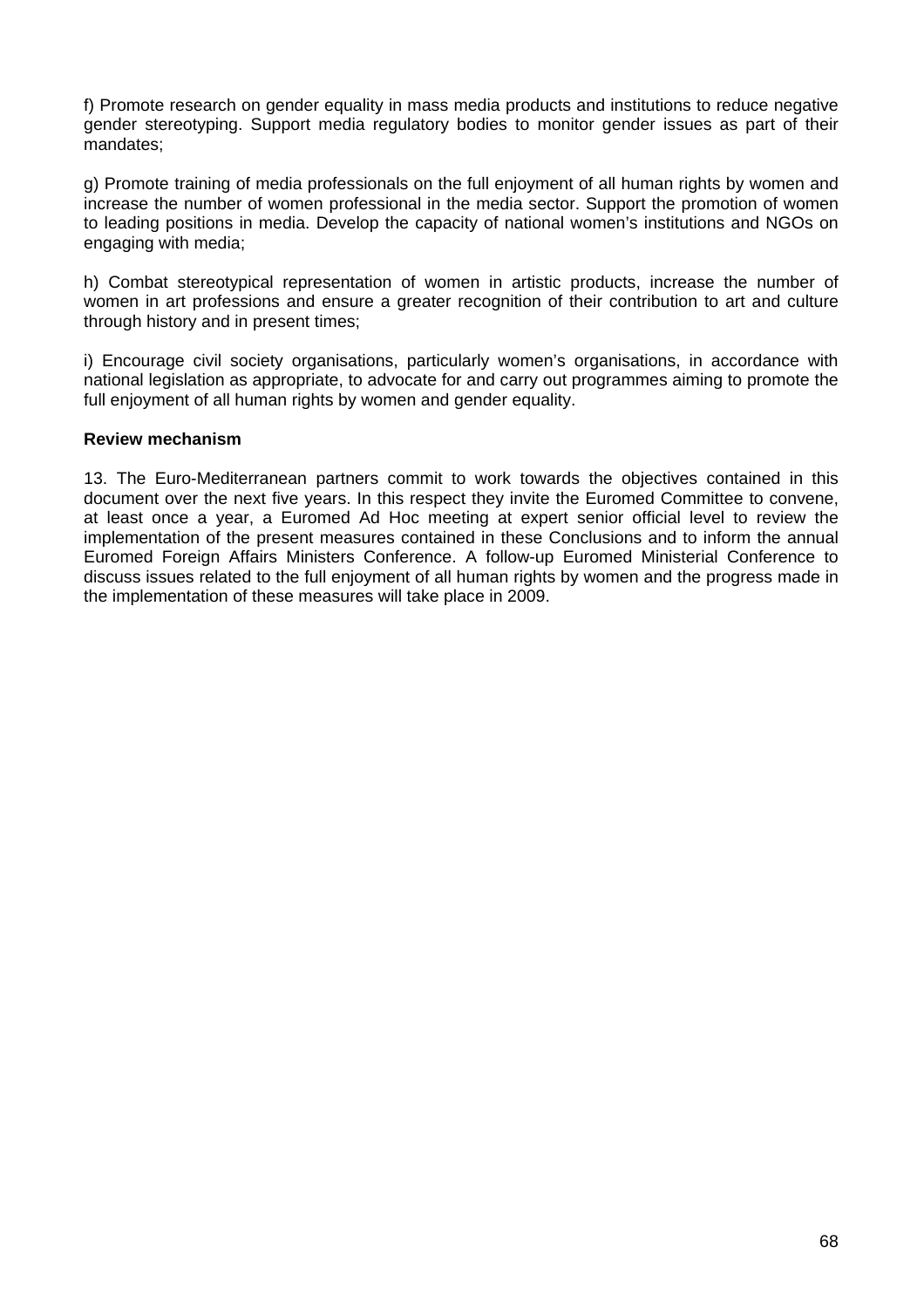

### *"Strengthening the Role of Women in Society" Istanbul, 2006*

#### *Framework of Action 2009 Review Mechanism*

#### **A. Istanbul Questionnaire**

|                                                                     | 2008 - 2009 Review      |               |                     |
|---------------------------------------------------------------------|-------------------------|---------------|---------------------|
|                                                                     | Actions Undertaken /    | Calendar for  | <b>Observations</b> |
|                                                                     | <b>Foreseen Results</b> | Implementatio |                     |
|                                                                     | Achieved                | n             |                     |
| I. Crosscutting principles and action                               |                         |               |                     |
| Promoting a balanced and non-stereotyped                            |                         |               |                     |
| portrayal of women and men                                          |                         |               |                     |
| Supporting the promotion of women to<br>2.                          |                         |               |                     |
| leading positions and decision making posts (in                     |                         |               |                     |
| particular in the political and economic life)                      |                         |               |                     |
| Developing the capacity of national<br>3.                           |                         |               |                     |
| public institutions and civil society                               |                         |               |                     |
| organizations, including women's organizations                      |                         |               |                     |
| Promoting awareness-raising<br>4.                                   |                         |               |                     |
| campaigns and training on the full and equal                        |                         |               |                     |
| enjoyment of rights by women                                        |                         |               |                     |
| Pursuing the establishment of gender<br>5.                          |                         |               |                     |
| responsive budgets                                                  |                         |               |                     |
| Promoting and strengthening national<br>6.                          |                         |               |                     |
| capacities to regularly collect and analyze                         |                         |               |                     |
| gender disaggregated data                                           |                         |               |                     |
| II. Women's Political and Civil Rights                              |                         |               |                     |
| Implementing and / or translating into<br>1.                        |                         |               |                     |
| legislative and policy reforms, UN Conventions                      |                         |               |                     |
| related to the human rights of women                                |                         |               |                     |
| Promoting equal access to justice at all<br>2.                      |                         |               |                     |
| levels                                                              |                         |               |                     |
| 3.<br>Combating (laws and actions) all forms                        |                         |               |                     |
| of violence against women                                           |                         |               |                     |
| Enhancing women's rights as well as<br>4.                           |                         |               |                     |
| their full and equal participation in conflict                      |                         |               |                     |
| prevention, crisis management and peace-                            |                         |               |                     |
| building                                                            |                         |               |                     |
| III. Women's Social and Economic Rights and Sustainable Development |                         |               |                     |
| 1.<br>Ensuring equal access, equal treatment                        |                         |               |                     |
| and promoting women's rights in social security                     |                         |               |                     |
| systems, access to health services and care                         |                         |               |                     |
| facilities as well as family friendly policies                      |                         |               |                     |
| 2.<br>Ensuring equal access, equal treatment,                       |                         |               |                     |
| fighting against discrimination and promoting                       |                         |               |                     |
| women's rights in education, including primary,                     |                         |               |                     |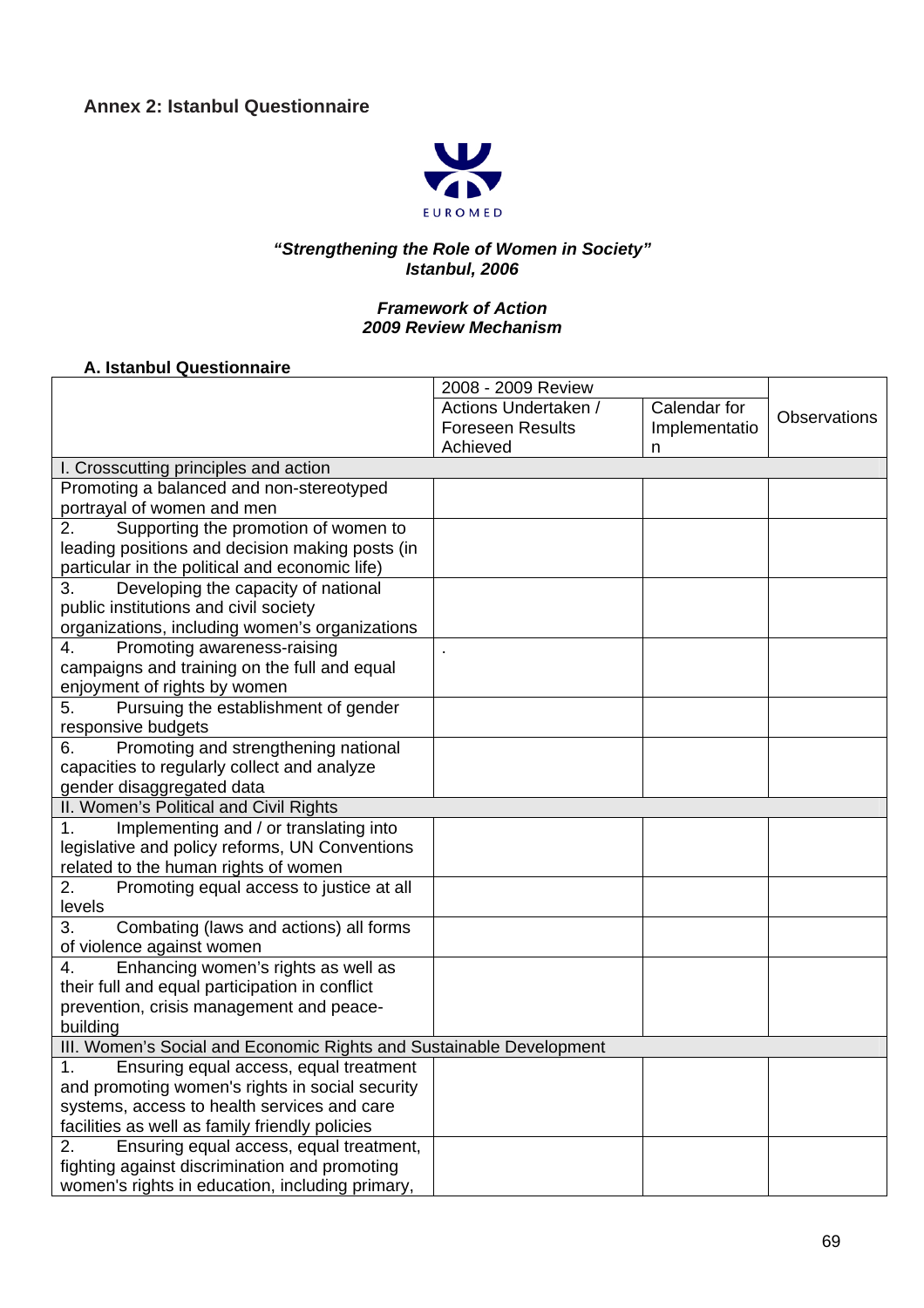| secondary, high, technical and life-long learning                                           |  |  |  |  |  |
|---------------------------------------------------------------------------------------------|--|--|--|--|--|
| 3.<br>Strengthening knowledge of the impact                                                 |  |  |  |  |  |
| of macro-economic policies on employment and                                                |  |  |  |  |  |
| developing research focused on gender to                                                    |  |  |  |  |  |
| enable the elaboration of efficient strategies                                              |  |  |  |  |  |
| aiming at strengthening the role of women in                                                |  |  |  |  |  |
| the economy                                                                                 |  |  |  |  |  |
| Ensuring equal access, equal treatment,<br>4.                                               |  |  |  |  |  |
| fighting against discrimination and promoting                                               |  |  |  |  |  |
| women's rights in the labour market, including                                              |  |  |  |  |  |
| return after long absence                                                                   |  |  |  |  |  |
| Promoting women's entrepreneurship<br>5.                                                    |  |  |  |  |  |
| 6.<br>Increasing protection and integration of                                              |  |  |  |  |  |
| migrant women and ensuring the effective                                                    |  |  |  |  |  |
| enjoyment of their human rights, including                                                  |  |  |  |  |  |
| mainstreaming gender in migration studies and                                               |  |  |  |  |  |
| research                                                                                    |  |  |  |  |  |
| IV. Women's Rights in the Cultural Sphere and the Role of Communications and the Mass Media |  |  |  |  |  |
| Supporting women's effective access to<br>1.                                                |  |  |  |  |  |
| ICT science and technology                                                                  |  |  |  |  |  |
| Enhancing women's participation in<br>2.                                                    |  |  |  |  |  |
| cultural exchanges and intercultural dialogue                                               |  |  |  |  |  |
| 3.<br>Enhancing women's participation in                                                    |  |  |  |  |  |
| media and promoting training to media                                                       |  |  |  |  |  |
| professionals on gender issues                                                              |  |  |  |  |  |

### **B. Proposals of Priorities for 2010**

| Priority 1: | Description: | Calendar for implementation: |
|-------------|--------------|------------------------------|
| Priority 2: | Description: | Calendar for implementation: |
| Priority 3: | Description: | Calendar for implementation: |

### Guidelines for filling in the 2009 questionnaire:

#### **A. Summary of 2008-2009 actions**

We would first of all like to invite the EuroMed partners to draft a summary cover page to the questionnaire (one page document, in a word format) in which they will state which were their most important priorities in 2008-2009.

### **B. Triennial summary (NEW!)**

We would also appreciate a summary on the actions undertaken and the results achieved by the partner countries to implement the "Istanbul framework of Action" since November 2006 presenting order to assess results and trends on a longer term period. This document would allow the elaboration of a summary document to be presented to Ministers responsible for gender issues during the next Ministerial Conference.

#### **C. "Istanbul Questionnaire"**

Filling in the entire Questionnaire is not mandatory. Topics not relevant to the context of your country shall not be filled in.

#### "2008 Review":

Actions undertaken or foreseen / Results achieved: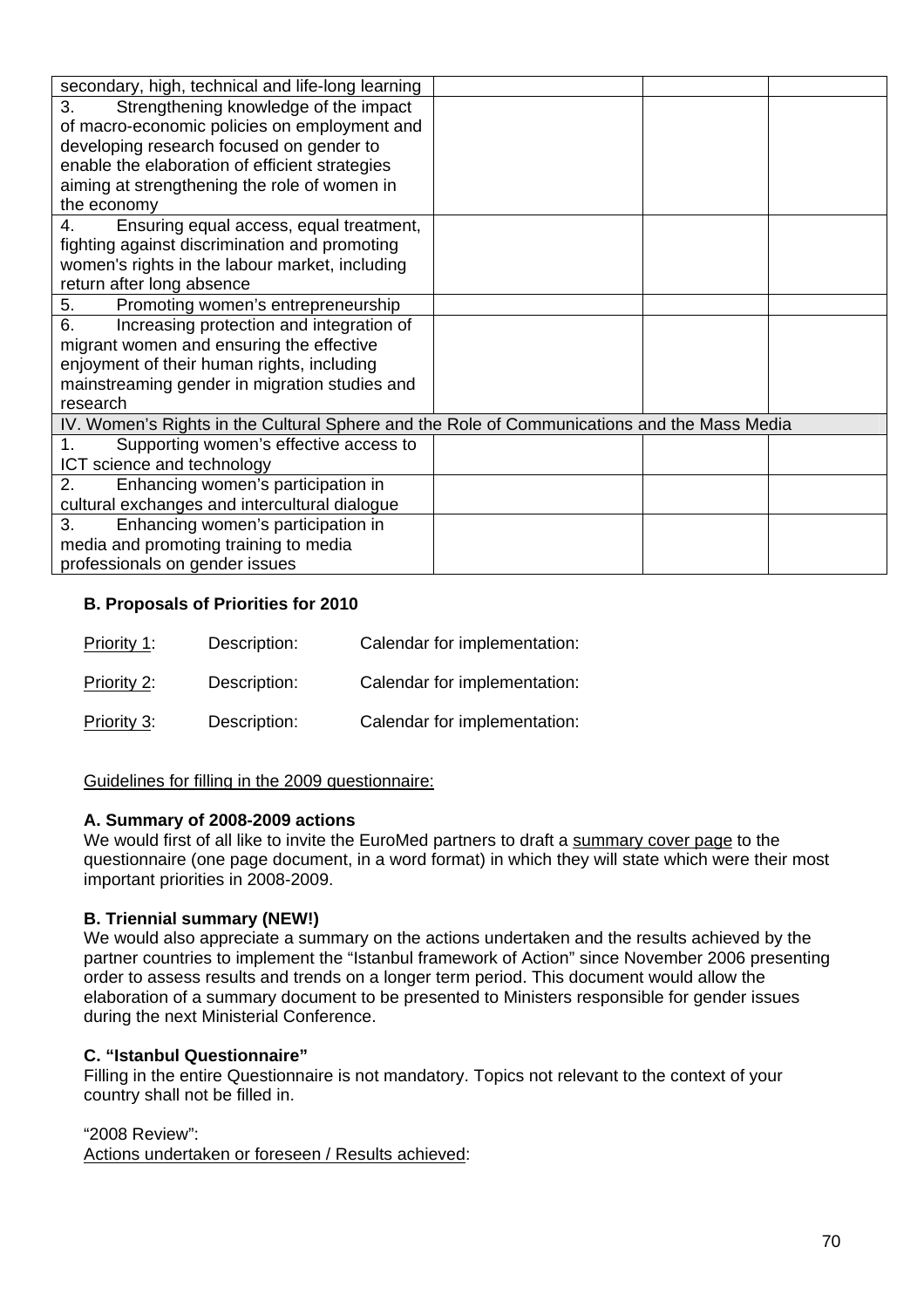Kindly mention only the activities held or under preparation during the period covering August 2008- May 2009 (N.B. Even if the action/measure is implemented beyond May 2009, it should have been initialled from August 2008 to May 2009) and / or the results achieved during this period of time. In case of activities under preparation, please indicate the foreseen calendar.

Answers should be provided in a factual and concise way.

### Calendar for Implementation:

It can be referred to:

- The period of time during which a certain activity has been or will be undertaken;
- The date when a certain result is expected to be achieved;
- The date of entering into force of new policies, legal framework, etc.

"Observations":

Include herein any other information or comments considered as relevant.

### **D. Proposal of Priorities for 2010**

"Priority n.":

Identify up to three priorities at national level for 2010 (by order of importance).

"Description":

Present a short description of the priority identified, particularly by mentioning the activities that would be envisaged to take place and the results that are foreseen (i.e.: launching of a new law prohibiting violence against women).

"Calendar for Implementation":

It can be referred to:

- The period of time during which a certain activity will be undertaken;
- The date when a certain result is expected to be achieved;
- The date of entering into force of new policies, legal framework, etc.

The questionnaire should be sent back to Ms. Imma Roca I Cortés [\(immaculada.roca-i-](mailto:immaculada.roca-i-cortes@ec.europa.eu)

[cortes@ec.europa.eu\)](mailto:immaculada.roca-i-cortes@ec.europa.eu) with copy to Ms. Ina de Vos [\(clarina.de-vos@ec.europa.eu\)](mailto:clarina.de-vos@ec.europa.eu) before 15th June 2009.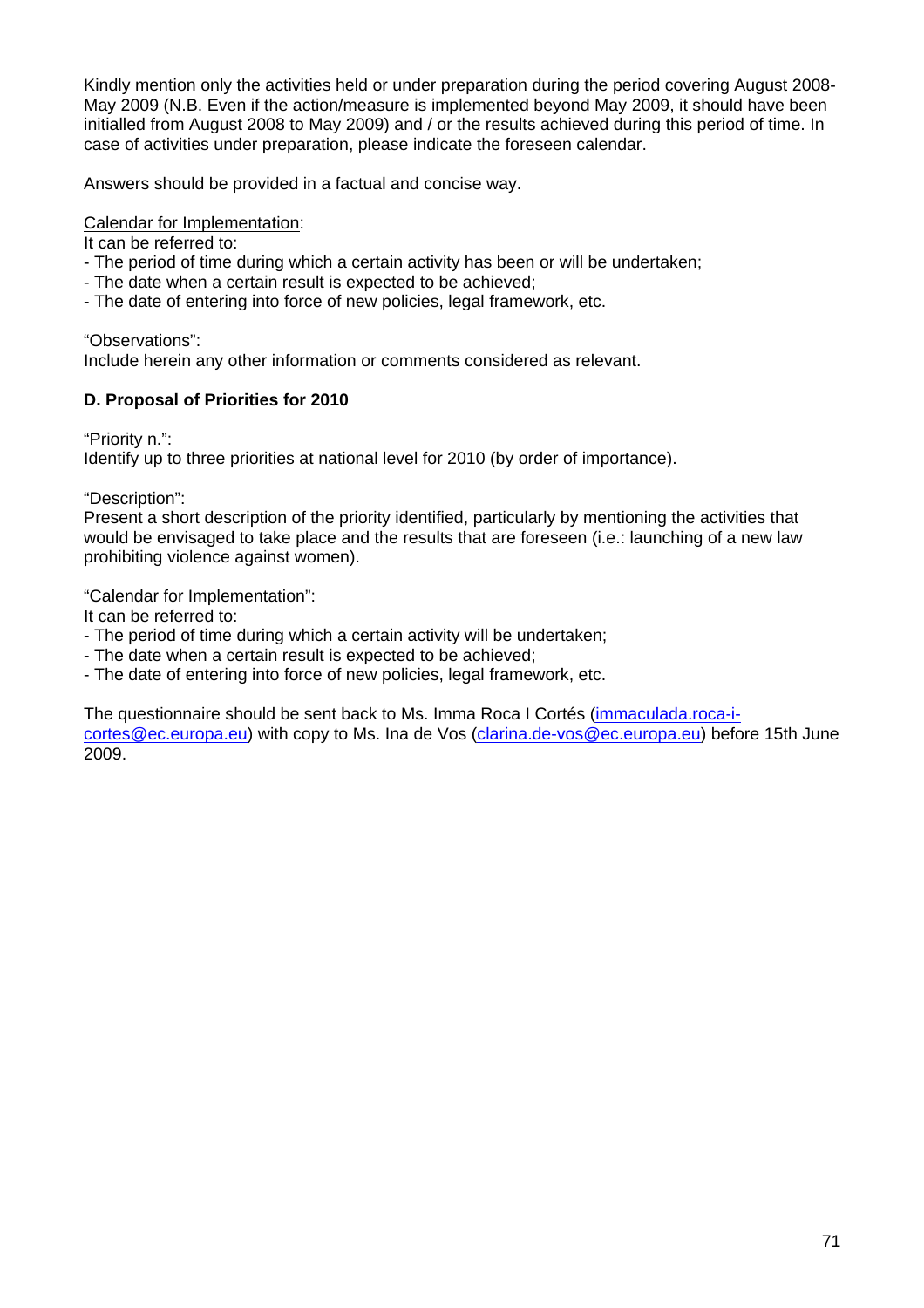# **Annex 3: Return rate to the Istanbul questionnaire since 2007**

#### **Multi-Annual return table**

| <b>Country</b>         | 2006-2007               |                    | 2007-2008            |                    | 2008-2009                 |                    |
|------------------------|-------------------------|--------------------|----------------------|--------------------|---------------------------|--------------------|
|                        | <b>Annual report</b>    | <b>Priorities</b>  | <b>Annual report</b> | <b>Priorities</b>  | <b>Annual report</b>      | <b>Priorities</b>  |
| <b>Albania</b>         | N/A                     |                    | N/A                  |                    | X                         | $\pmb{\mathsf{X}}$ |
| <b>Algeria</b>         | $\pmb{\mathsf{X}}$      | none selected      | $\pmb{\mathsf{X}}$   | $\pmb{\mathsf{X}}$ | $\pmb{\mathsf{X}}$        | X                  |
| <b>Austria</b>         | $\pmb{\mathsf{X}}$      | none selected      | $\mathsf{x}$         | $\pmb{\mathsf{X}}$ | $\pmb{\times}$            | none selected      |
| <b>Belgium</b>         | $\pmb{\mathsf{x}}$      | none selected      | $\pmb{\mathsf{X}}$   | none selected      | $\boldsymbol{\mathsf{x}}$ | none selected      |
| Bosnia-<br>Herzegovina | N/A                     |                    | N/A                  |                    |                           |                    |
| <b>Bulgaria</b>        | $\pmb{\mathsf{x}}$      | x                  |                      |                    |                           |                    |
| <b>Croatia</b>         | N/A                     |                    | N/A                  |                    |                           |                    |
| <b>Cyprus</b>          | $\pmb{\mathsf{X}}$      | $\pmb{\times}$     | X                    | X                  | $\pmb{\mathsf{x}}$        | $\pmb{\mathsf{X}}$ |
| <b>Czech Republic</b>  | $\pmb{\mathsf{X}}$      | none selected      | $\pmb{\mathsf{X}}$   | x                  | $\pmb{\mathsf{X}}$        | X                  |
| <b>Denmark</b>         | $\pmb{\mathsf{x}}$      | X                  | $\pmb{\mathsf{X}}$   | none selected      | $\boldsymbol{\mathsf{x}}$ | $\pmb{\mathsf{X}}$ |
| <b>Egypt</b>           |                         |                    |                      |                    |                           |                    |
| <b>Estonia</b>         | $\pmb{\mathsf{X}}$      | X                  | X                    | X                  | $\pmb{\mathsf{x}}$        | $\pmb{\mathsf{x}}$ |
| <b>Finland</b>         | $\mathsf{x}$            | $\pmb{\mathsf{X}}$ | $\mathsf{x}$         | $\pmb{\mathsf{X}}$ | $\pmb{\mathsf{X}}$        | $\pmb{\mathsf{X}}$ |
| <b>France</b>          | $\pmb{\mathsf{X}}$      | $\pmb{\mathsf{X}}$ | $\pmb{\mathsf{X}}$   | X                  | $\pmb{\mathsf{X}}$        | $\pmb{\mathsf{X}}$ |
| Germany                | $\pmb{\mathsf{X}}$      | $\pmb{\mathsf{X}}$ | $\pmb{\mathsf{X}}$   | $\pmb{\mathsf{X}}$ | $\pmb{\mathsf{X}}$        | $\pmb{\mathsf{X}}$ |
| Greece                 | $\mathsf{x}$            | $\mathsf{x}$       | $\pmb{\mathsf{x}}$   | $\pmb{\mathsf{X}}$ | $\pmb{\mathsf{X}}$        | $\pmb{\mathsf{x}}$ |
| <b>Hungary</b>         | $\pmb{\times}$          | $\pmb{\mathsf{X}}$ | $\pmb{\mathsf{x}}$   | $\pmb{\times}$     | $\pmb{\times}$            | $\pmb{\mathsf{X}}$ |
| <b>Ireland</b>         |                         |                    |                      |                    |                           |                    |
| <b>Israel</b>          | $\pmb{\mathsf{X}}$      | none selected      | $\pmb{\mathsf{X}}$   | none selected      | $\boldsymbol{\mathsf{x}}$ | none selected      |
| <b>Italy</b>           | $\pmb{\mathsf{X}}$      | $\pmb{\times}$     | $\mathsf{x}$         | x                  | $\boldsymbol{\mathsf{x}}$ | х                  |
| Jordan                 | $\pmb{\mathsf{X}}$      | none selected      | $\pmb{\mathsf{X}}$   | X                  |                           |                    |
| Latvia                 | $\pmb{\mathsf{X}}$      | X                  | $\pmb{\mathsf{X}}$   | $\pmb{\mathsf{X}}$ |                           |                    |
| Lebanon                | $\pmb{\mathsf{X}}$      | $\mathsf{x}$       | $\mathsf{x}$         | X                  | X                         | $\pmb{\mathsf{X}}$ |
| Lithuania              | $\mathsf{x}$            | $\pmb{\mathsf{X}}$ | X                    | x                  | X                         | X                  |
| Luxemburg              | $\mathsf{x}$            | $\pmb{\mathsf{X}}$ |                      | X                  | $\pmb{\mathsf{X}}$        | none selected      |
| <b>Malta</b>           | $\pmb{\mathsf{X}}$      | $\pmb{\mathsf{X}}$ | X                    | $\pmb{\times}$     | $\pmb{\mathsf{X}}$        | X                  |
| <b>Mauritania</b>      |                         |                    | $\pmb{\mathsf{X}}$   | none selected      | $\pmb{\mathsf{X}}$        | X                  |
| <b>Monaco</b>          |                         |                    | $\pmb{\mathsf{X}}$   | none selected      | $\pmb{\mathsf{X}}$        | none selected      |
| Montenegro             | N/A                     |                    | N/A                  |                    |                           |                    |
| <b>Morocco</b>         | $\pmb{\mathsf{x}}$      | $\pmb{\mathsf{X}}$ | X                    | X                  | $\pmb{\mathsf{x}}$        | none selected      |
| <b>Netherlands</b>     |                         |                    |                      |                    |                           |                    |
| <b>OPT</b>             |                         |                    | X                    | X                  |                           |                    |
| Poland                 | $\pmb{\mathsf{x}}$      | $\pmb{\mathsf{x}}$ | $\pmb{\mathsf{x}}$   | $\pmb{\mathsf{X}}$ | $\pmb{\mathsf{X}}$        | $\pmb{\mathsf{X}}$ |
| Portugal               | $\pmb{\mathsf{X}}$      | $\pmb{\mathsf{x}}$ | $\pmb{\mathsf{x}}$   | $\mathsf X$        | $\pmb{\mathsf{X}}$        | $\pmb{\mathsf{x}}$ |
| Romania                | $\pmb{\mathsf{X}}$      | $\pmb{\mathsf{x}}$ |                      |                    |                           |                    |
| Slovakia               | $\pmb{\mathsf{x}}$      | $\pmb{\mathsf{x}}$ | $\pmb{\mathsf{x}}$   | X                  | X                         | X                  |
| Slovenia               | $\pmb{\mathsf{x}}$      | $\pmb{\mathsf{X}}$ |                      |                    |                           |                    |
| Spain                  | $\pmb{\mathsf{X}}$      | none selected      | $\pmb{\mathsf{X}}$   | $\pmb{\mathsf{X}}$ | $\pmb{\mathsf{X}}$        | $\pmb{\mathsf{x}}$ |
| <b>Sweden</b>          | $\overline{\mathbf{x}}$ | $\pmb{\mathsf{X}}$ | $\pmb{\mathsf{X}}$   | $\mathsf{x}$       | $\pmb{\mathsf{x}}$        | $\pmb{\mathsf{X}}$ |
| <b>Syria</b>           | $\pmb{\mathsf{x}}$      | $\pmb{\mathsf{X}}$ | $\pmb{\mathsf{X}}$   | $\pmb{\mathsf{X}}$ |                           |                    |
| <b>Tunisia</b>         | $\pmb{\mathsf{X}}$      | $\pmb{\mathsf{x}}$ | $\pmb{\mathsf{X}}$   | $\pmb{\mathsf{x}}$ | $\pmb{\mathsf{x}}$        | $\pmb{\mathsf{X}}$ |
| <b>Turkey</b>          | $\mathsf X$             | $\pmb{\mathsf{X}}$ | $\pmb{\mathsf{X}}$   | $\mathsf{x}$       | $\pmb{\mathsf{x}}$        | $\pmb{\mathsf{X}}$ |
| <b>United Kingdom</b>  | $\pmb{\mathsf{x}}$      | $\mathsf X$        |                      |                    | $\boldsymbol{\mathsf{X}}$ | $\pmb{\mathsf{x}}$ |

#### *Legend:*

x: Countries that replied to the questionnaire and/or priorities

N/A: Countries that did not receive the questionnaire

none selected: Countries that replied to the questionnaire but did not select priorities